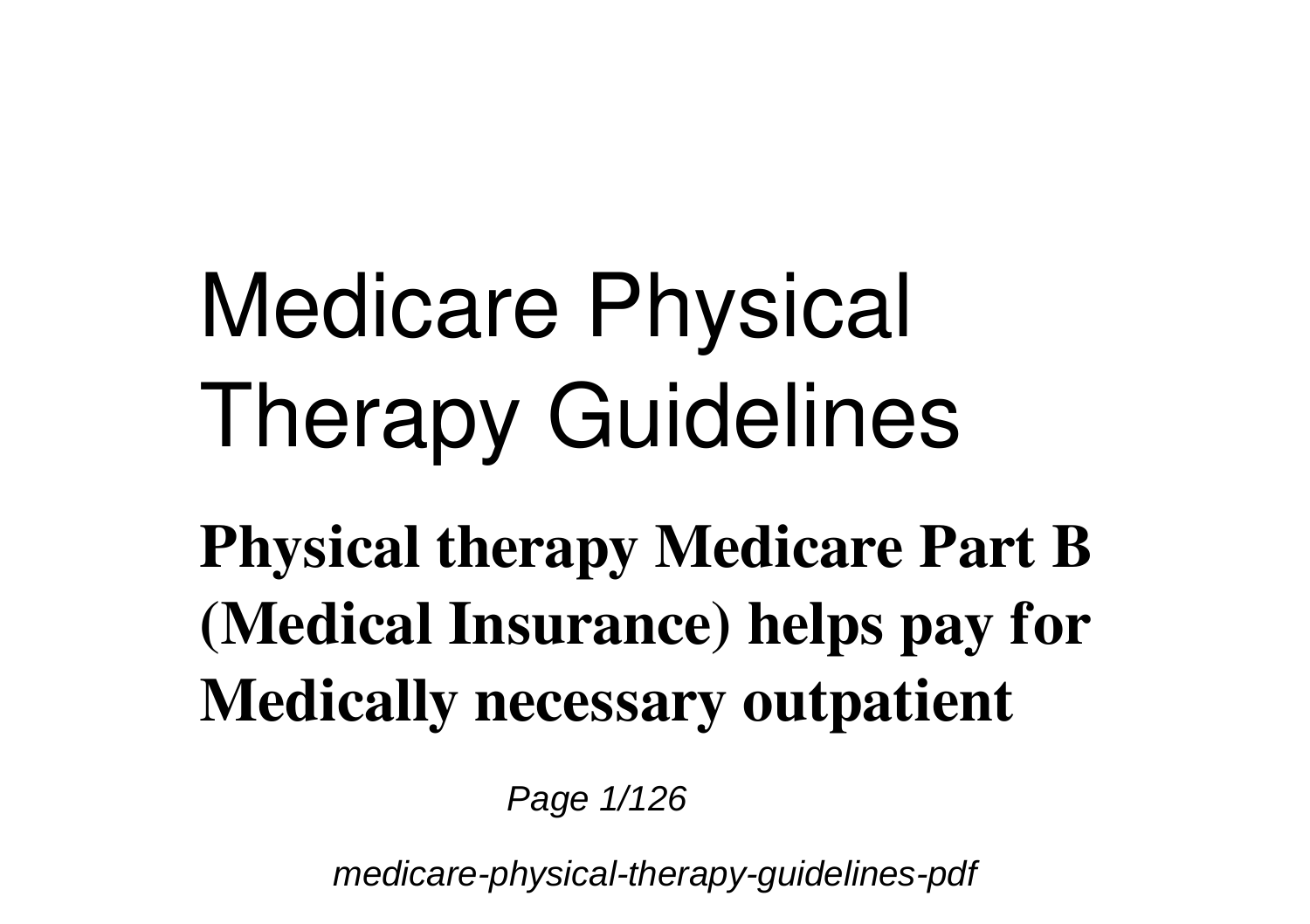**physical therapy. Your costs in Original Medicare You pay 20% of the Medicare-approved amount, and the Part B deductible applies. Medicare Part B Documentation Requirements | APTA** Page 2/126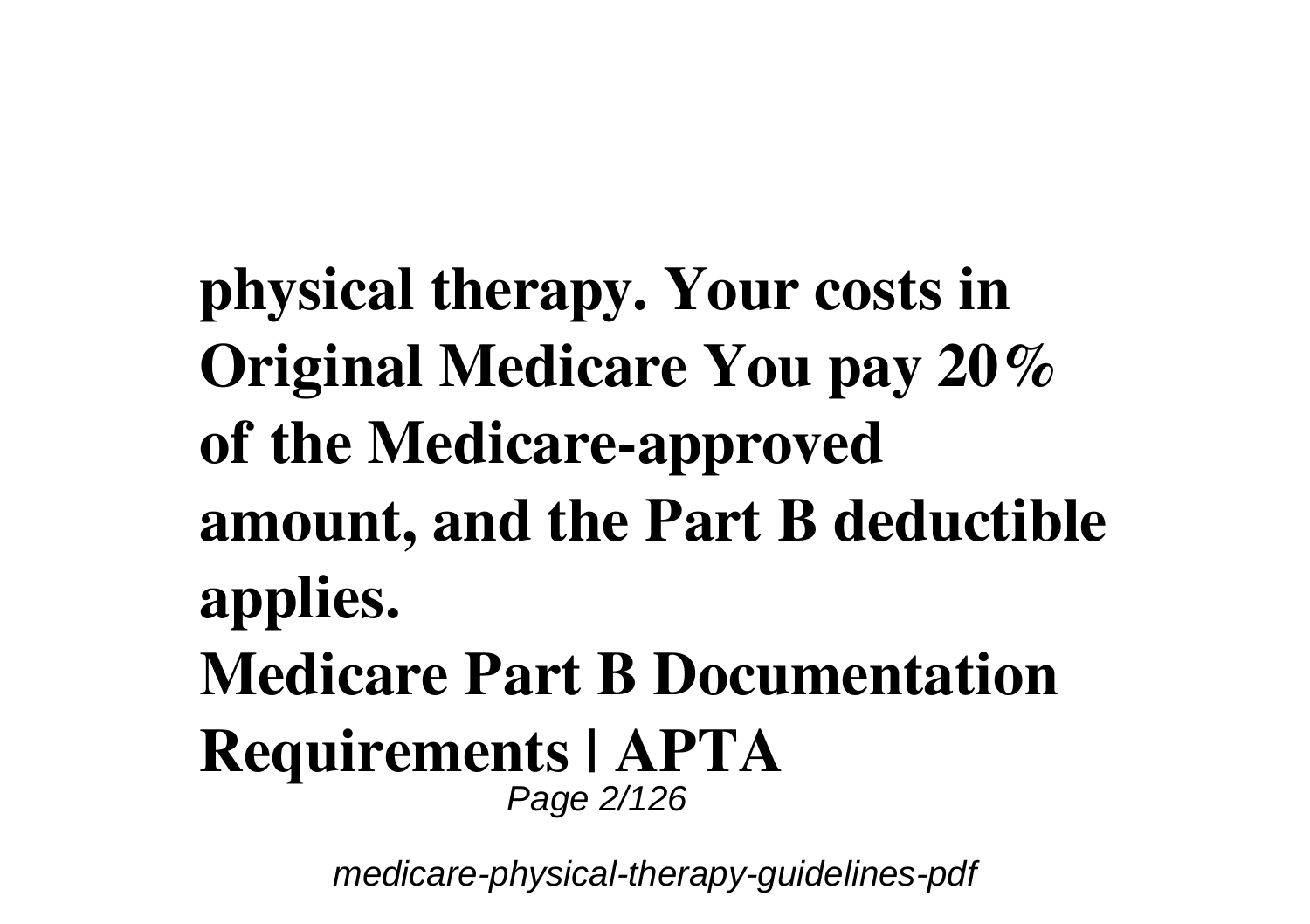**Does Medicare Cover Physical Therapy? Requirements and More Does Medicare Cover Physical Therapy in 2020? | Medicare USA Medicare Guidelines for Billing Therapeutic Exercise 97110 PT,** Page 3/126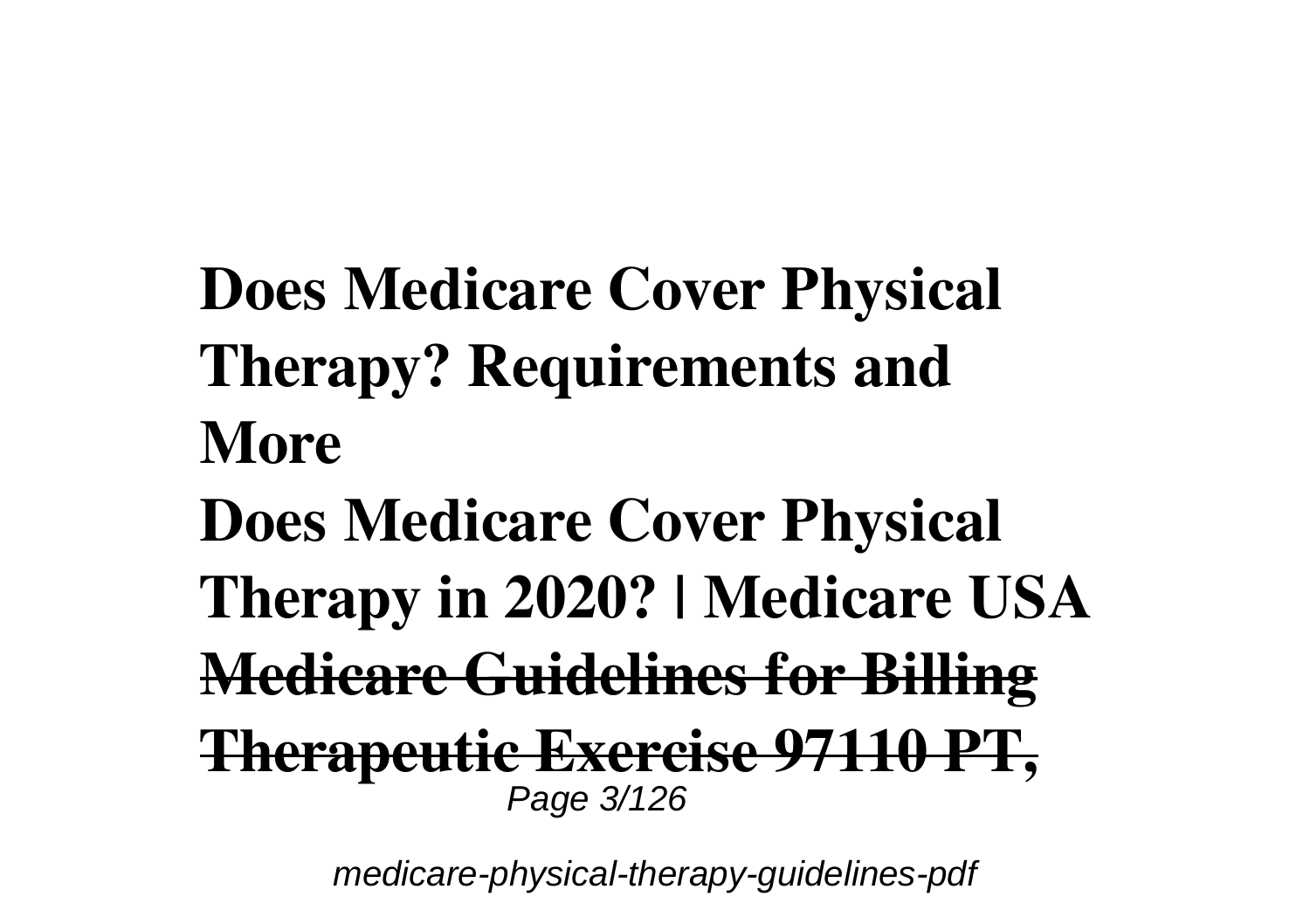**OT in 2020 Overview of PT CPT Codes and BIlling** *Physical Therapy Billing: The Rule of Eights*

**CMS Physician Fee Schedule Lookup Tool Physical Therapy 2020 ✅ Medicare and You Guide** Page 4/126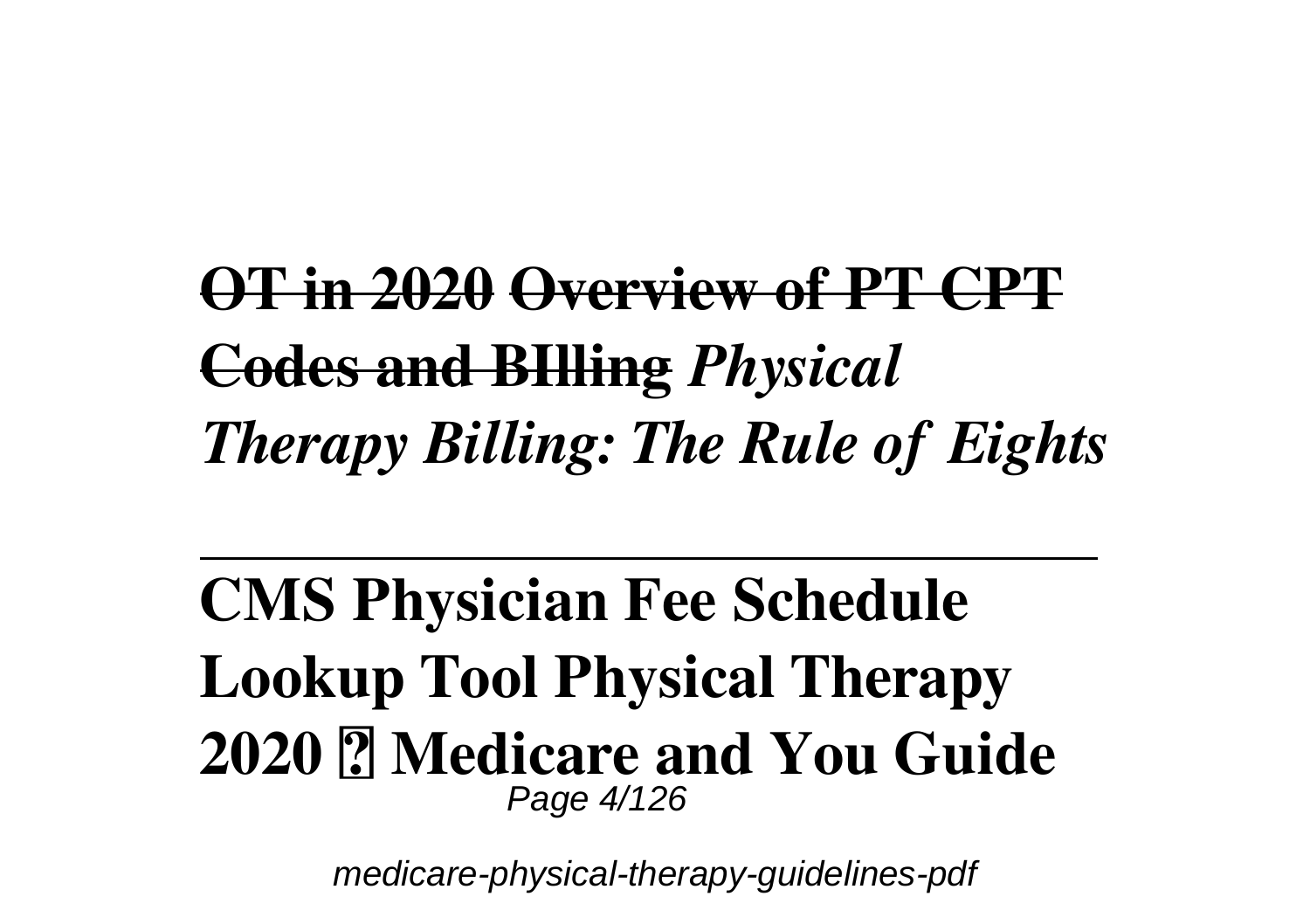**Book - Medicare Overview** 

- **United Healthcare One-on-One**
- **Therapy Guidelines Physical**
- **Therapy Occupational Therapy #MCRBilling**
- **Physical Therapy 97530 and**
- **97110 Medical CodingPhysical** Page 5/126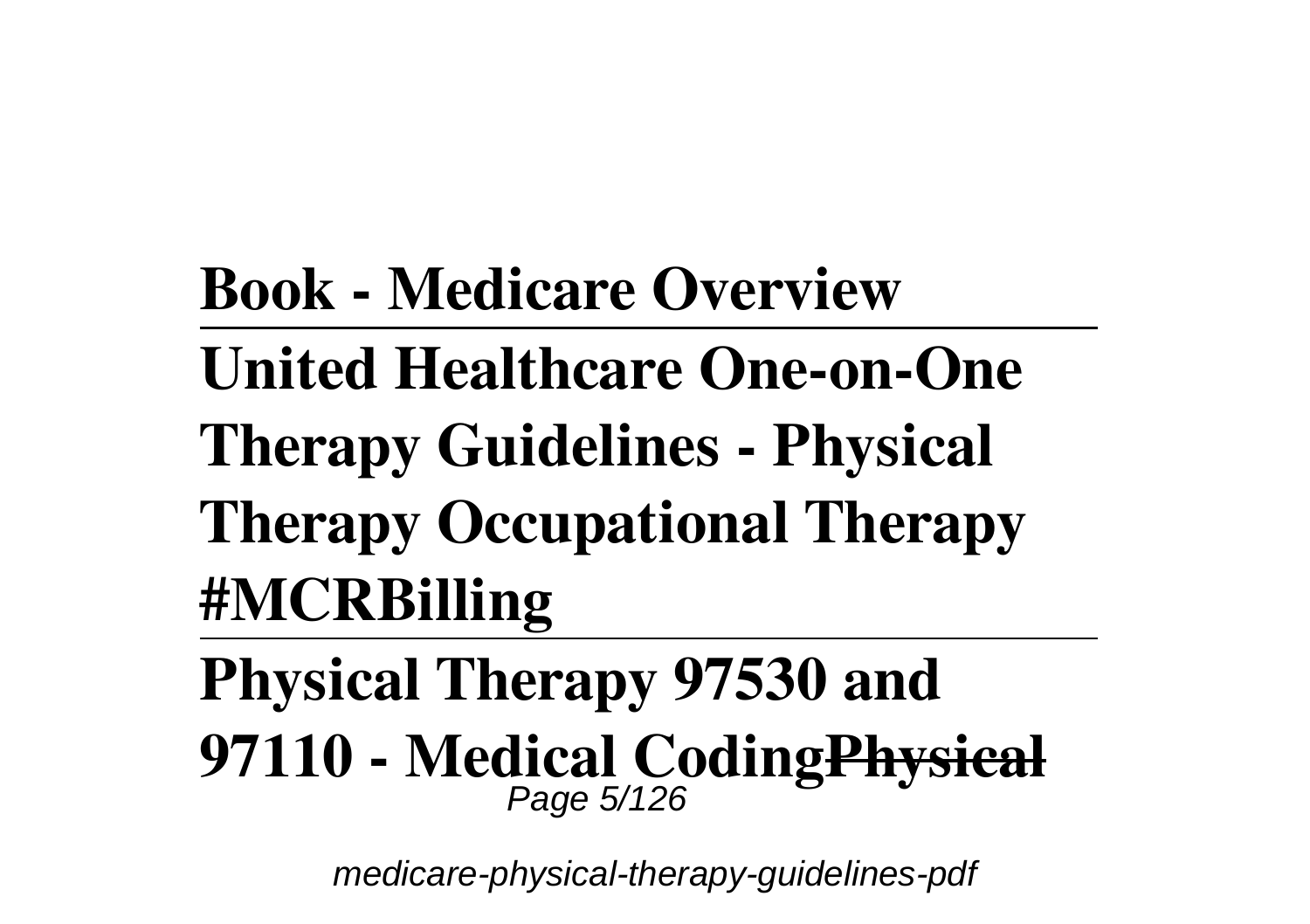**Therapy, Occupational Therapy, and Medicare Reimbursement MPPR (2020) #MCRBilling PT/OT Medicare Part B Reimbursement** *Medicare Physical Therapy Coverage Two Providers* **Medicare Progress Note** Page 6/126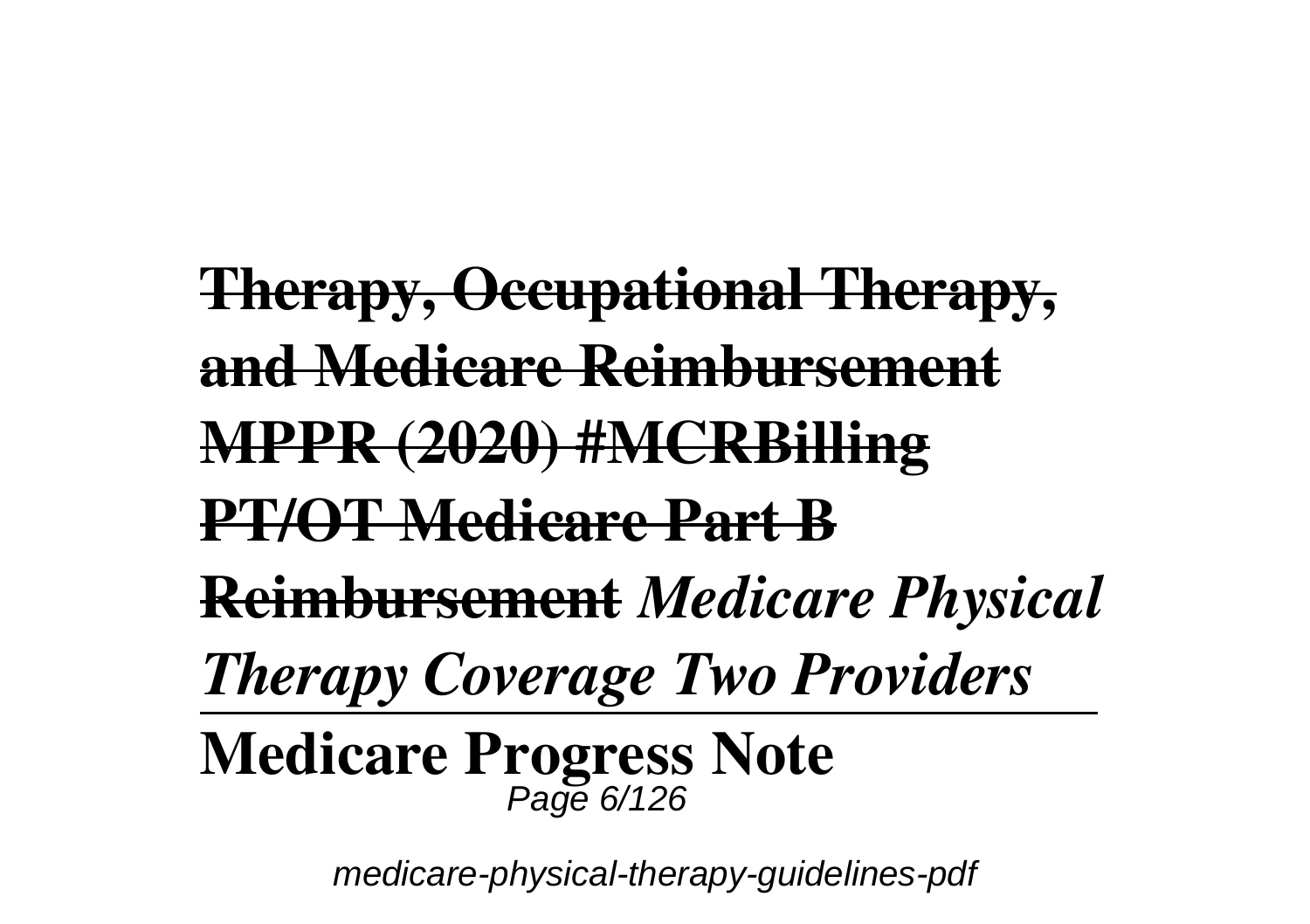**Requirements for Physical Therapy, Occupational Therapy #MedicareBilling***Physical Therapy Reimbursement - Caresource - 97110 Therapeutic Exercise 2020* **What software do I need to submit claims to Medicare? PT,** Page 7/126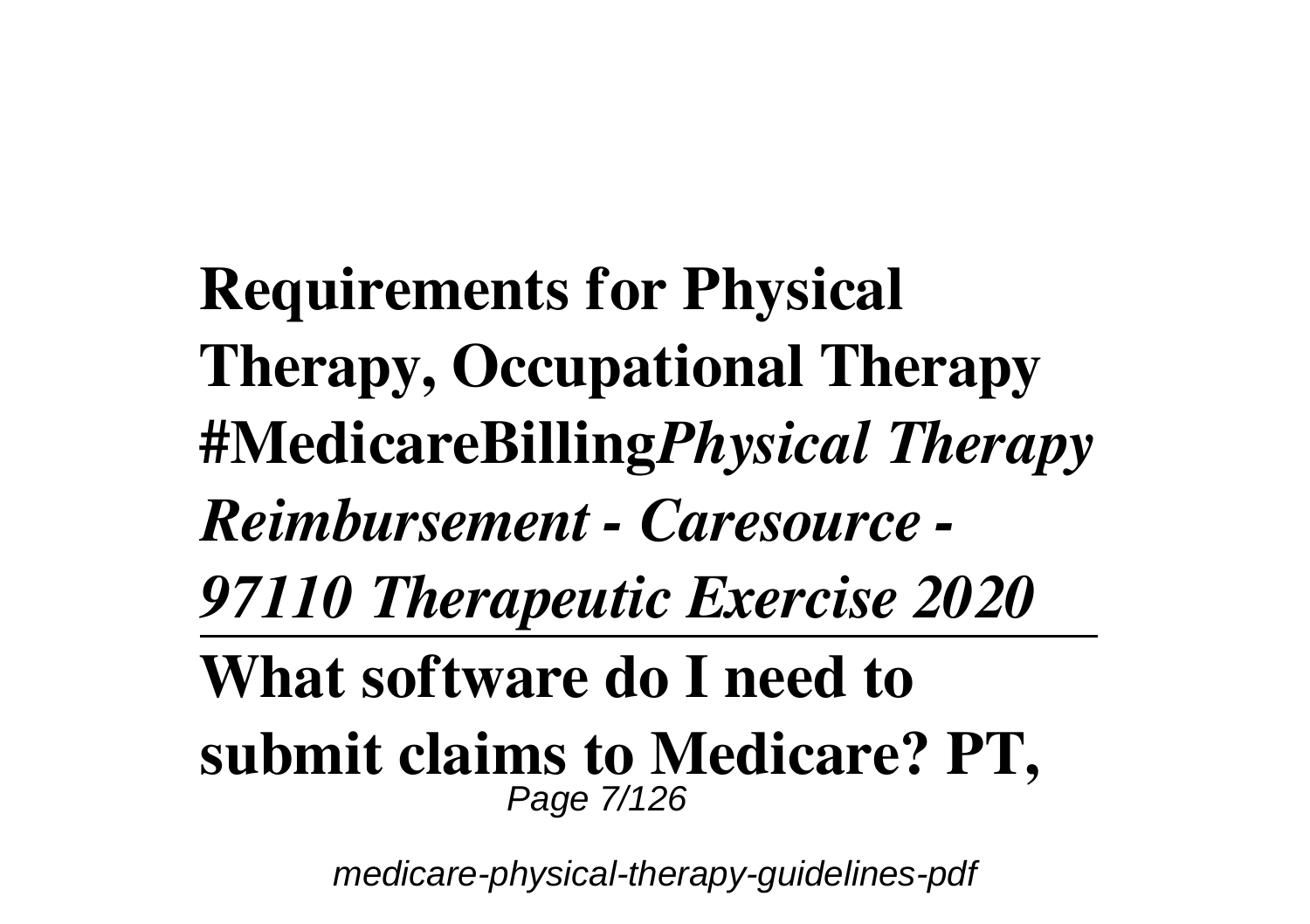**OT, SLP under Medicare Part B Therapeutic Exercises - red flags to Medicare reviewers How Will This Affect PTAs | 2020 Fee Schedule** *SOAP NOTES* **What Is Not Typically Talked About in Physical Therapy?** Page 8/126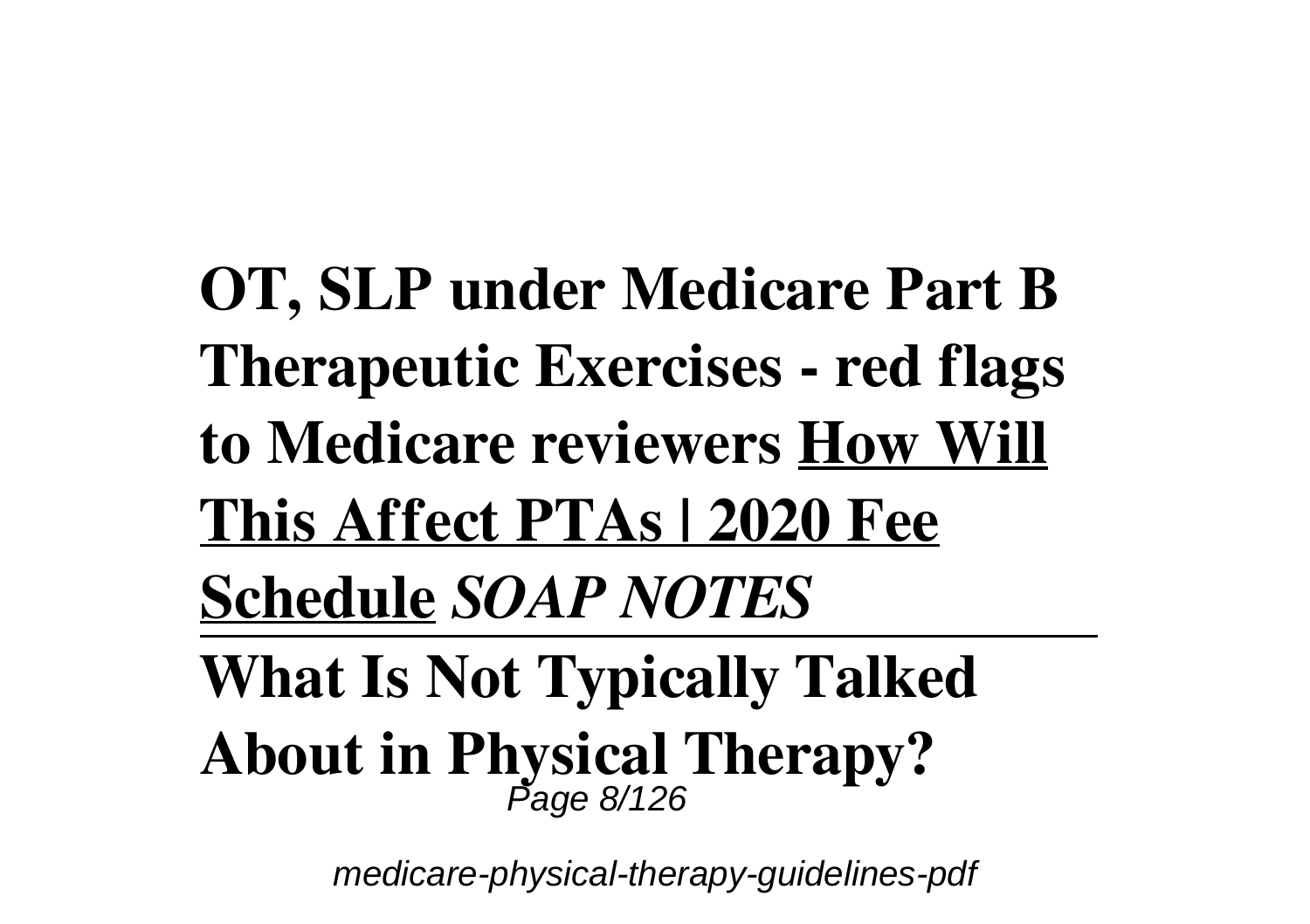**Documentation, Writing Notes, Paperwork***CMS Medicare Provider Enrollment Application Fee for PT, OT, SLP* **Cerner General Overview and Structure What is a diagnosis pointer - CMS Medicare Billing Physical Therapy** *Physical Therapy* Page 9/126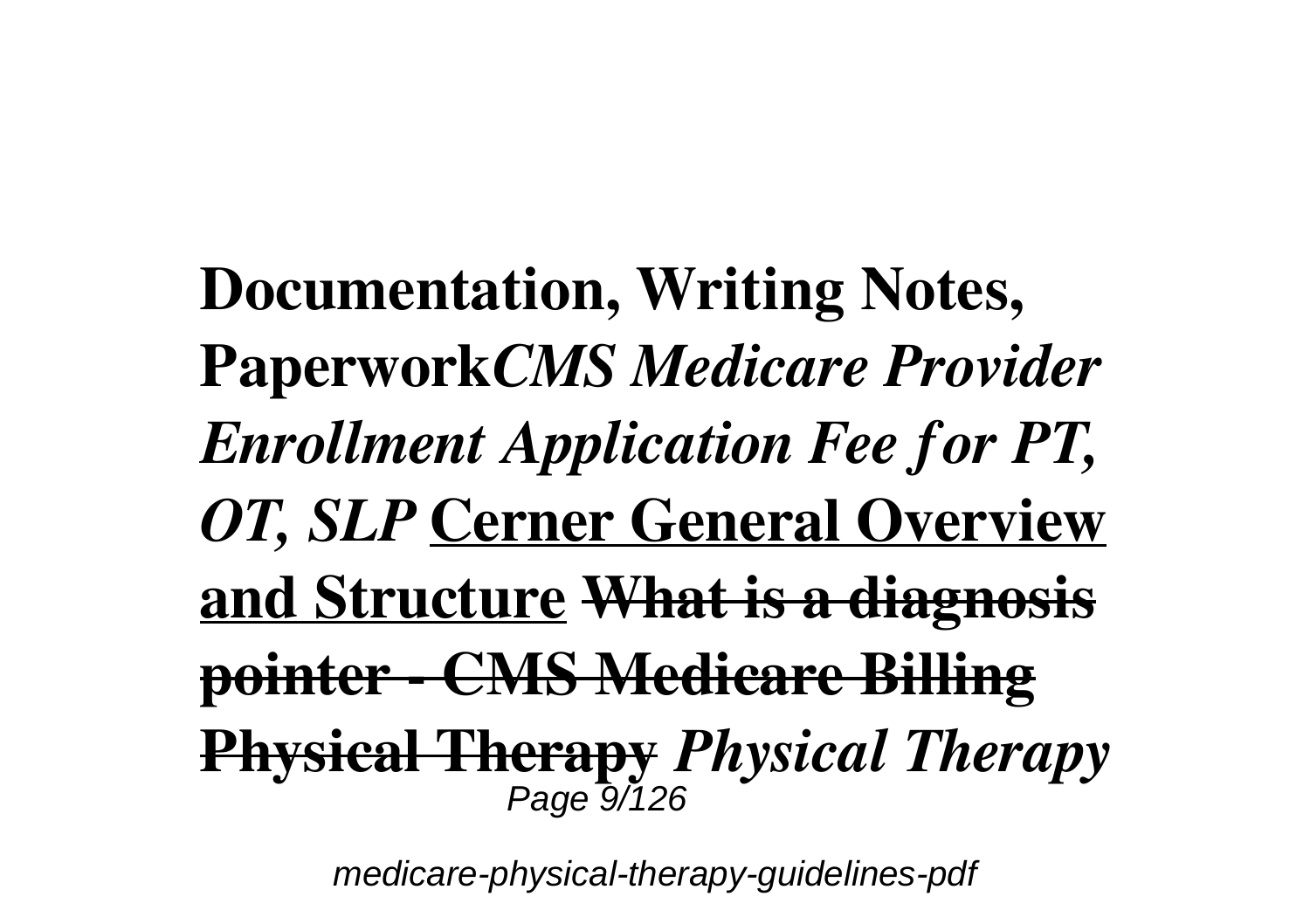*Documentation Examples Physical Therapy Billing: The Most Important Stat You Need To Track* **DPT Student - CI Discuss Medicare Documentation in 2020 Questions About Starting a Medicare Mobile Physical** Page 10/126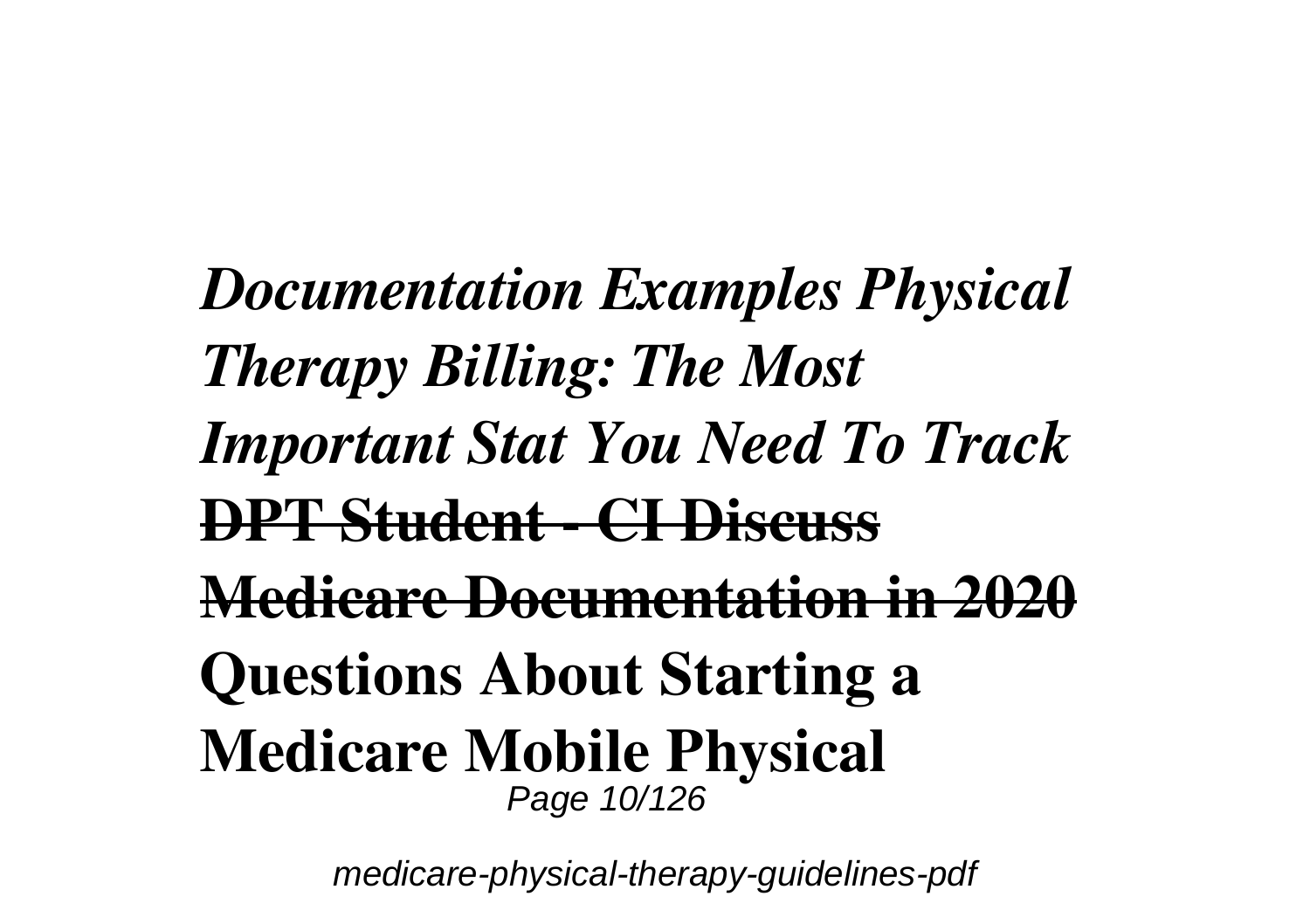**Therapy Practice What if a physician refuses to sign your therapy plan of care? Cash-Based Services for Medicare Beneficiaries in Physical Therapy Medicare Enrollment Questions for Physical Therapists and** Page 11/126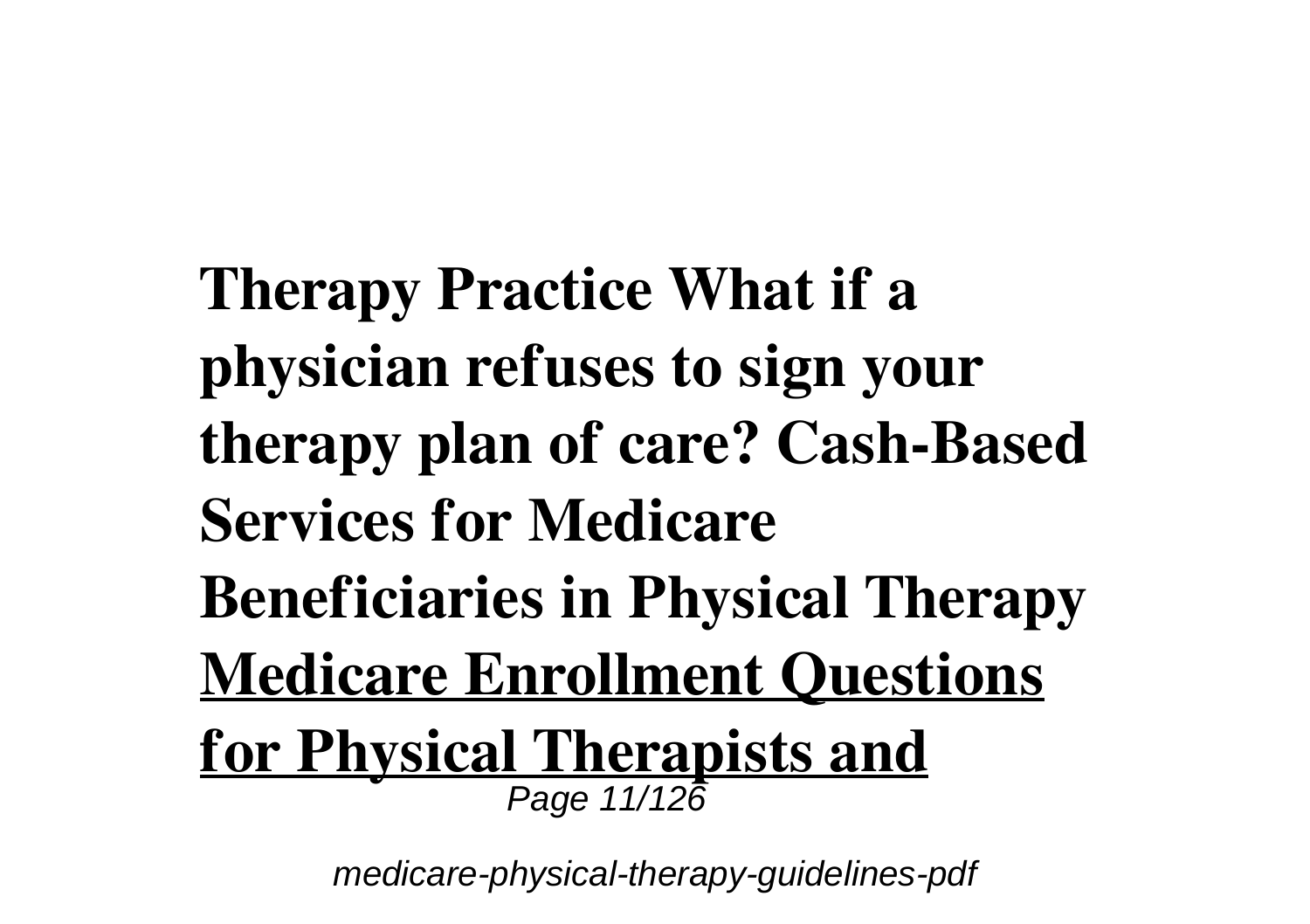**Group Practices** *Choosing the best EMR for your physical therapy practice in 2020* **Physical Therapy 59 Modifier Update 2020 Medicare Physical Therapy - FAQ - Secondary and Deductible Medicare Physical Therapy** Page 12/126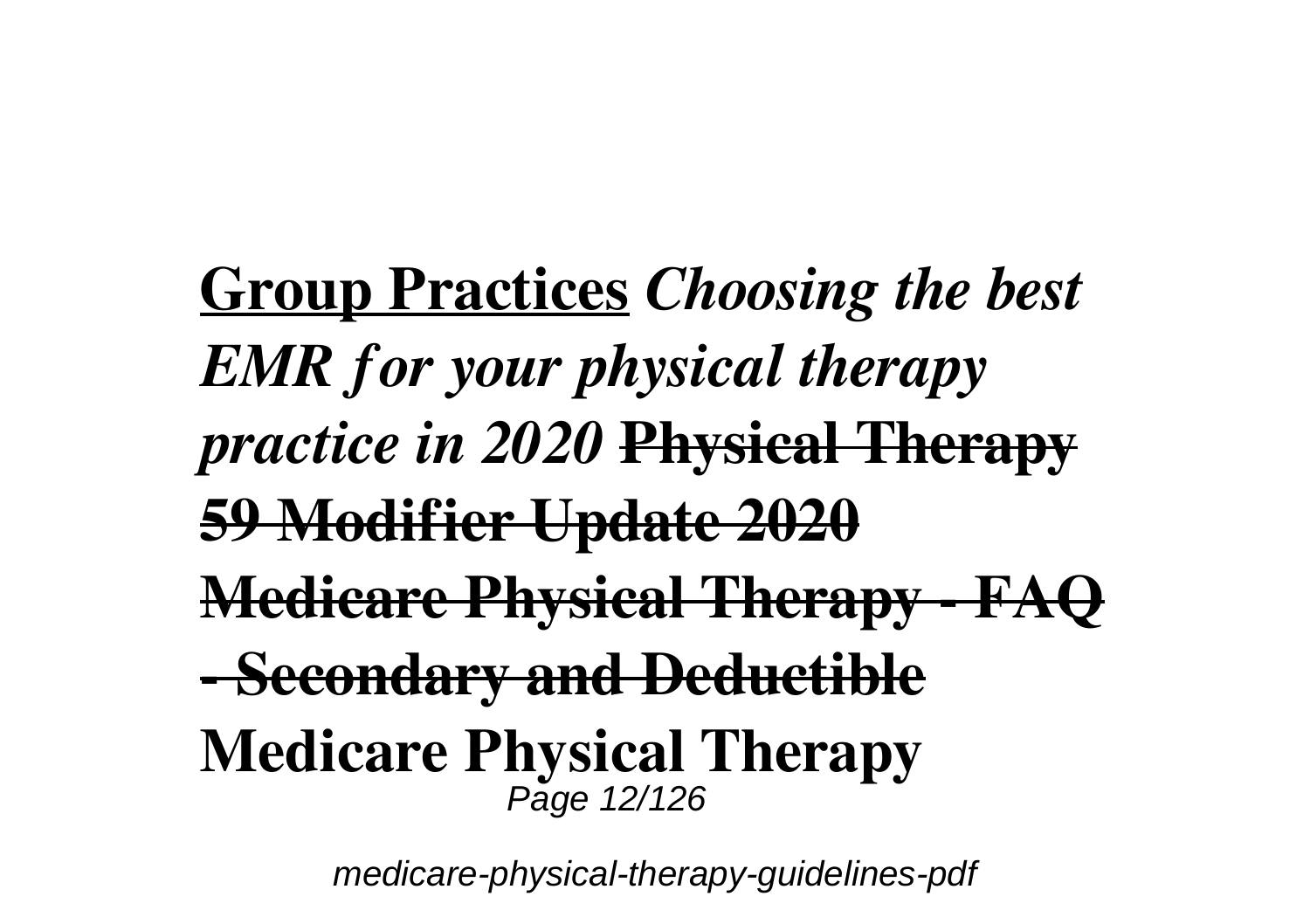**Guidelines Medicare can help pay for physical therapy (PT) that's considered medically necessary. After meeting your Part B deductible, which is \$198 for 2020, Medicare will pay 80 percent of** Page 13/126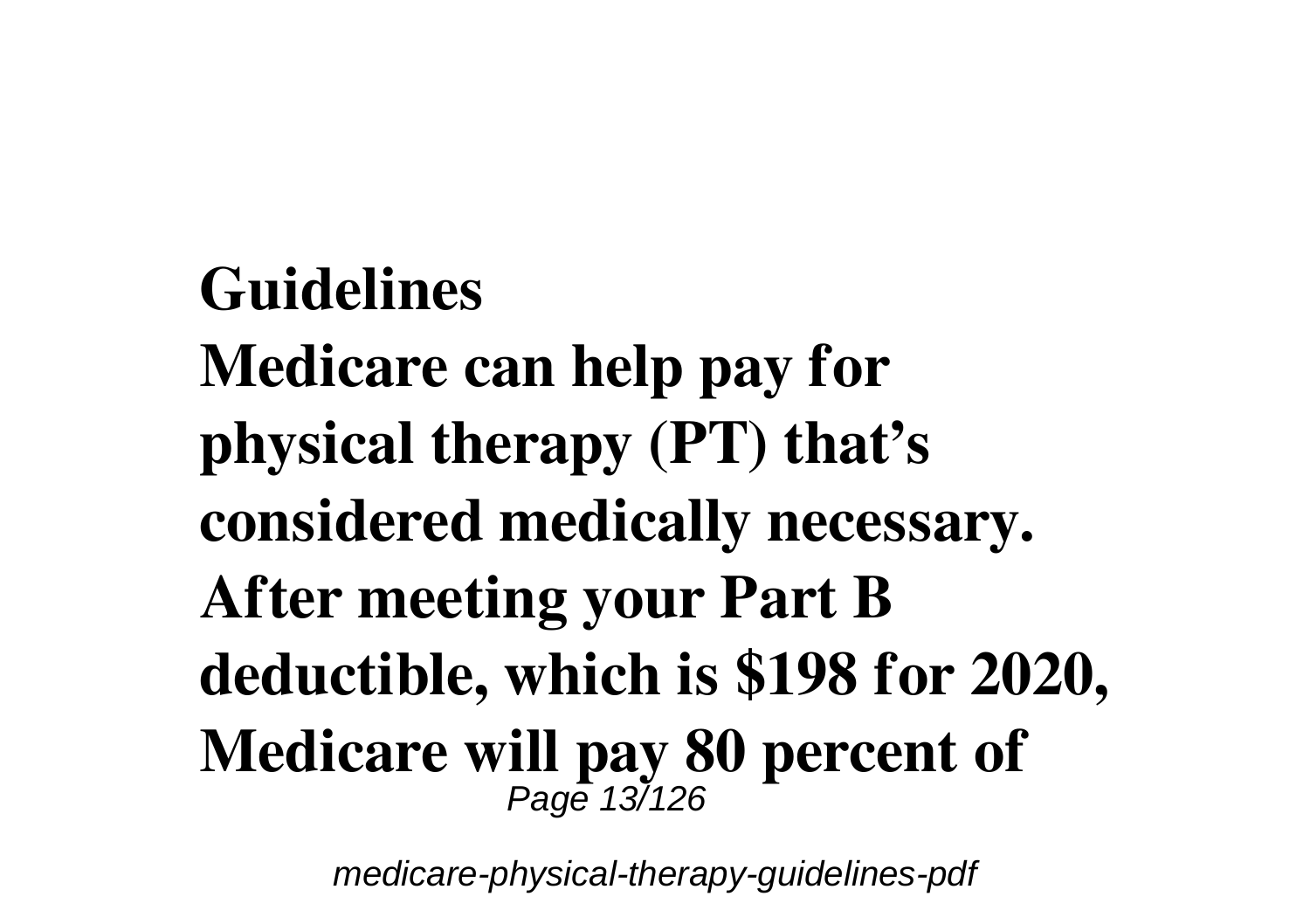### **your PT costs....**

## **Does Medicare Cover Physical Therapy? Requirements and More Accessing Physical Therapy Under Medicare To access** Page 14/126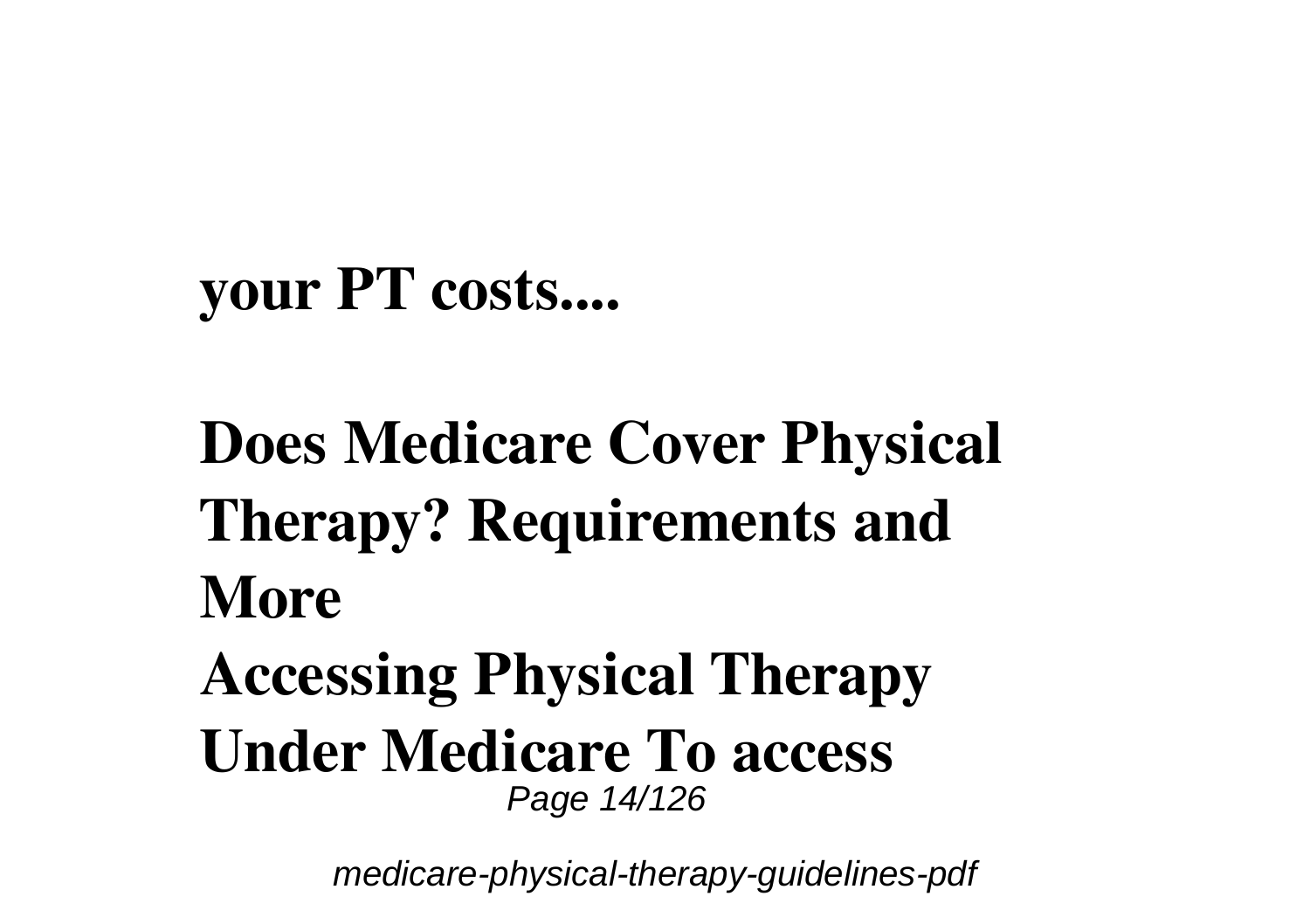**Medicare-covered care, beneficiaries must get their treatment at a therapist or doctor's office or at a skilled nursing facility or other comprehensive outpatient rehab facility. Patients may also receive** Page 15/126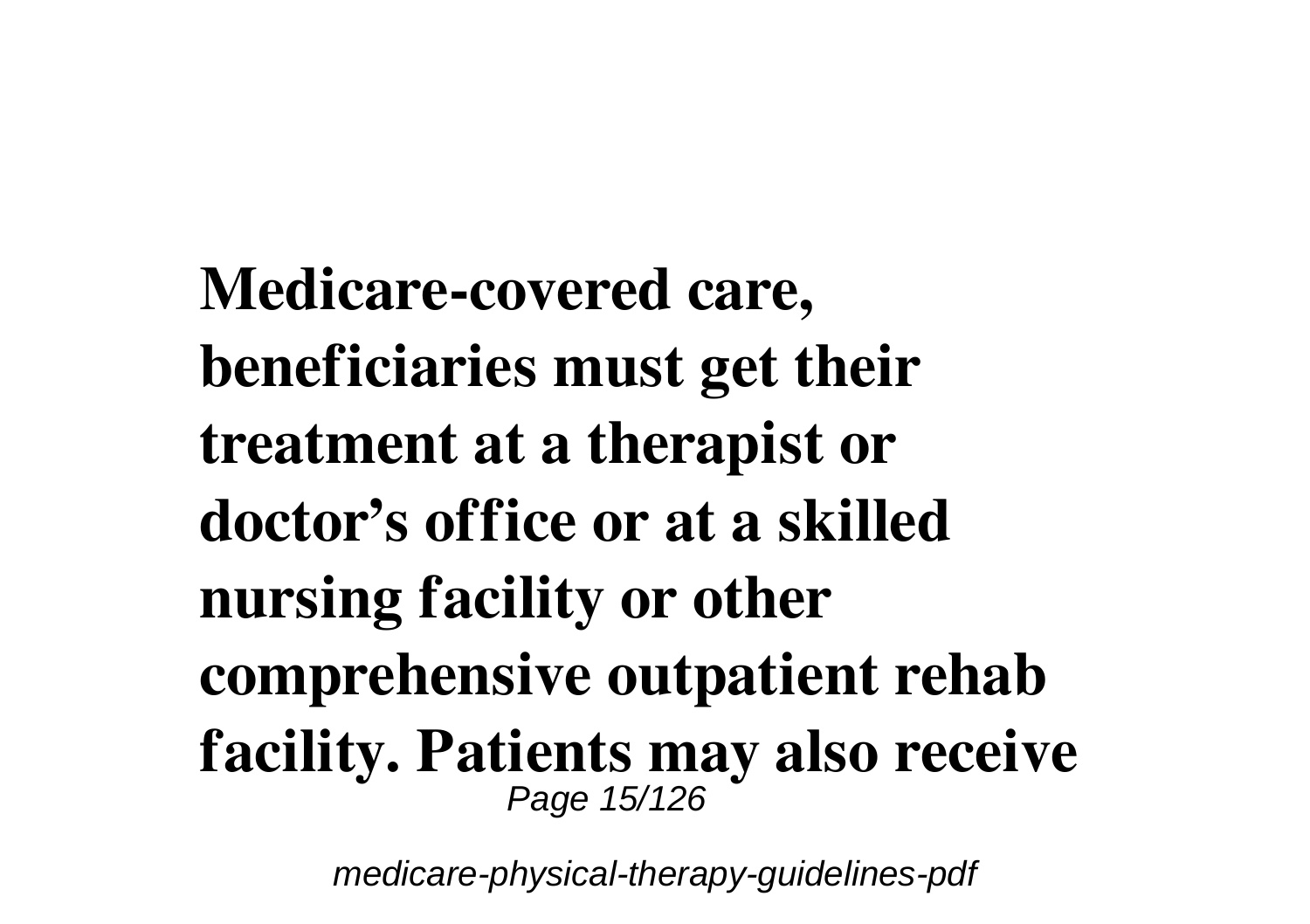**care through a therapist that is connected with his or her home health agency.**

**Physical Therapy Guidelines under Medicare in 2019 ... In some situations, Medicare** Page 16/126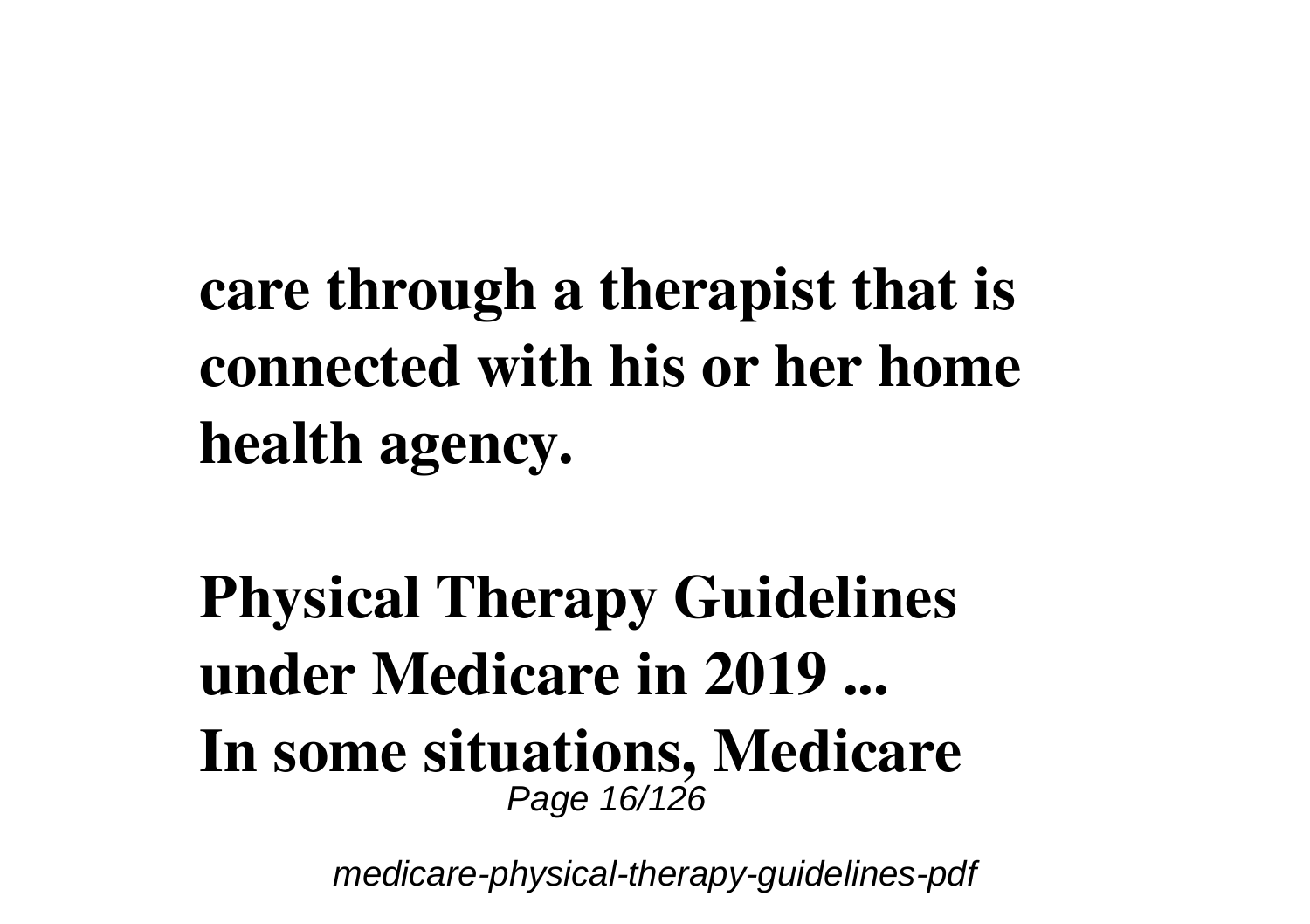**requires a 3-day hospital stay before covering rehabilitation. Medicare Advantage plans also cover inpatient rehabilitation, but the coverage guidelines and costs vary...**

Page 17/126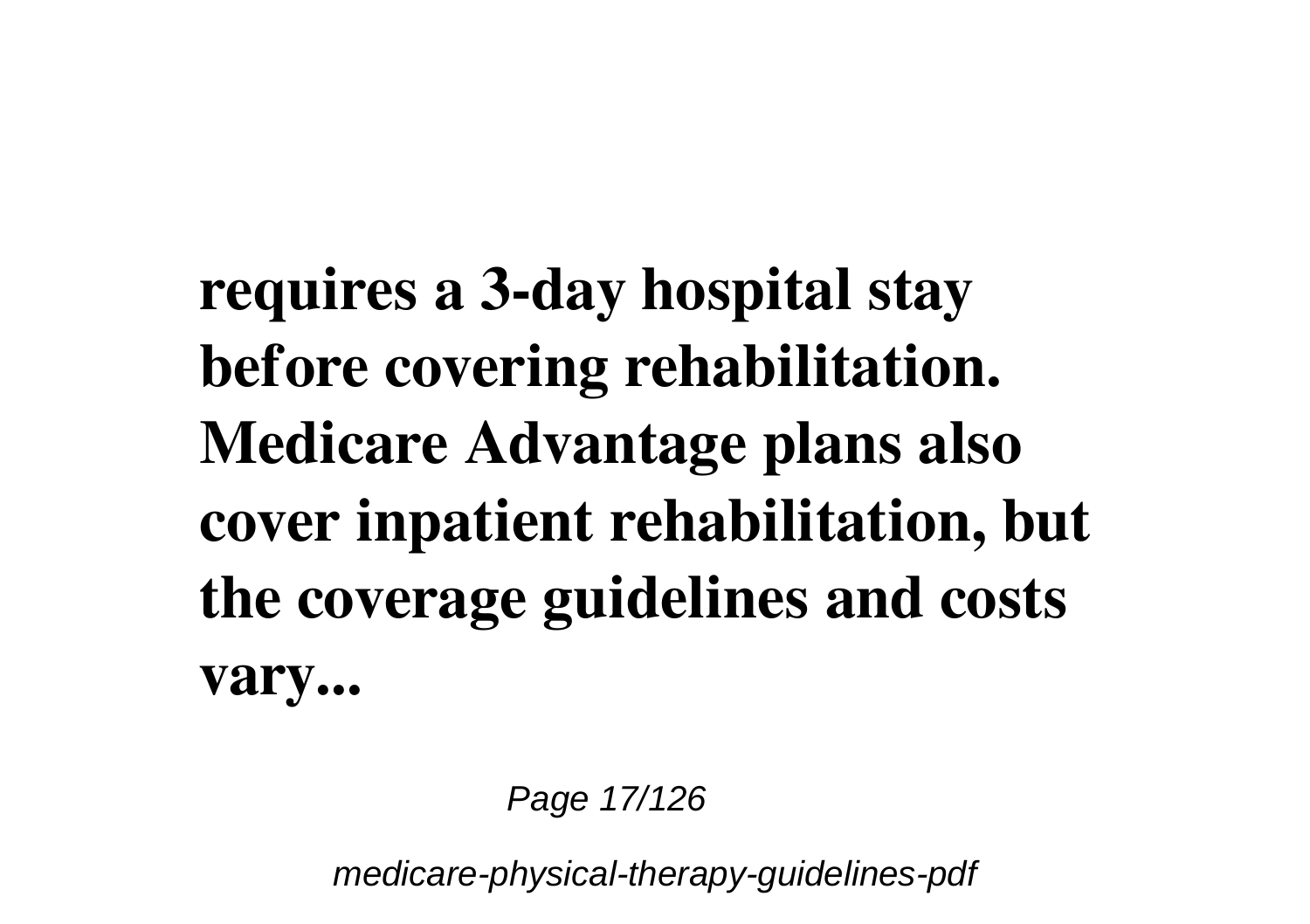**Medicare Guidelines for Inpatient Rehab Coverage Medicare Physical Therapy Guidelines In order for your physical therapy to be covered, it must be deemed medically necessary by your doctor.** Page 18/126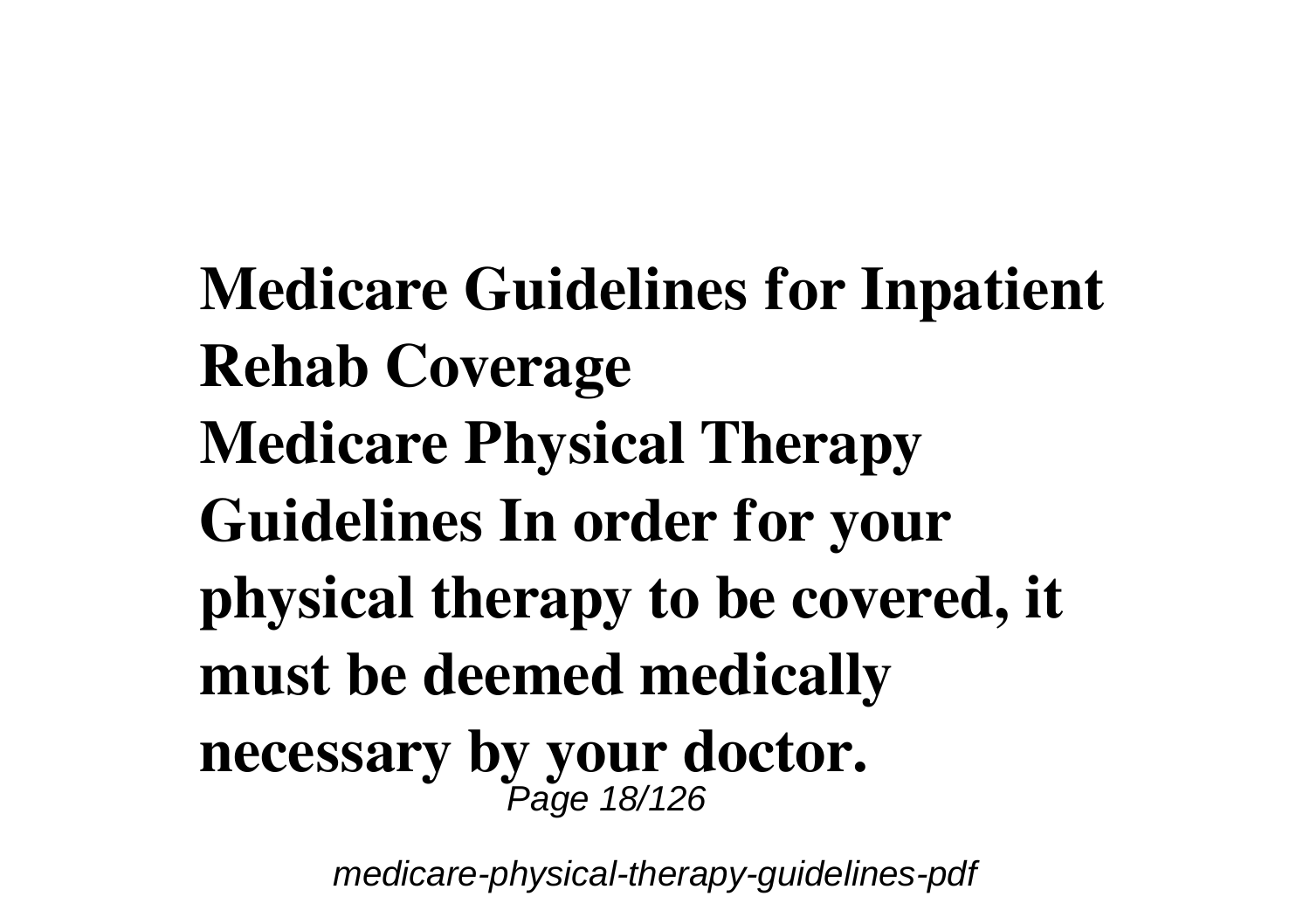**Medically necessary means it is needed to help diagnose or treat a condition or illness, maintain your current condition, or slow further deterioration or functional limitations.**

Page 19/126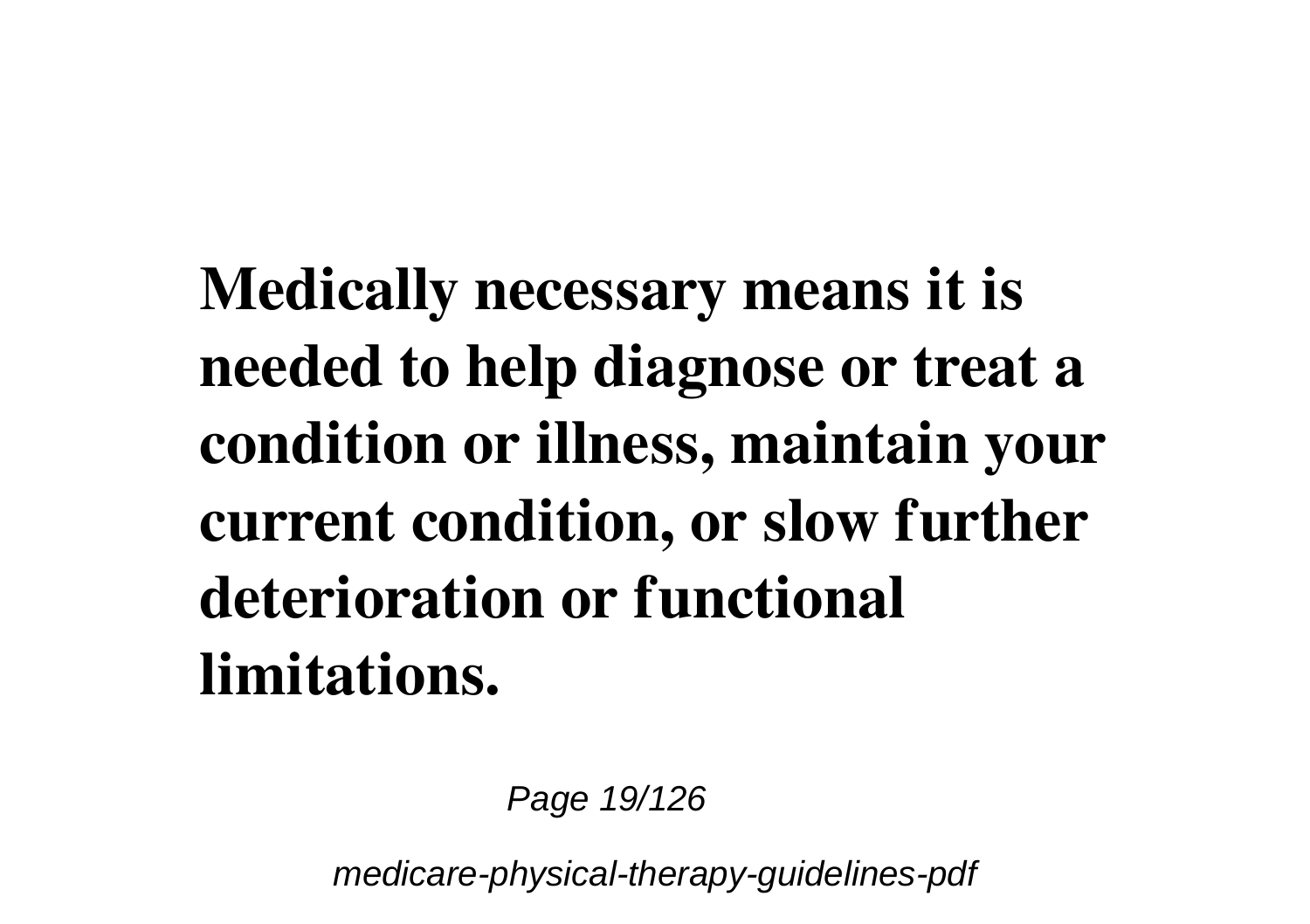**Does Medicare Cover Physical Therapy in 2020? | Medicare USA Medicare Billing Guidelines For Physical Therapists in the US 1. Get Credentialed. Credentialing by Medicare allows you to become an in-network provider. If you are** Page 20/126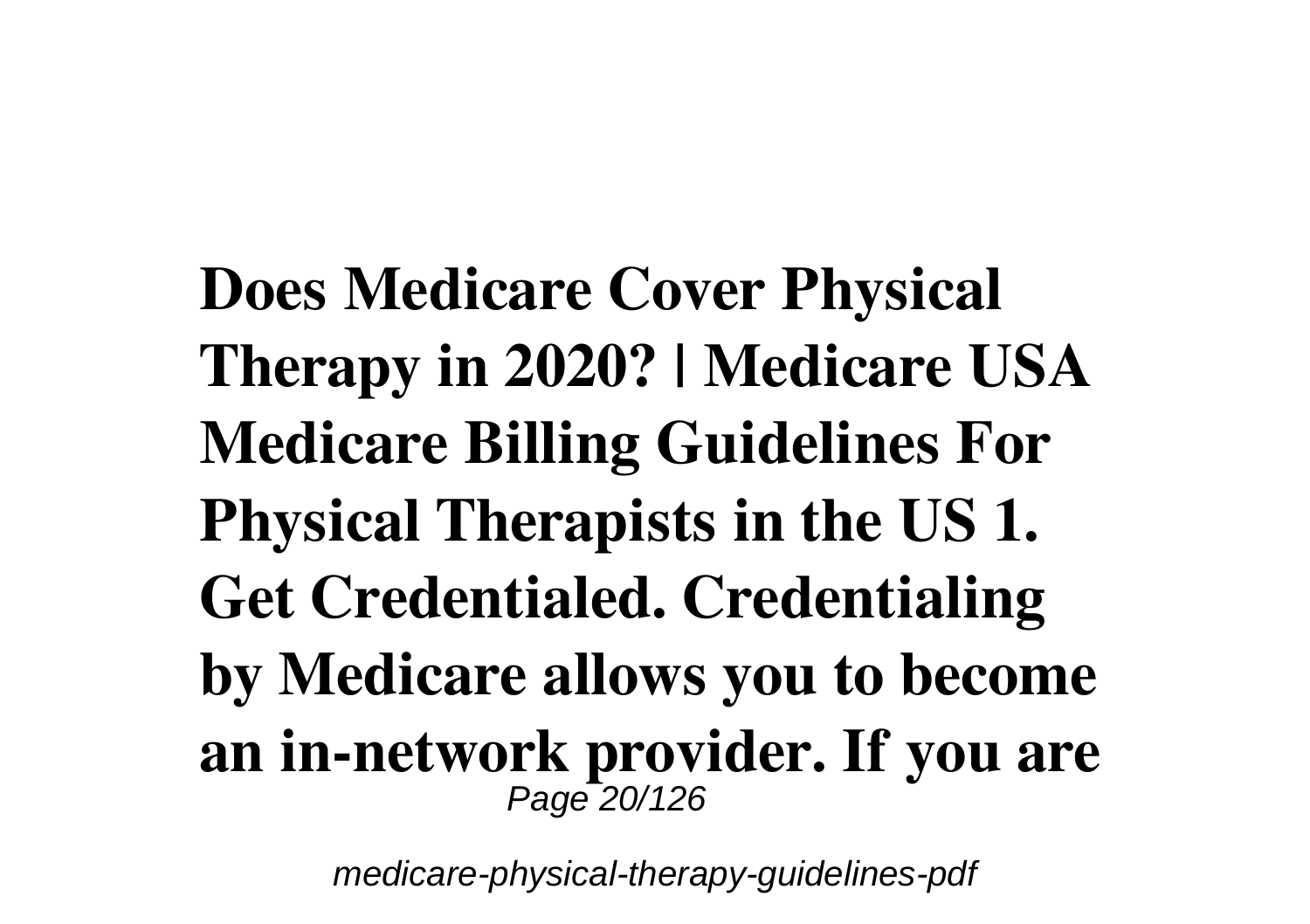**not credentialed,... 2. Get Your Codes Right: ICD-10 and CPT Codes. If you want to bill Medicare for your services, you need to ...**

#### **Medicare Billing Guidelines For** Page 21/126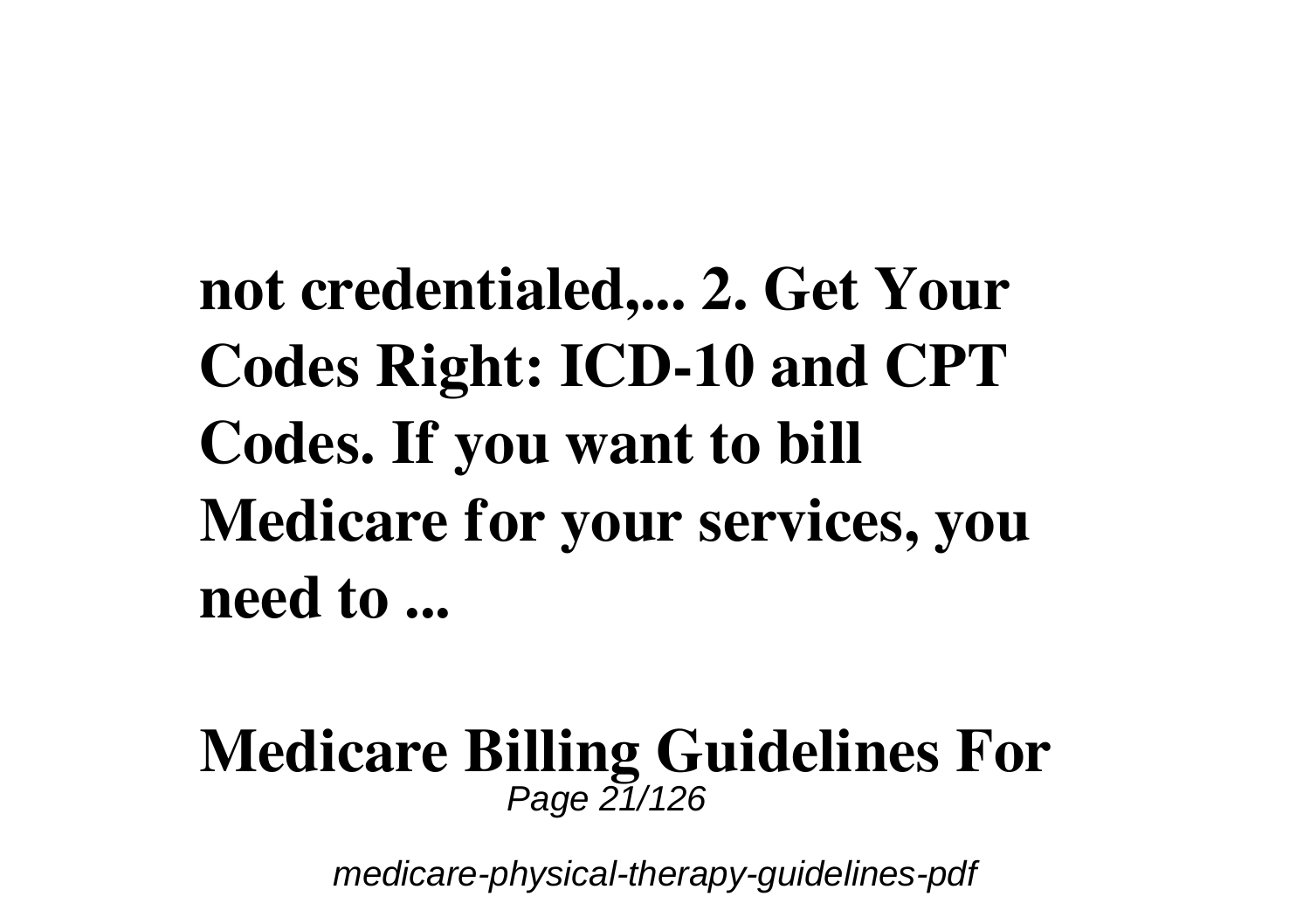**Physical Therapists in the ... Physical therapists must meet Medicare requirements to provide services that will be covered by Medicare. A physical therapist must be meet all the state requirements to practice physical** Page 227126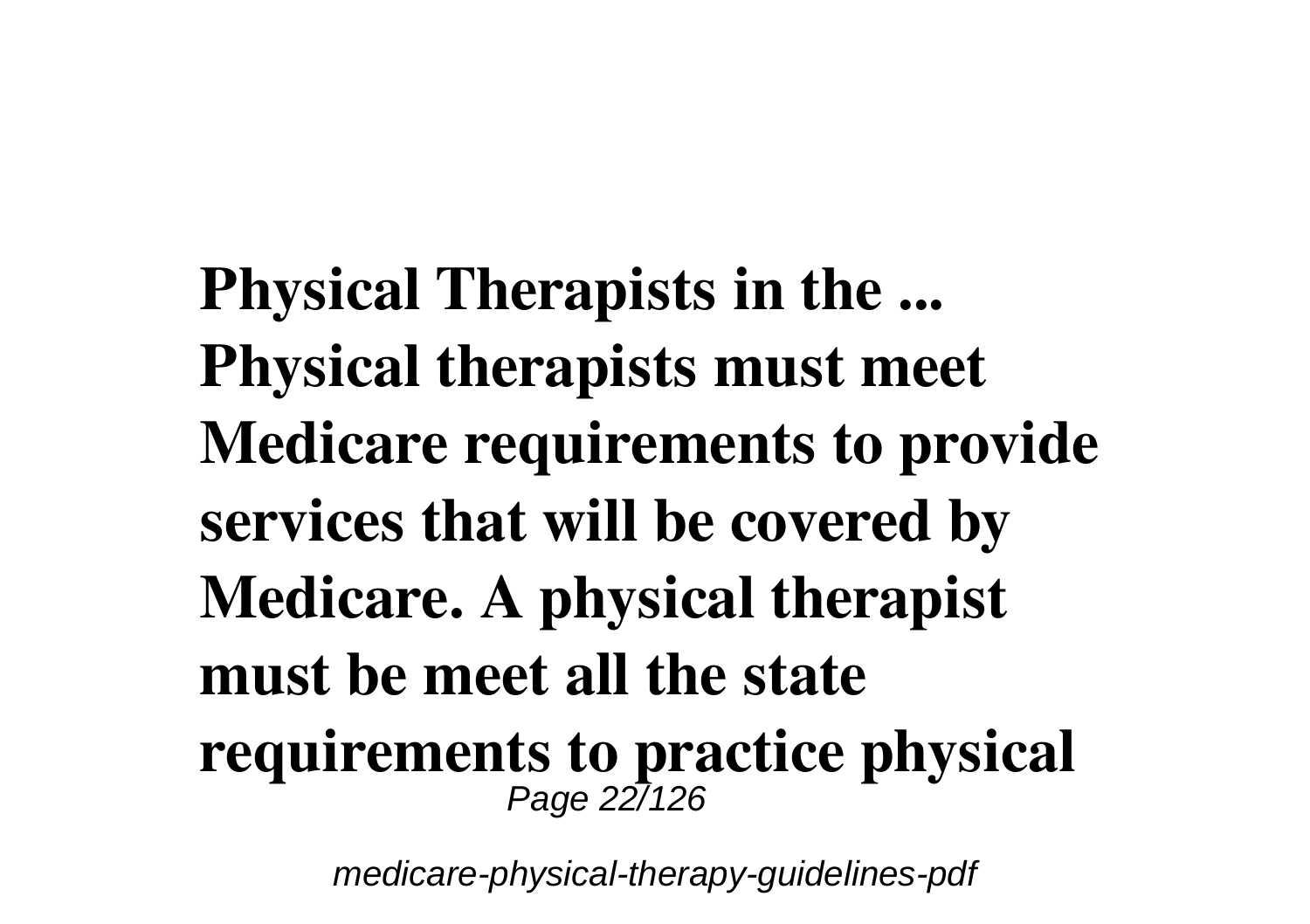## **therapy,...**

**Medicare Physical Therapy Rules & Regulations | Work ... If you have Medicare Part B your physical therapy costs will be covered—as long as Medicare** Page 23/126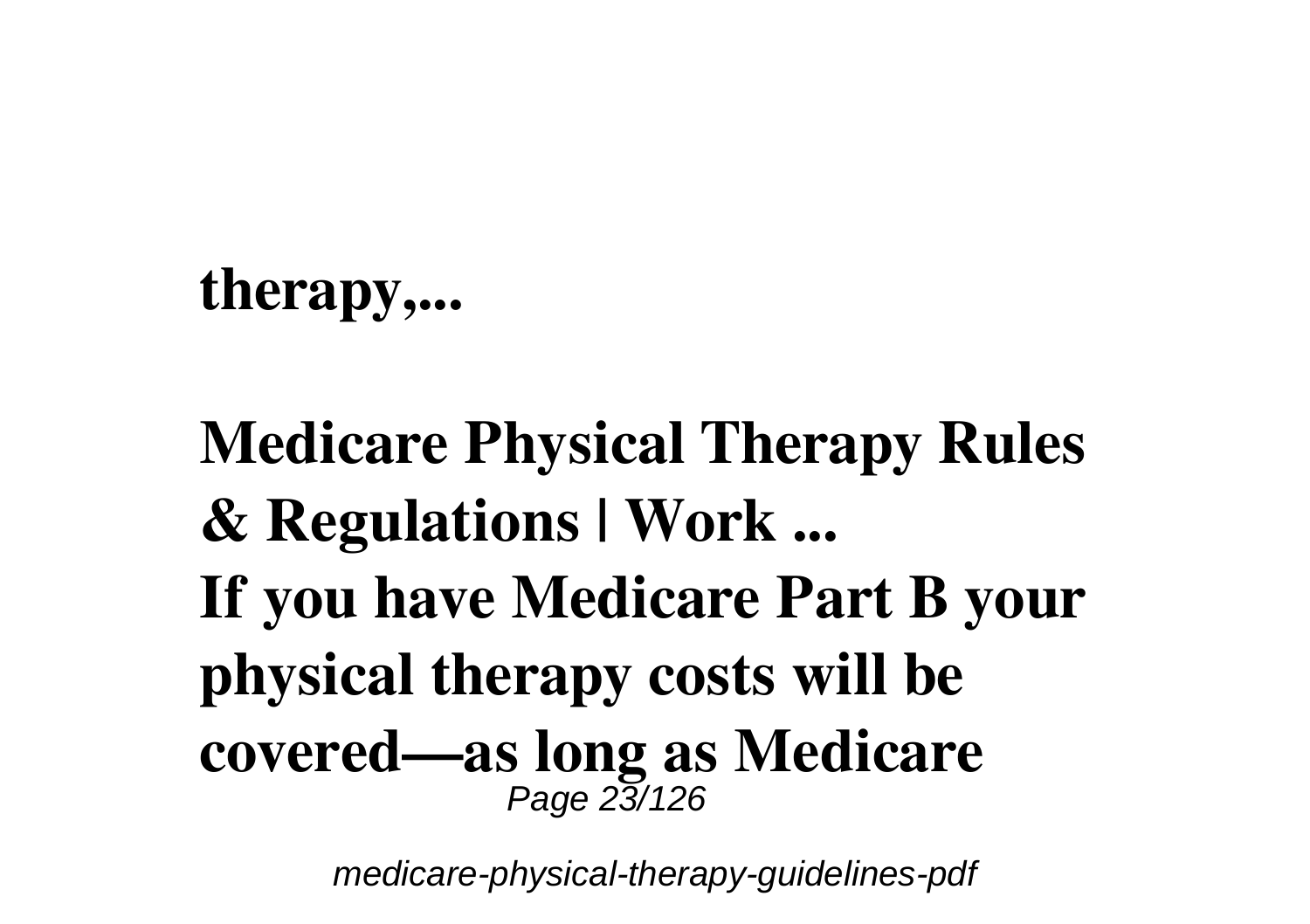**finds the treatment medically necessary. Medicare considers physical therapy treatment medically necessary if it meets the following requirements: Therapy is needed to diagnose or treat an illness or condition. The treatment** Page 24/126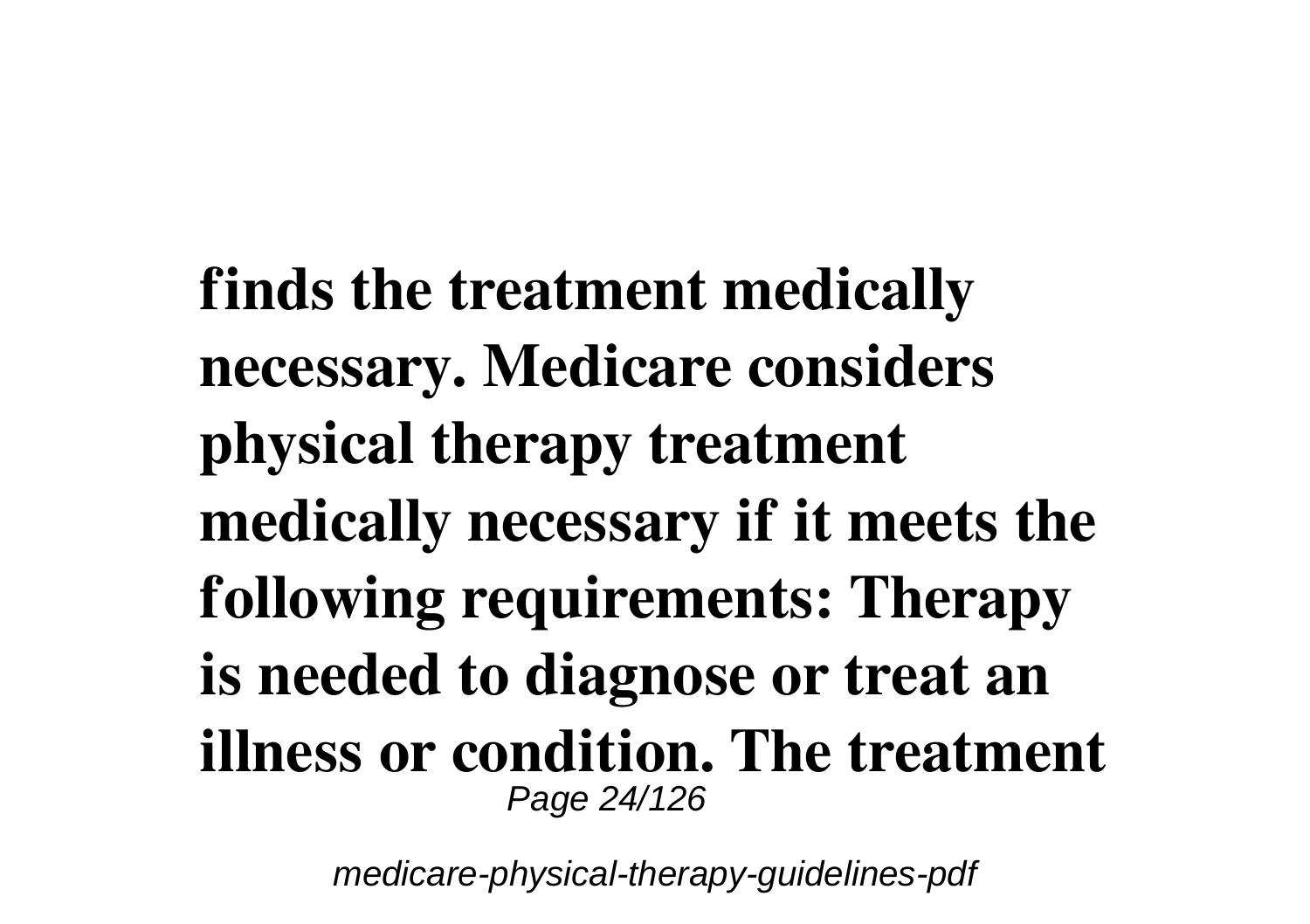## **meets accepted standards of medicine.**

**Does Medicare Cover Physical Therapy? - Eligibility Physical therapy Medicare Part B (Medical Insurance) helps pay for** Page 25/126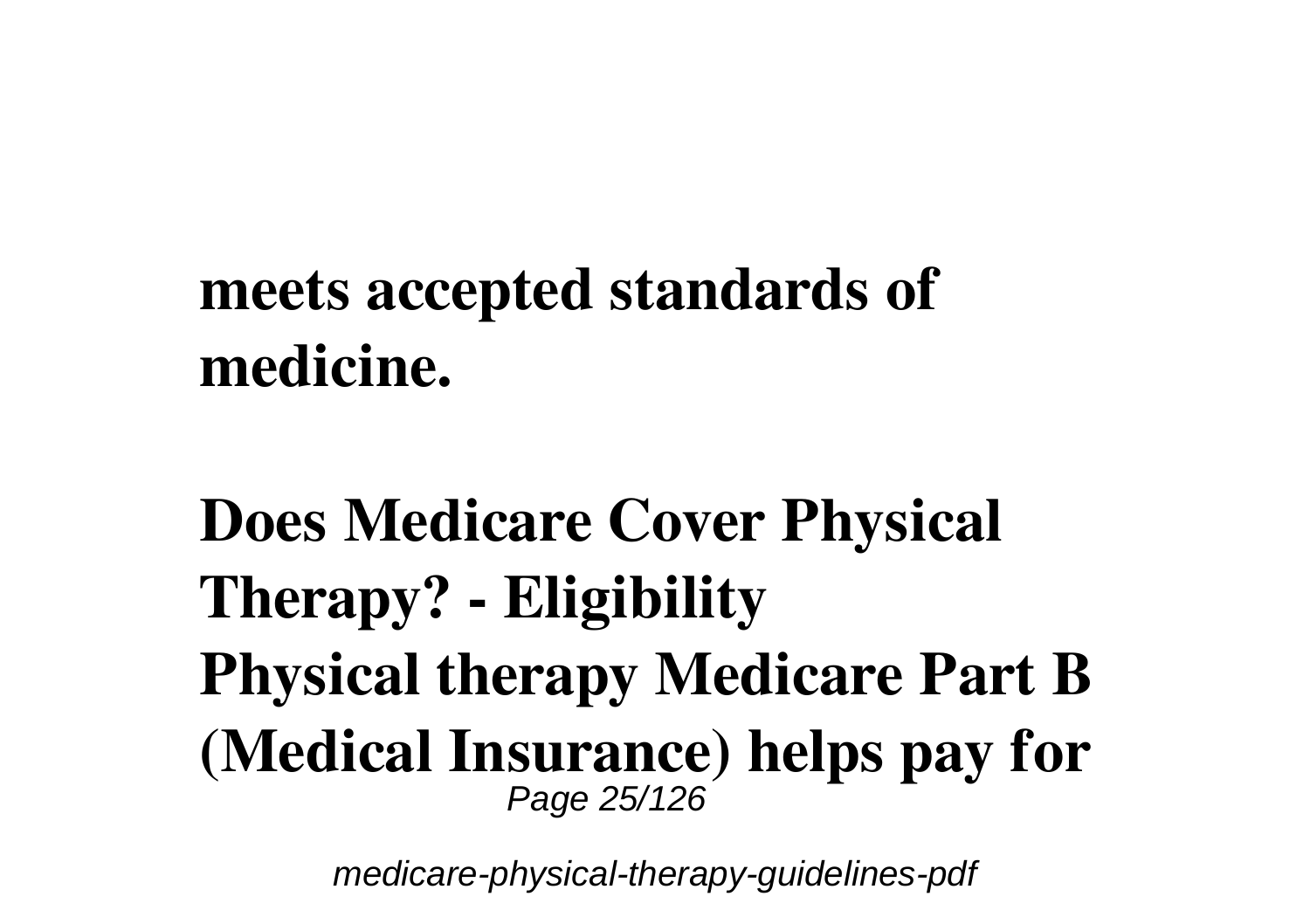**Medically necessary outpatient physical therapy. Your costs in Original Medicare You pay 20% of the Medicare-approved amount, and the Part B deductible applies.**

Page 26/126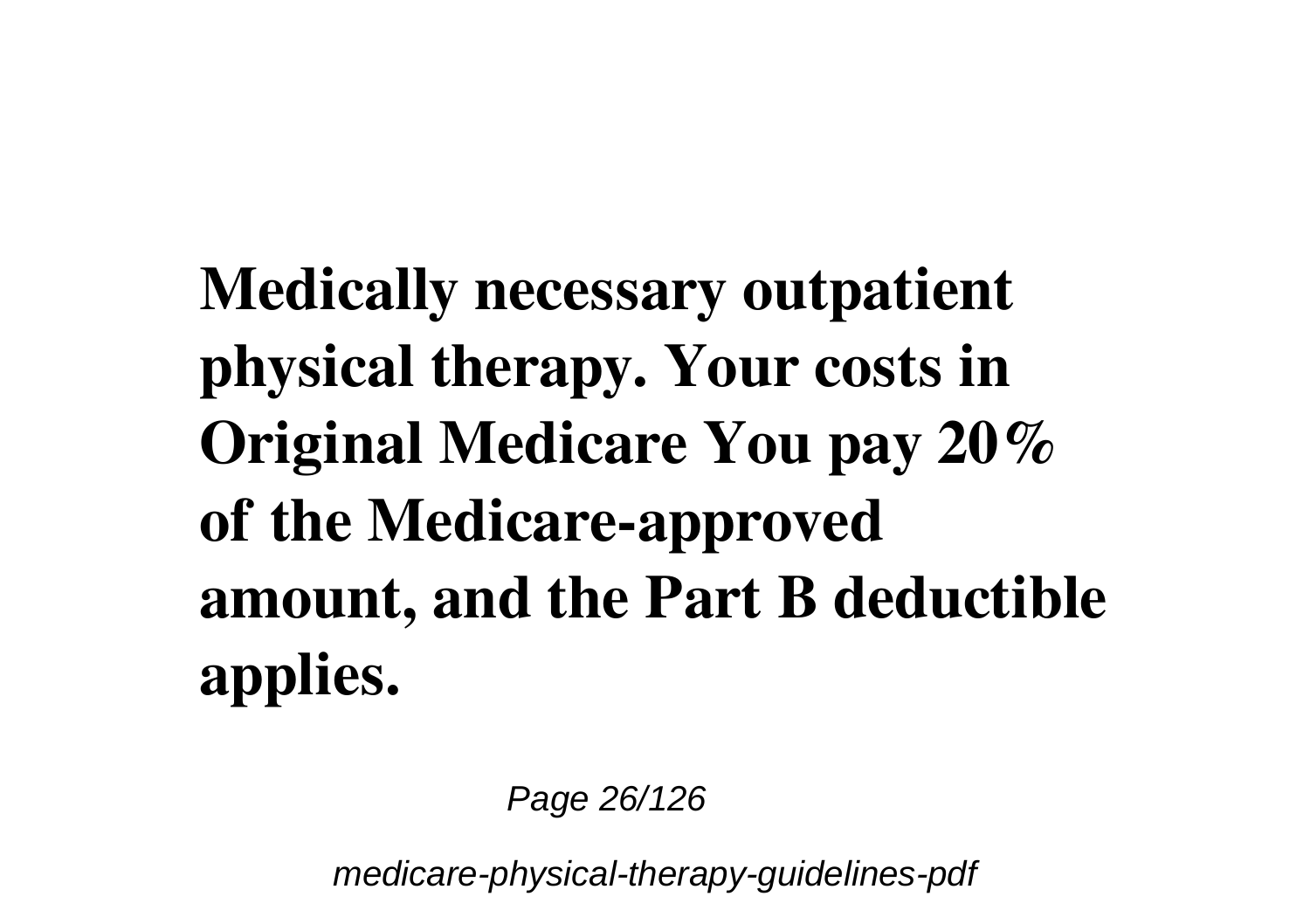**Physical Therapy Coverage - Medicare.gov Medicare reimburses for Part B physical and occupational therapy services when the claim form and supporting documentationaccurately report** Page 27/126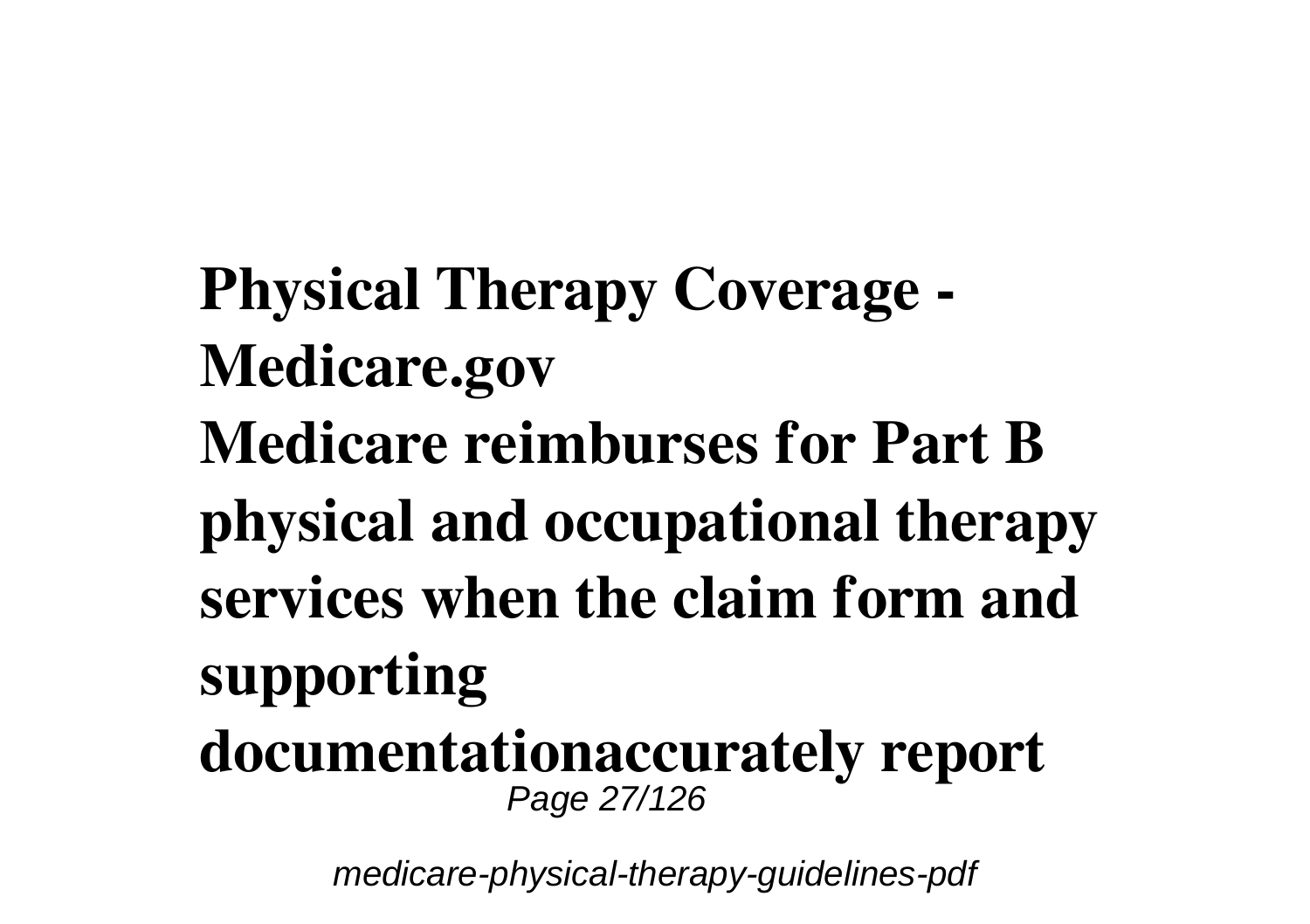**medically necessary covered services. Thus, developing legible and relevant documentation is only one piece of the reimbursement puzzle. Your documentation must also: Justify the services you bill;**<br> *Page 28/126*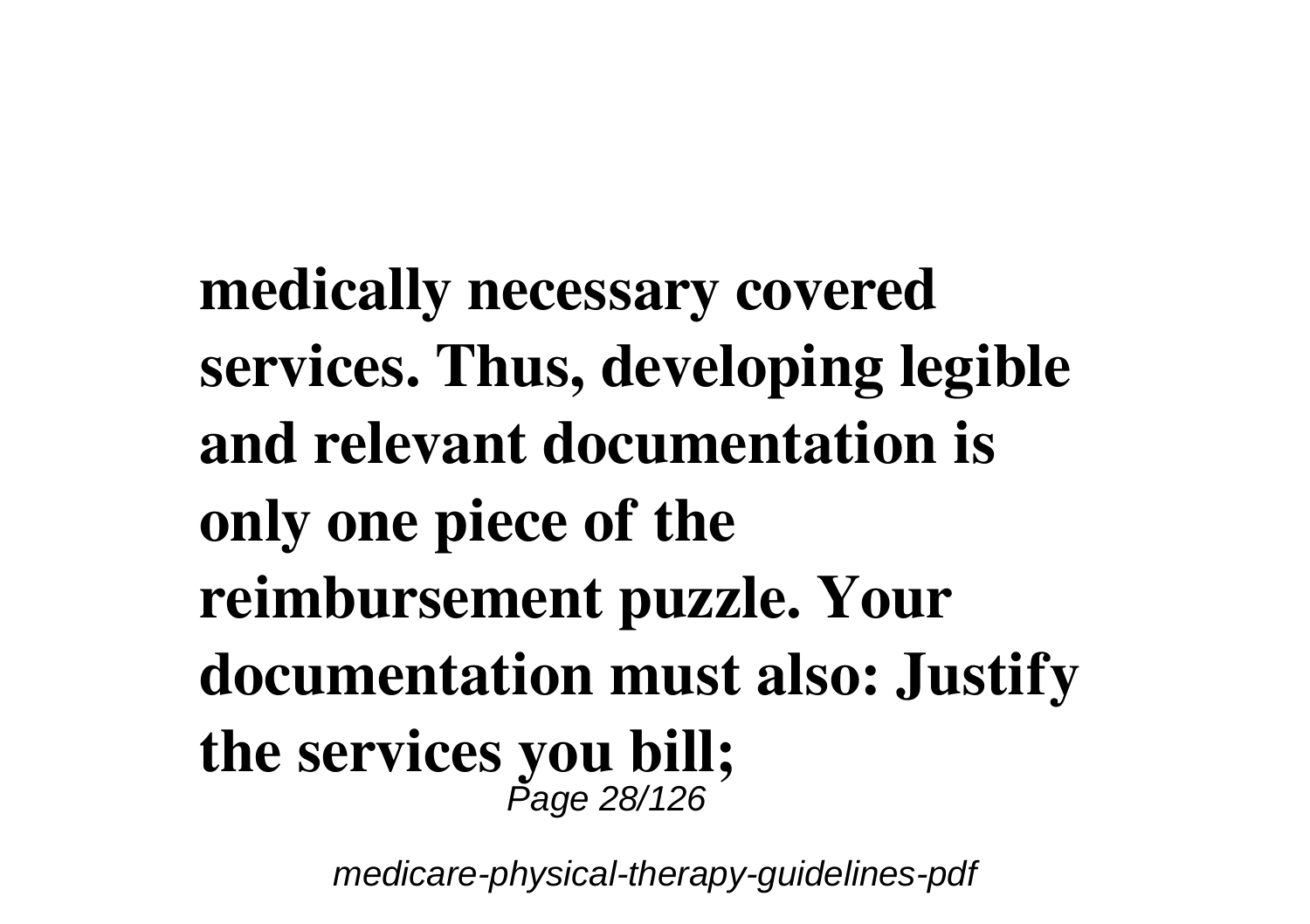**Medicare Part B Documentation Requirements for Physical ... Medicare will pay for an initial medical examination. Sometimes, companies call this a " Welcome to Medicare " physical. This exam** Page 29/126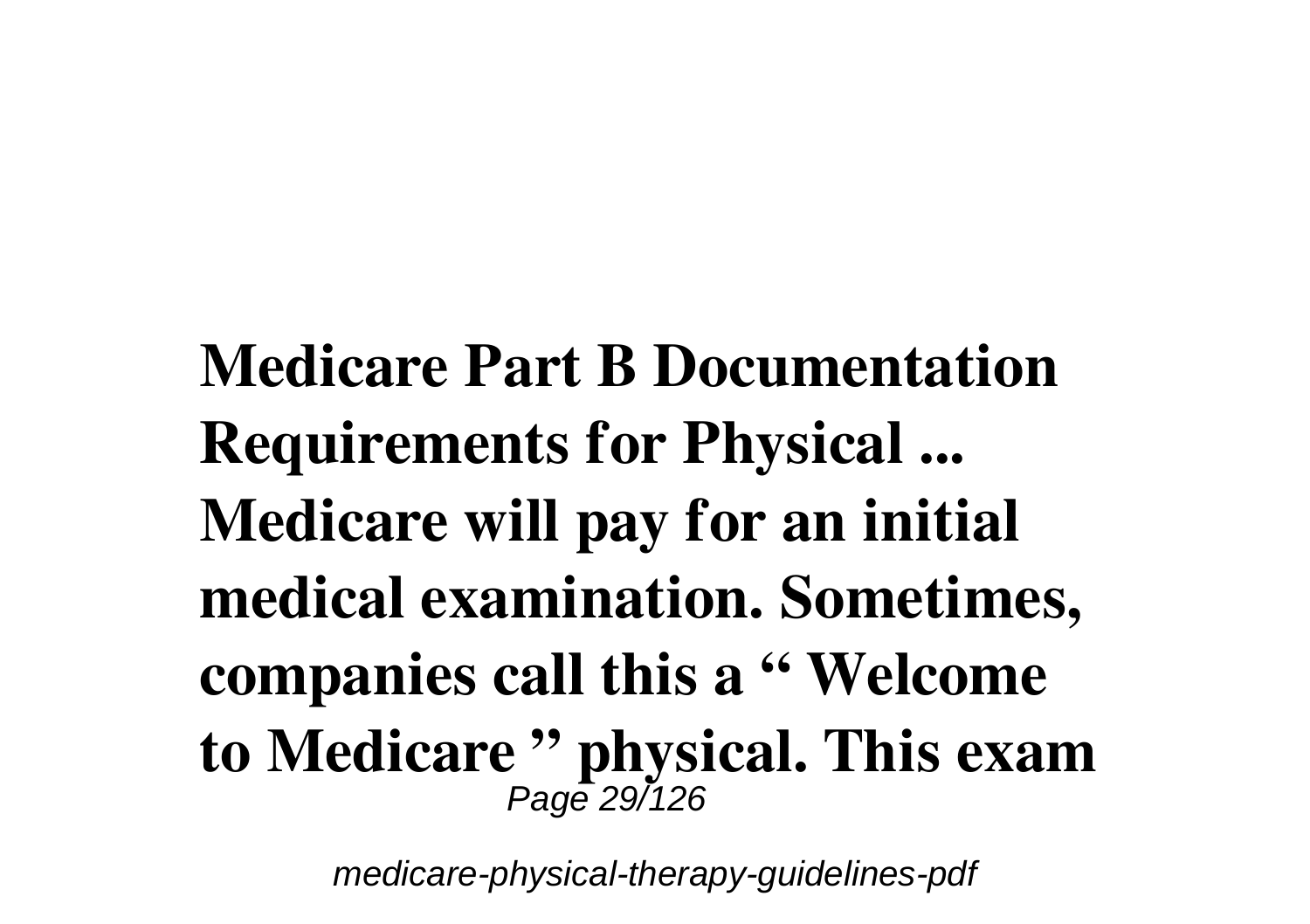**is a one-time physical that a person must complete within 12...**

**Medicare: Annual physical vs. Annual Wellness Visit Physical therapy can help people regain movement and reduce pain** Page 30/126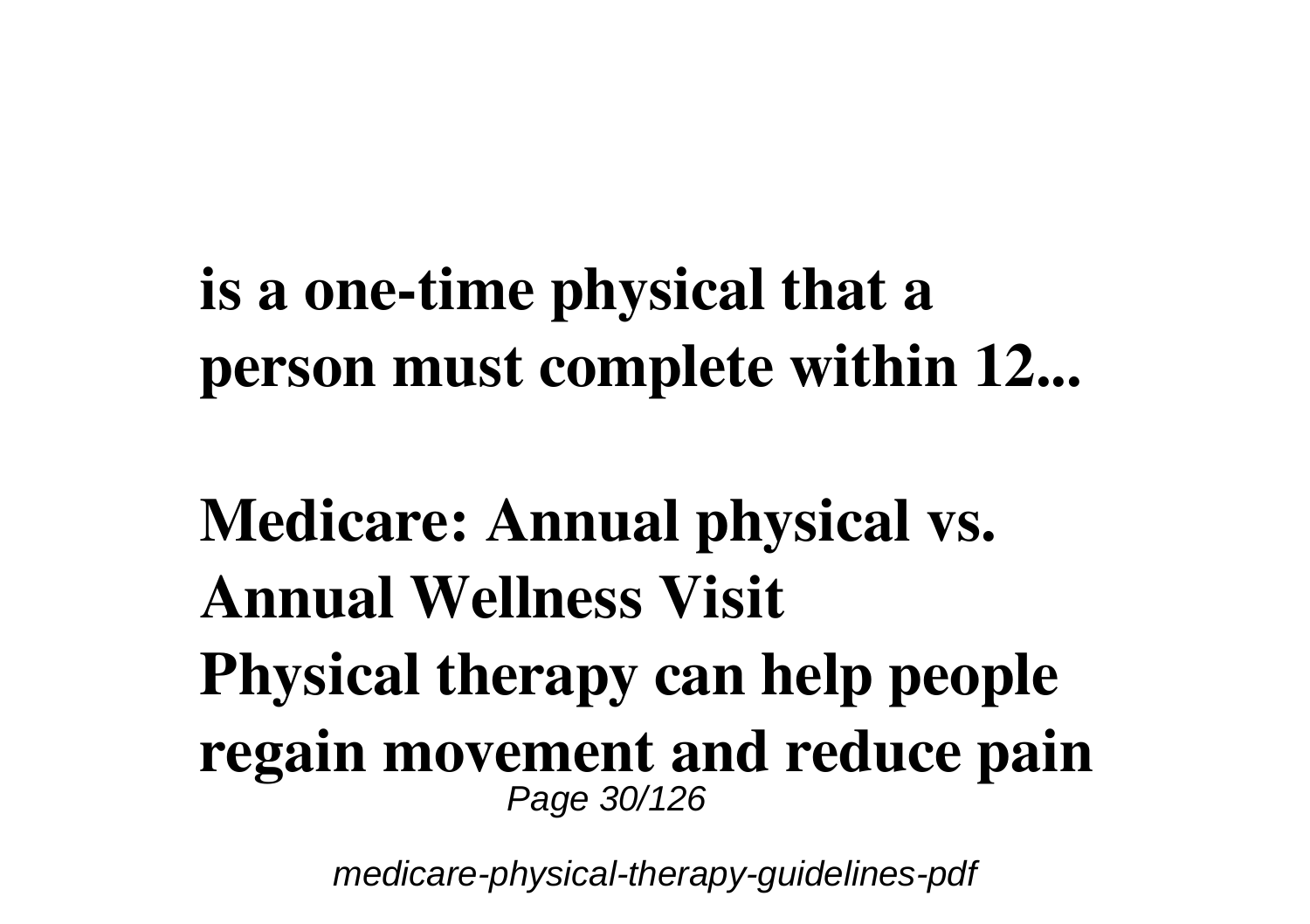**and discomfort due to injuries, chronic conditions, or disabilities. Medicare pays for inpatient and outpatient physical therapy...**

**Medicare and physical therapy: Coverage and exclusions** Page 31/126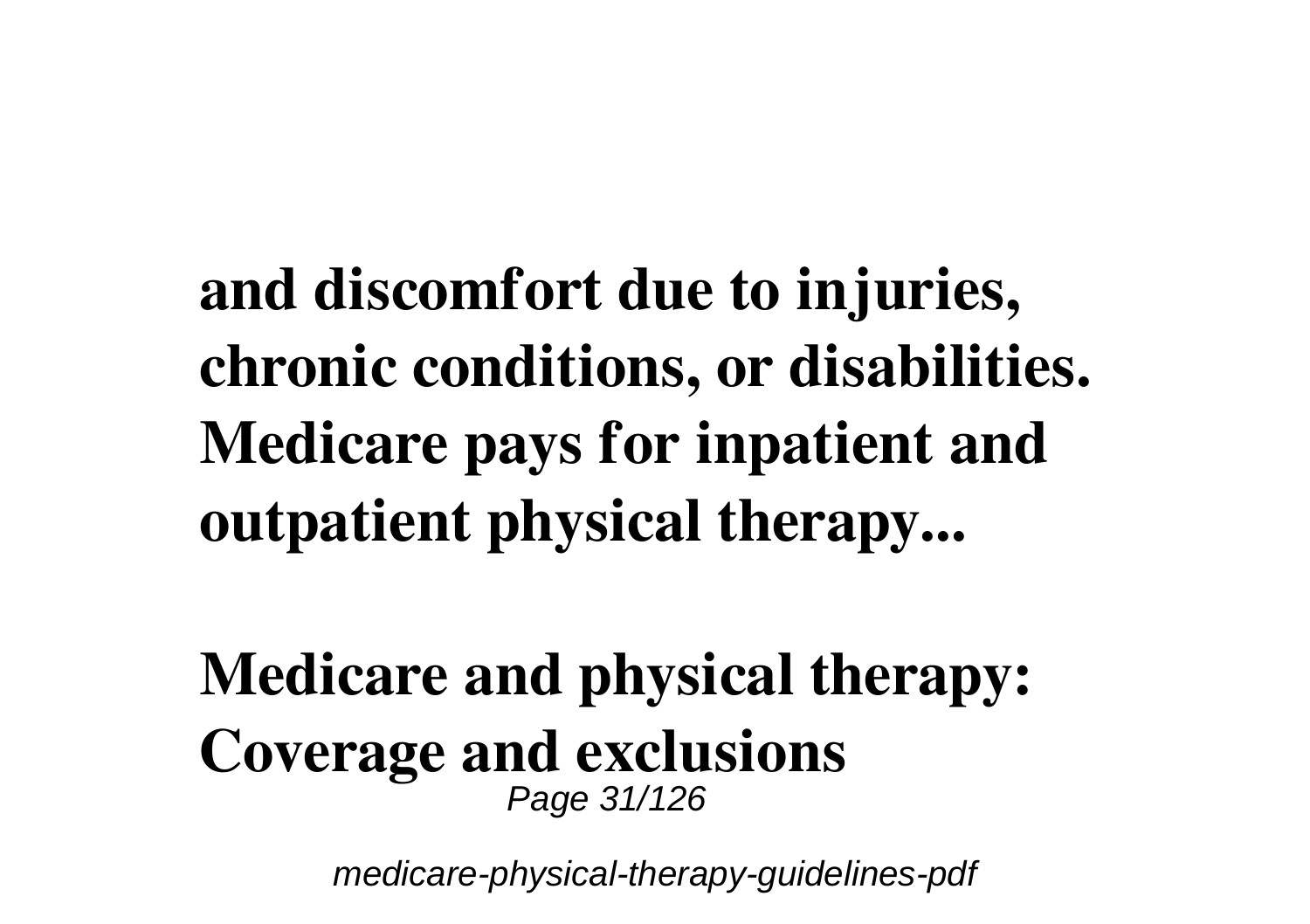**As part of the Medicare billing guidelines for physical therapy, you can choose whether you want to process bulk bill claims or patient claims. 86% of all Medicare claims are bulk billed, but for allied health providers** Page 32/126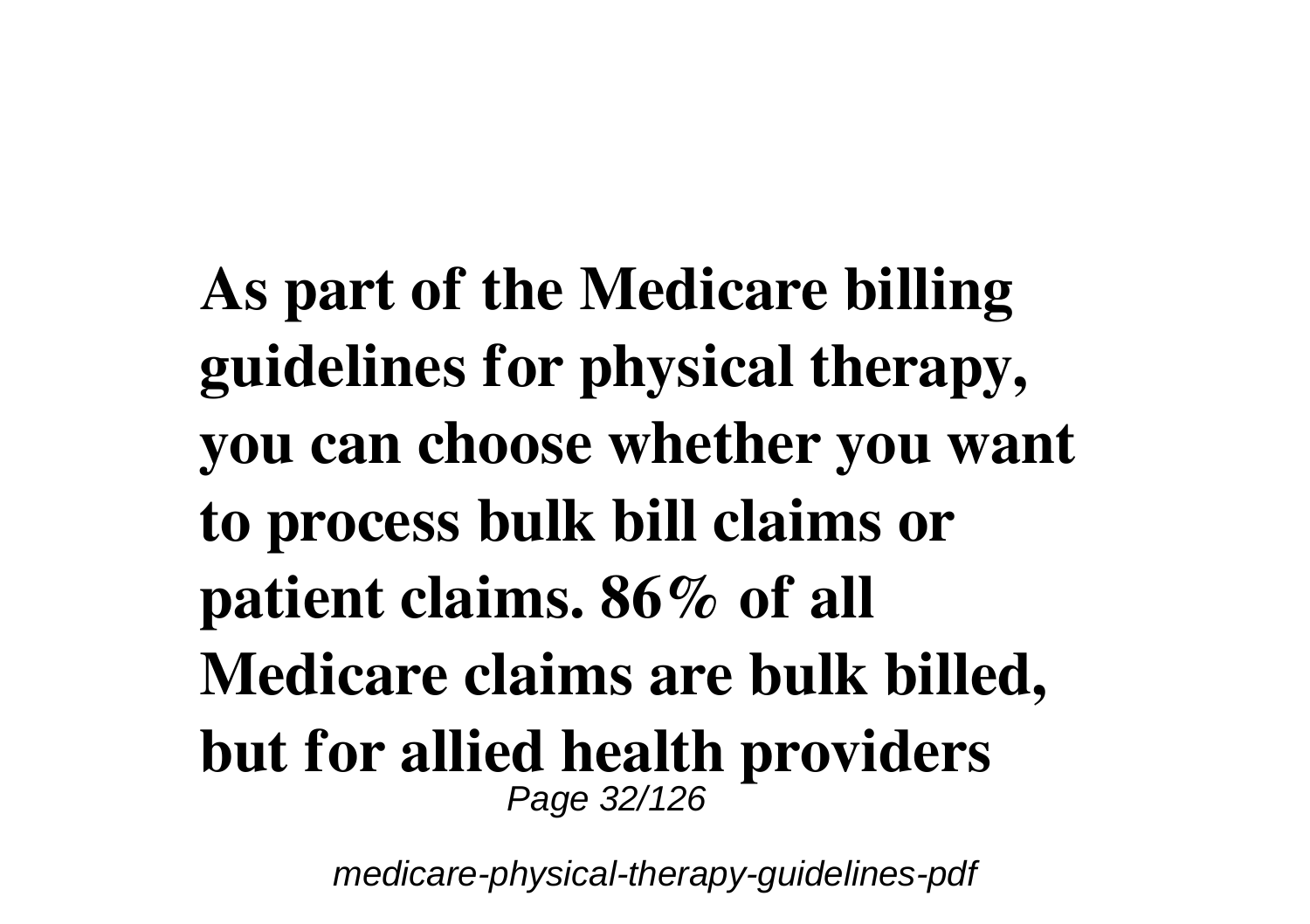**(such as physiotherapists), the percentage is a lot lower at around 65%.**

**Medicare Billing Guidelines For Physical Therapist in ... GUIDELINES FOR PHYSICAL** Page 33/126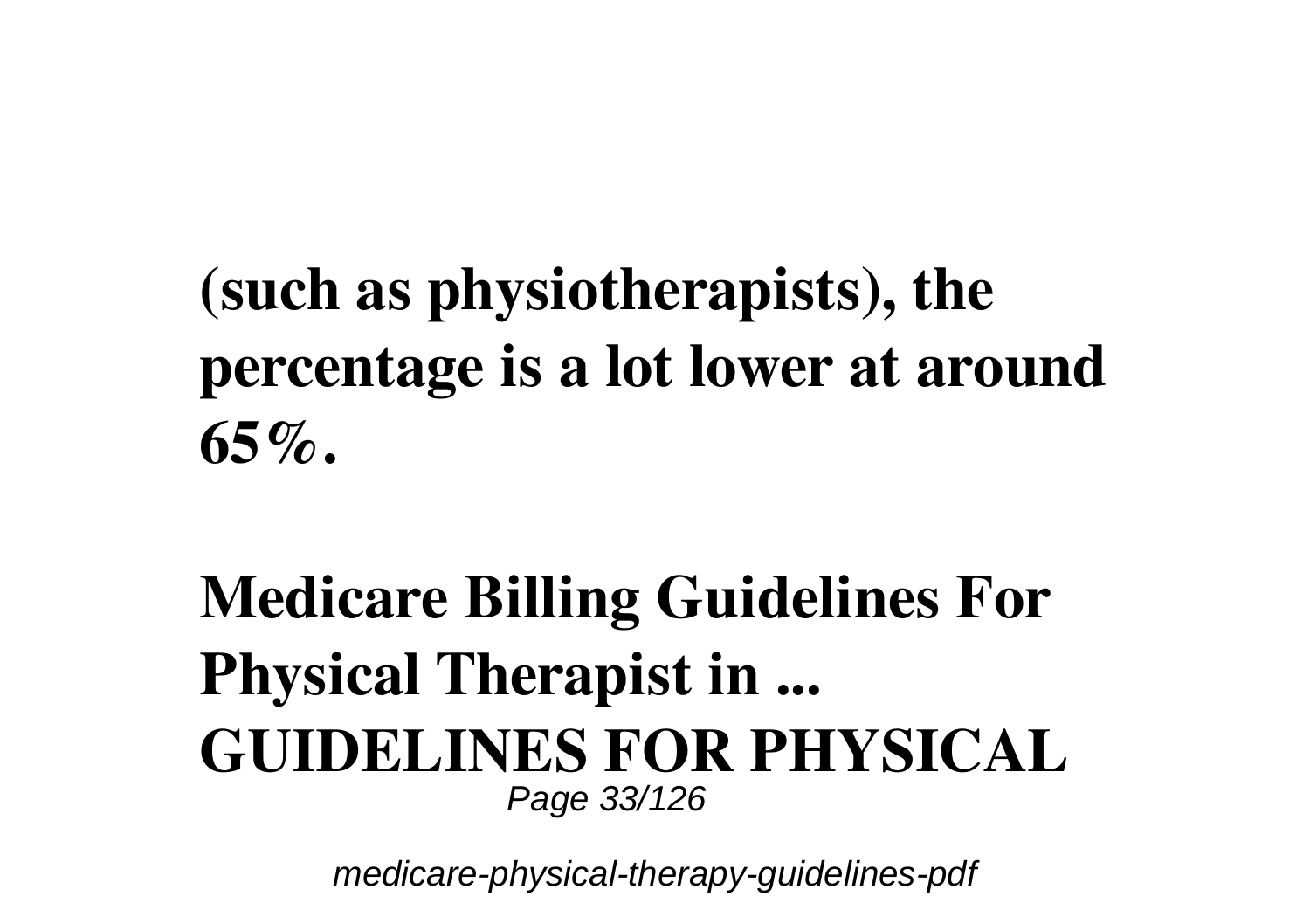**THERAPISTS TREATING CLIENTS WITH NEUROMUSCULAR DISORDERS Re: Medicare Guidelines for Maintenance Home Health & Outpatient Physical Therapy Rationale:** Page 34/126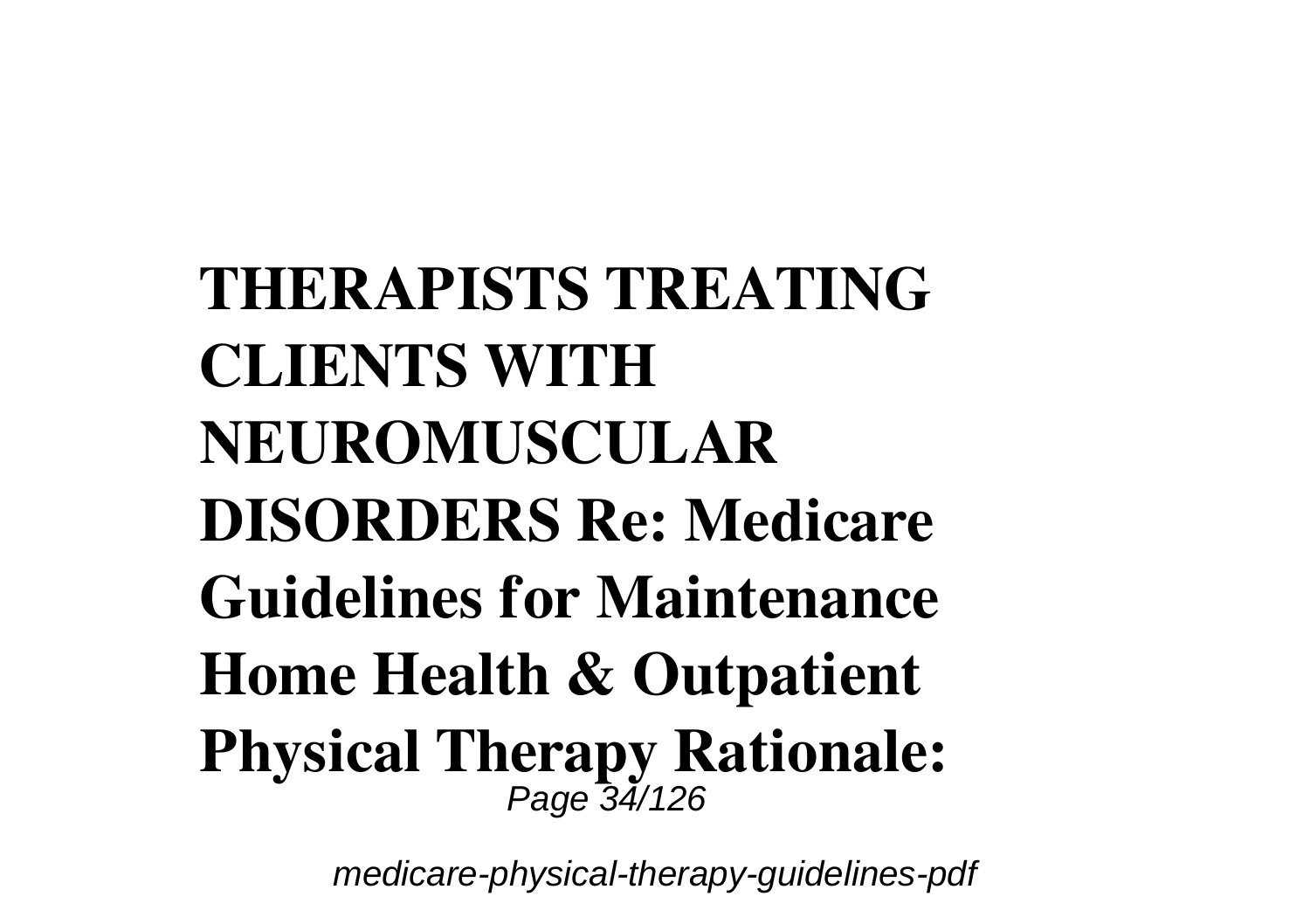**Clients with neuromuscular disorders (e.g. ALS, SMA, Muscular Dystrophies) have chronic impairments which affect**

#### **GUIDELINES FOR PHYSICAL THERAPISTS TREATING** Page 35/126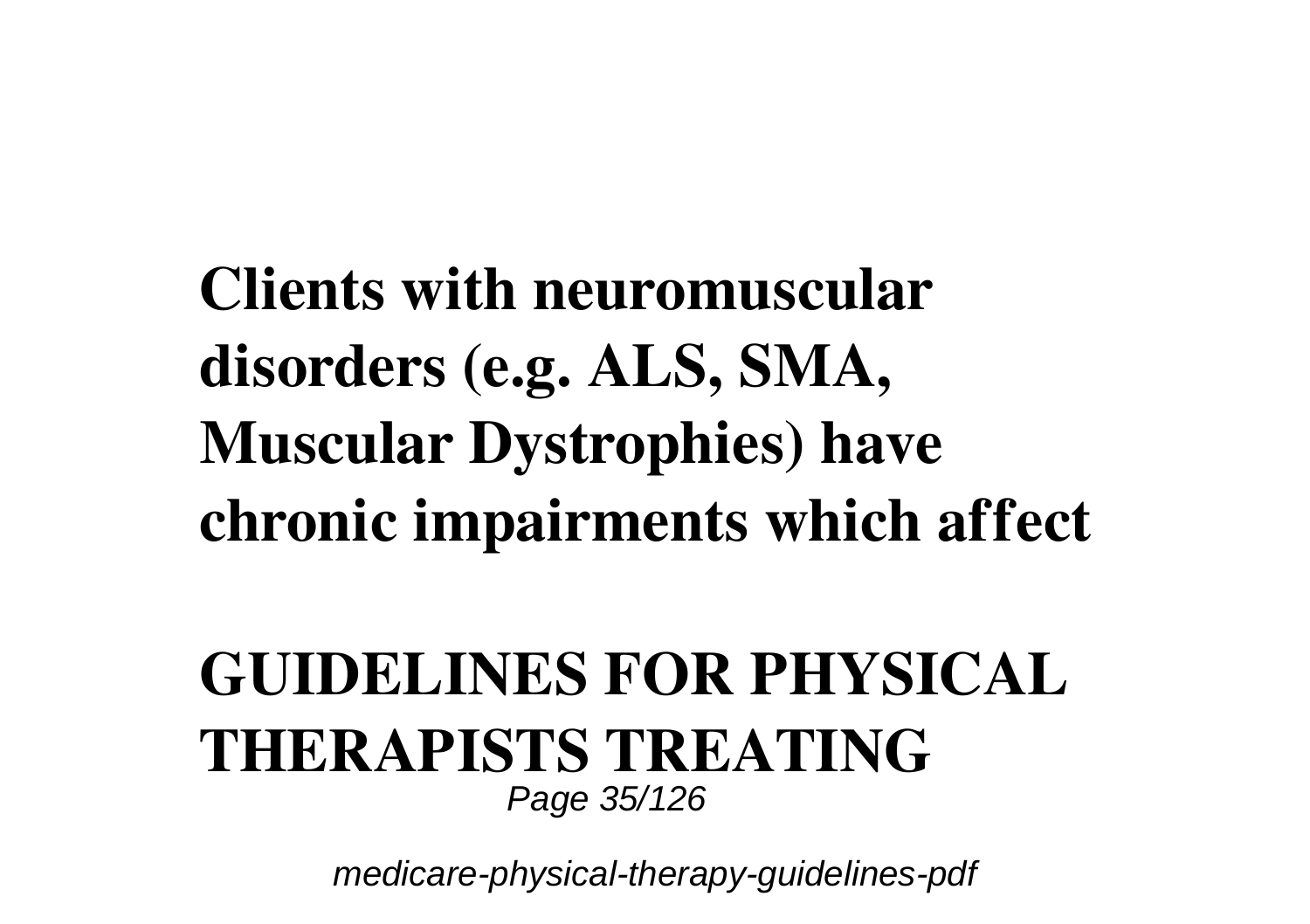**CLIENTS WITH ... Testing (CERT) Program errors, how the Centers for Medicare & Medicaid Services (CMS) calculates improper payment rates, the necessary documentation to support billed** Page 36/126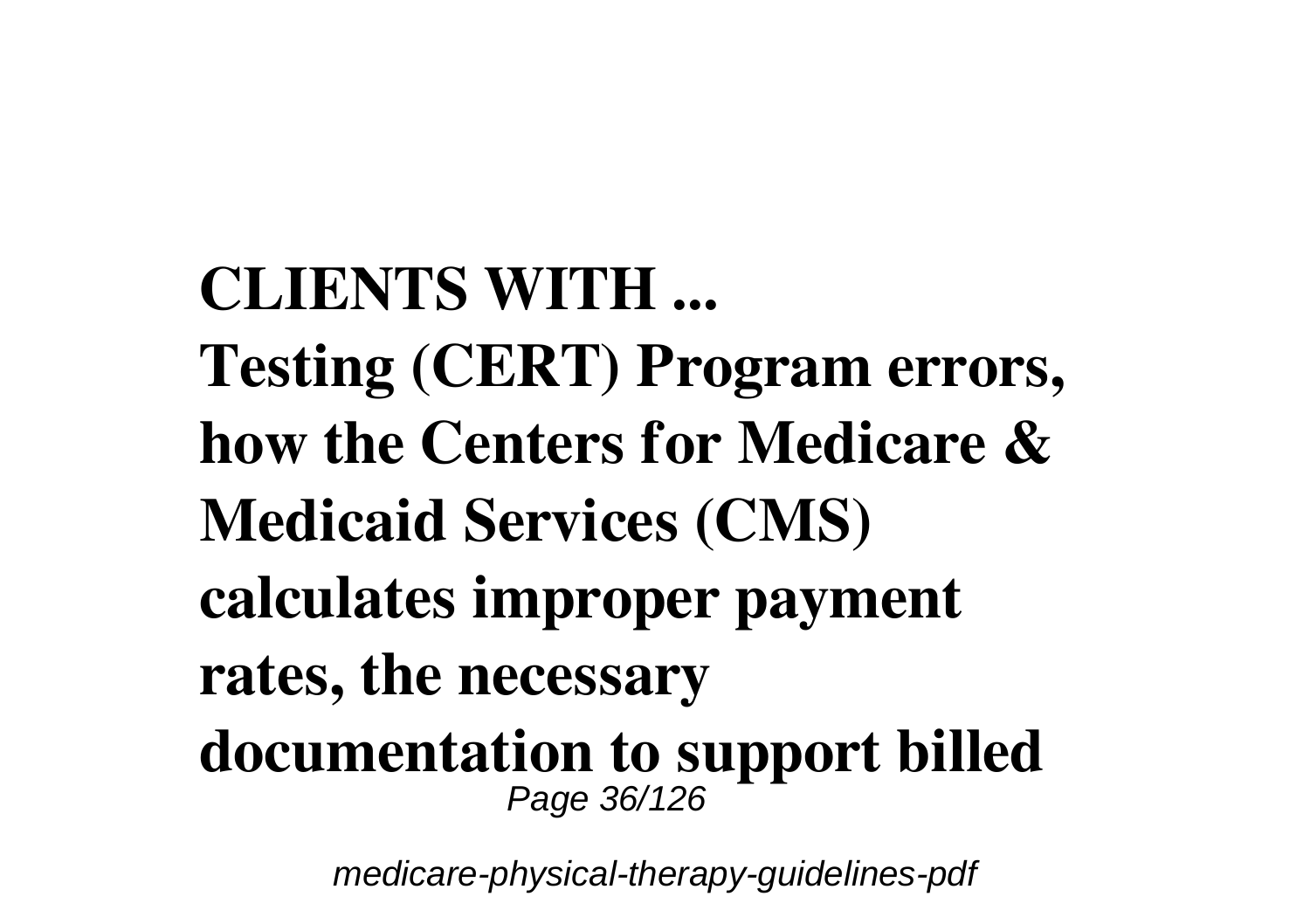**Medicare claims, and managing potential overpayments. Outpatient rehabilitation therapy services include physical therapy (PT),**

#### **Outpatient Rehabilitation** Page 37/126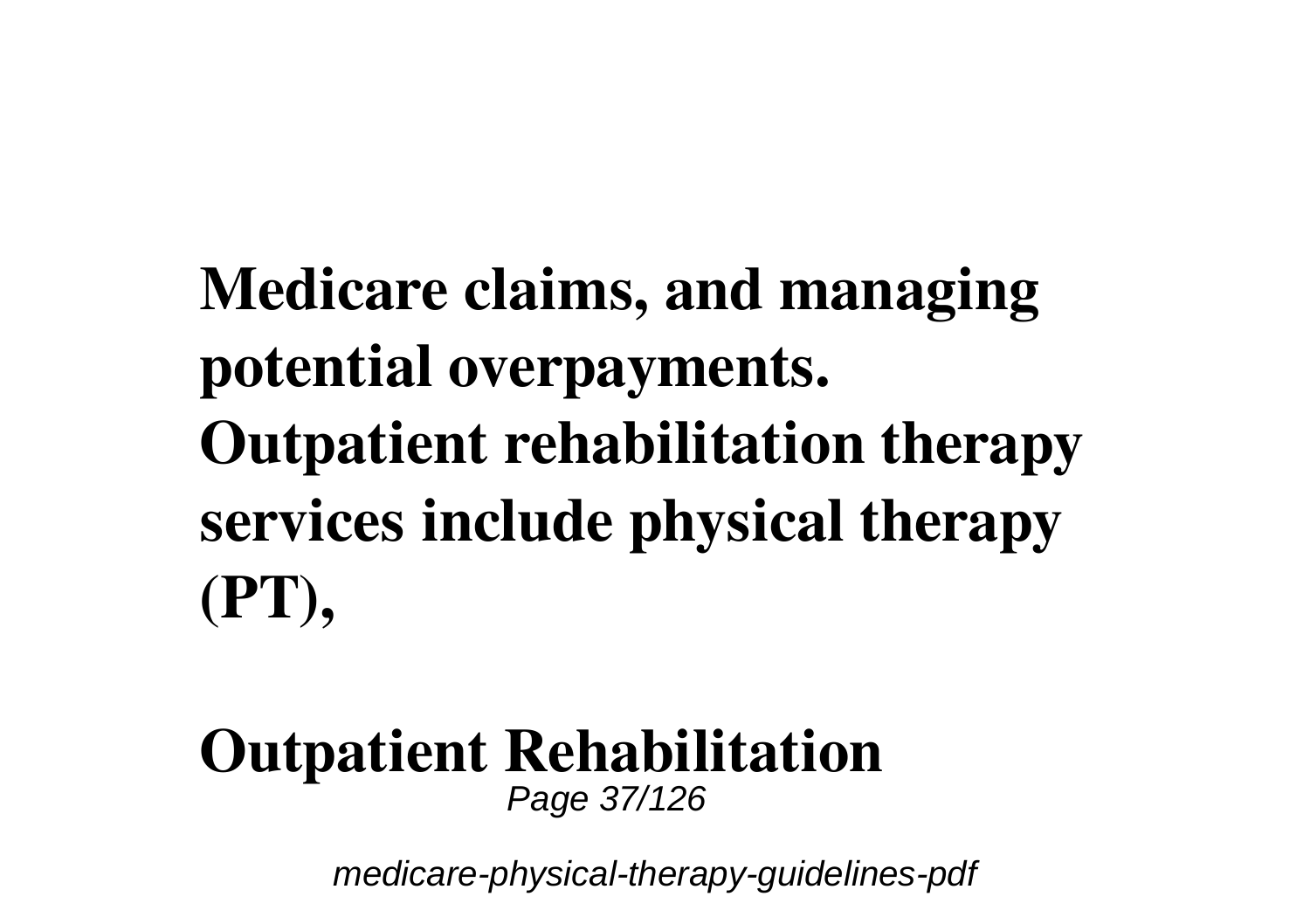# **Therapy Services: Complying with**

**...**

**medicare guidelines for physical therapy A standard reference in the home health market, HANDBOOK OF HOME HEALTH STANDARDS &** Page 38/126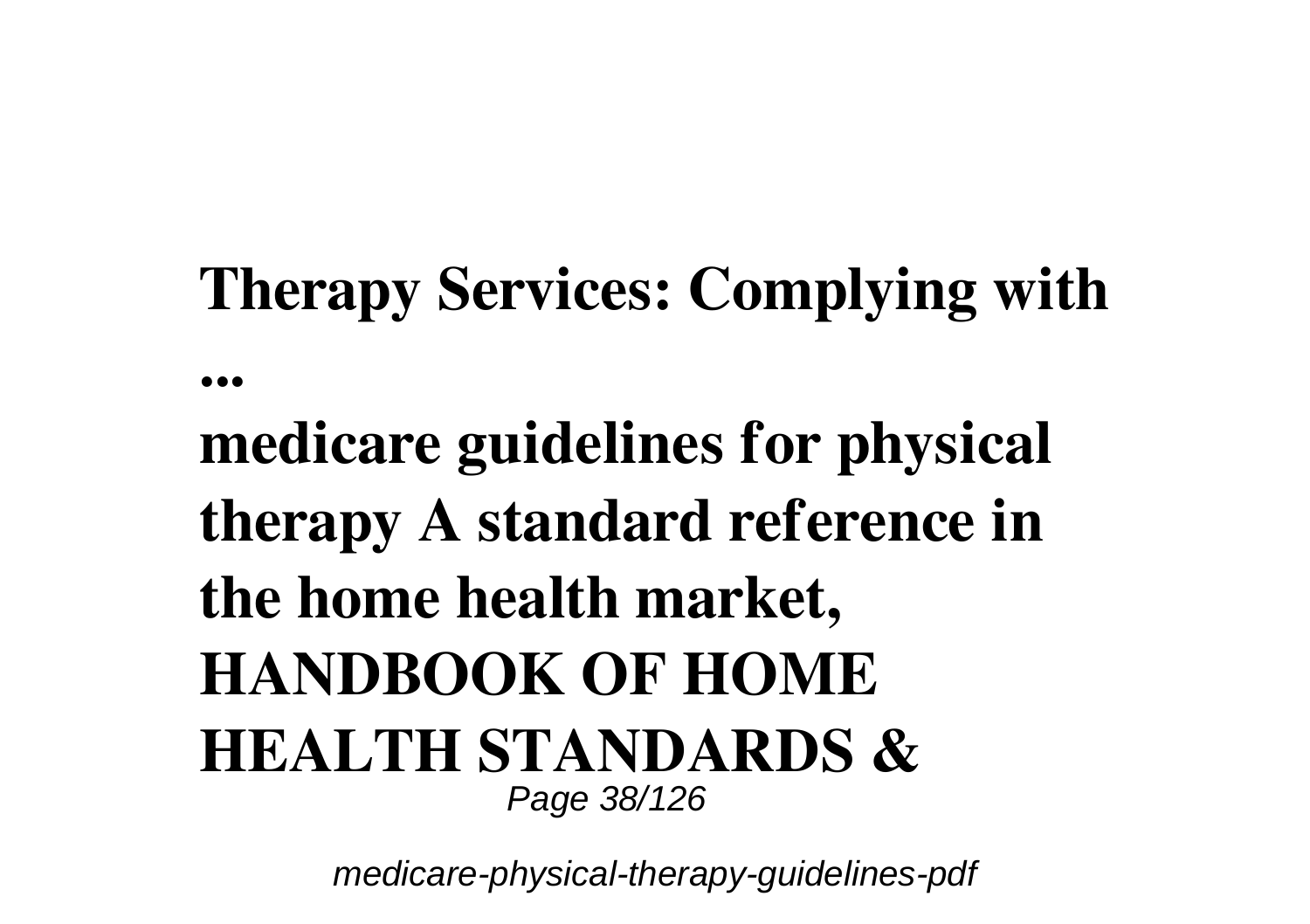**DOCUMENTATION: GUIDELINES FOR REIMBURSEMENT includes everything the home care nurse needs to effectively document care based on accepted professional standards.** Page 39/126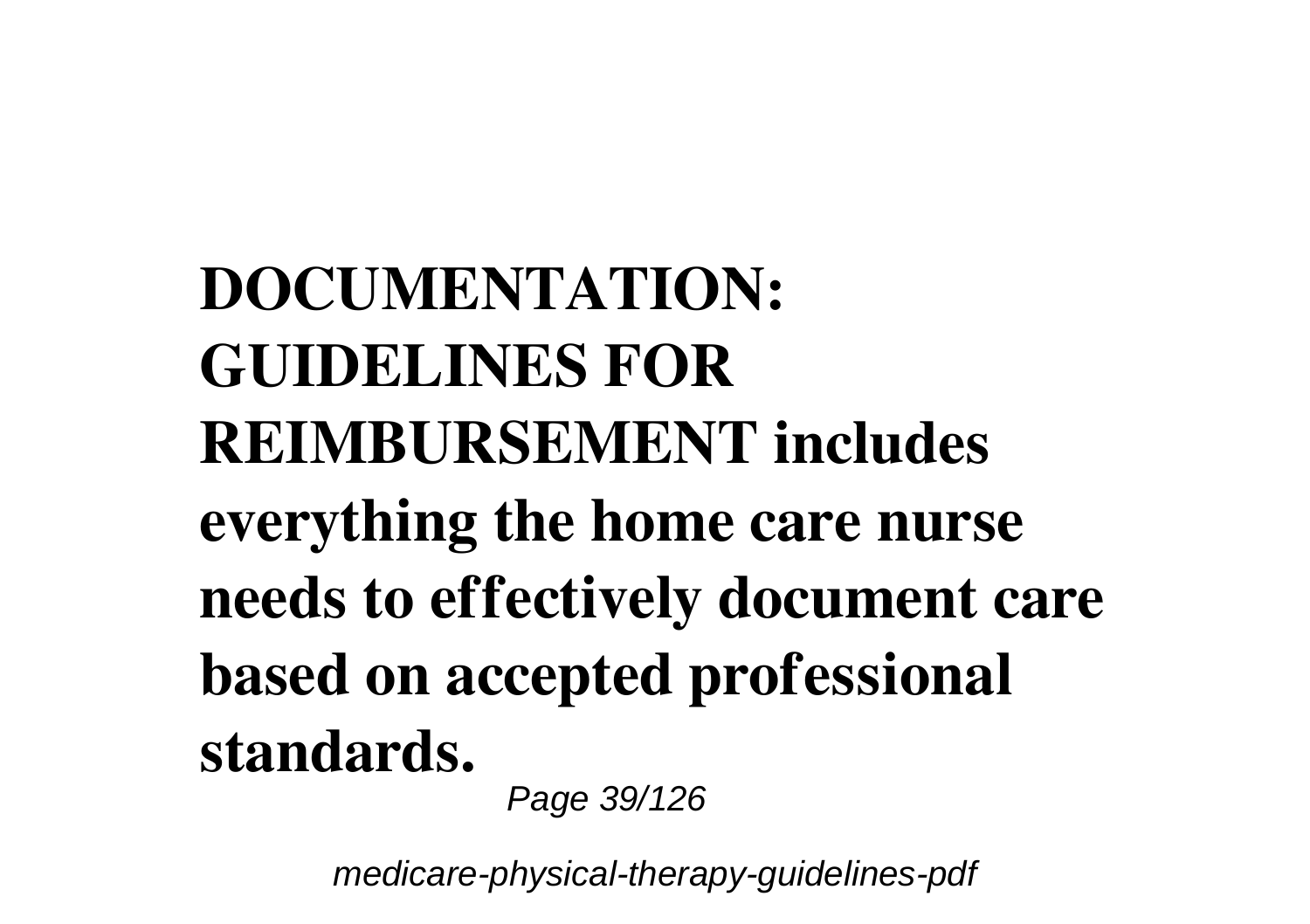### **MEDICARE GUIDELINES FOR PHYSICAL THERAPY Physical therapists must be mindful of the following documentation requirements for Medicare Part B. The following** Page 40/126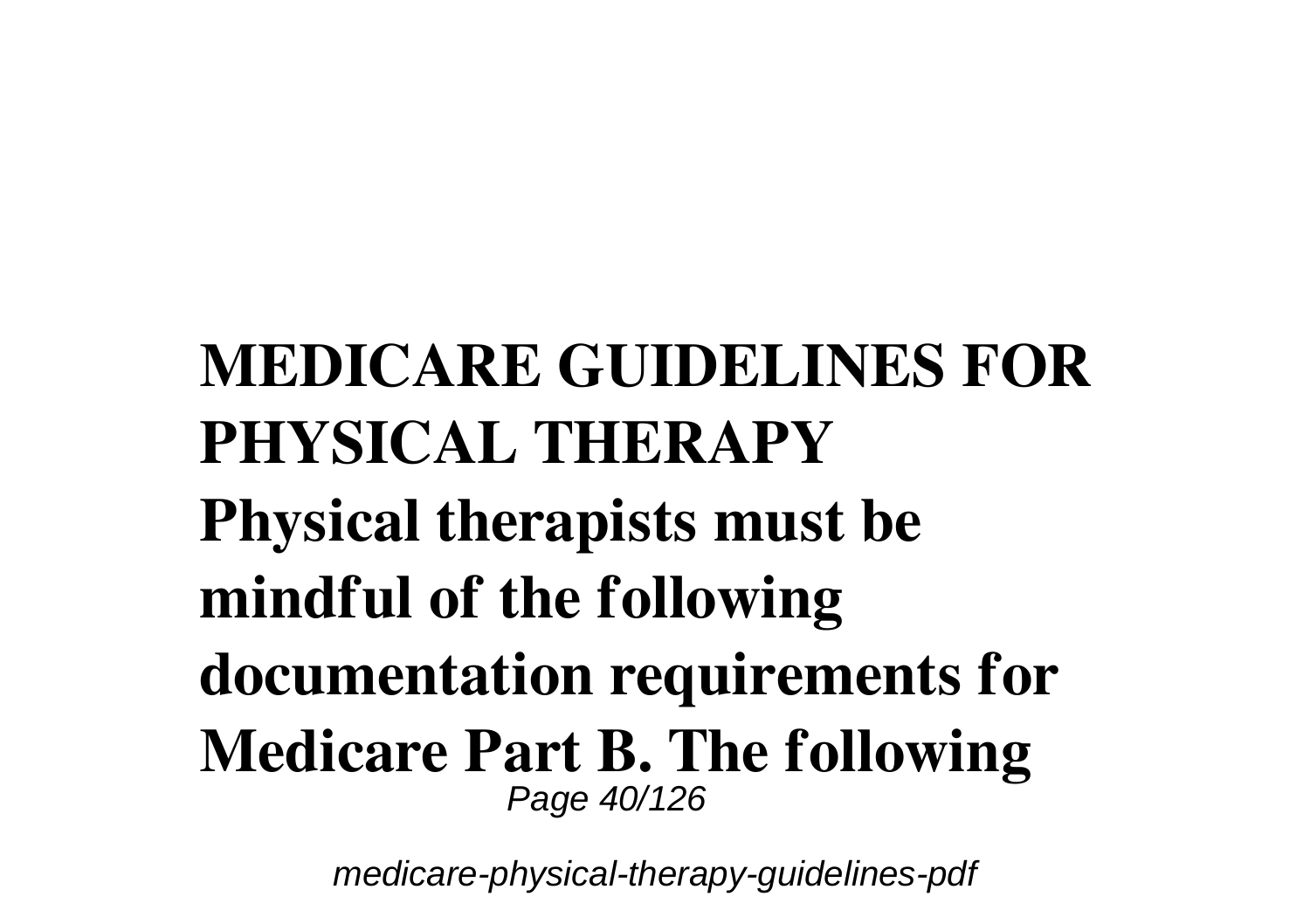**summarizes the documentation requirements required under Medicare Part B. Please refer to CMS' Medicare Benefit Policy Manual Chapter 15 Section 220.3 for detailed guidance on Medicare's documentation** Page 41/126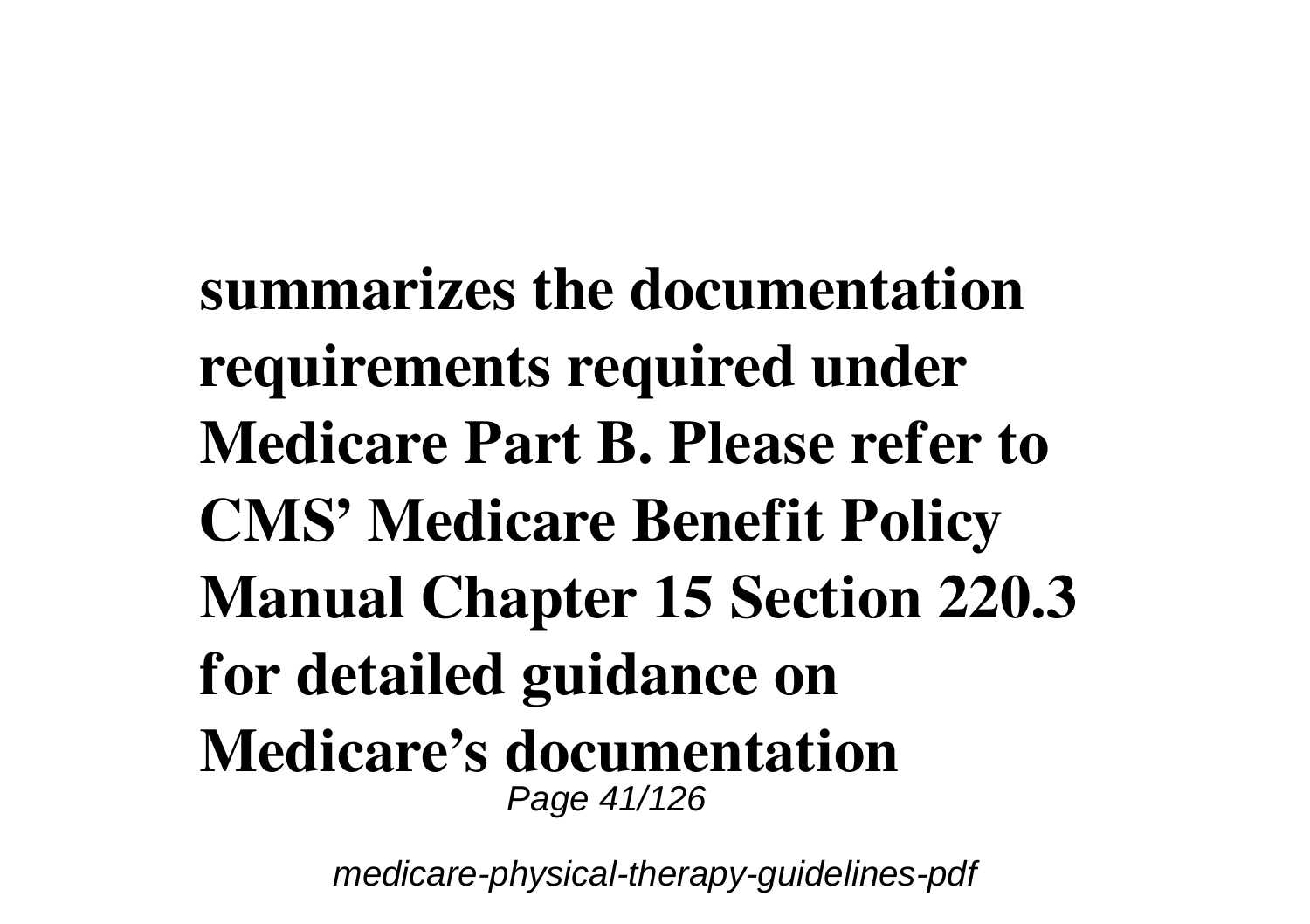#### **requirements.**

**Medicare Part B Documentation Requirements | APTA Just as with the incurred expenses for the therapy cap amounts, there is one amount for PT and** Page 42/126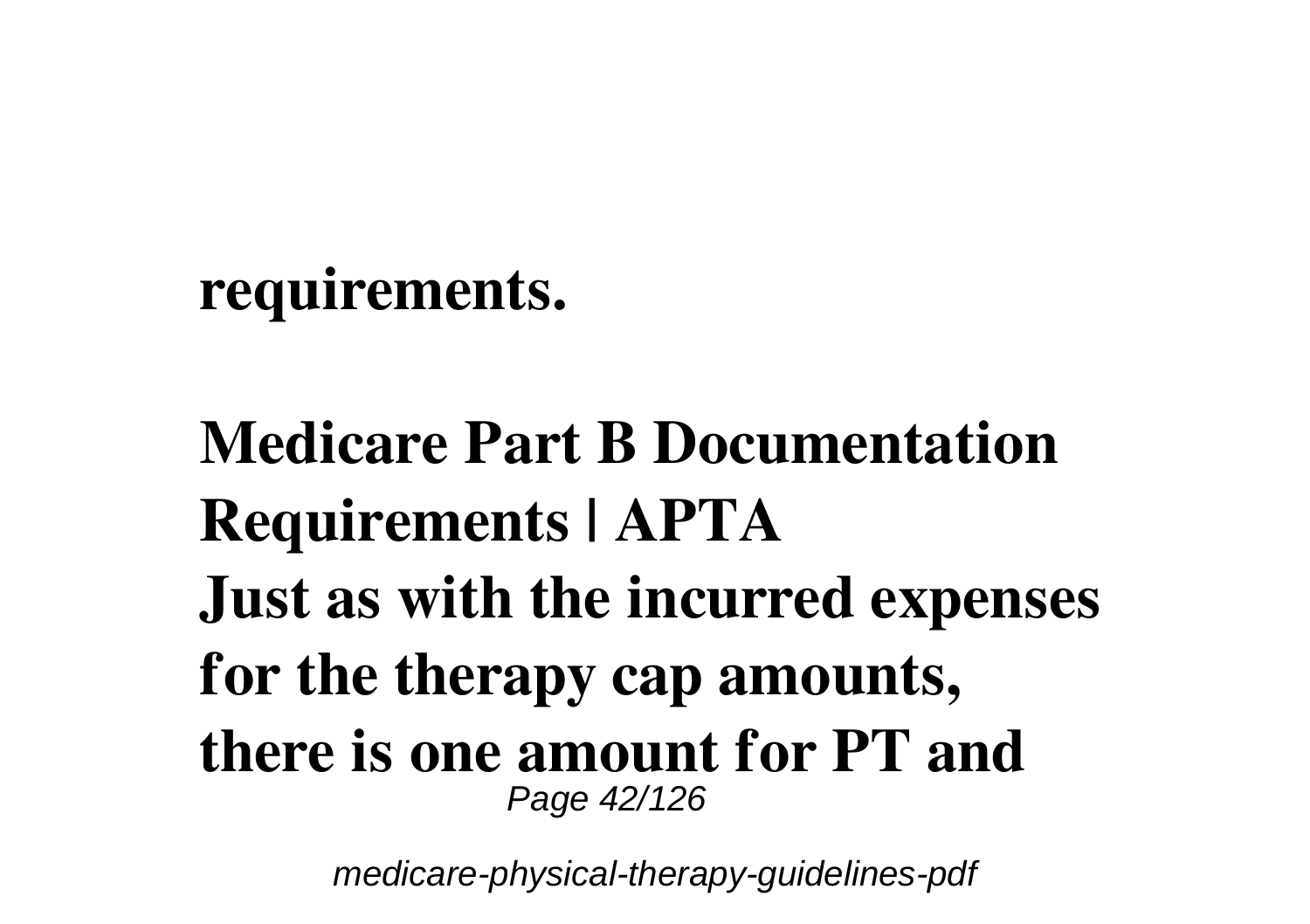**SLP services combined and a separate amount for OT services. This amount is indexed annually by the Medicare Economic Index (MEI). For CY 2019 this KX modifier threshold amount is: \$2,040 for PT and SLP services** Page 43/126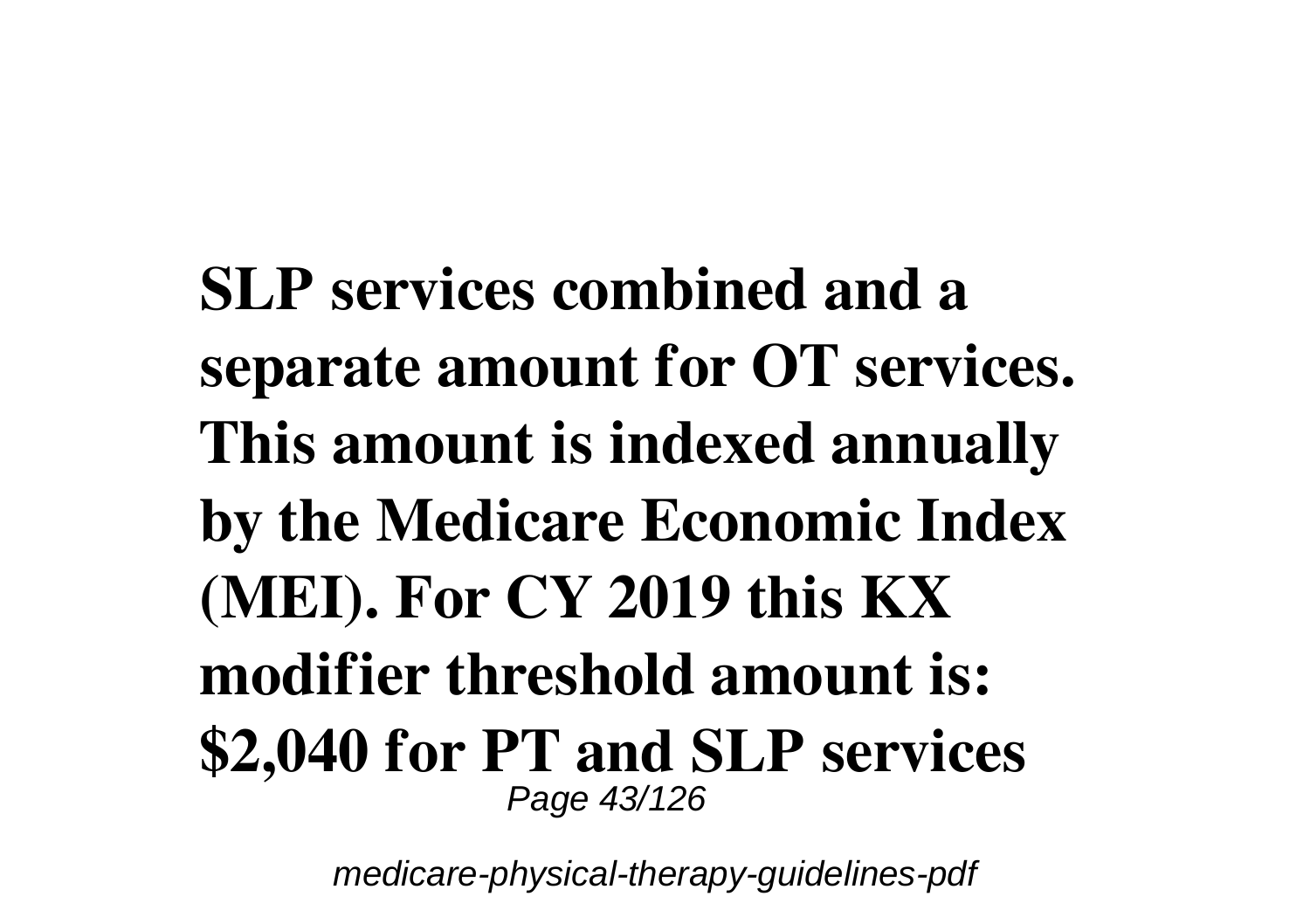## **combined, and; \$2,040 for OT services.**

# **Therapy Services | CMS Medicare Part B will cover your medically necessary outpatient therapy (physical, speech-**Page 44/126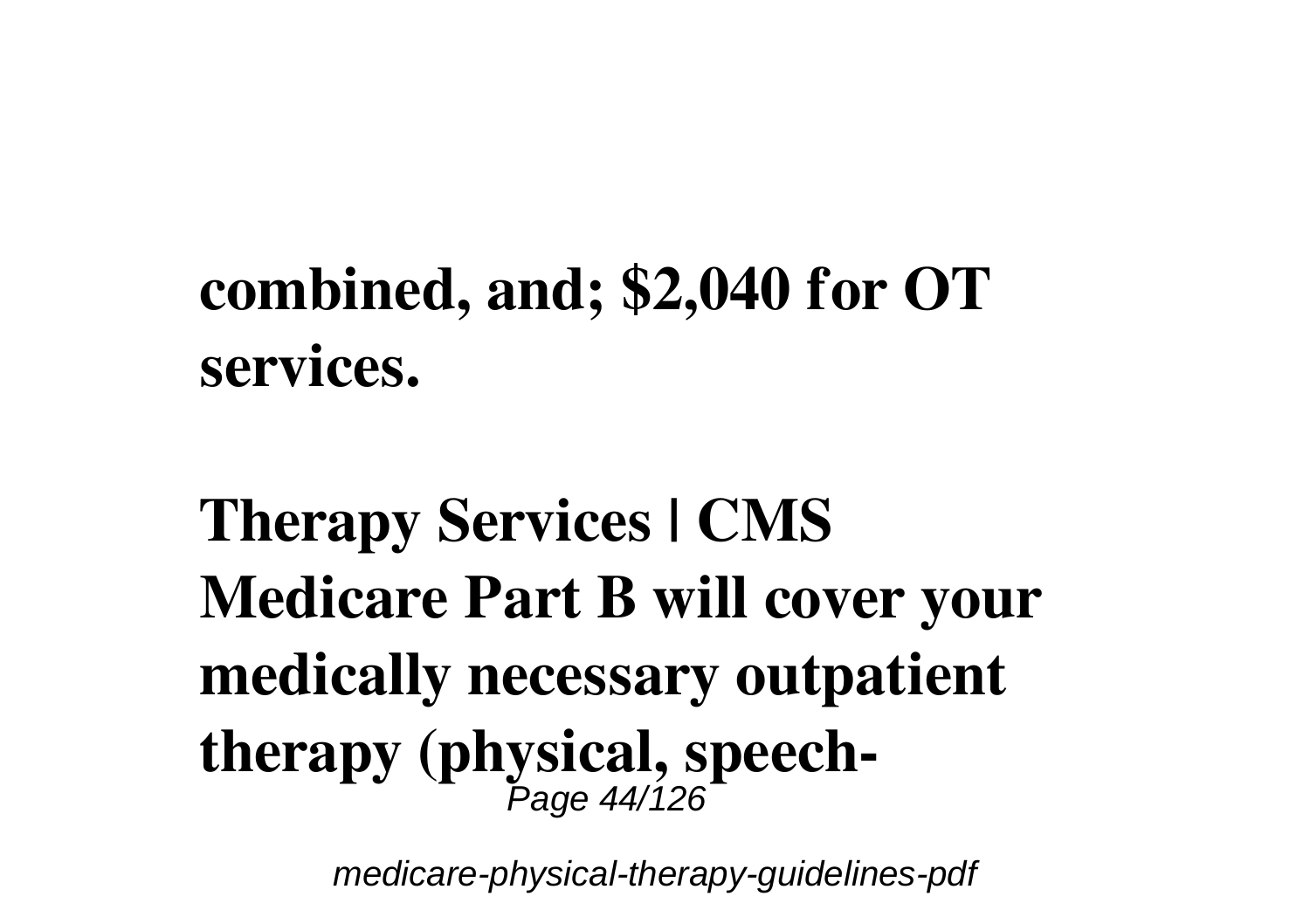**language pathology, occupational) at 80 percent, you will likely be responsible for 20 percent of all Medicare-approved costs. The Physical Therapy Cap The Medicare physical therapy cap was eliminated by the Bipartisan** Page 45/126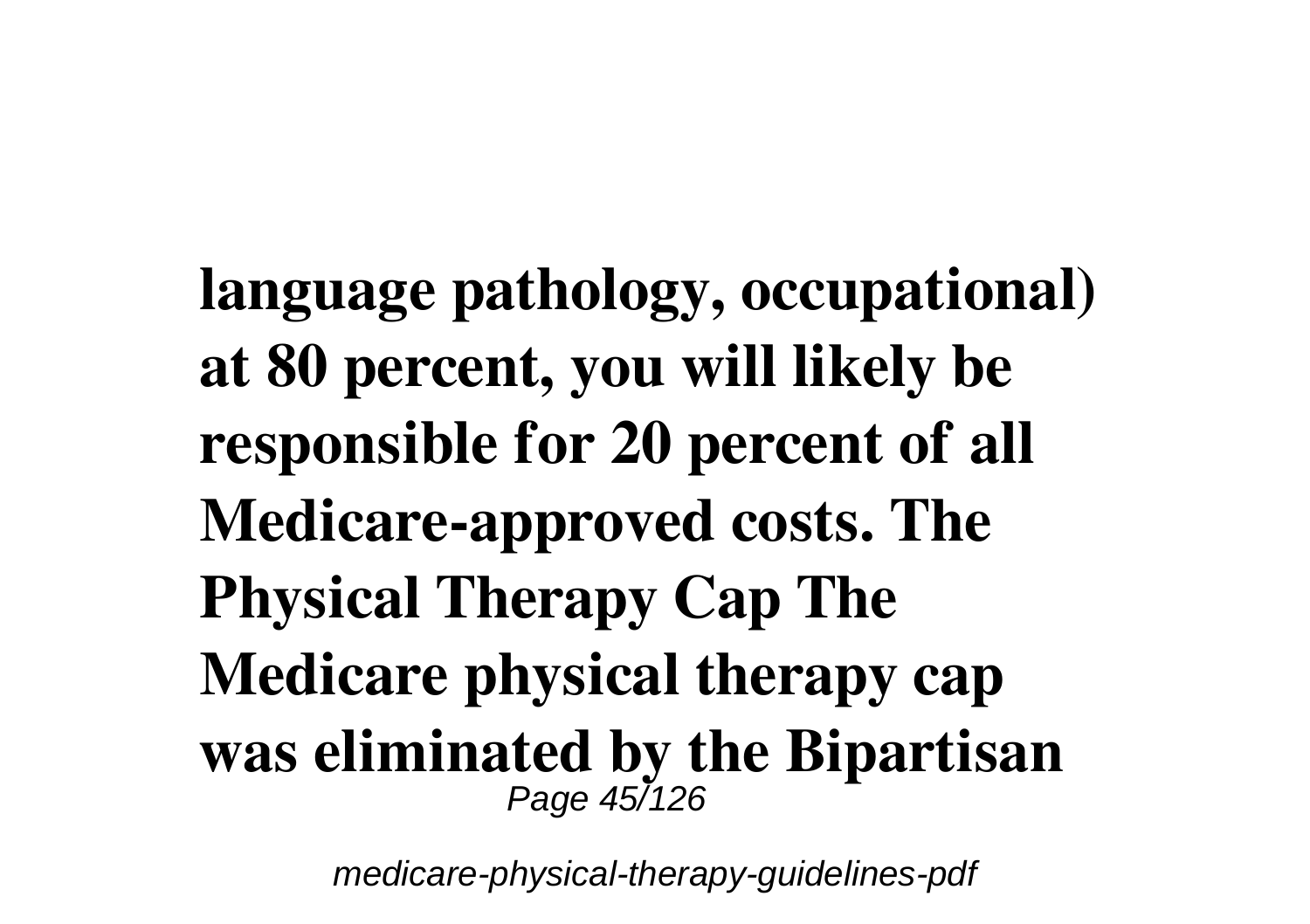#### **Budget Act of 2018.**

*Therapy Services | CMS Medicare Part B Documentation Requirements for Physical ...* Page 46/126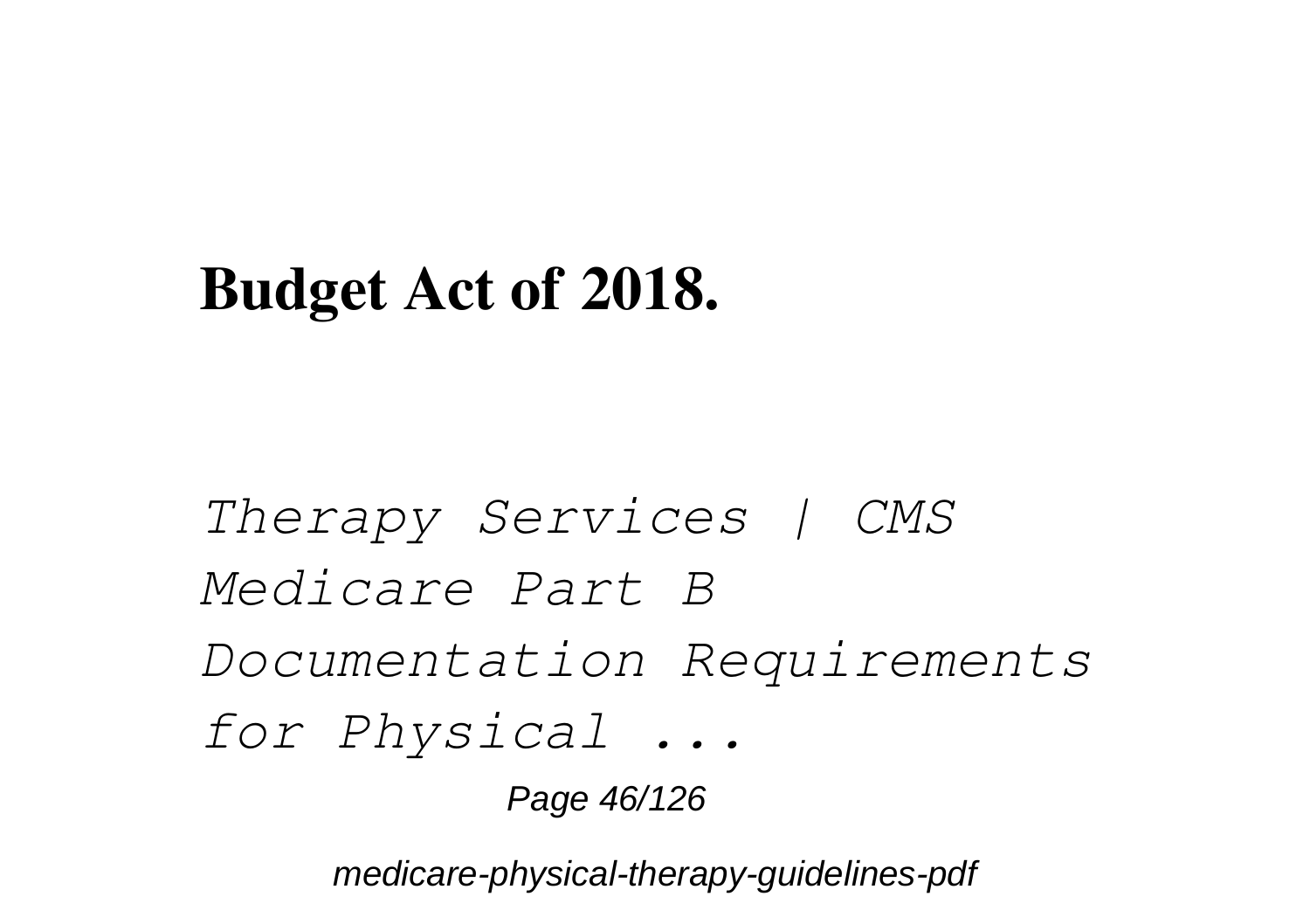*Medicare Billing Guidelines For Physical Therapists in the US 1. Get Credentialed. Credentialing by Medicare allows you to become an innetwork provider. If you*

Page 47/126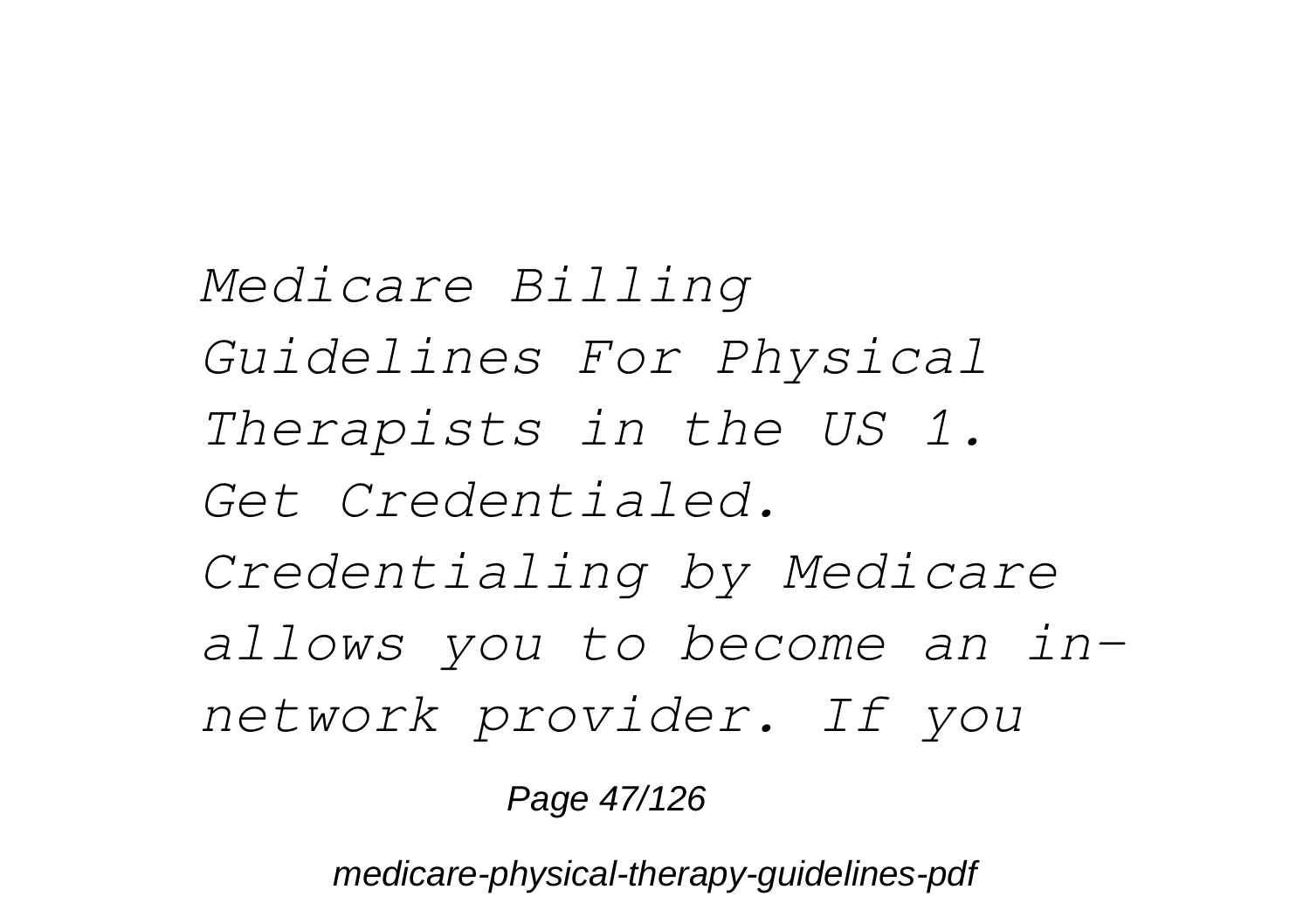*are not credentialed,... 2. Get Your Codes Right: ICD-10 and CPT Codes. If you want to bill Medicare for your services, you need to ...*

*MEDICARE GUIDELINES FOR*

Page 48/126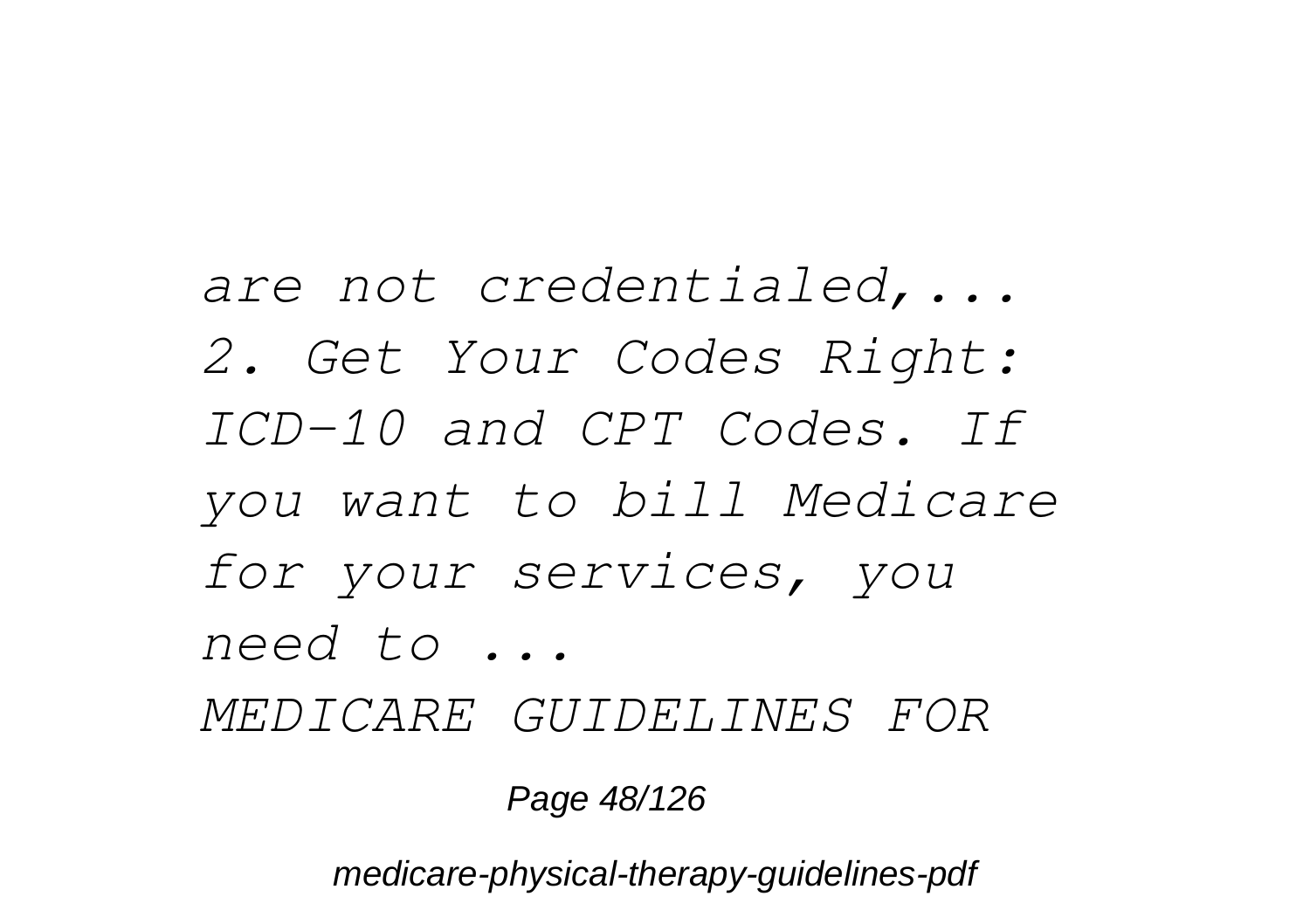#### *PHYSICAL THERAPY*

**...**

#### **GUIDELINES FOR PHYSICAL THERAPISTS TREATING CLIENTS WITH**

Medicare will pay for an initial medical examination. Sometimes, companies call this a " Welcome to Page 49/126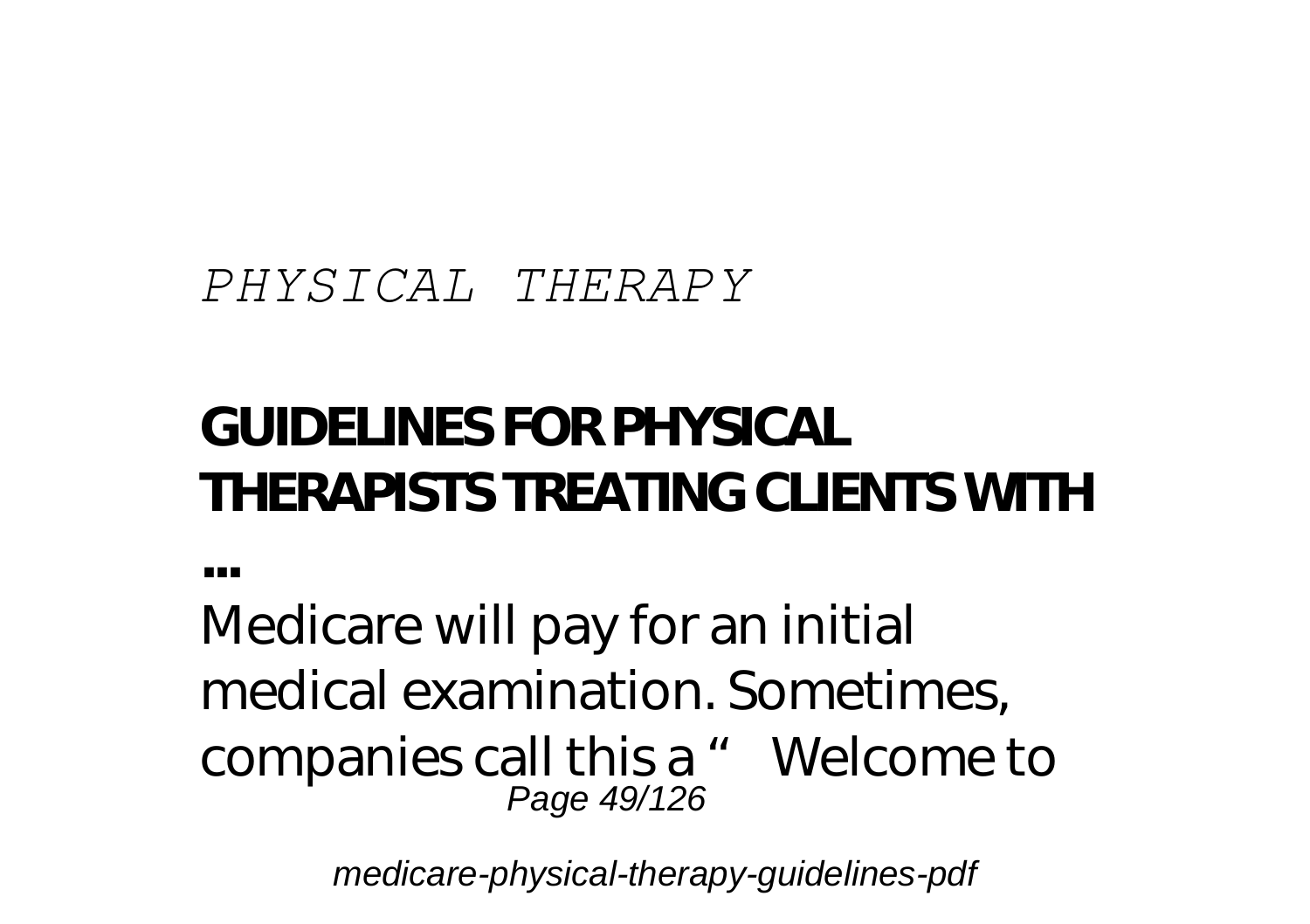Medicare " physical. This exam is a one-time physical that a person must complete within 12...

Testing (CERT) Program errors, how the Centers for Medicare & Medicaid Services (CMS) calculates improper payment rates, the necessary documentation to support billed Page 50/126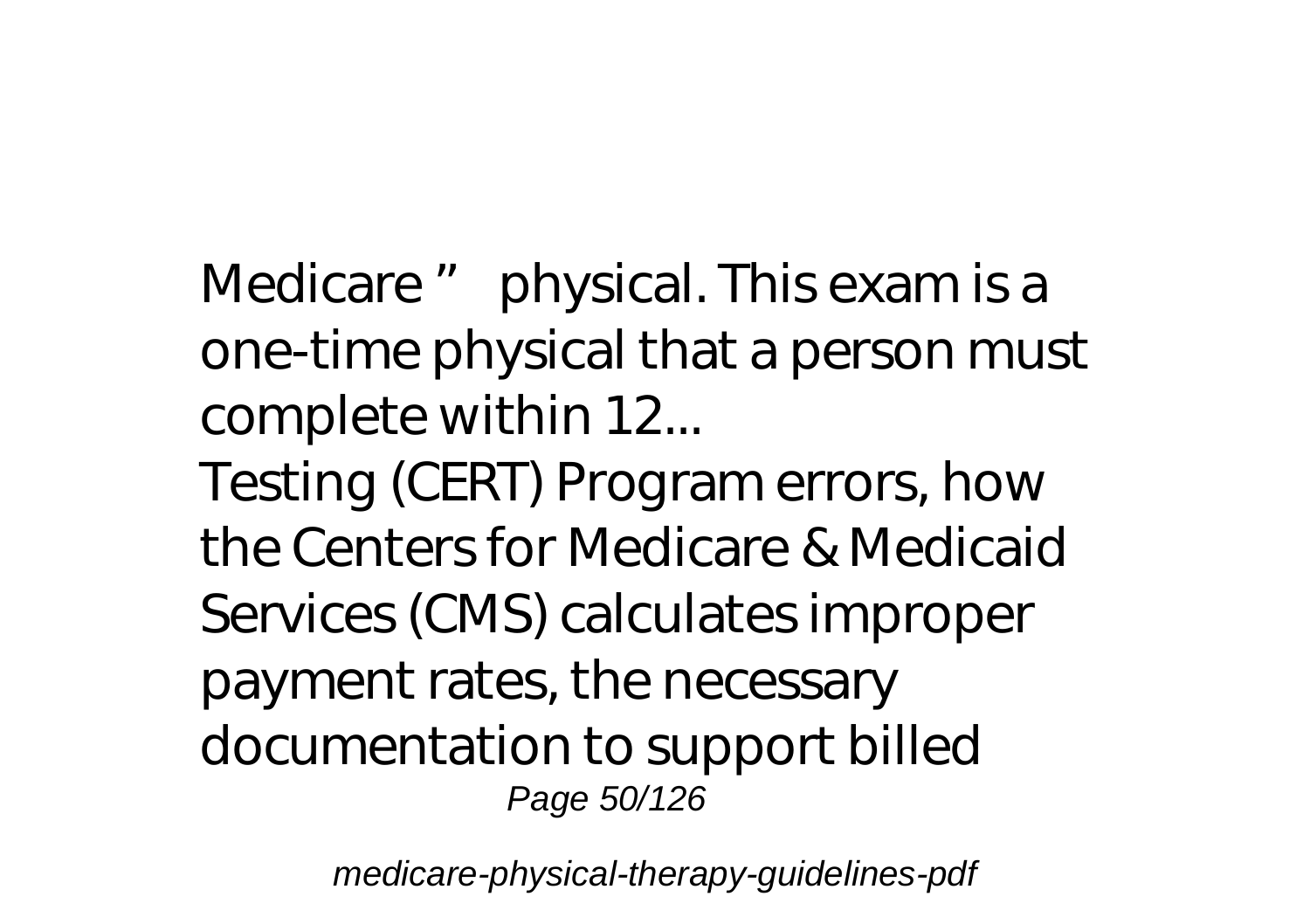Medicare claims, and managing potential overpayments. Outpatient rehabilitation therapy services include physical therapy (PT), **Medicare Billing Guidelines For Physical Therapists in the ...**

Page 51/126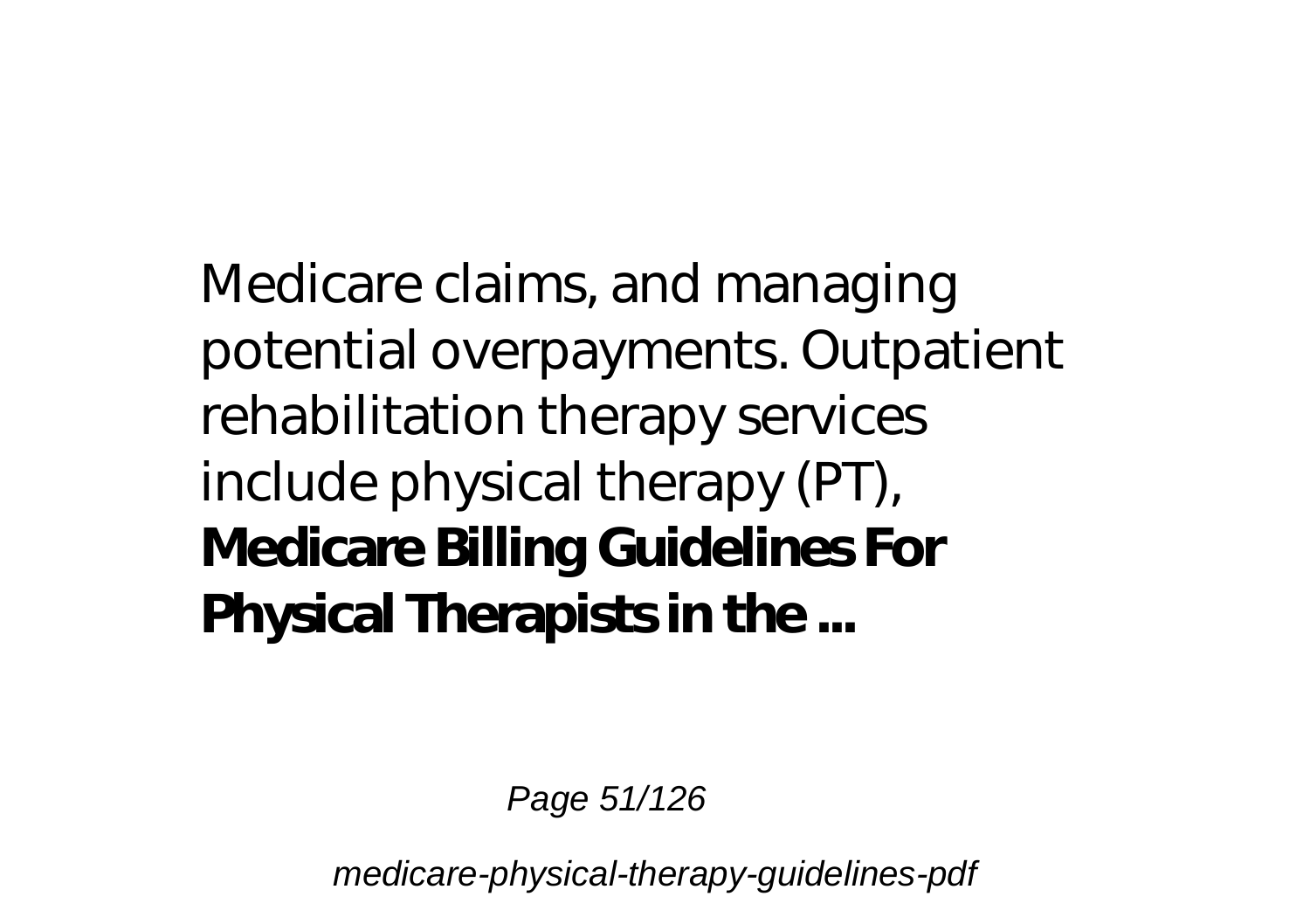Medicare Guidelines for Billing Therapeutic Exercise 97110 PT, OT in 2020 Overview of PT CPT Codes and BIlling *Physical Therapy Billing: The Rule of Eights* CMS Physician Fee Schedule Lookup Tool Physical Therapy 2020 Page 52/126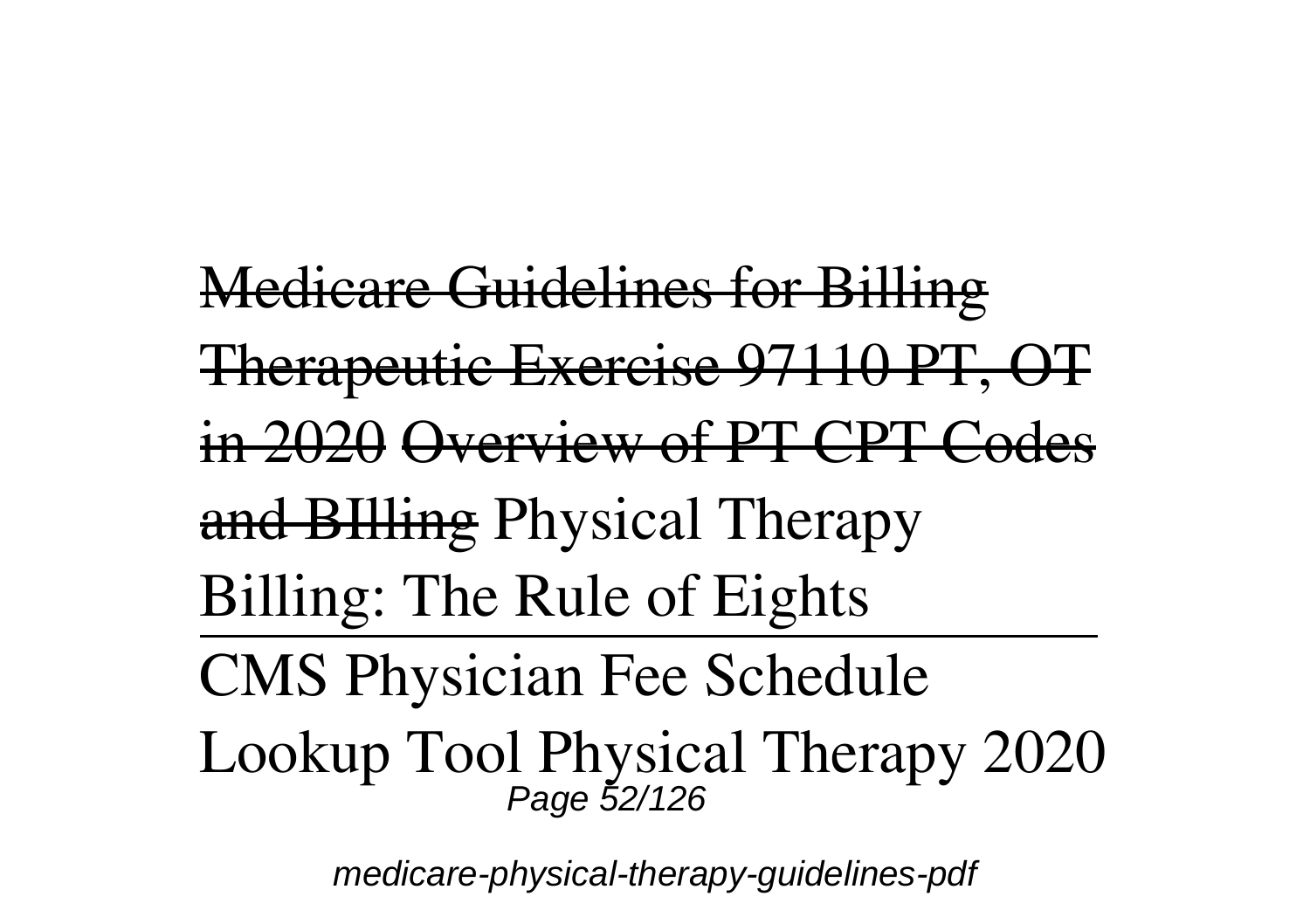✅ Medicare and You Guide Book - Medicare Overview

United Healthcare One-on-One

Therapy Guidelines - Physical

Therapy Occupational Therapy #MCRBilling

Physical Therapy 97530 and 97110 -  $P_{\text{age}}$  53/126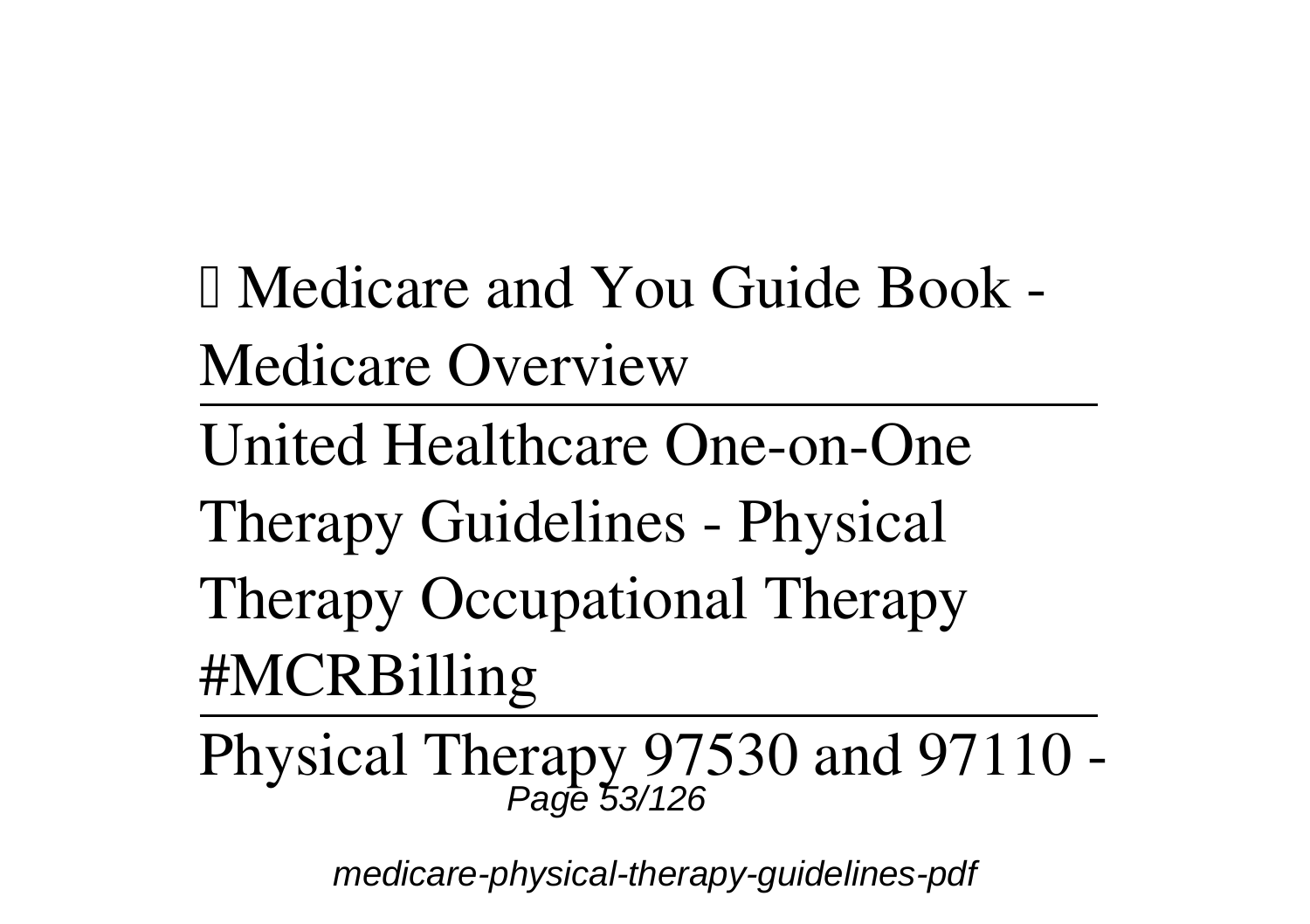Medical CodingPhysical Therapy. Occupational Therapy, and Medicare Reimbursement MPPR (2020) #MCRBilling PT/OT Medicare Dart R Deimbursement *Medicare Physical Therapy Coverage Two Providers* Page 54/126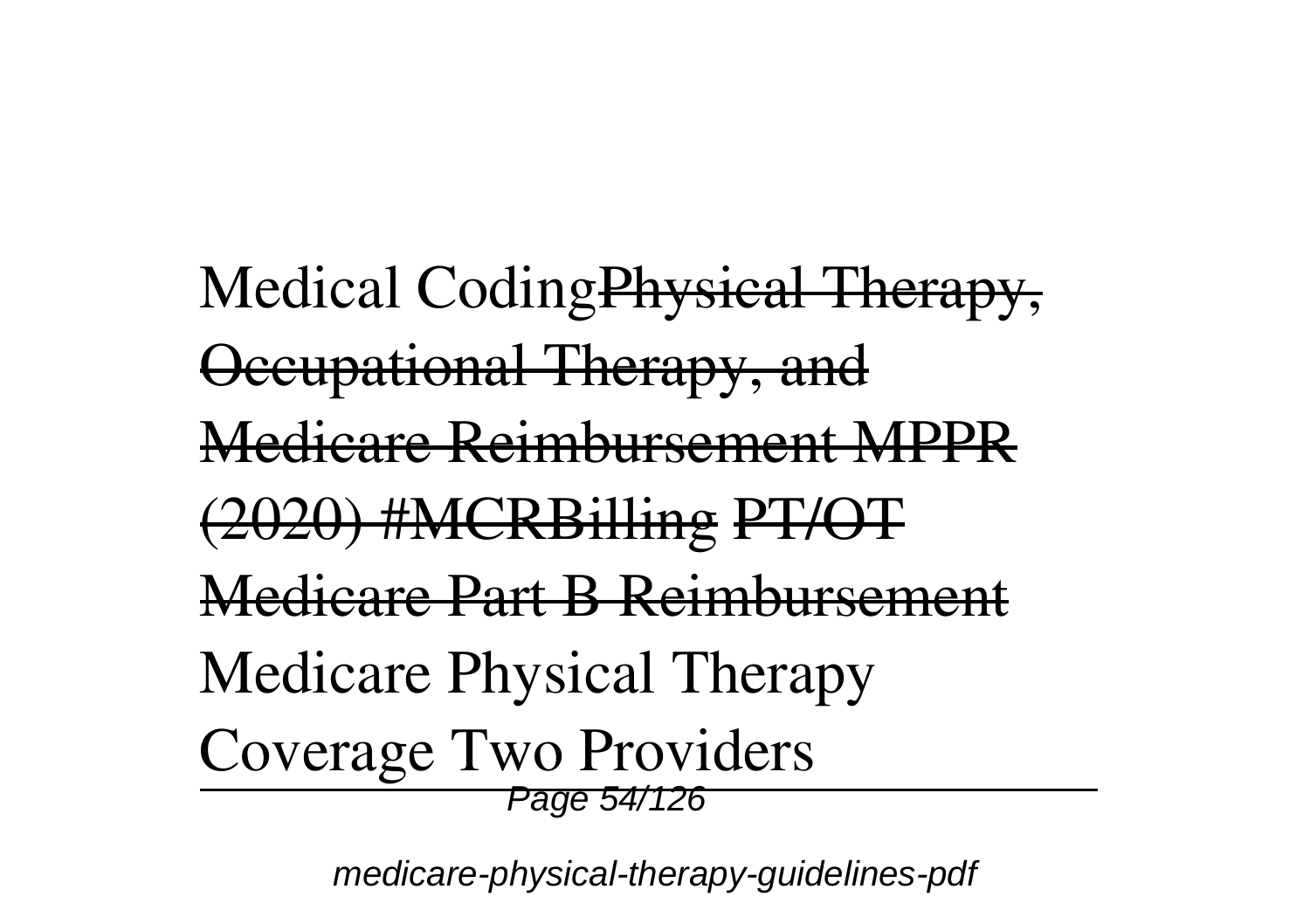Medicare Progress Note Requirements for Physical Therapy, Occupational Therapy #MedicareBilling*Physical Therapy Reimbursement - Caresource - 97110 Therapeutic Exercise 2020* What software do I need to submit Page 55/126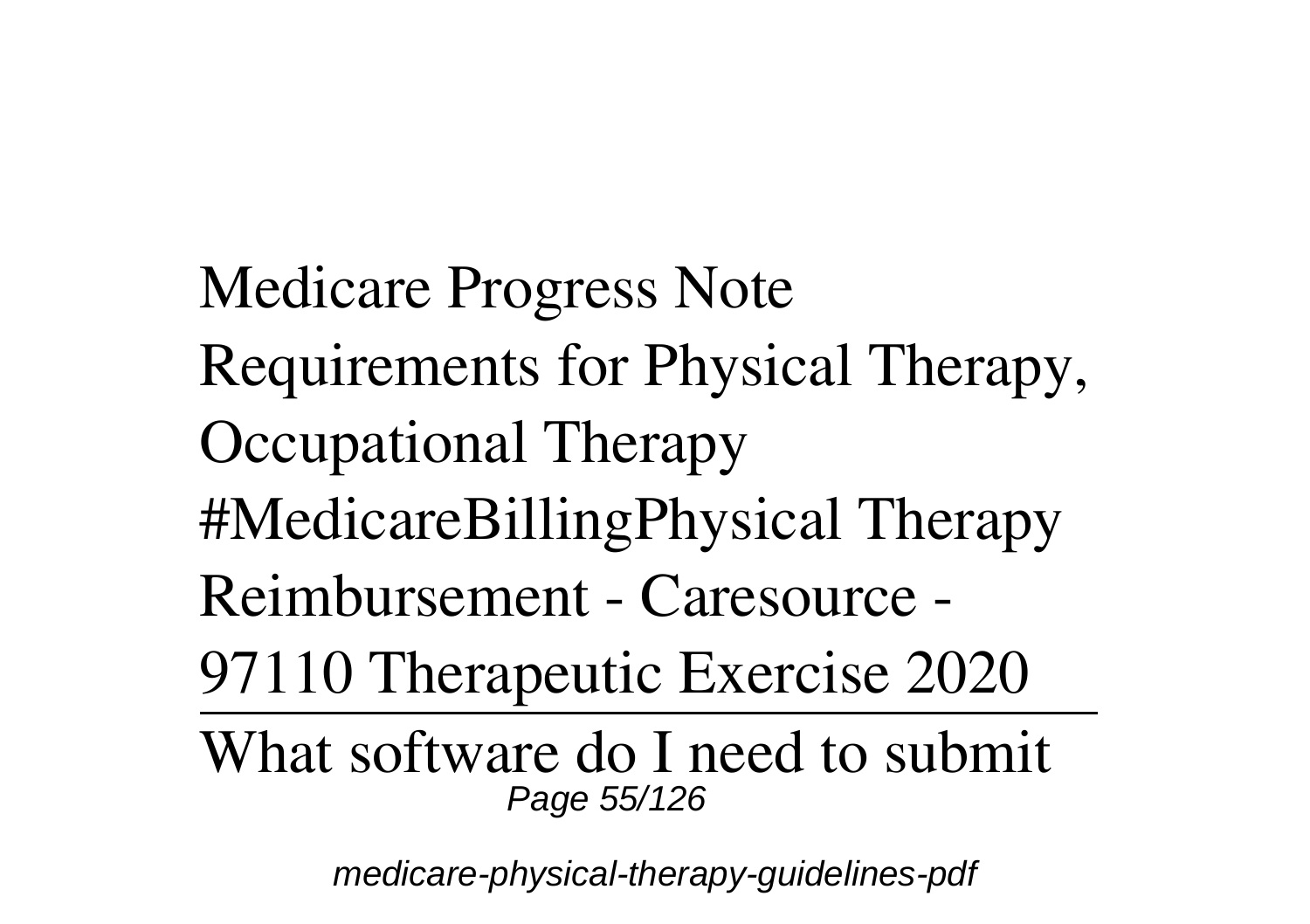claims to Medicare? PT, OT, SLP under Medicare Part B**Therapeutic Exercises - red flags to Medicare reviewers** How Will This Affect PTAs | 2020 Fee Schedule *SOAP NOTES*

What Is Not Typically Talked About Page 56/126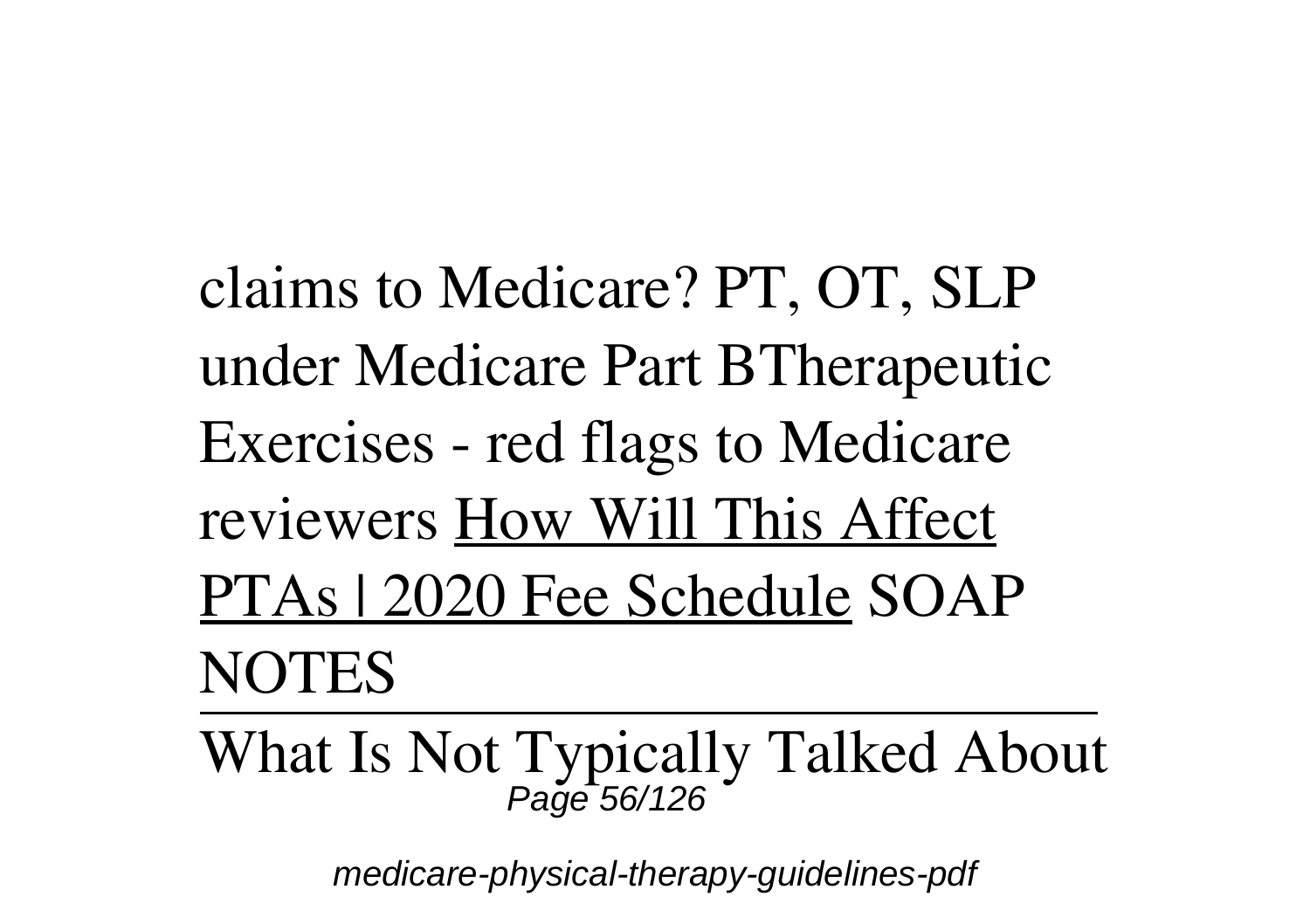in Physical Therapy? Documentation, Writing Notes, Paperwork*CMS Medicare Provider Enrollment Application Fee for PT, OT, SLP* Cerner General Overview and Structure What is a diagnosis pointer - CMS Medicare Billing Page 57/126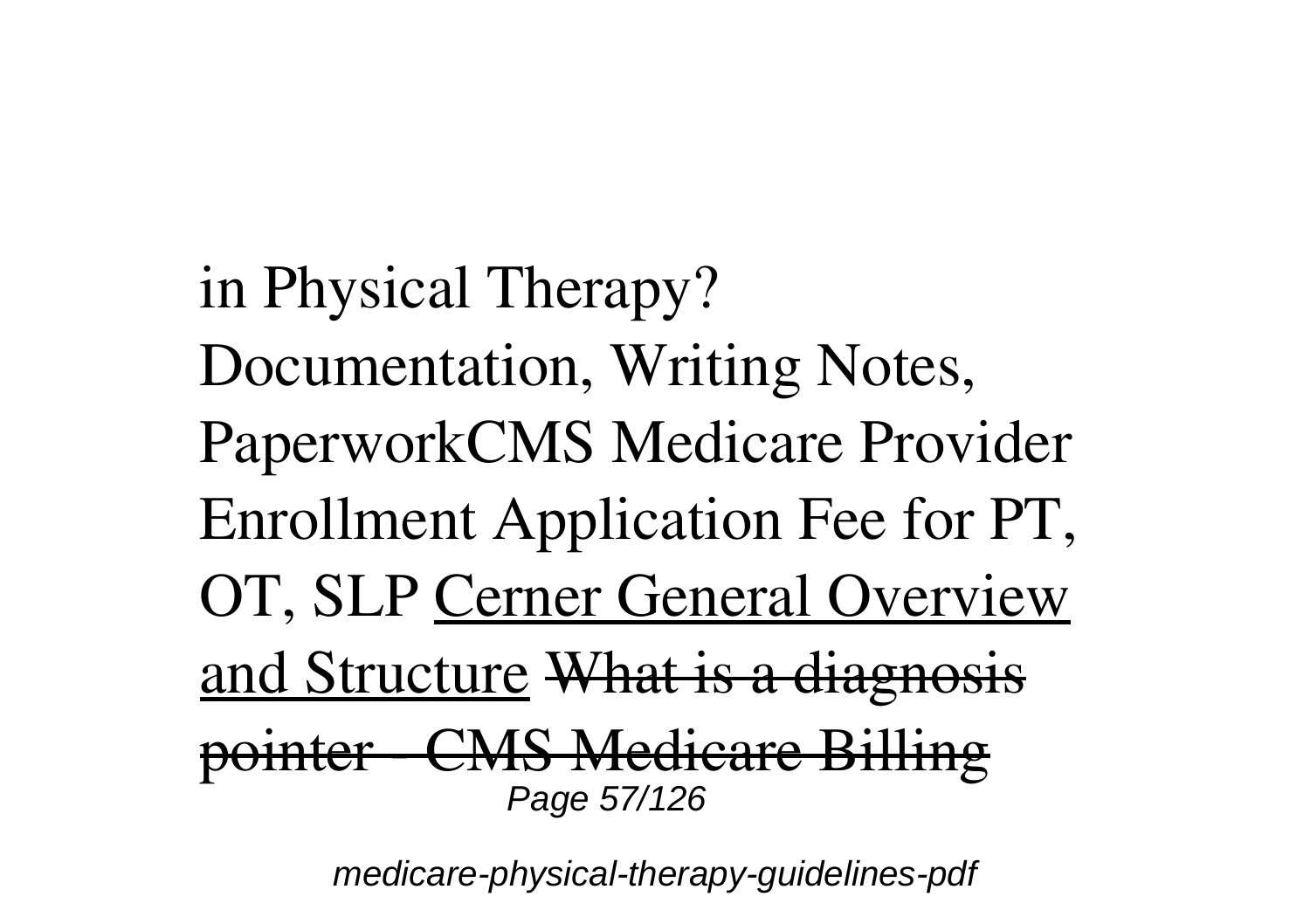Physical Therapy *Physical Therapy Documentation Examples Physical Therapy Billing: The Most Important Stat You Need To Track* DPT Student - CI Discuss Medicare Documentation in 2020 **Questions About Starting a Medicare Mobile** Page 58/126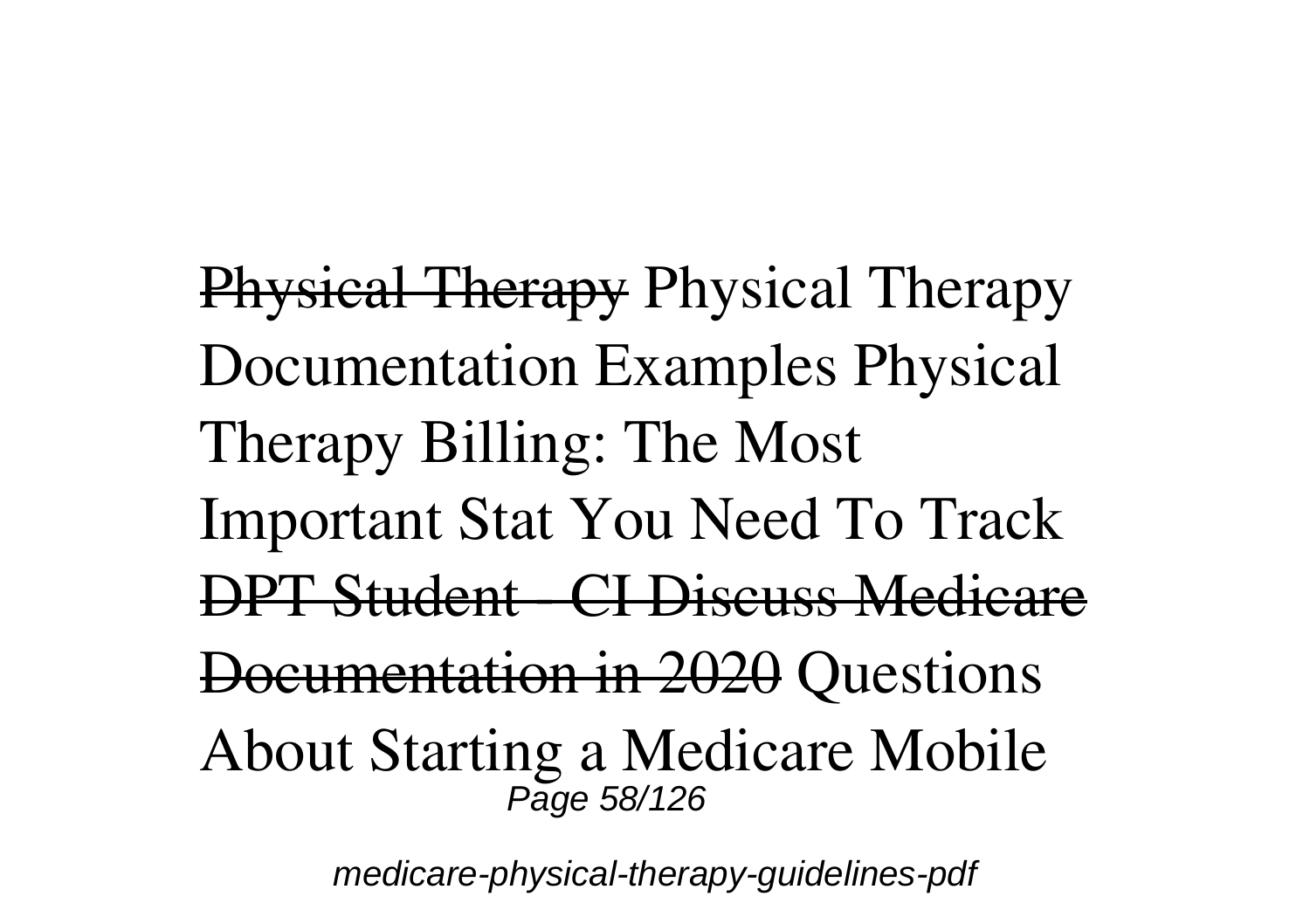**Physical Therapy Practice What if a physician refuses to sign your therapy plan of care? Cash-Based Services for Medicare Beneficiaries in Physical Therapy** Medicare Enrollment Questions for Physical Therapists and Group Practices Page 59/126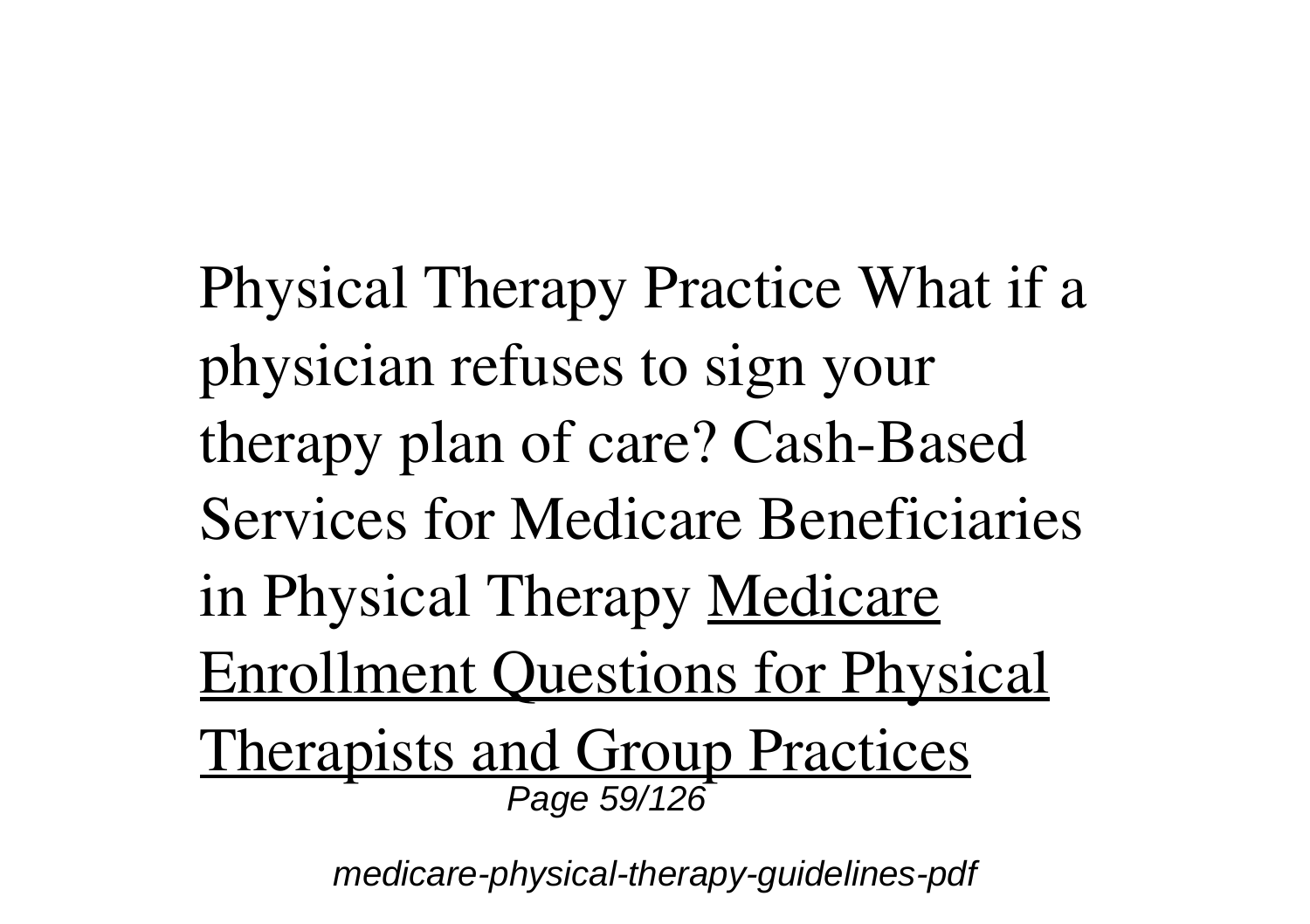*Choosing the best EMR for your physical therapy practice in 2020* Physical Therapy 59 Modifier Update 2020 Medicare Physical Therapy - FAQ - Secondary and Deductible **Medicare Physical Therapy Guidelines** Page 60/126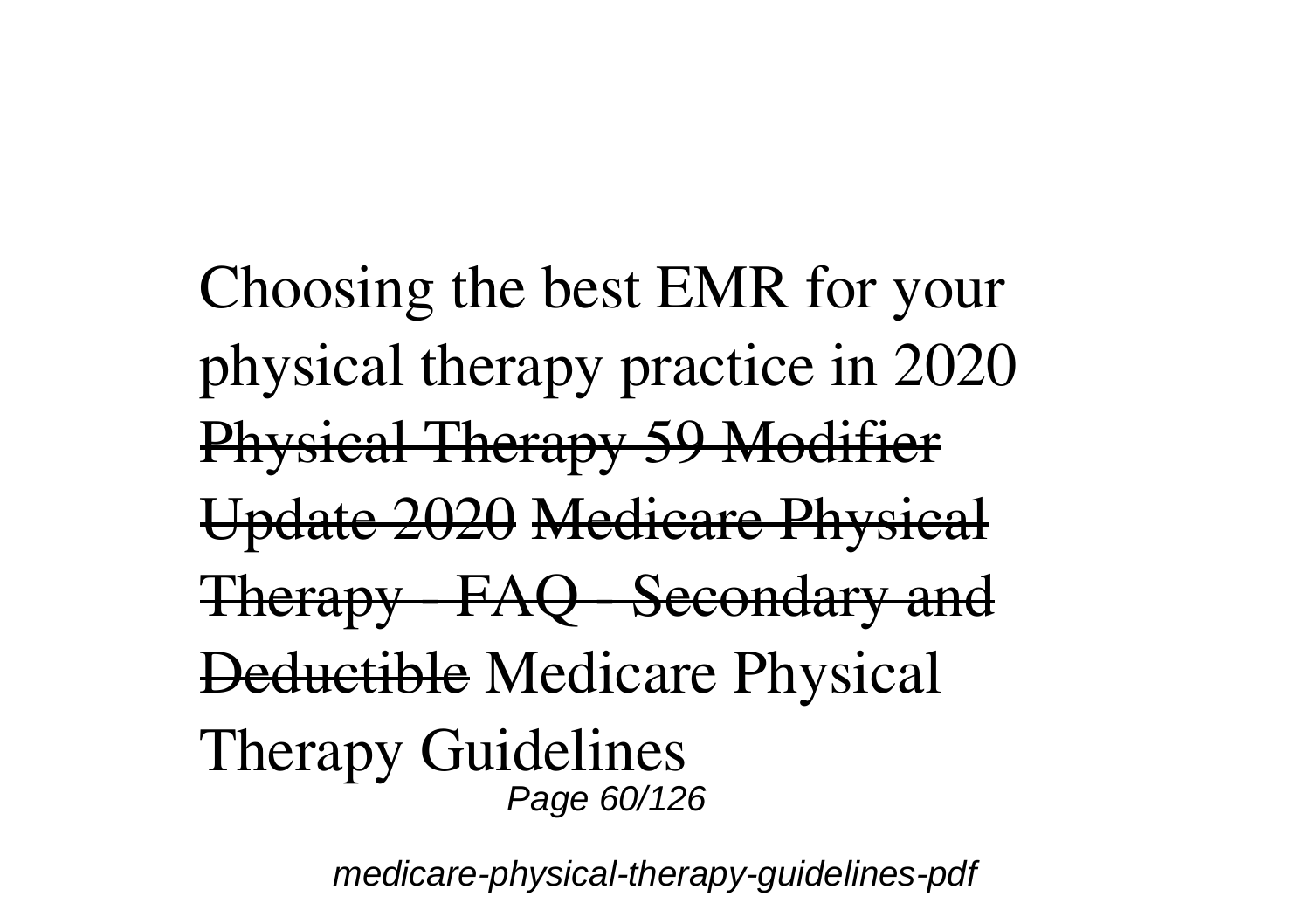Accessing Physical Therapy Under Medicare To access Medicarecovered care, beneficiaries must get their treatment at a therapist or doctor<sup>[</sup>s office or at a skilled nursing facility or other comprehensive outpatient rehab Page 61/126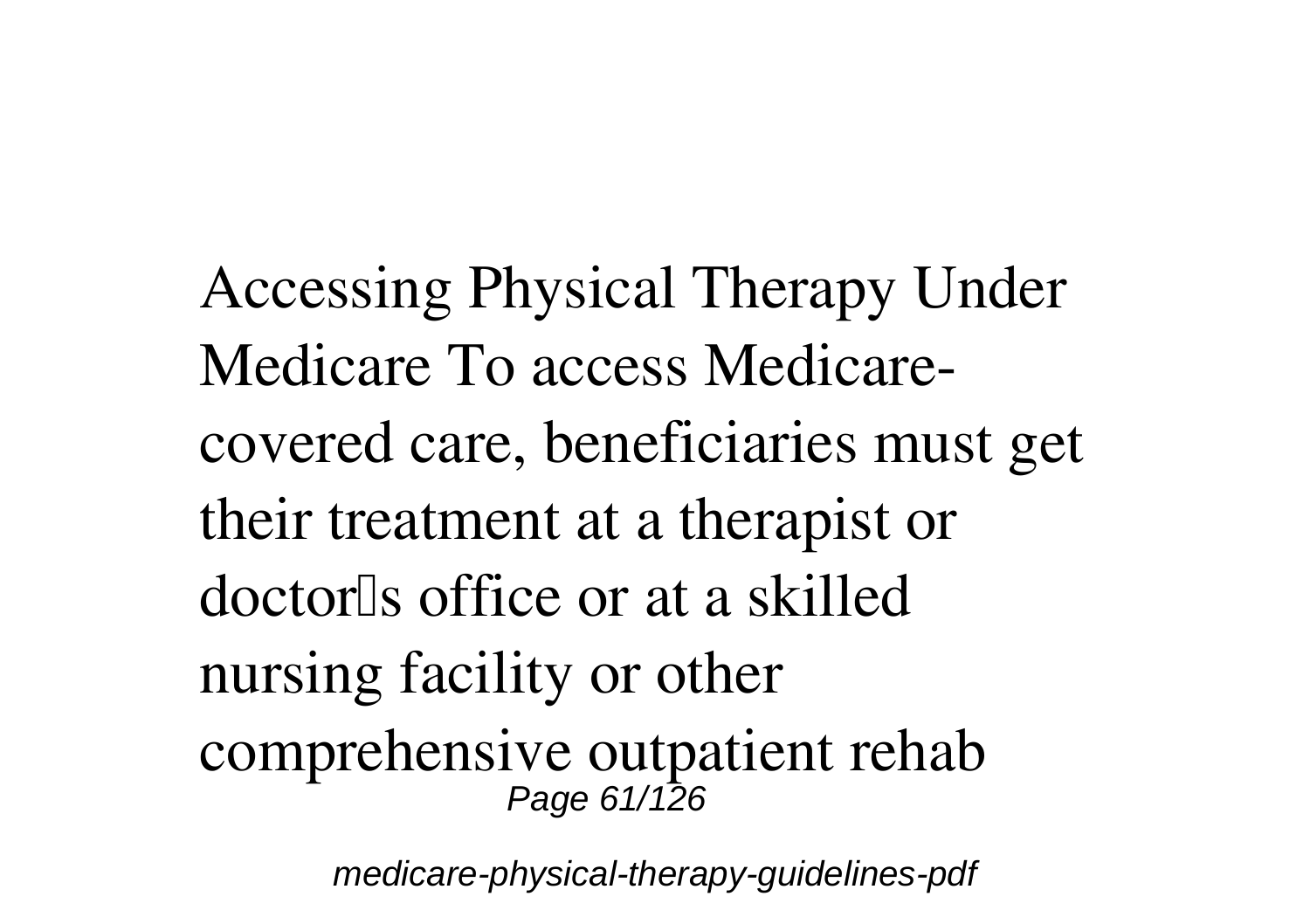facility. Patients may also receive care through a therapist that is connected with his or her home health agency. **Outpatient Rehabilitation Therapy Services: Complying with ... Medicare and physical therapy:** Page 62/126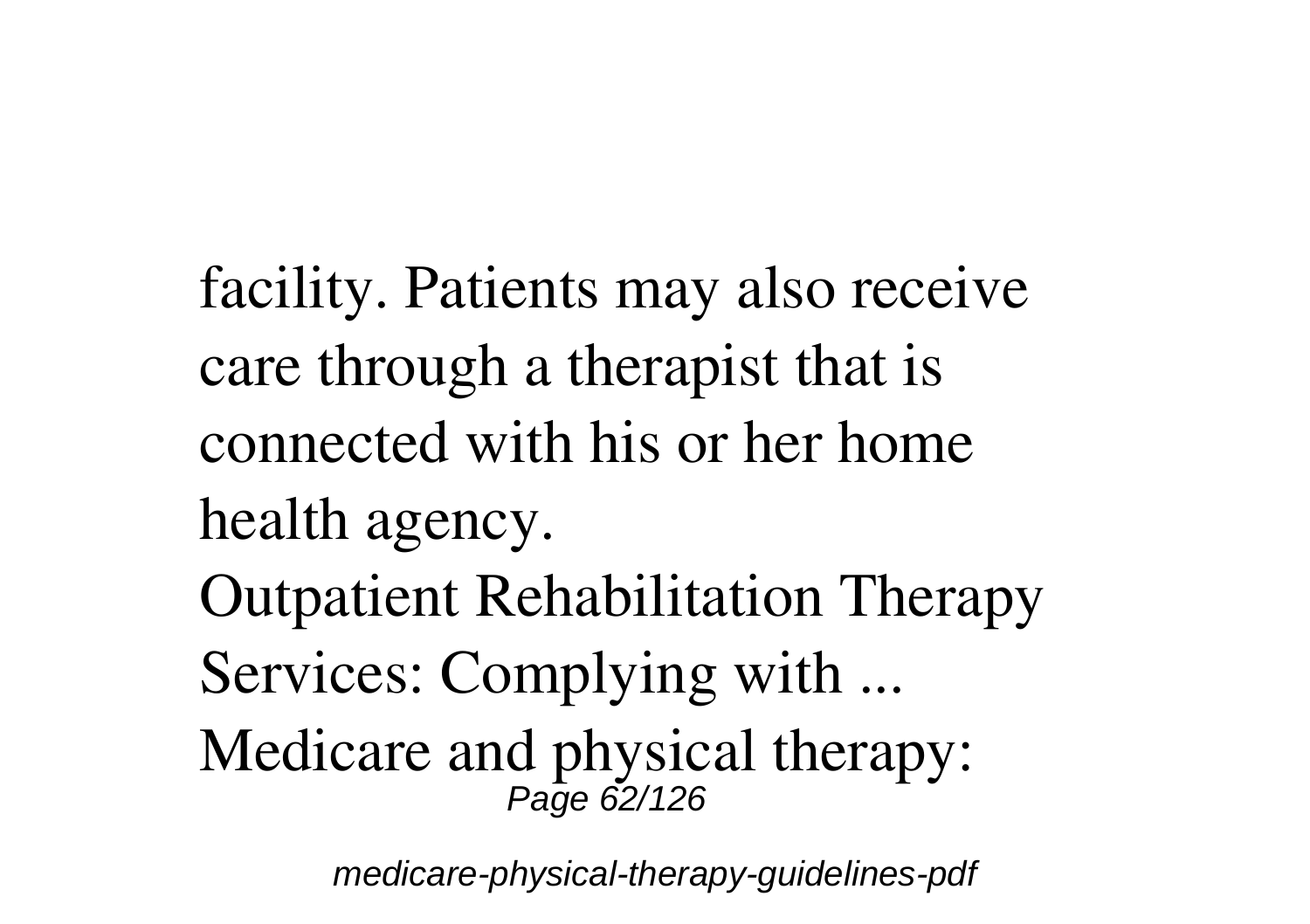#### **Coverage and exclusions**

#### *Medicare Guidelines for Billing Therapeutic Exercise 97110 PT, OT in 2020 Overview of PT CPT Codes* Page 63/126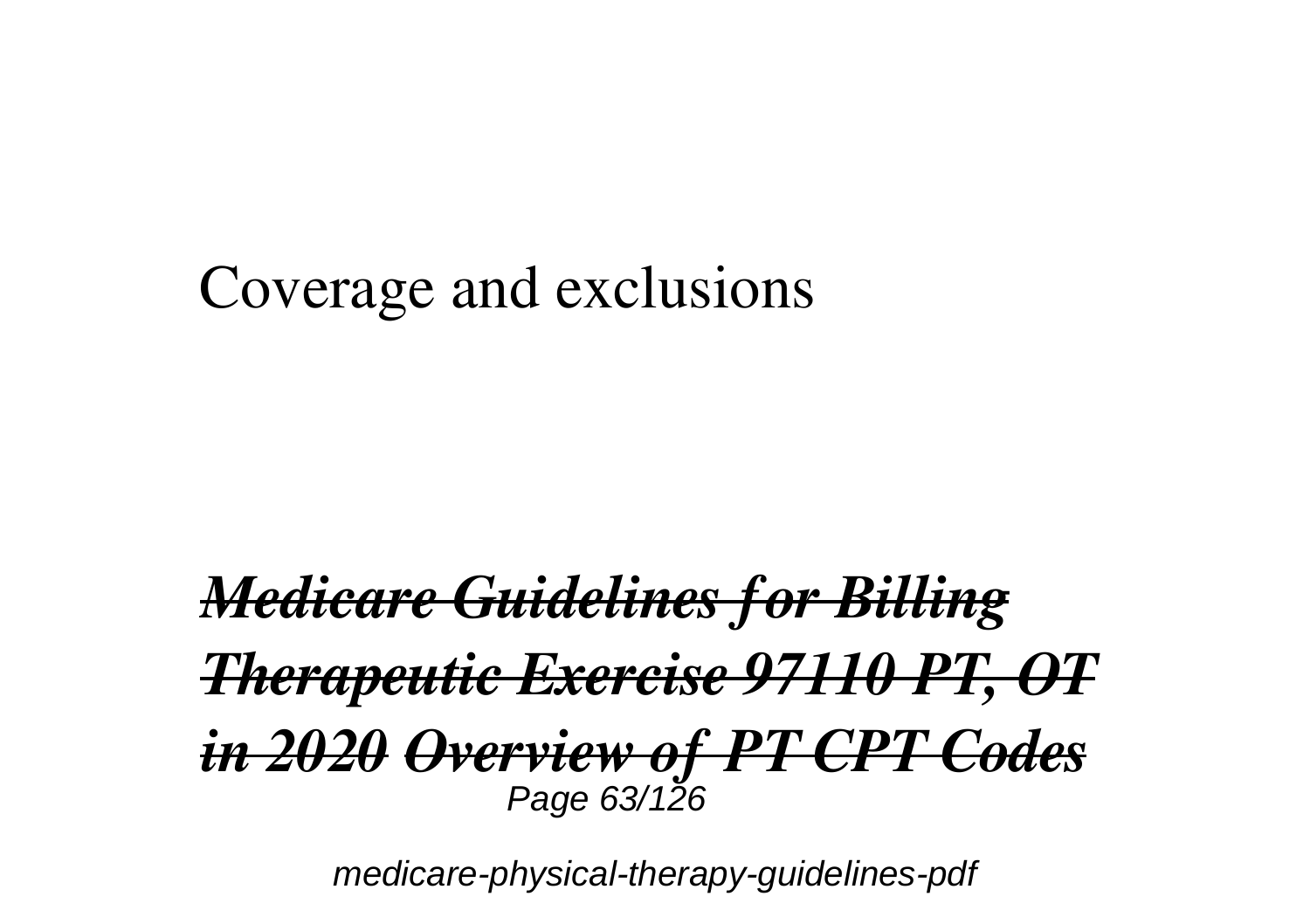*and BIlling Physical Therapy Billing: The Rule of Eights CMS Physician Fee Schedule Lookup Tool Physical Therapy 2020 ✅ Medicare and You Guide Book - Medicare Overview* 

*United Healthcare One-on-One* Page 64/126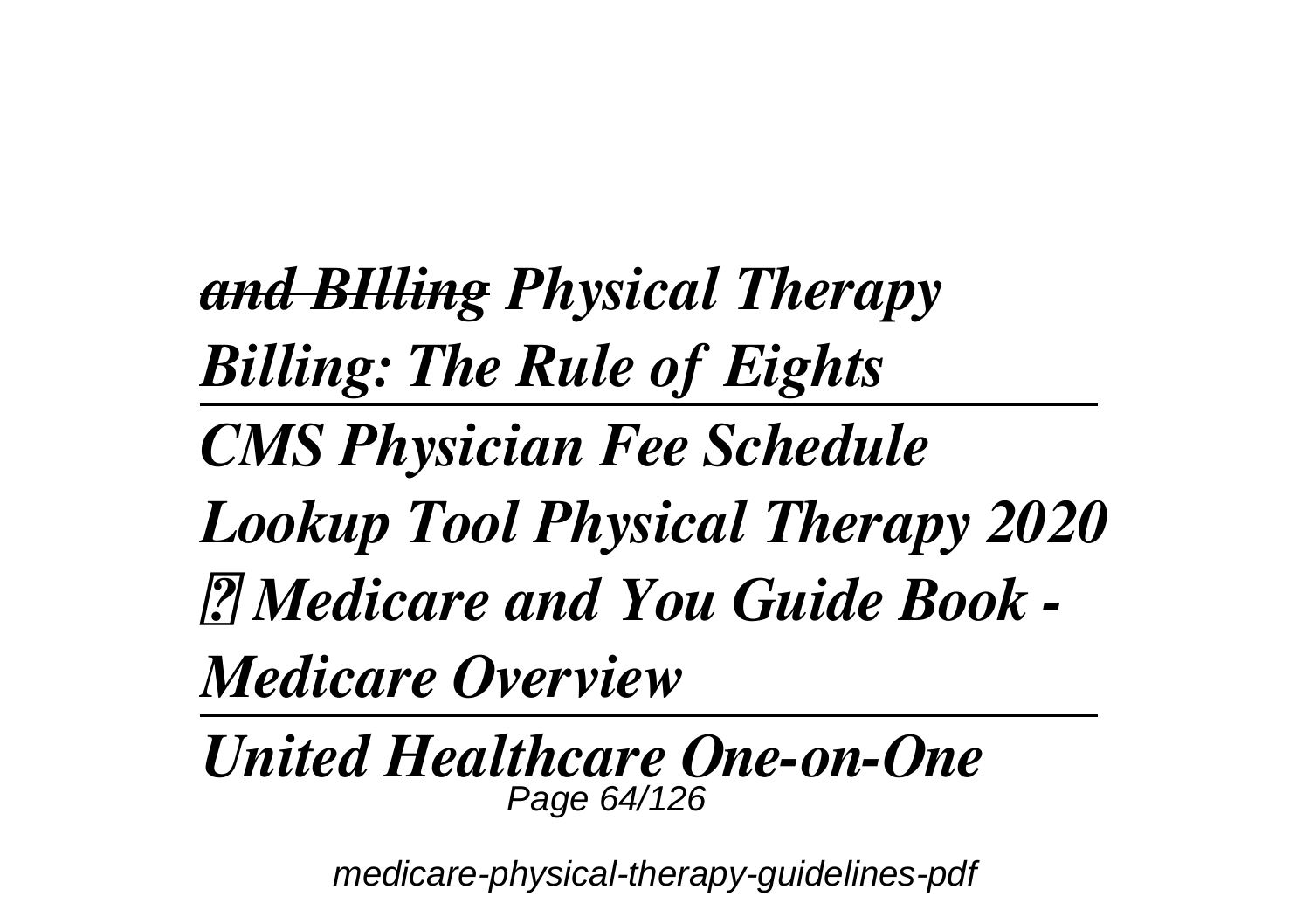## *Therapy Guidelines - Physical Therapy Occupational Therapy #MCRBilling*

*Physical Therapy 97530 and 97110*

*- Medical CodingPhysical Therapy,*

*Occupational Therapy, and*

*Medicare Reimbursement MPPR* Page 65/126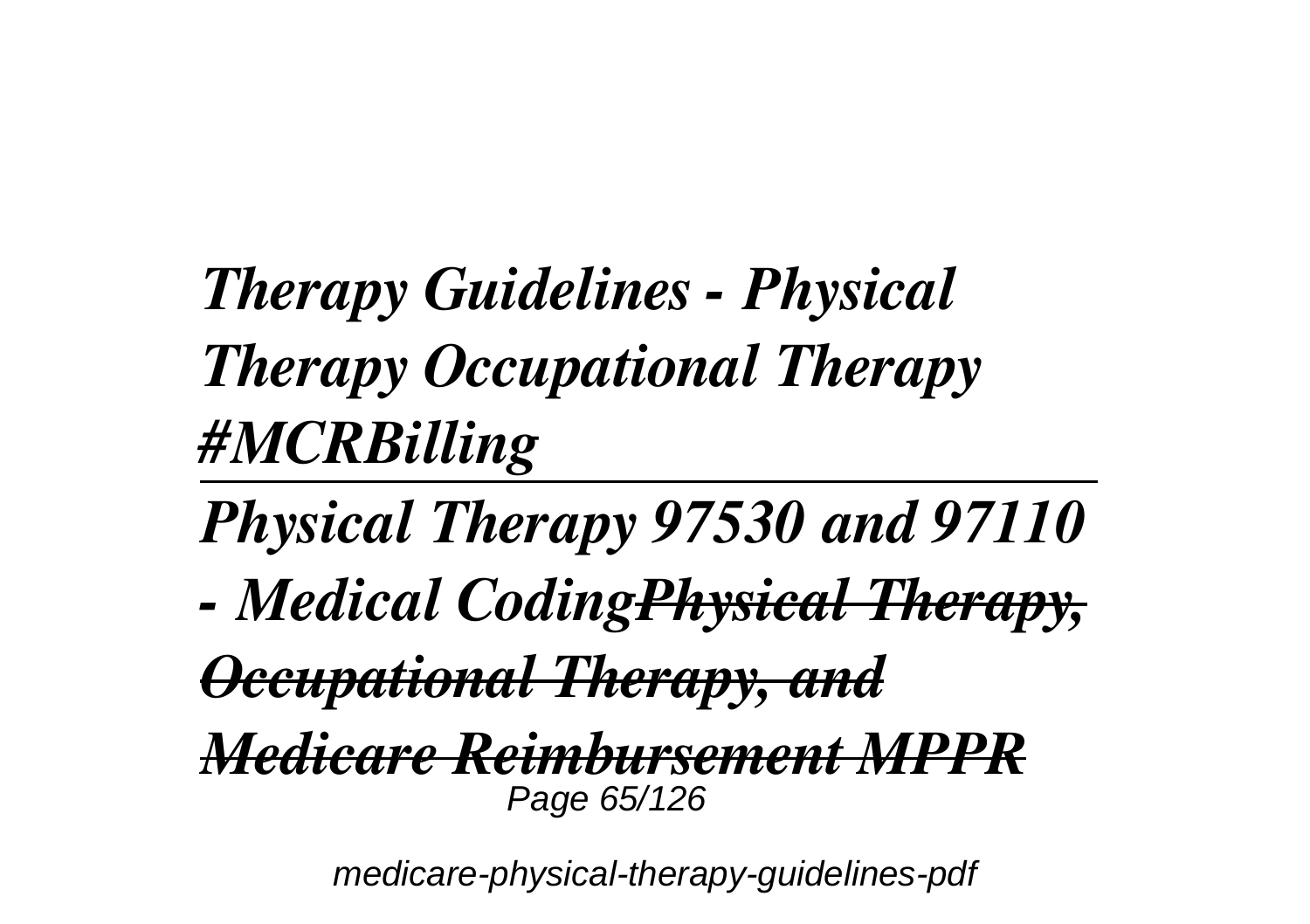*(2020) #MCRBilling PT/OT Medicare Part B Reimbursement Medicare Physical Therapy Coverage Two Providers Medicare Progress Note Requirements for Physical Therapy, Occupational Therapy* Page 66/126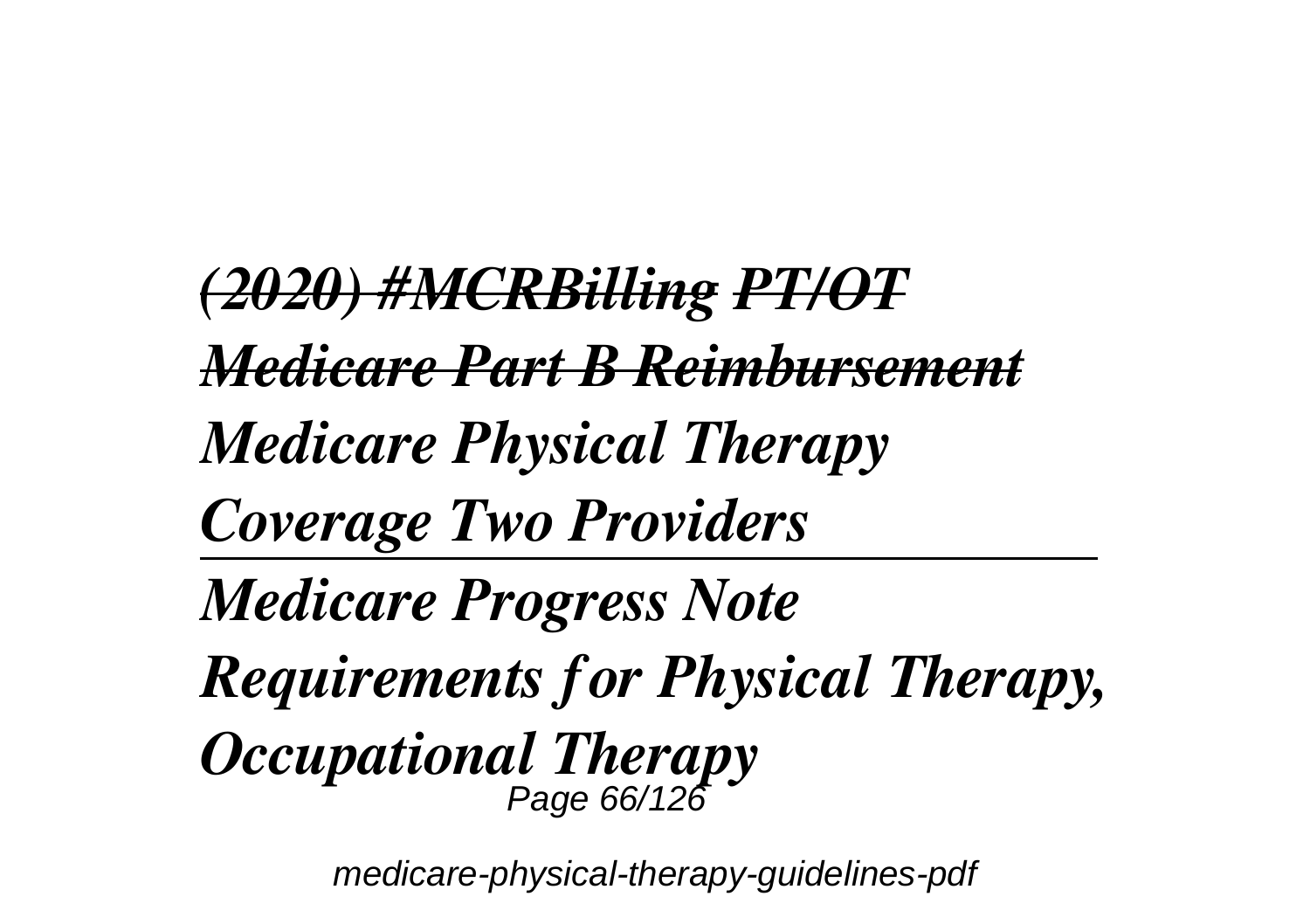*#MedicareBillingPhysical Therapy Reimbursement - Caresource - 97110 Therapeutic Exercise 2020 What software do I need to submit claims to Medicare? PT, OT, SLP under Medicare Part BTherapeutic Exercises - red flags to Medicare* Page 67/126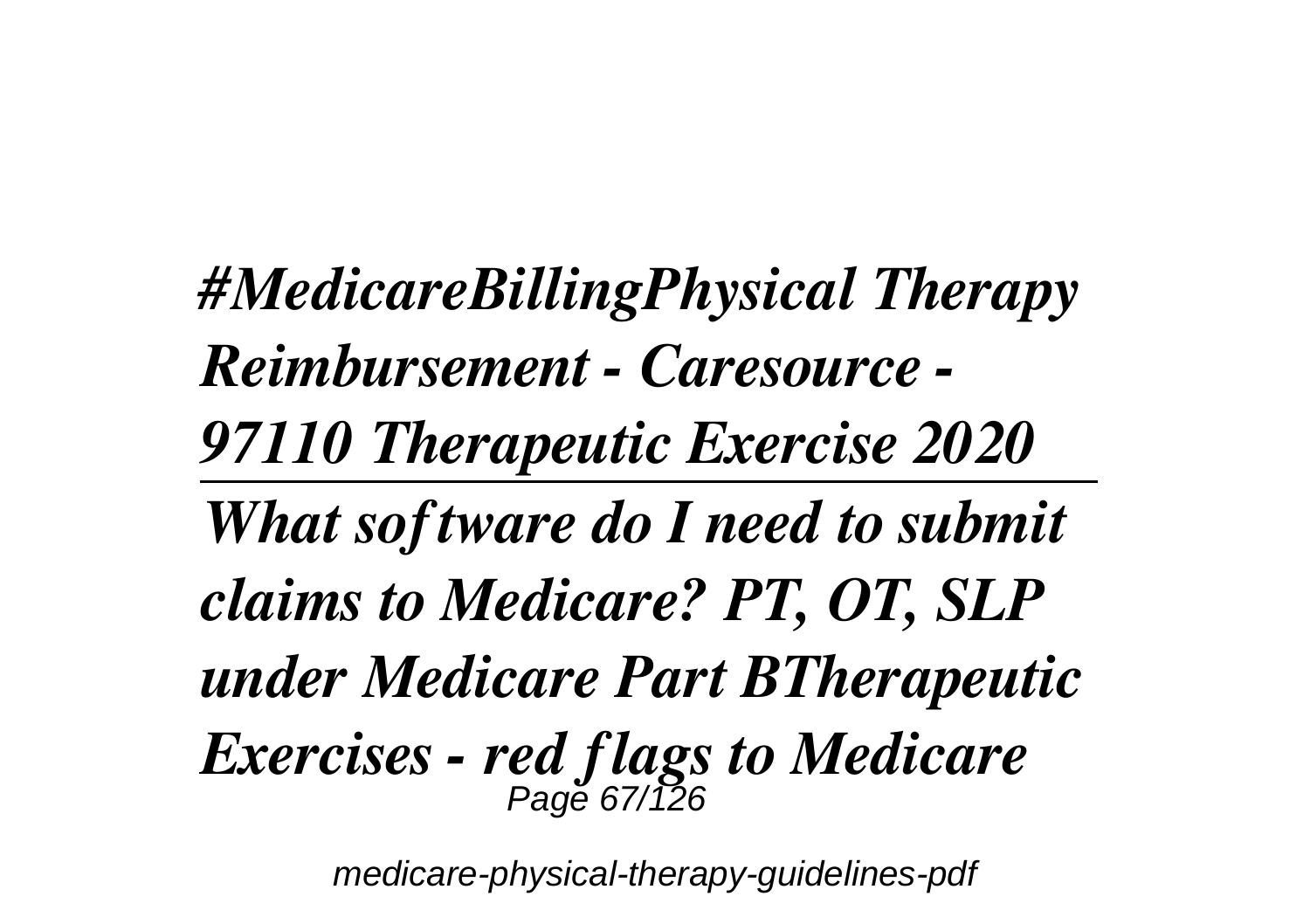*reviewers How Will This Affect PTAs | 2020 Fee Schedule SOAP NOTES*

*What Is Not Typically Talked About in Physical Therapy? Documentation, Writing Notes, PaperworkCMS Medicare Provider* Page 68/126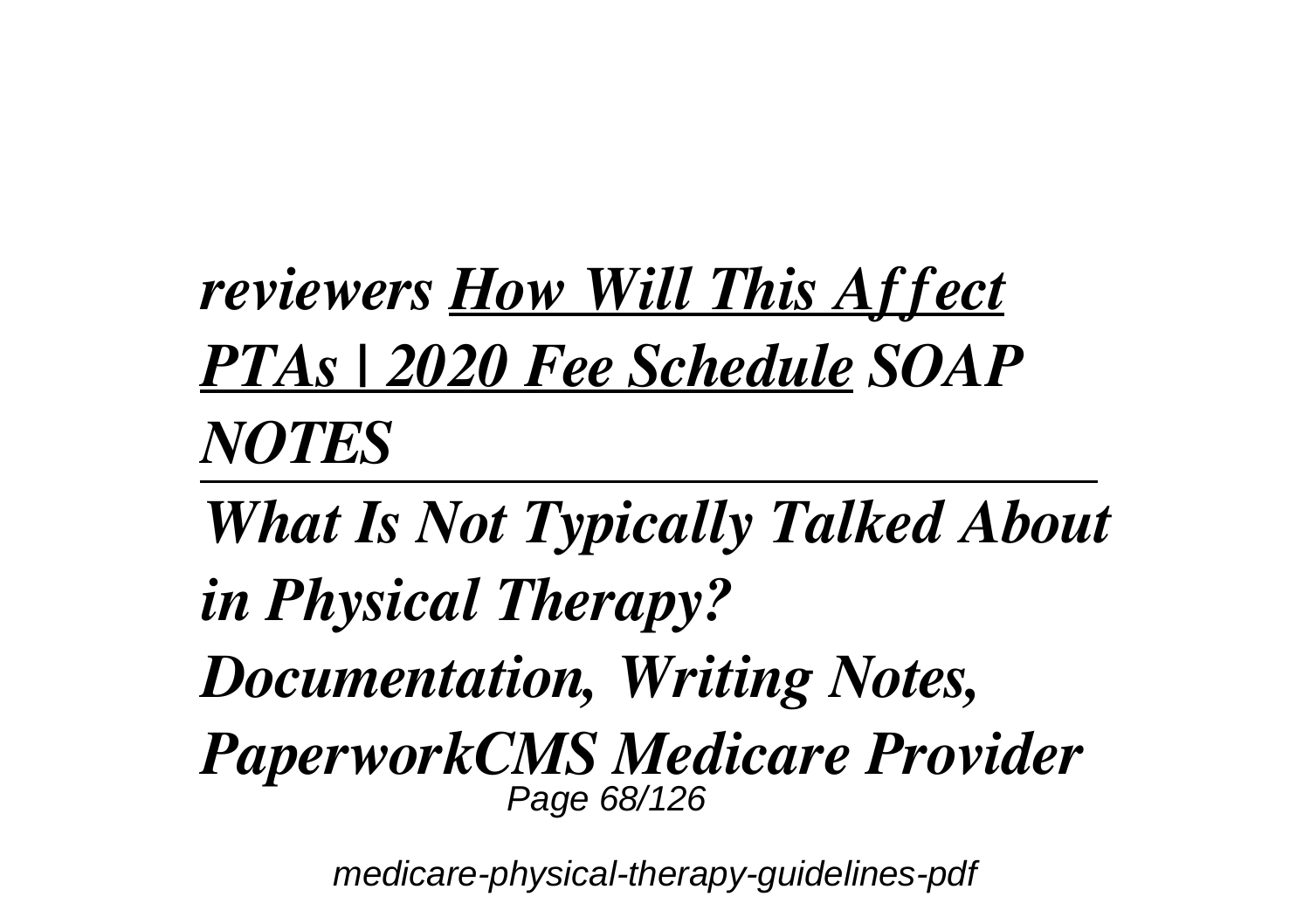*Enrollment Application Fee for PT, OT, SLP Cerner General Overview and Structure What is a diagnosis pointer - CMS Medicare Billing Physical Therapy Physical Therapy Documentation Examples Physical Therapy Billing: The Most* Page 69/126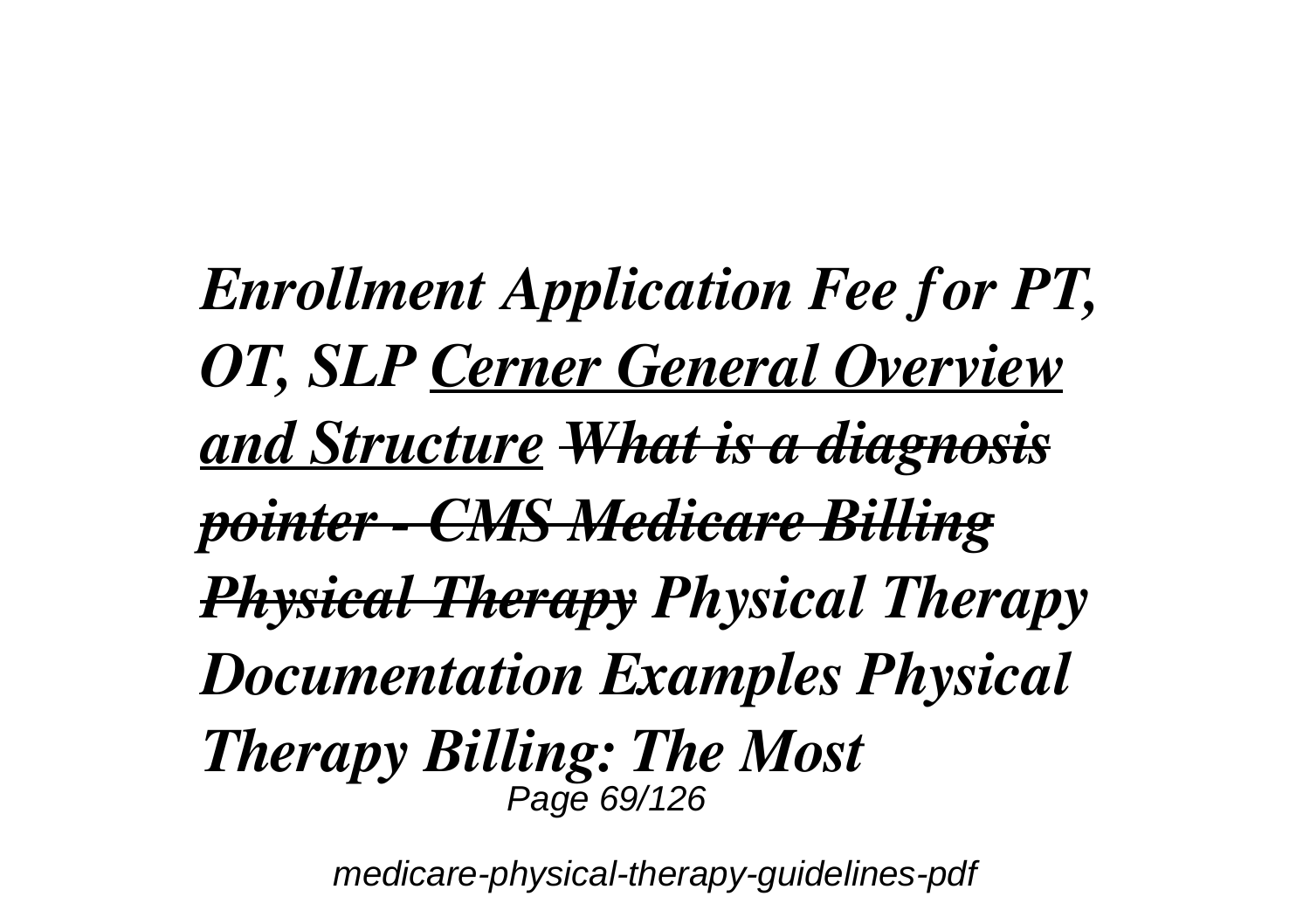*Important Stat You Need To Track DPT Student - CI Discuss Medicare Documentation in 2020 Questions About Starting a Medicare Mobile Physical Therapy Practice What if a physician refuses to sign your therapy plan of care? Cash-Based* Page 70/126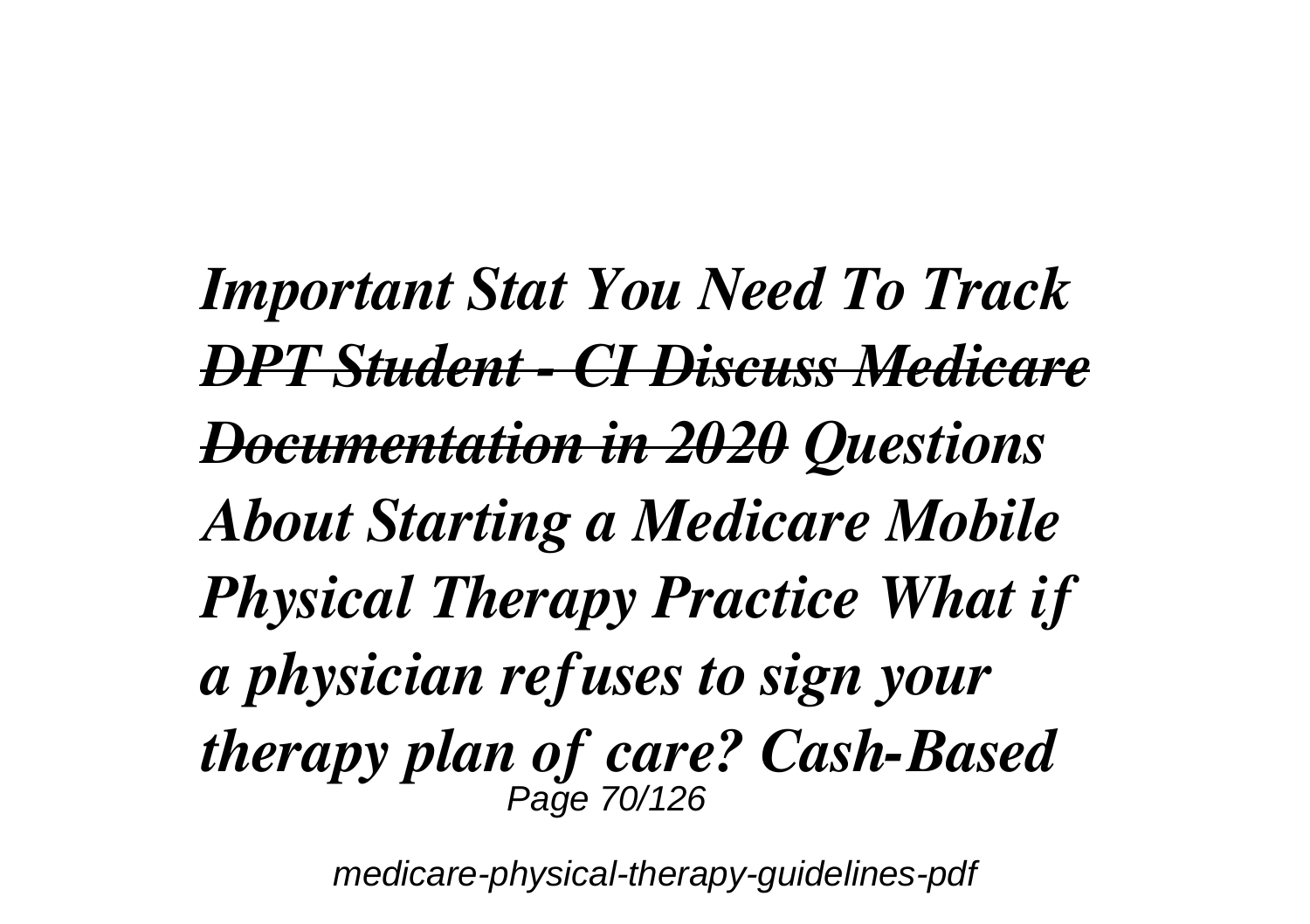*Services for Medicare Beneficiaries in Physical Therapy Medicare Enrollment Questions for Physical Therapists and Group Practices Choosing the best EMR for your physical therapy practice in 2020 Physical Therapy 59 Modifier* Page 71/126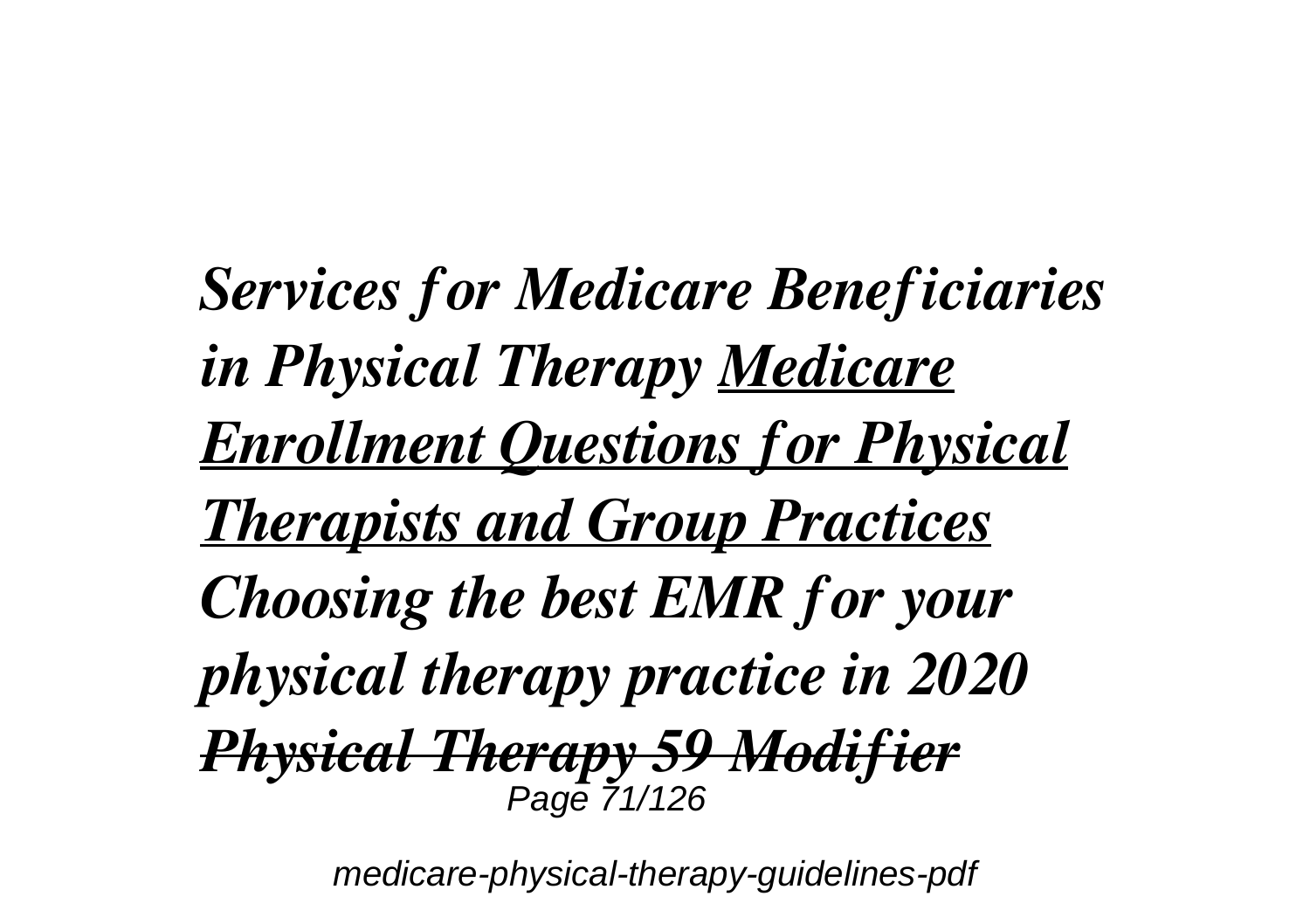*Update 2020 Medicare Physical Therapy - FAQ - Secondary and Deductible Medicare Physical Therapy Guidelines Medicare can help pay for physical therapy (PT) that's considered medically necessary. After meeting* Page 72/126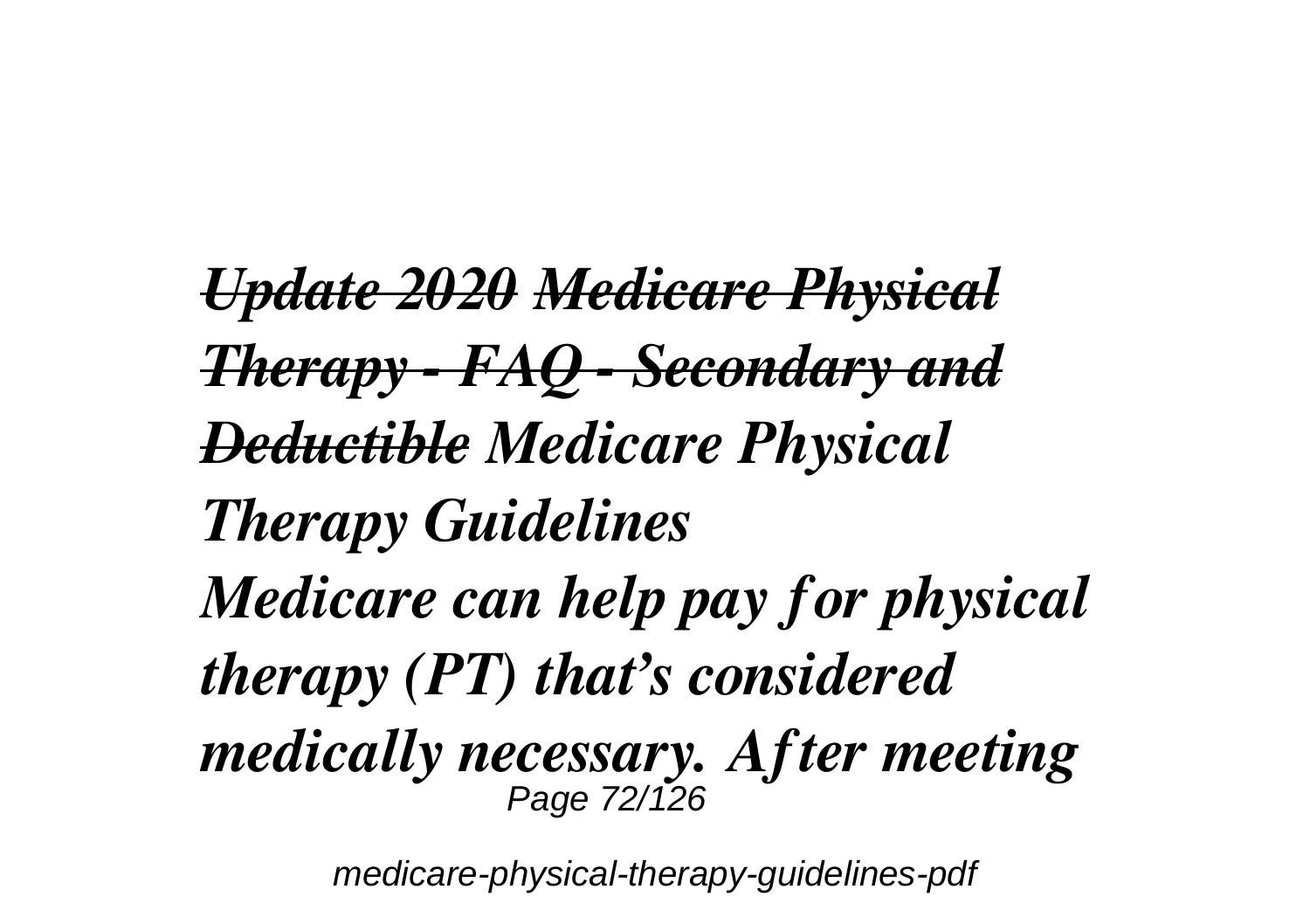*your Part B deductible, which is \$198 for 2020, Medicare will pay 80 percent of your PT costs....*

*Does Medicare Cover Physical Therapy? Requirements and More Accessing Physical Therapy Under* Page 73/126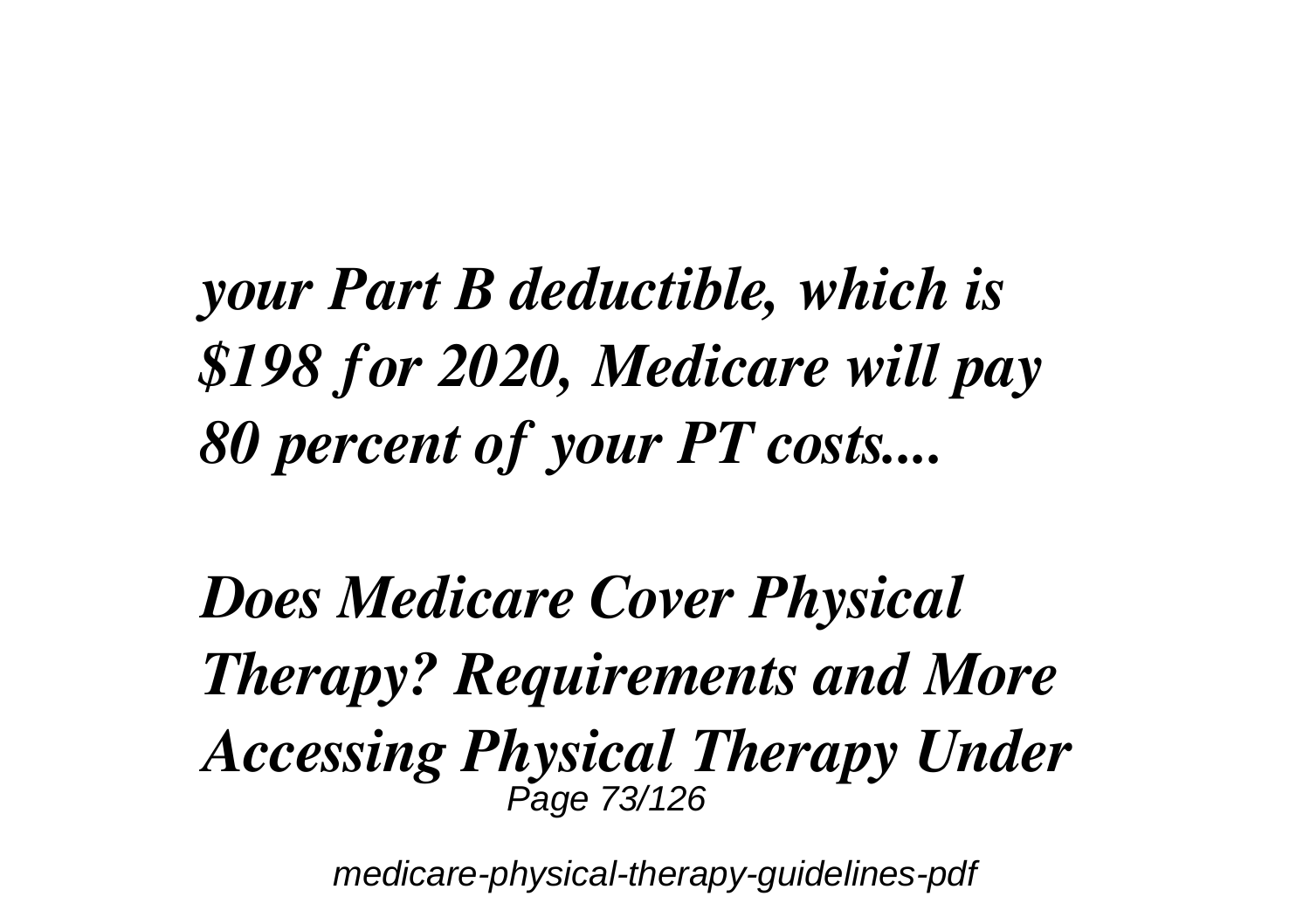*Medicare To access Medicarecovered care, beneficiaries must get their treatment at a therapist or doctor's office or at a skilled nursing facility or other comprehensive outpatient rehab facility. Patients may also receive* Page 74/126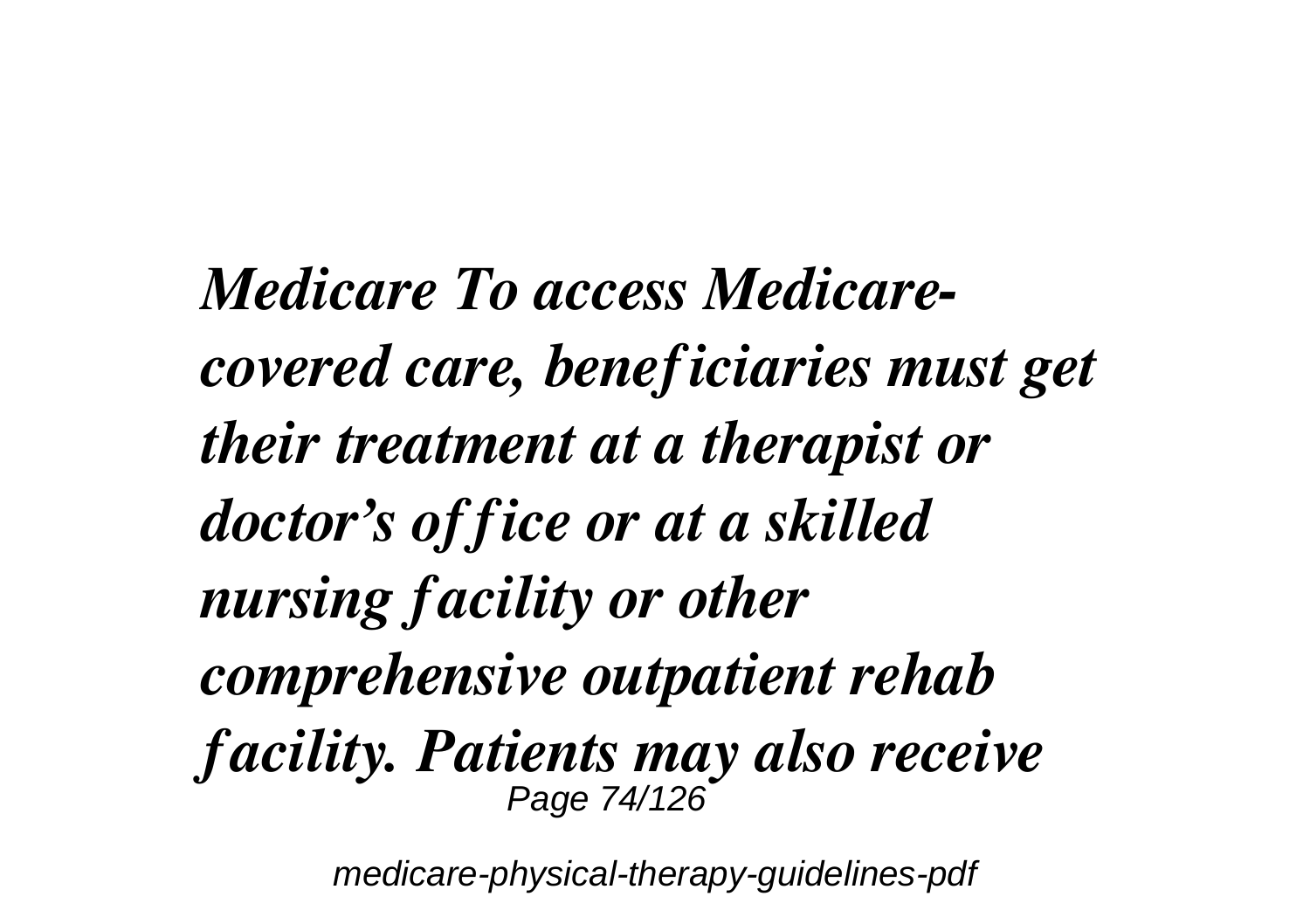*care through a therapist that is connected with his or her home health agency.*

*Physical Therapy Guidelines under Medicare in 2019 ...*

*In some situations, Medicare* Page 75/126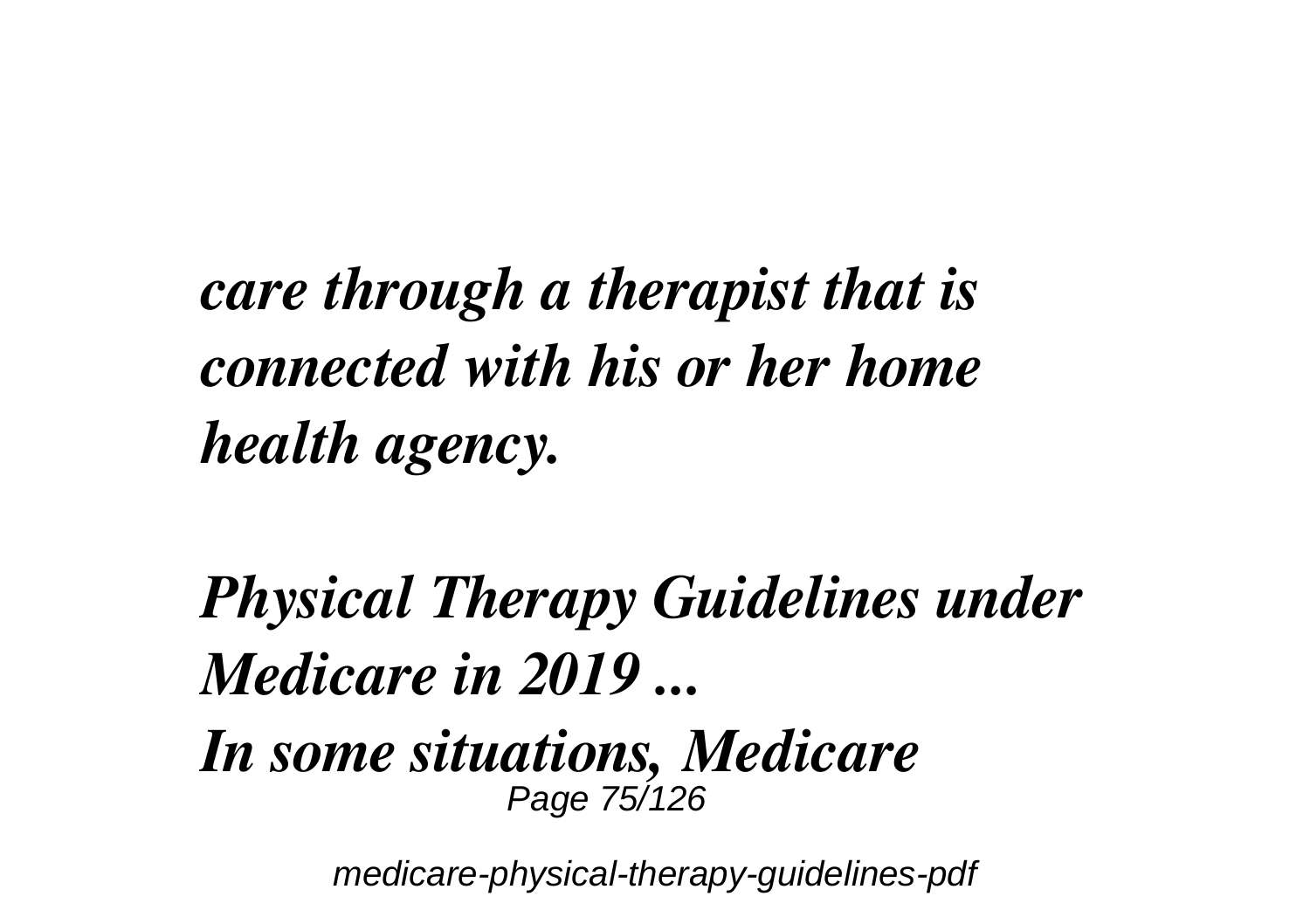*requires a 3-day hospital stay before covering rehabilitation. Medicare Advantage plans also cover inpatient rehabilitation, but the coverage guidelines and costs vary...*

Page 76/126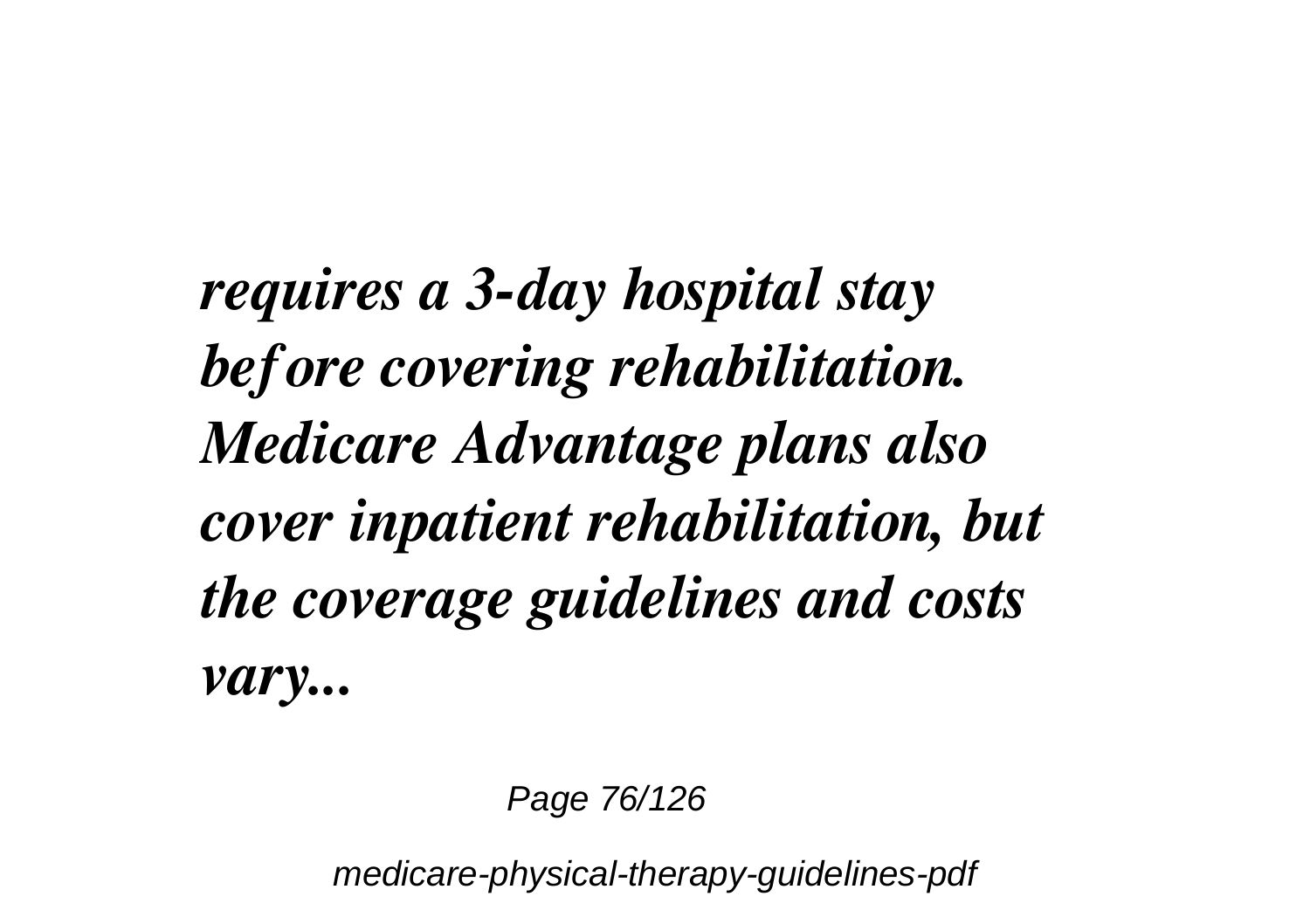*Medicare Guidelines for Inpatient Rehab Coverage Medicare Physical Therapy Guidelines In order for your physical therapy to be covered, it must be deemed medically necessary by your doctor. Medically necessary* Page 77/126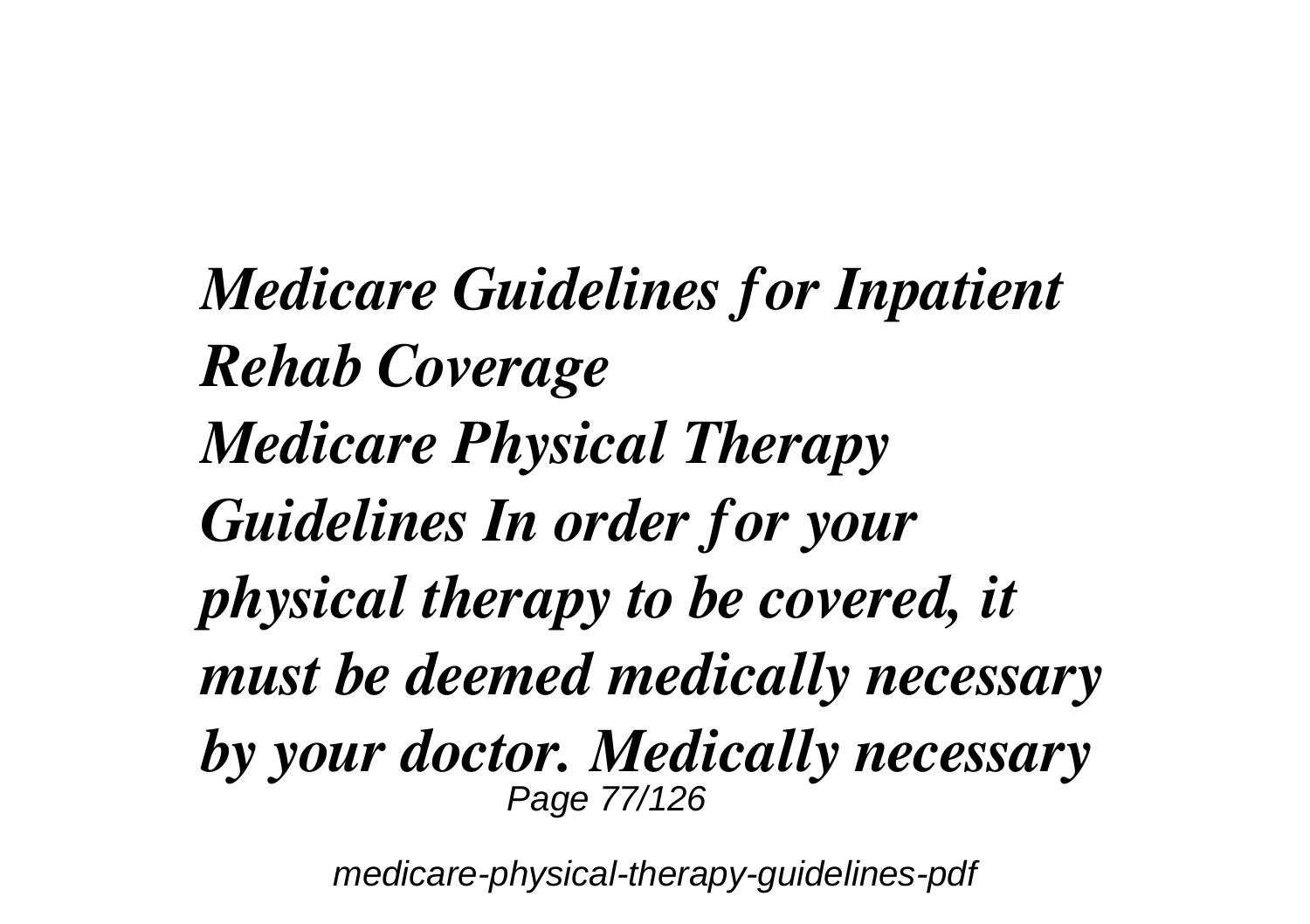*means it is needed to help diagnose or treat a condition or illness, maintain your current condition, or slow further deterioration or functional limitations.*

#### *Does Medicare Cover Physical* Page 78/126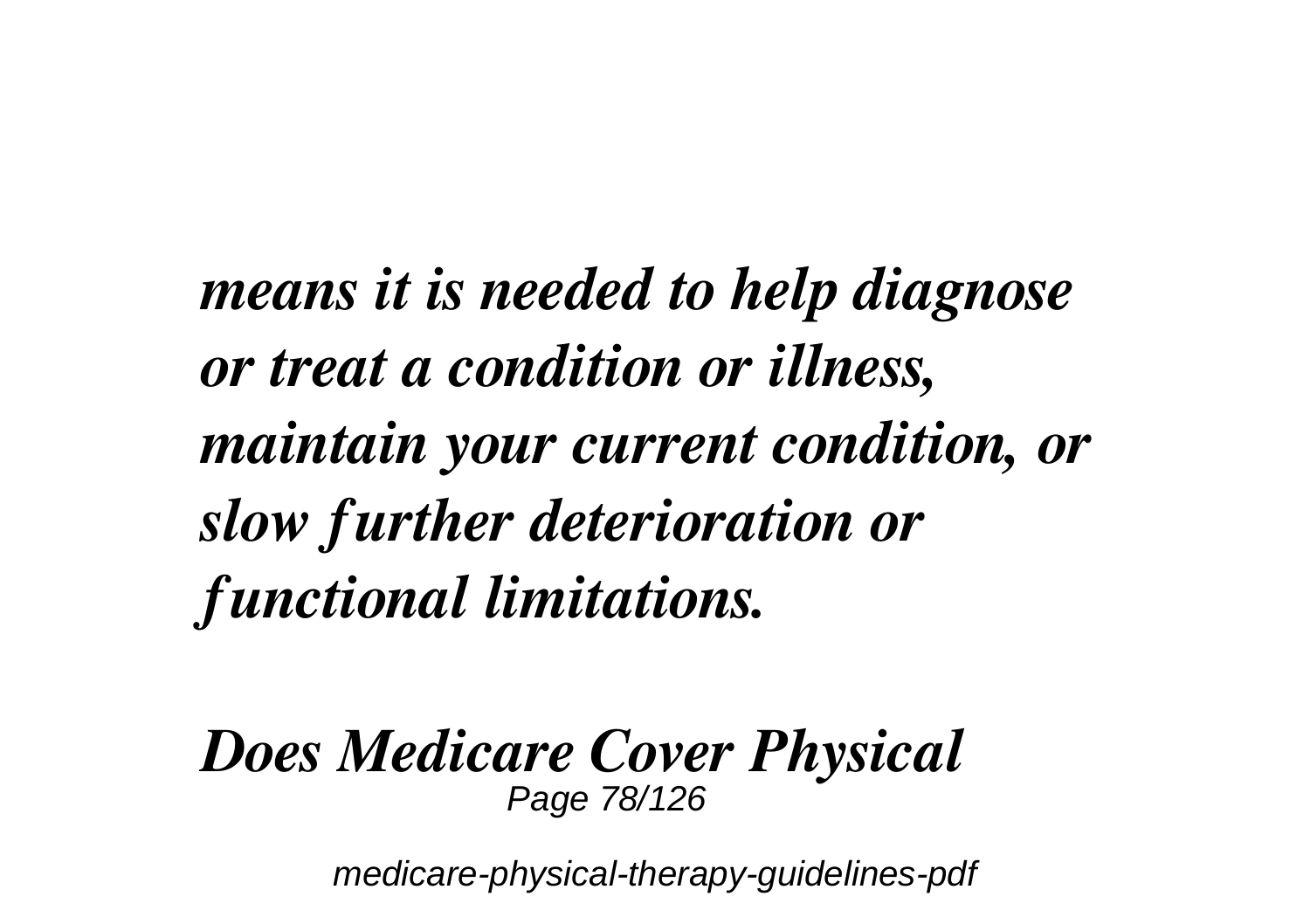*Therapy in 2020? | Medicare USA Medicare Billing Guidelines For Physical Therapists in the US 1. Get Credentialed. Credentialing by Medicare allows you to become an in-network provider. If you are not credentialed,... 2. Get Your Codes* Page 79/126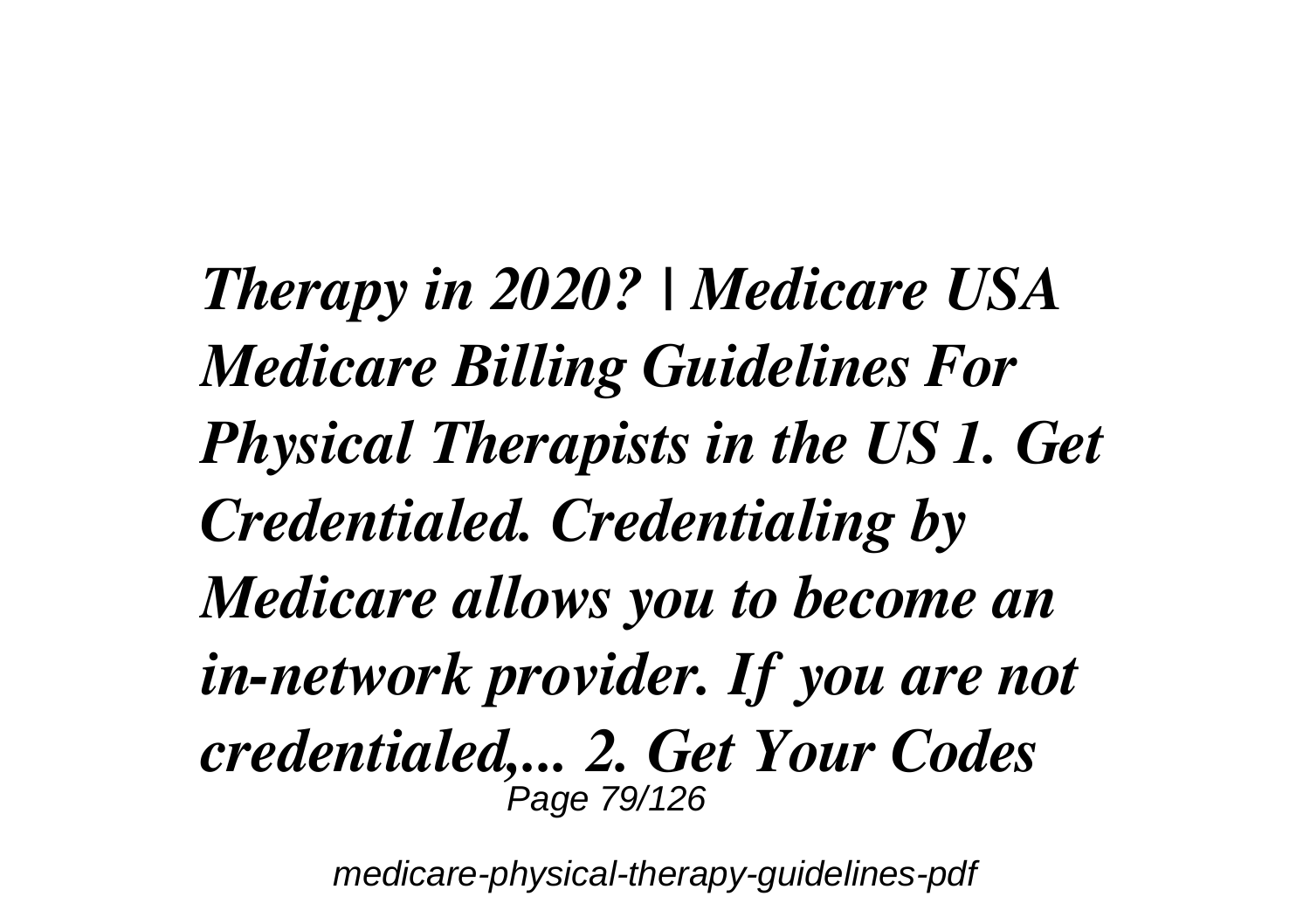*Right: ICD-10 and CPT Codes. If you want to bill Medicare for your services, you need to ...*

*Medicare Billing Guidelines For Physical Therapists in the ... Physical therapists must meet* Page 80/126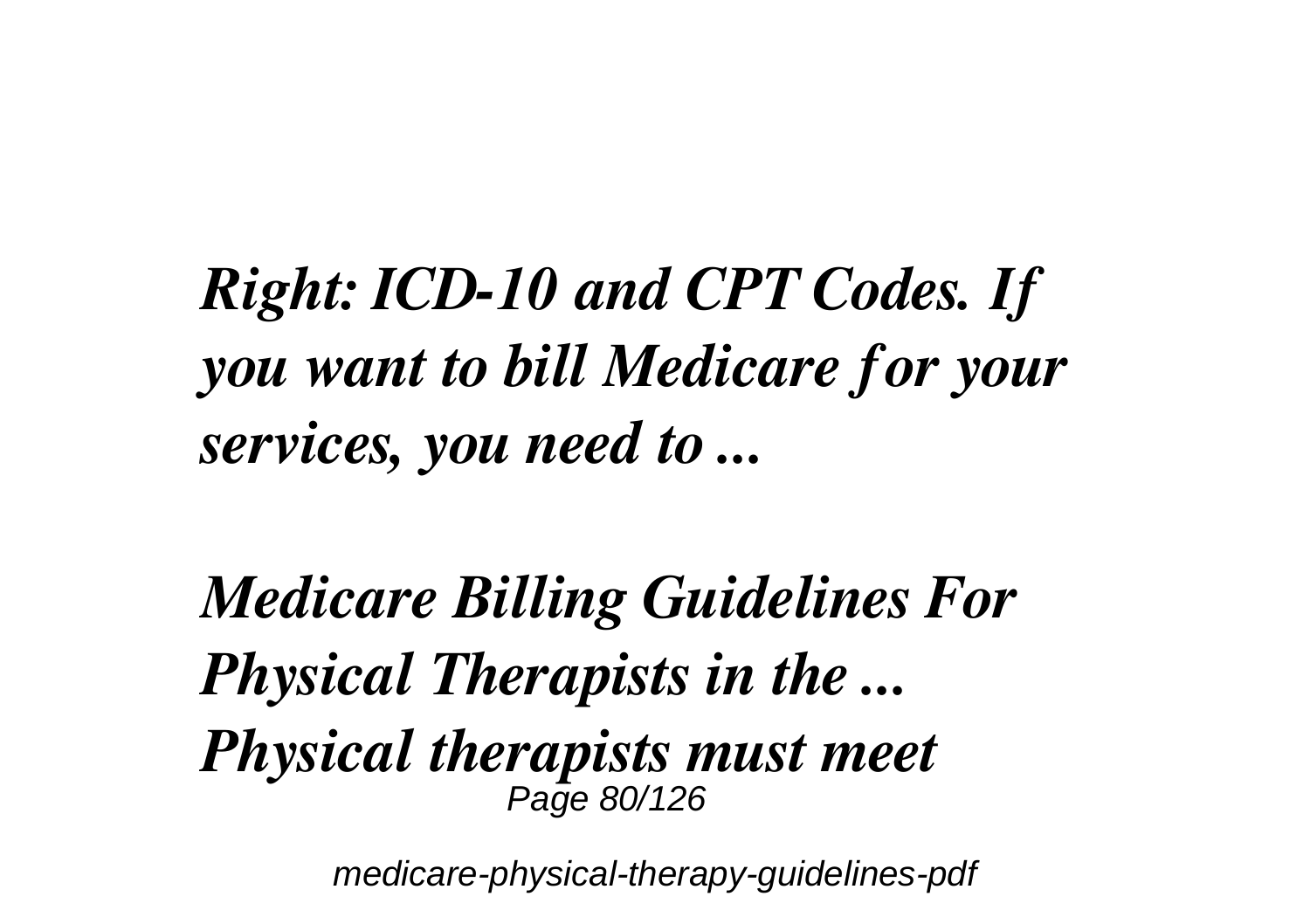*Medicare requirements to provide services that will be covered by Medicare. A physical therapist must be meet all the state requirements to practice physical therapy,...*

# *Medicare Physical Therapy Rules &* Page 81/126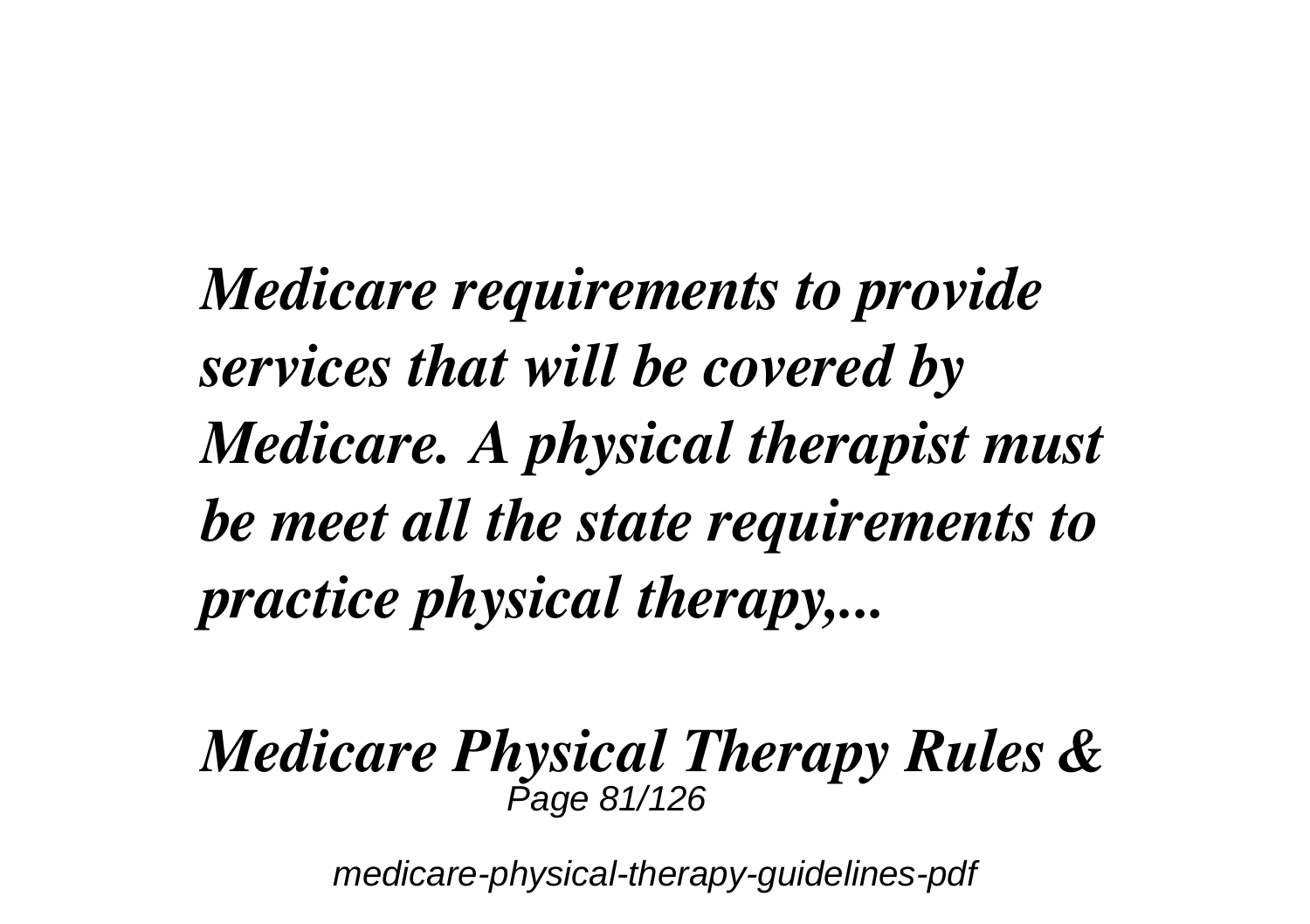*Regulations | Work ... If you have Medicare Part B your physical therapy costs will be covered—as long as Medicare finds the treatment medically necessary. Medicare considers physical therapy treatment medically necessary if it* Page 82/126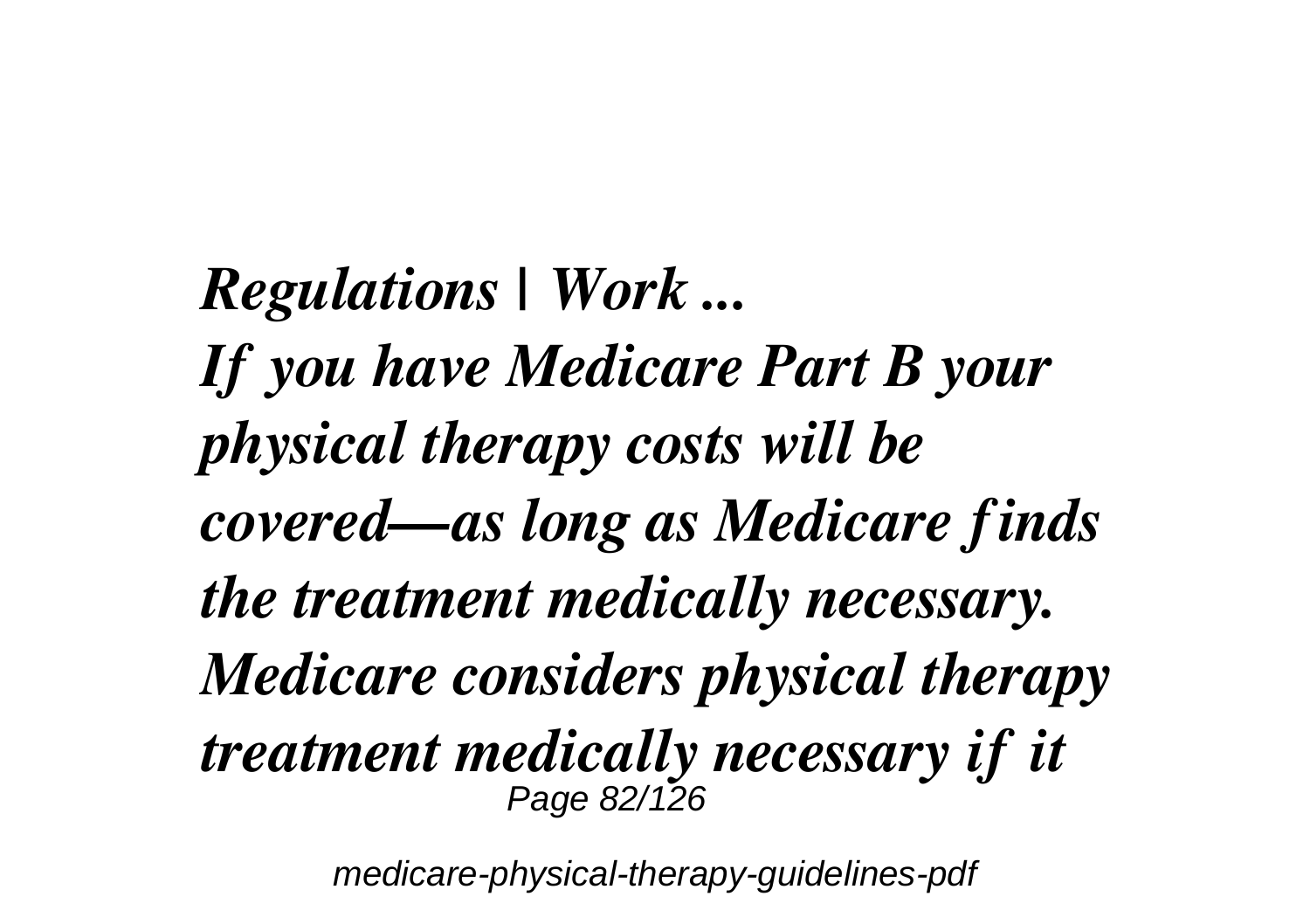*meets the following requirements: Therapy is needed to diagnose or treat an illness or condition. The treatment meets accepted standards of medicine.*

#### *Does Medicare Cover Physical* Page 83/126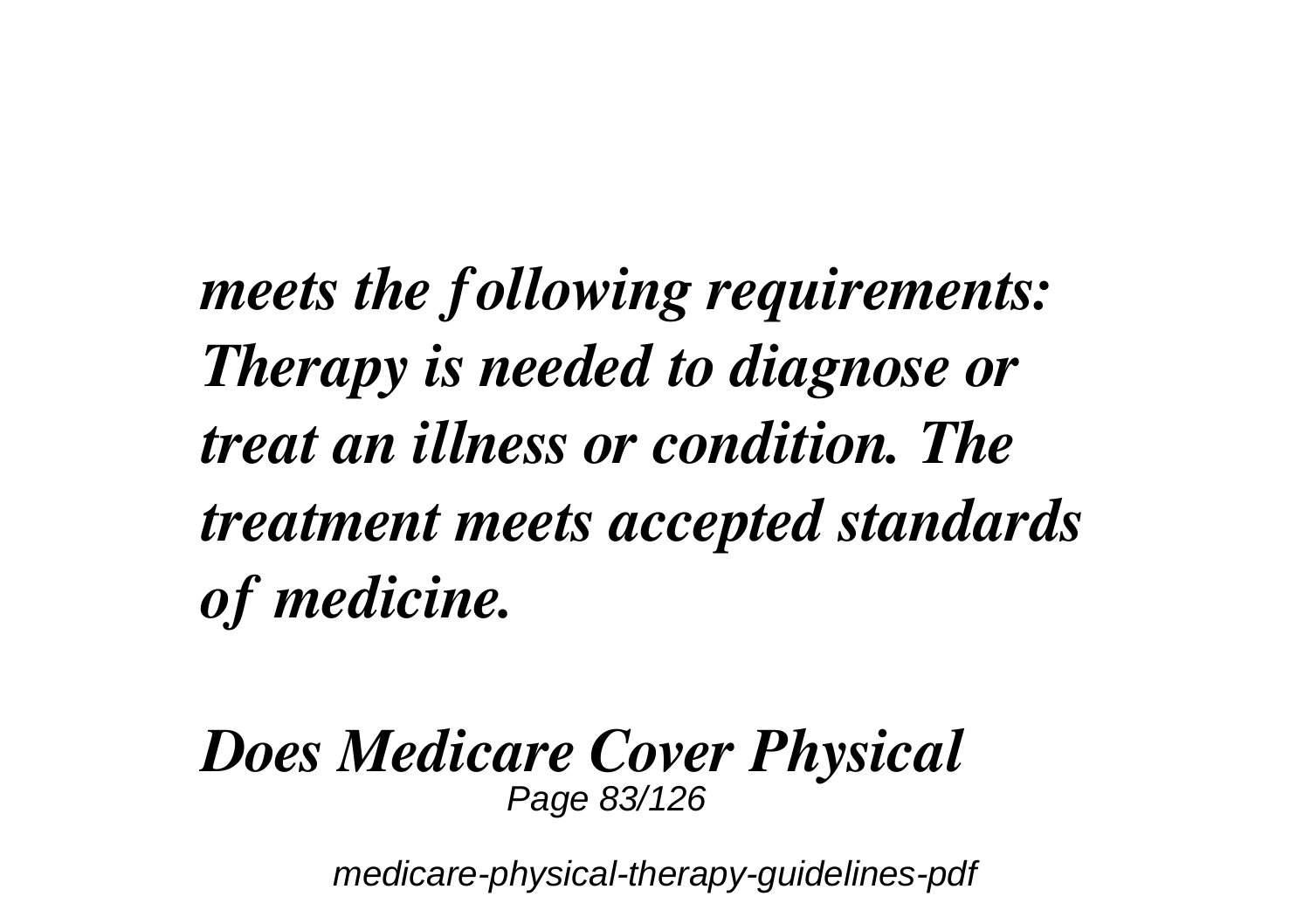*Therapy? - Eligibility Physical therapy Medicare Part B (Medical Insurance) helps pay for Medically necessary outpatient physical therapy. Your costs in Original Medicare You pay 20% of the Medicare-approved amount, and* Page 84/126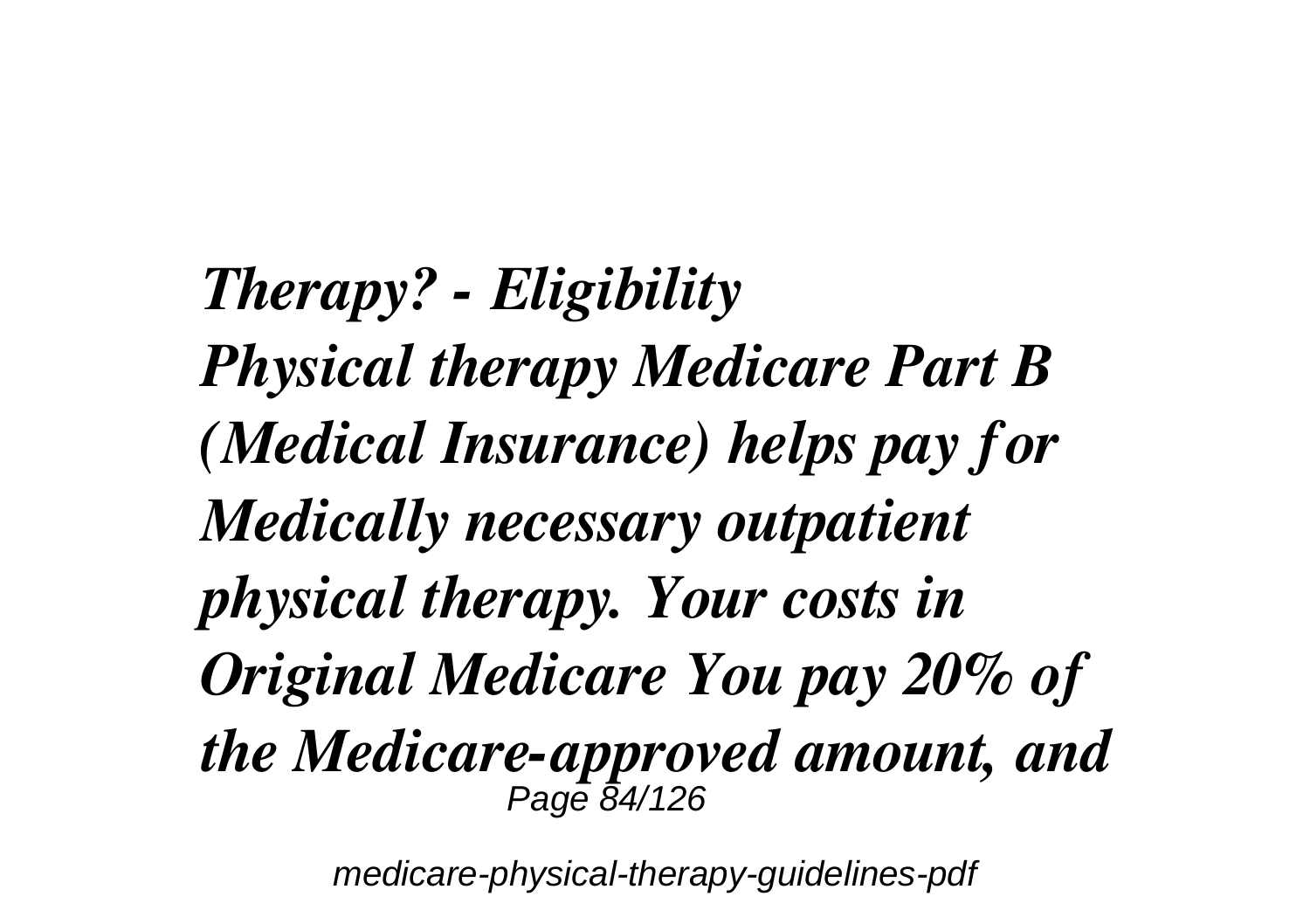## *the Part B deductible applies.*

*Physical Therapy Coverage - Medicare.gov Medicare reimburses for Part B physical and occupational therapy services when the claim form and* Page 85/126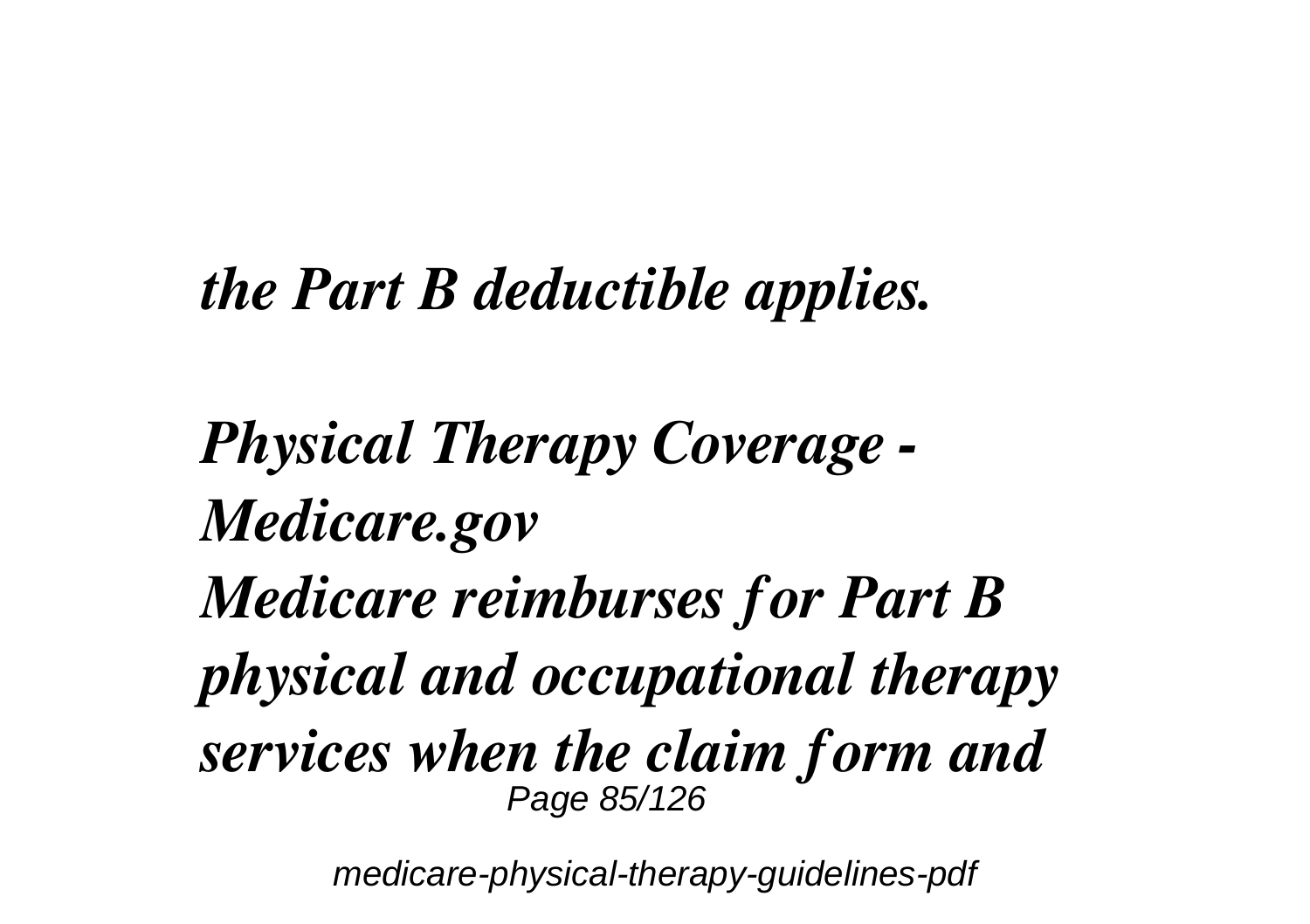*supporting documentationaccurately report medically necessary covered services. Thus, developing legible and relevant documentation is only one piece of the reimbursement puzzle. Your documentation must* Page 86/126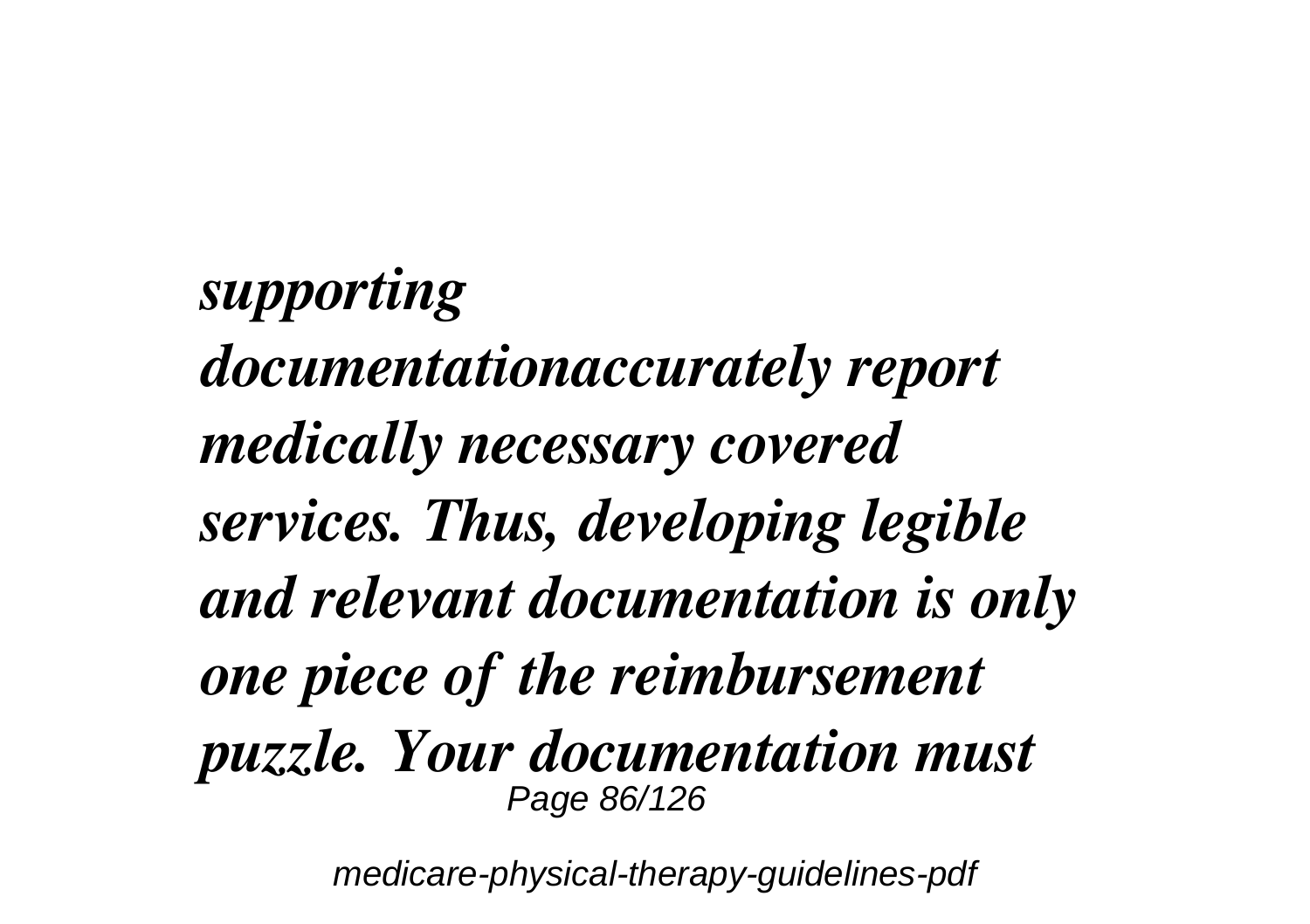## *also: Justify the services you bill;*

*Medicare Part B Documentation Requirements for Physical ... Medicare will pay for an initial medical examination. Sometimes, companies call this a " Welcome to* Page 87/126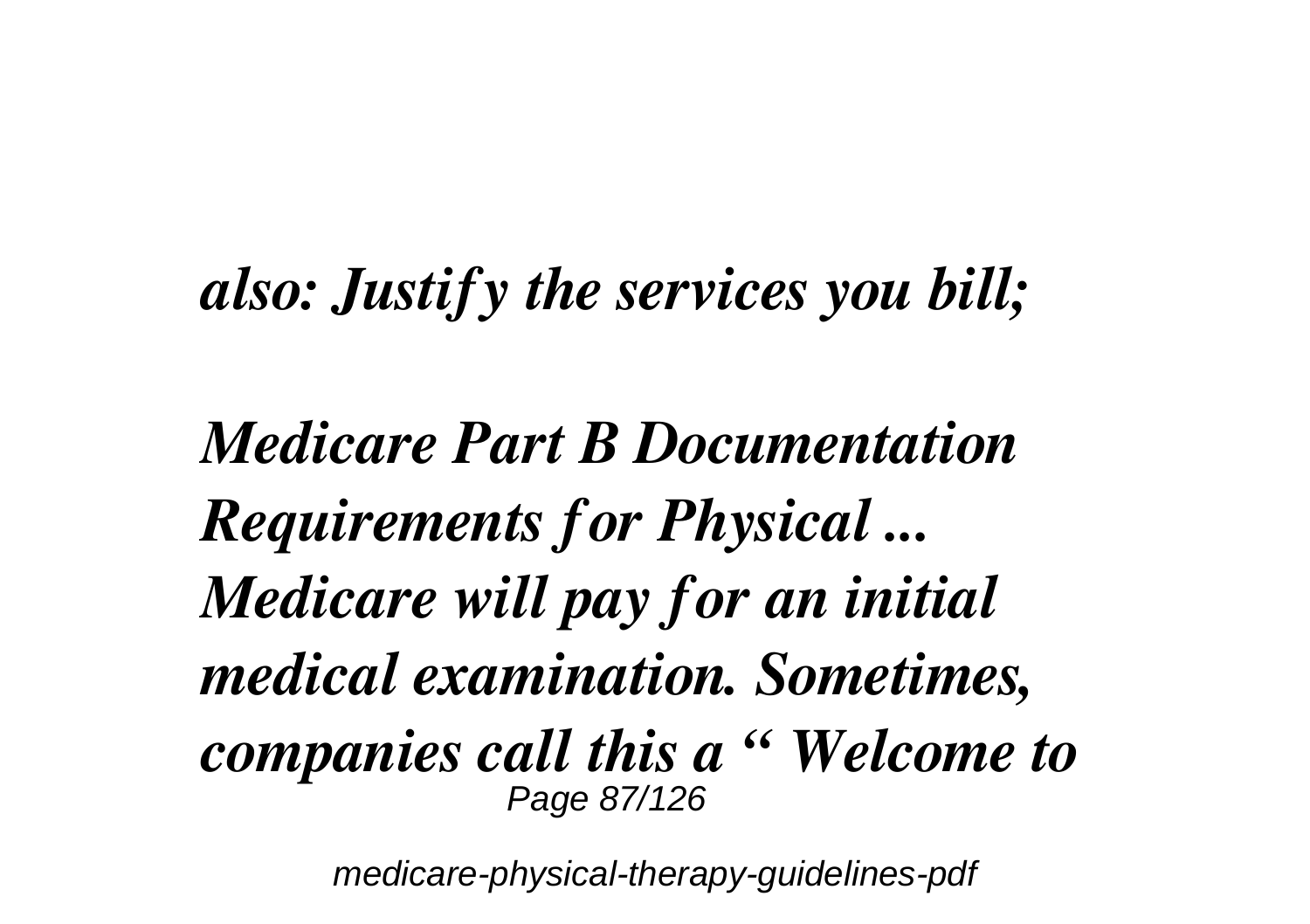*Medicare " physical. This exam is a one-time physical that a person must complete within 12...*

*Medicare: Annual physical vs. Annual Wellness Visit Physical therapy can help people* Page 88/126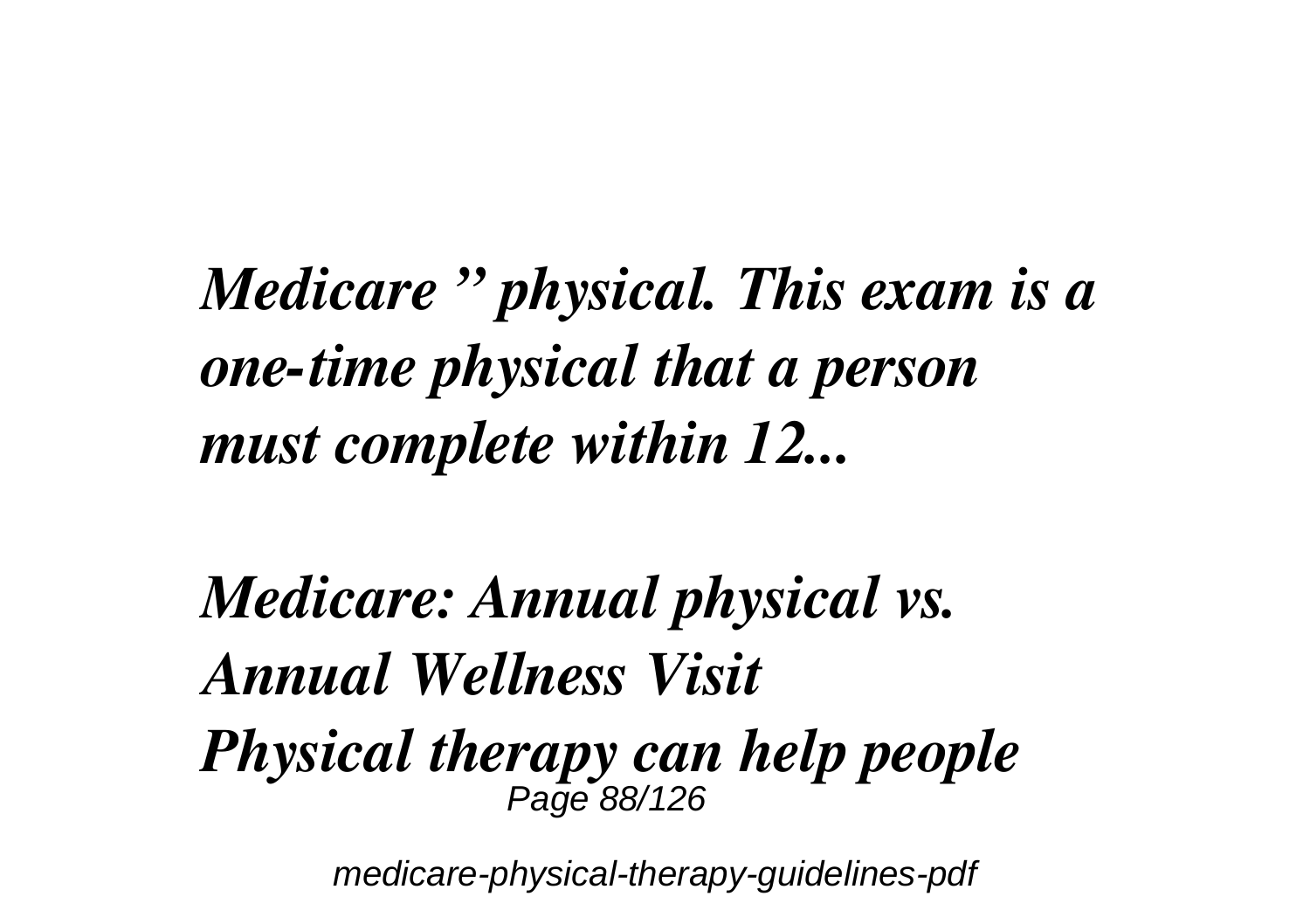*regain movement and reduce pain and discomfort due to injuries, chronic conditions, or disabilities. Medicare pays for inpatient and outpatient physical therapy...*

#### *Medicare and physical therapy:* Page 89/126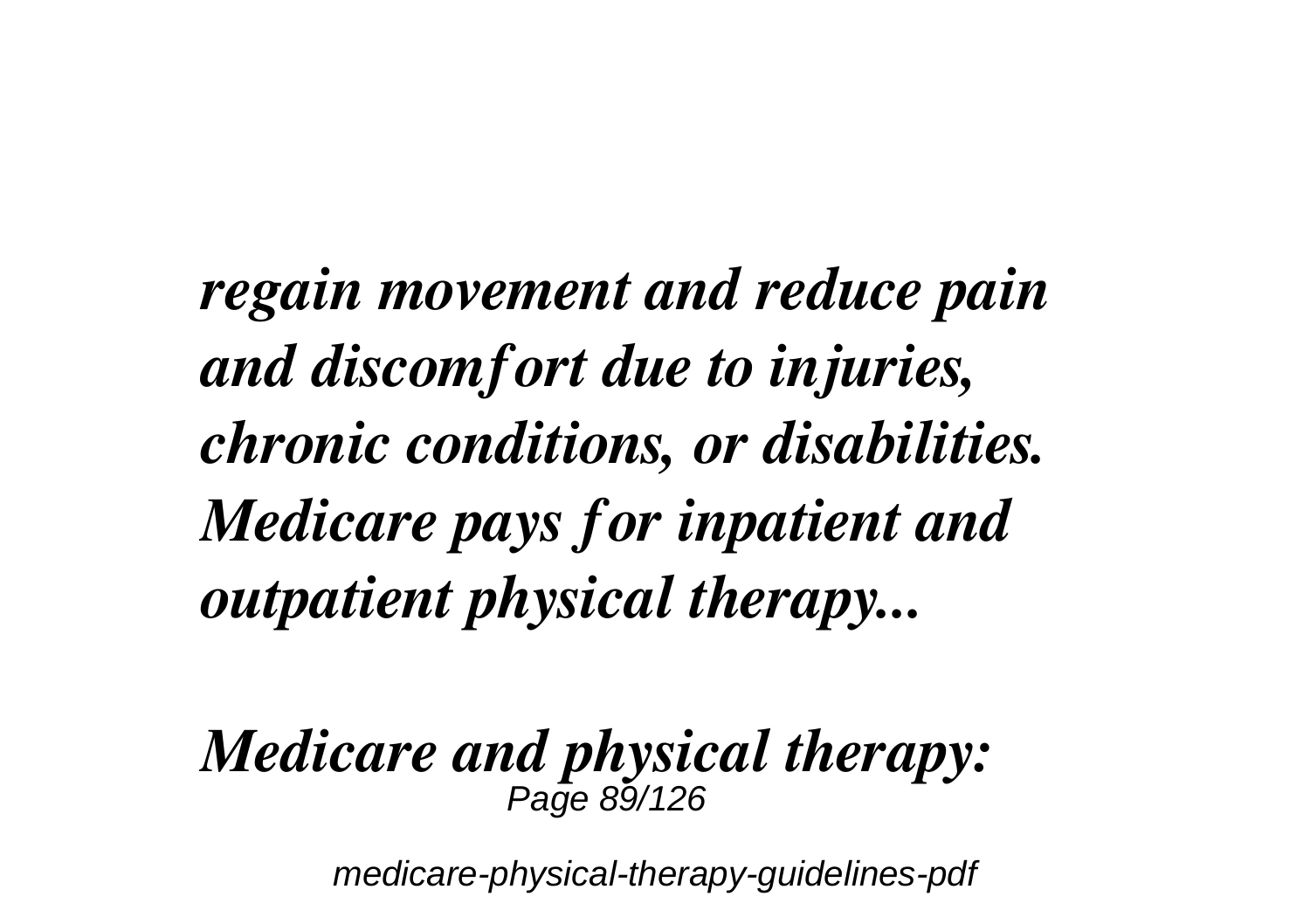*Coverage and exclusions As part of the Medicare billing guidelines for physical therapy, you can choose whether you want to process bulk bill claims or patient claims. 86% of all Medicare claims are bulk billed, but for allied health* Page 90/126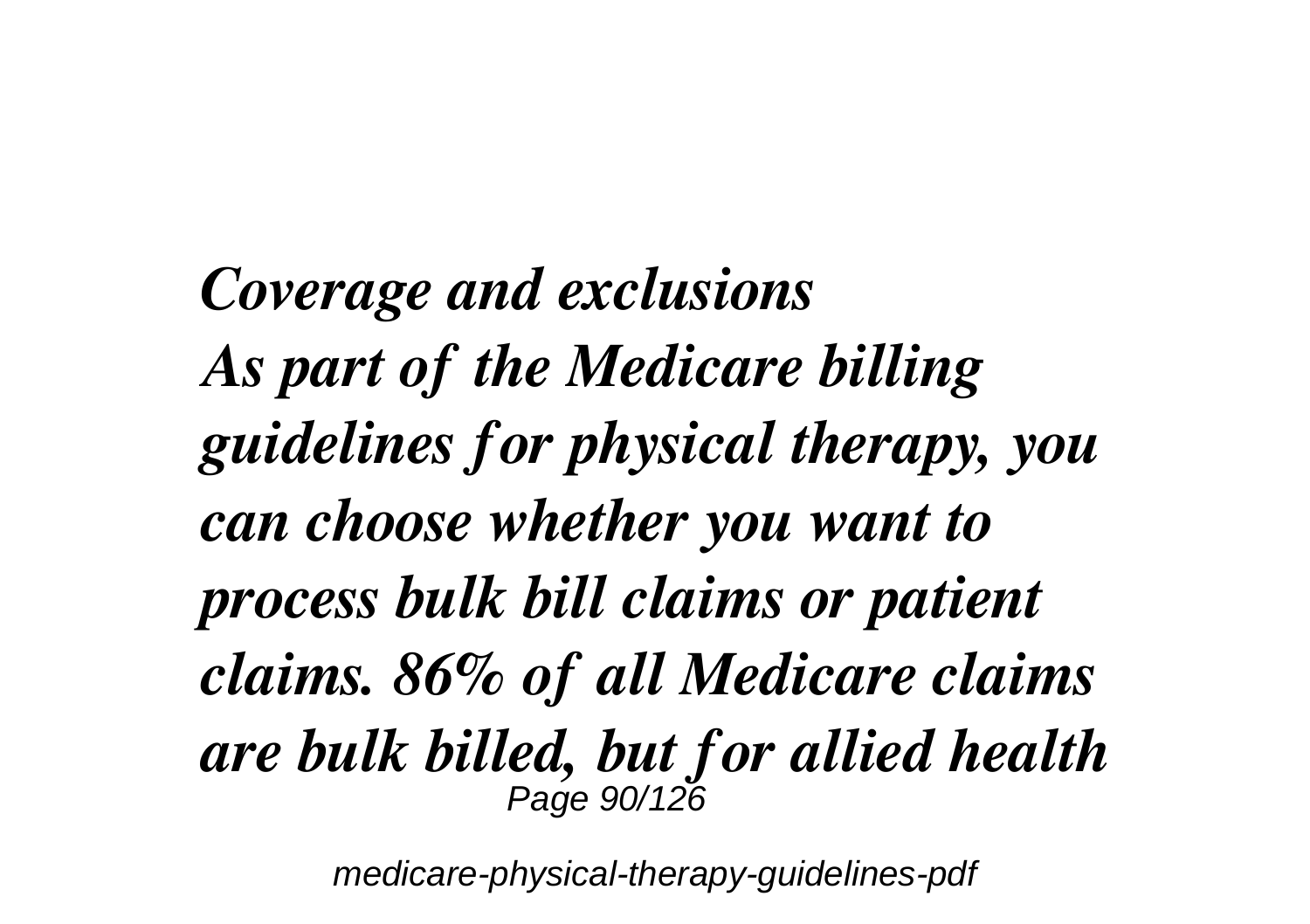## *providers (such as physiotherapists), the percentage is a lot lower at around 65%.*

## *Medicare Billing Guidelines For Physical Therapist in ... GUIDELINES FOR PHYSICAL* Page 91/126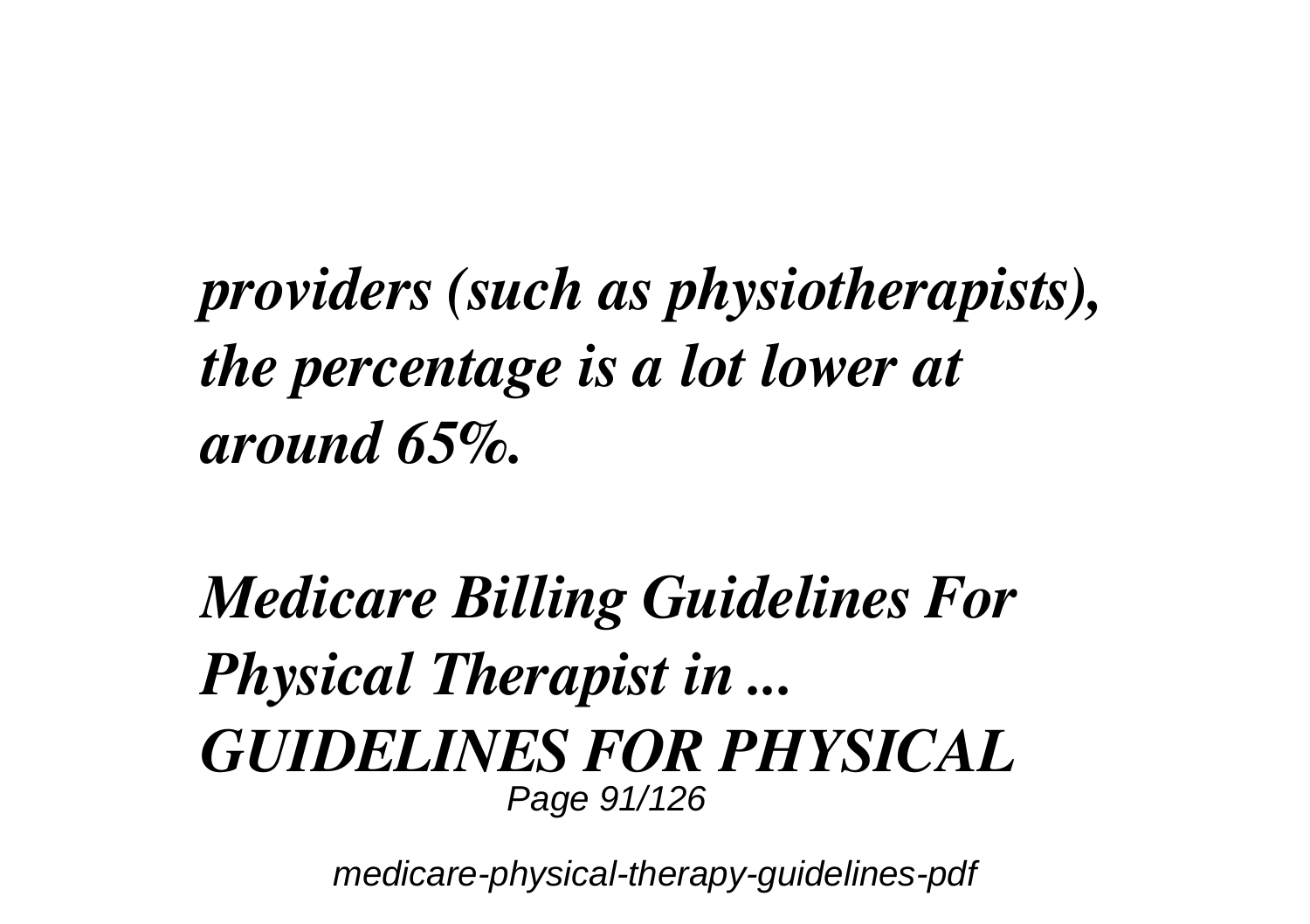*THERAPISTS TREATING CLIENTS WITH NEUROMUSCULAR DISORDERS Re: Medicare Guidelines for Maintenance Home Health & Outpatient Physical Therapy Rationale: Clients with* Page 92/126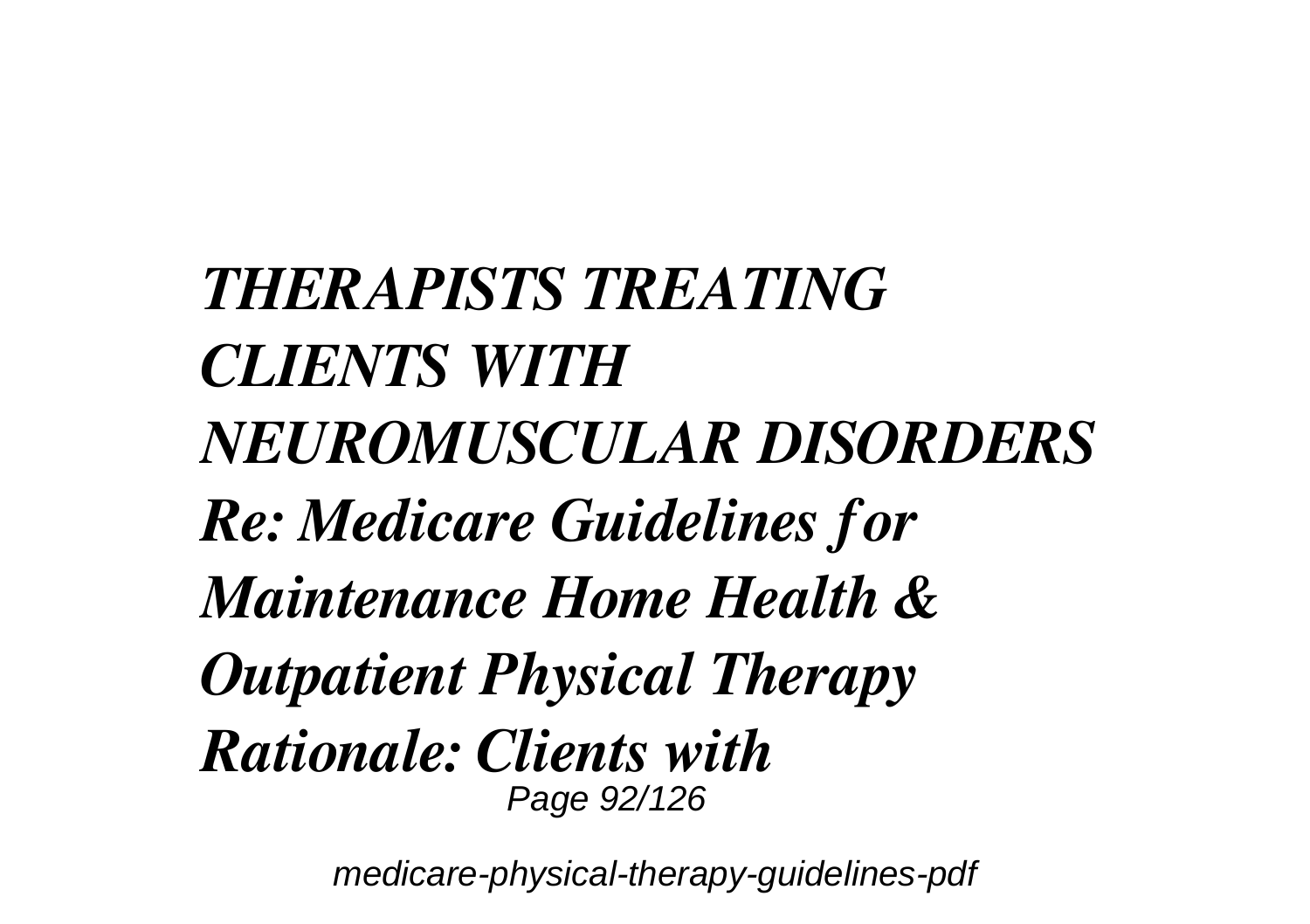*neuromuscular disorders (e.g. ALS, SMA, Muscular Dystrophies) have chronic impairments which affect*

## *GUIDELINES FOR PHYSICAL THERAPISTS TREATING CLIENTS WITH ...* Page 93/126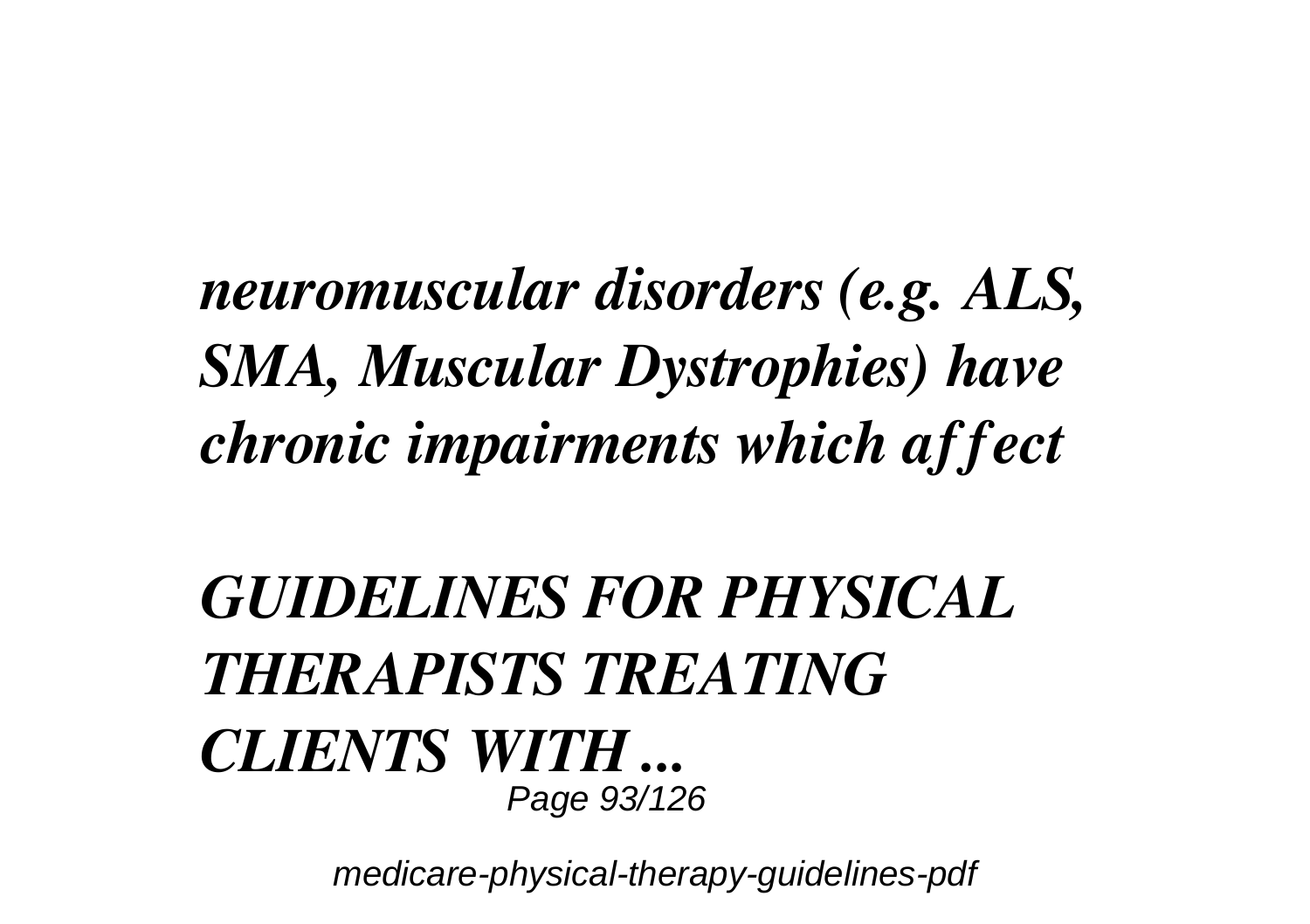*Testing (CERT) Program errors, how the Centers for Medicare & Medicaid Services (CMS) calculates improper payment rates, the necessary documentation to support billed Medicare claims, and managing potential overpayments.* Page 94/126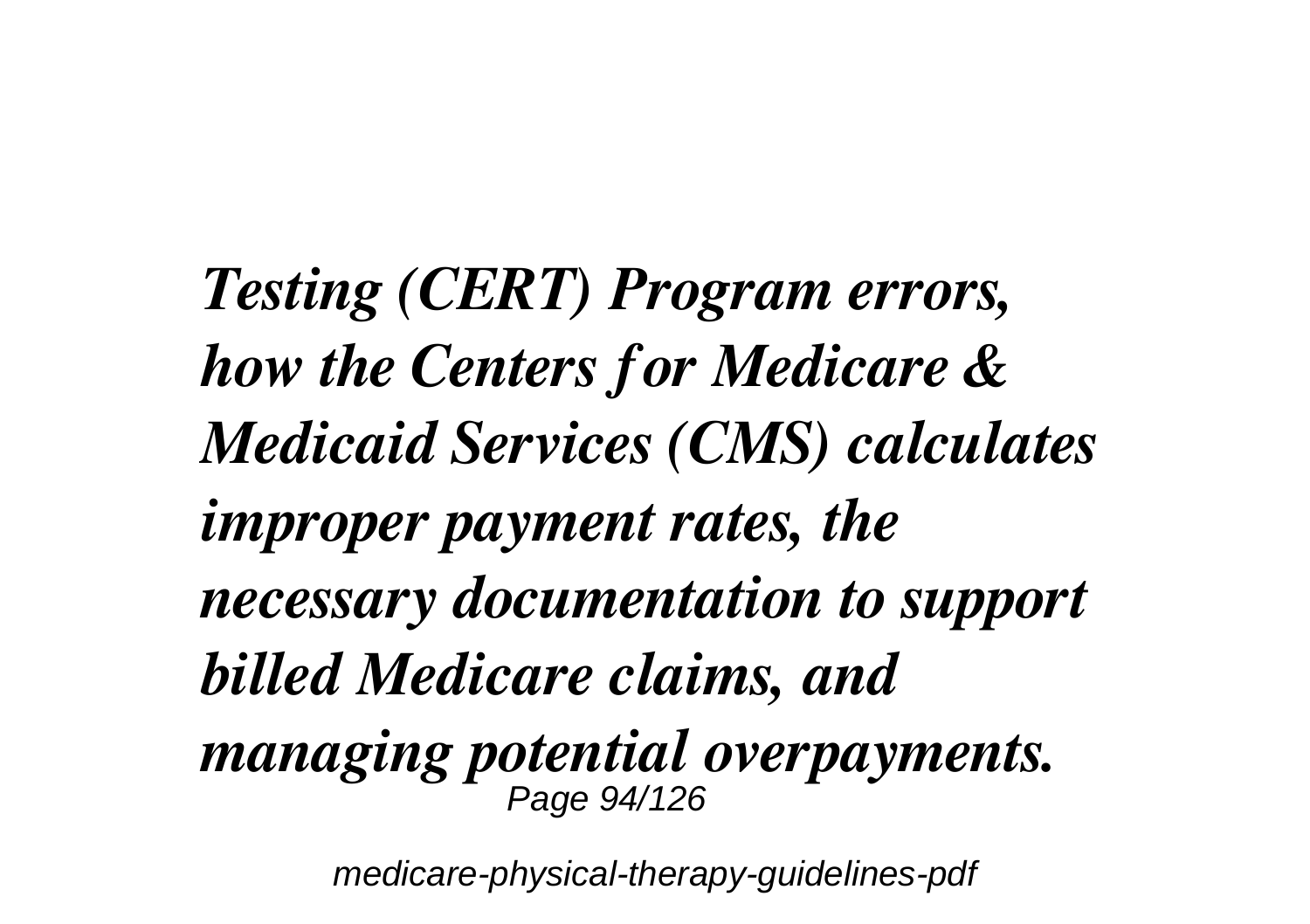*Outpatient rehabilitation therapy services include physical therapy (PT),*

*Outpatient Rehabilitation Therapy Services: Complying with ... medicare guidelines for physical* Page 95/126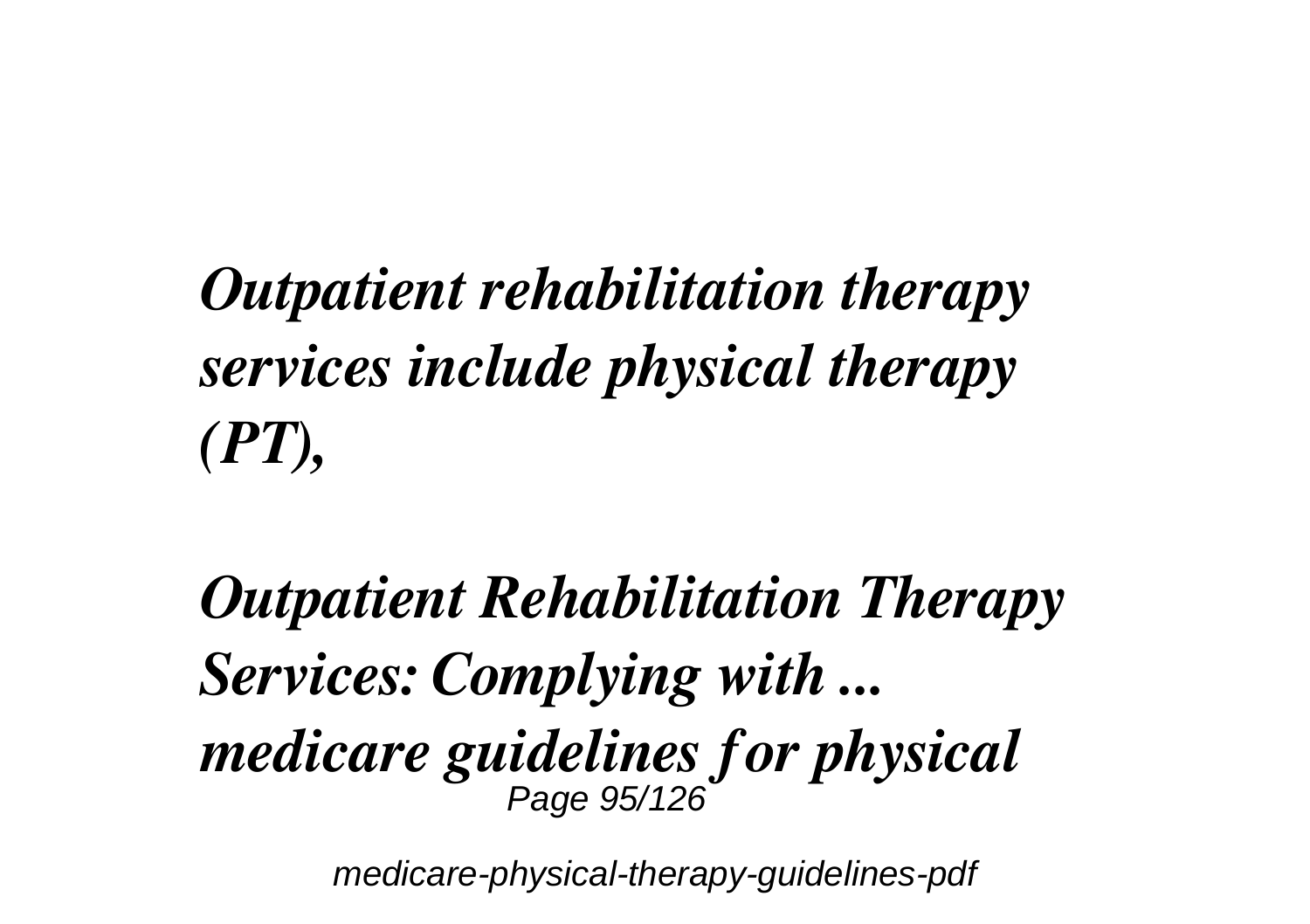*therapy A standard reference in the home health market, HANDBOOK OF HOME HEALTH STANDARDS & DOCUMENTATION: GUIDELINES FOR REIMBURSEMENT includes* Page 96/126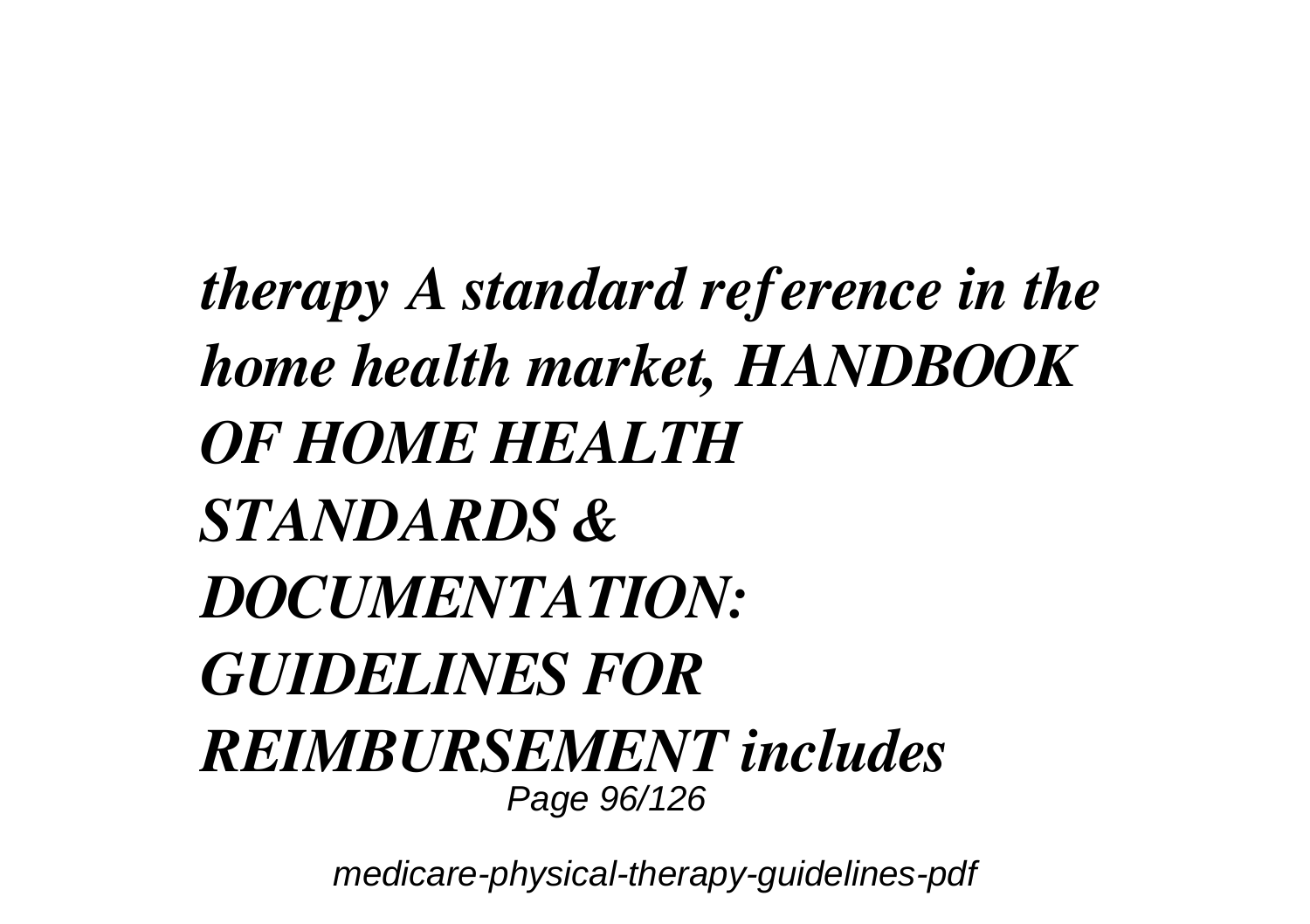*everything the home care nurse needs to effectively document care based on accepted professional standards.*

#### *MEDICARE GUIDELINES FOR PHYSICAL THERAPY* Page 97/126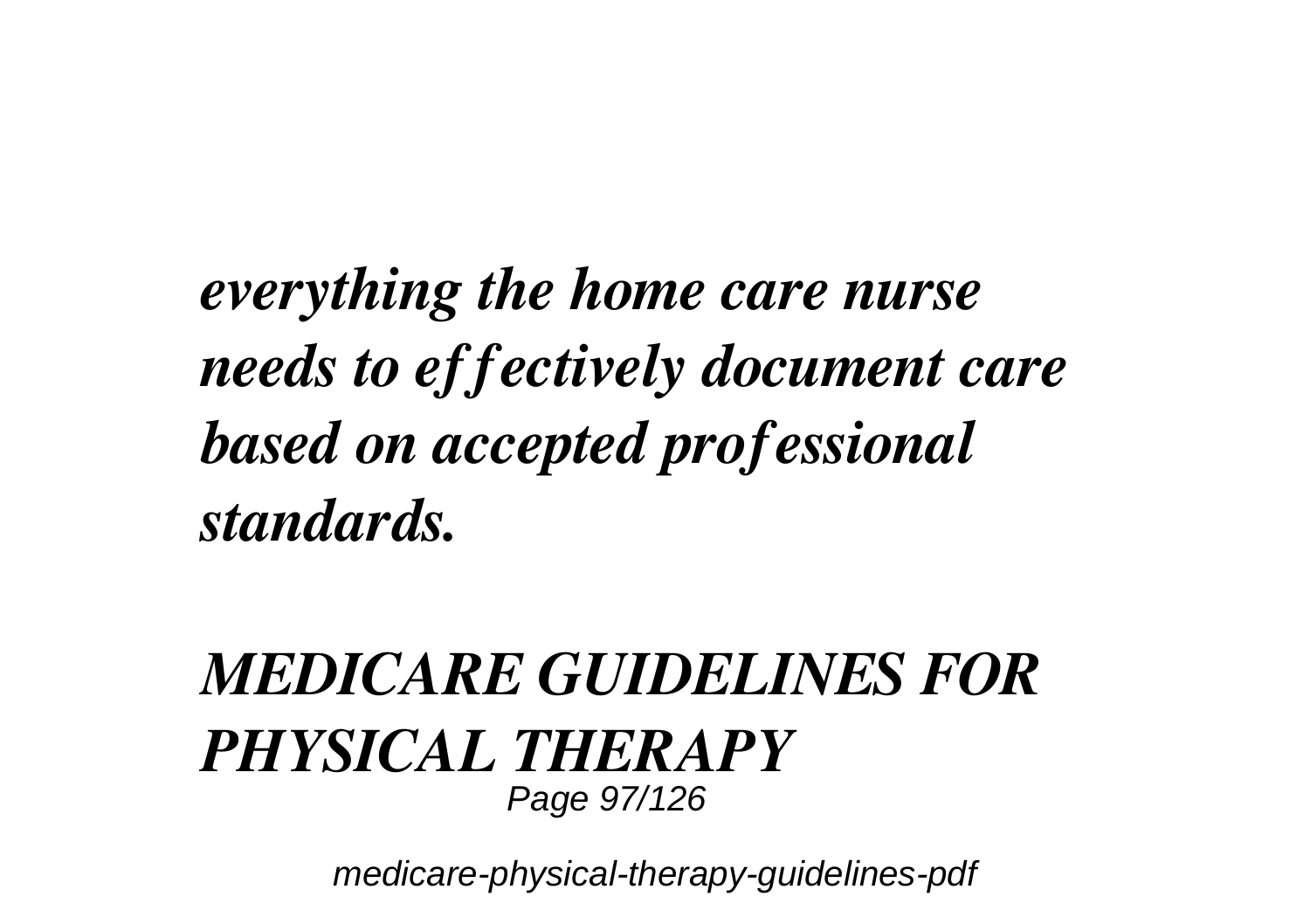*Physical therapists must be mindful of the following documentation requirements for Medicare Part B. The following summarizes the documentation requirements required under Medicare Part B. Please refer to CMS' Medicare* Page 98/126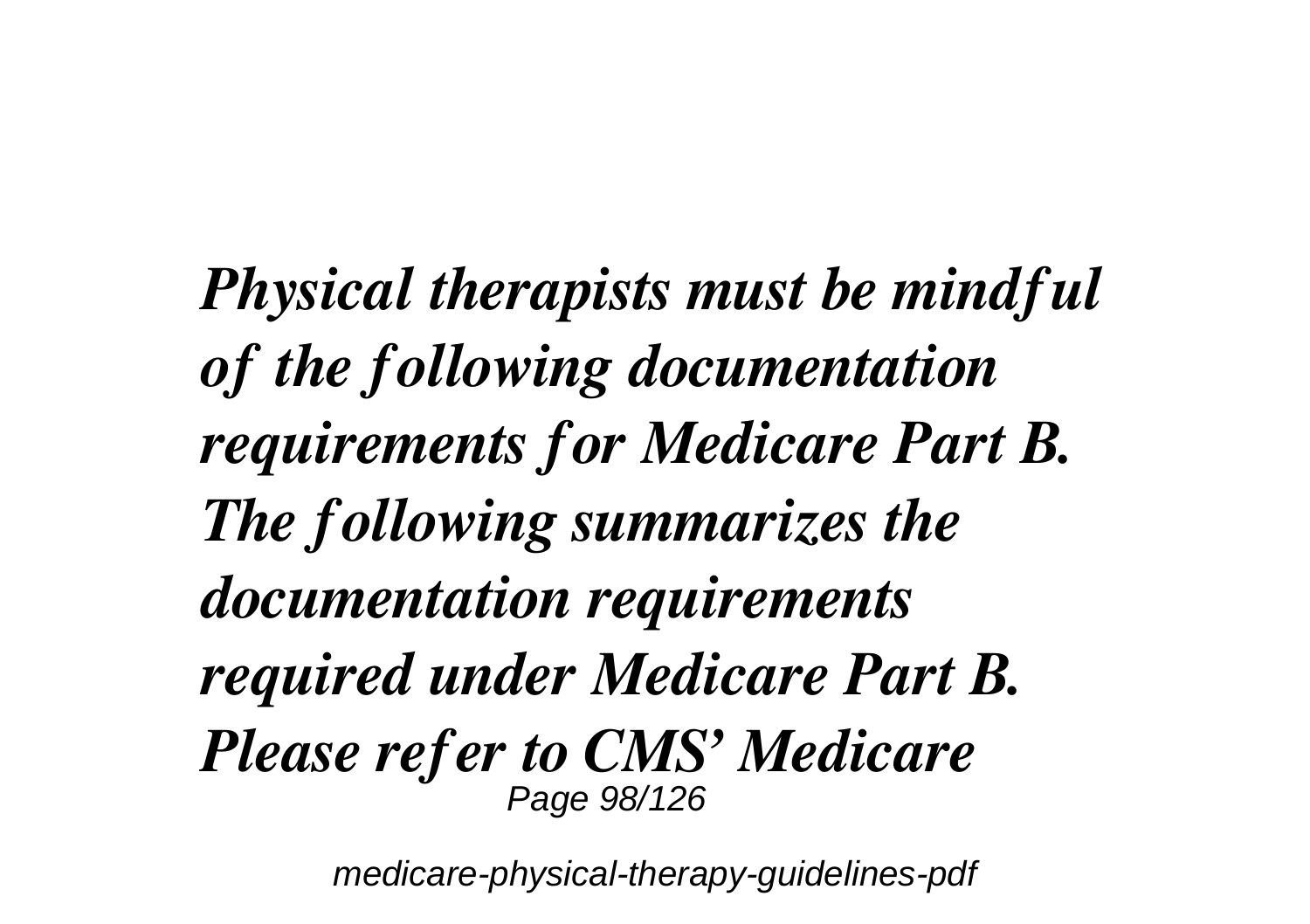*Benefit Policy Manual Chapter 15 Section 220.3 for detailed guidance on Medicare's documentation requirements.*

#### *Medicare Part B Documentation Requirements | APTA* Page 99/126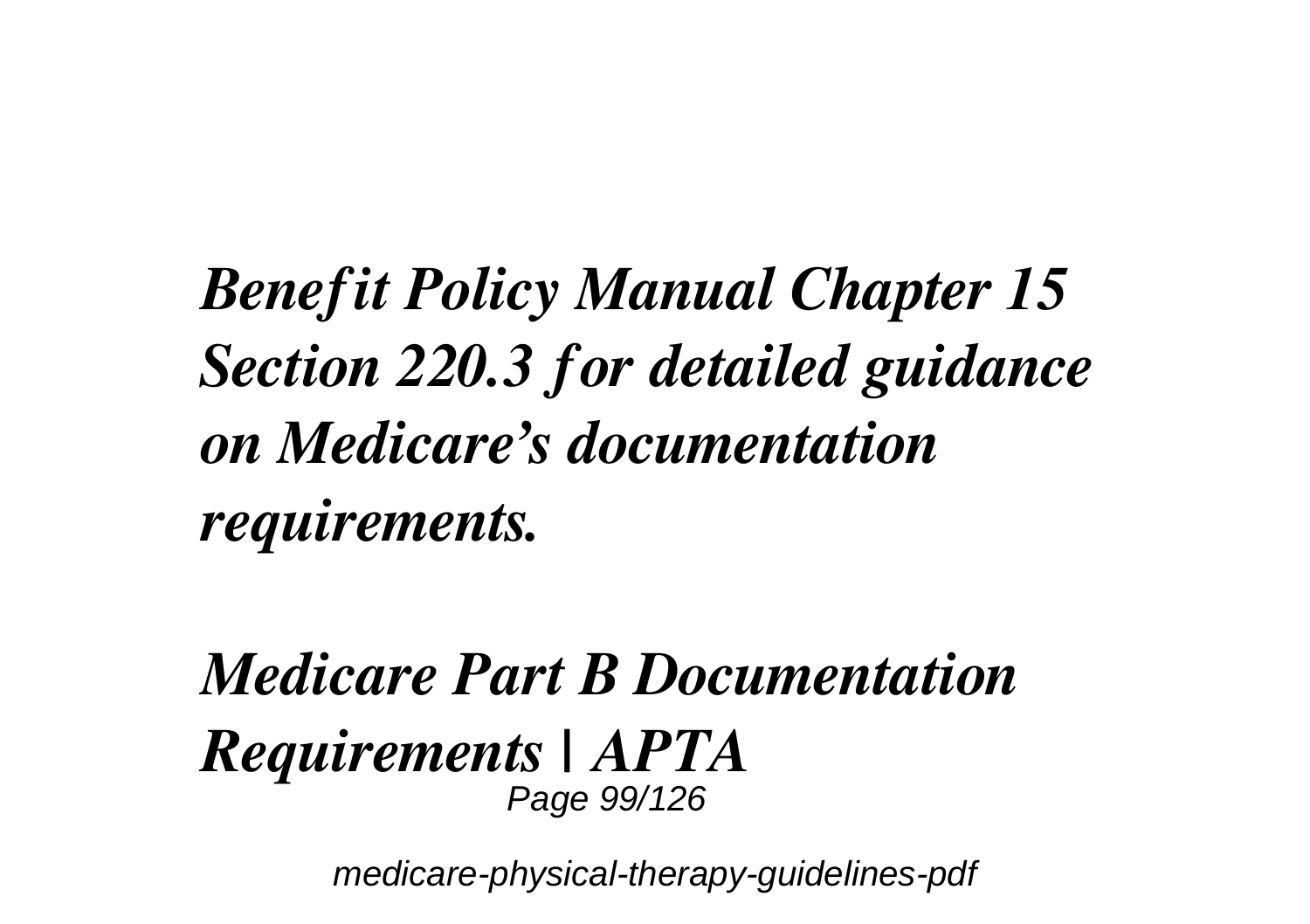*Just as with the incurred expenses for the therapy cap amounts, there is one amount for PT and SLP services combined and a separate amount for OT services. This amount is indexed annually by the Medicare Economic Index (MEI).* Page 100/126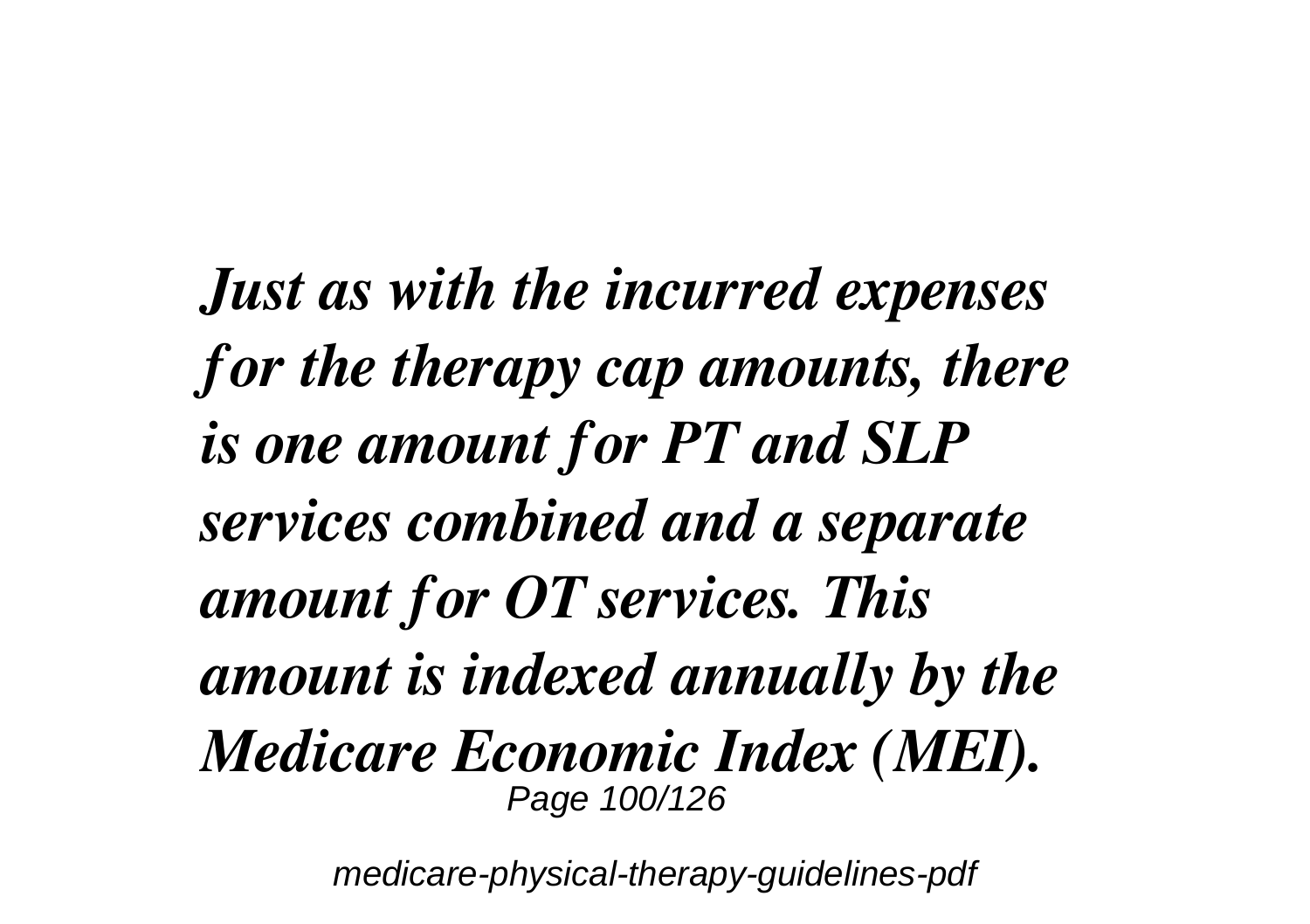*For CY 2019 this KX modifier threshold amount is: \$2,040 for PT and SLP services combined, and; \$2,040 for OT services.*

*Therapy Services | CMS Medicare Part B will cover your* Page 101/126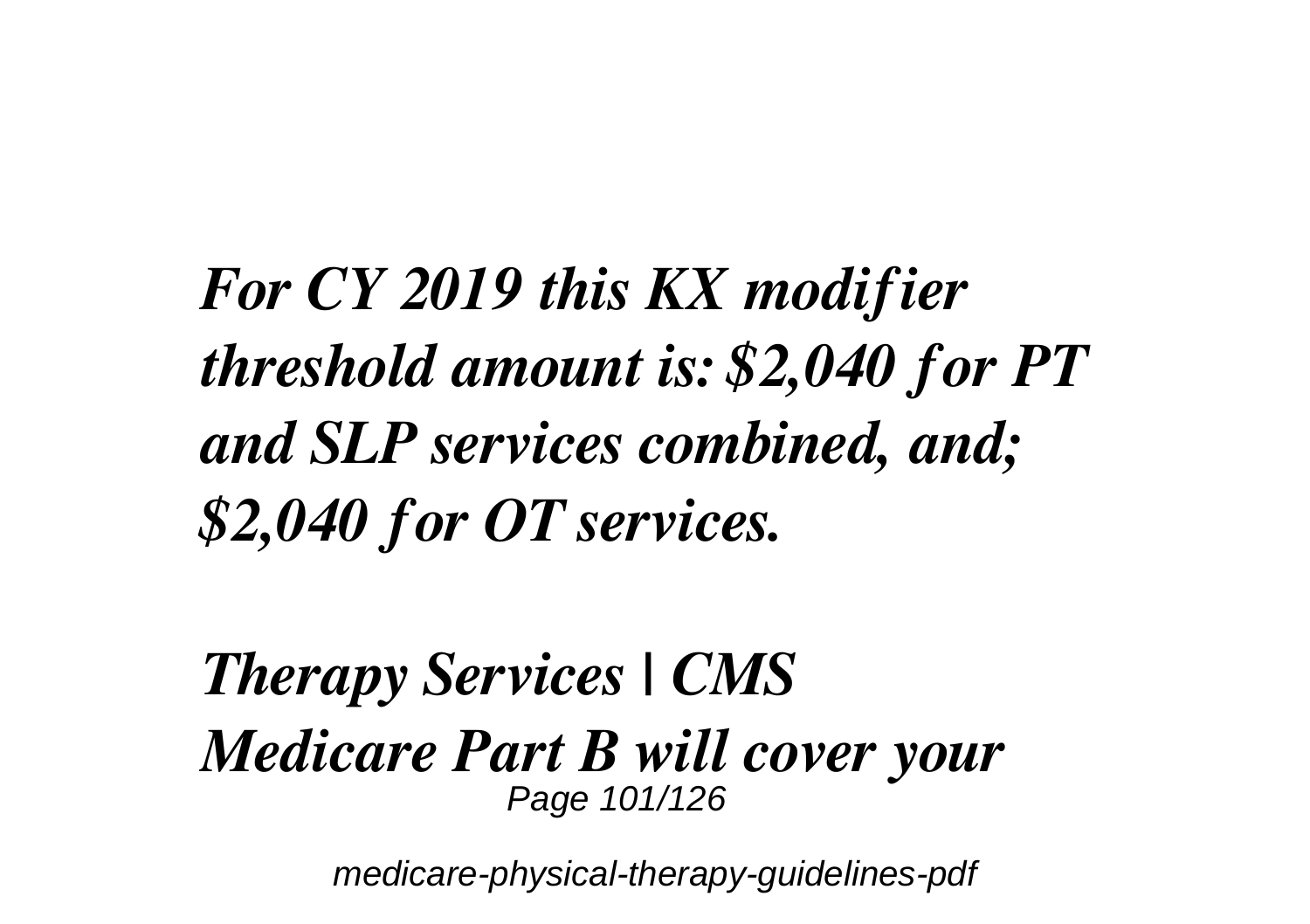*medically necessary outpatient therapy (physical, speech-language pathology, occupational) at 80 percent, you will likely be responsible for 20 percent of all Medicare-approved costs. The Physical Therapy Cap The* Page 102/126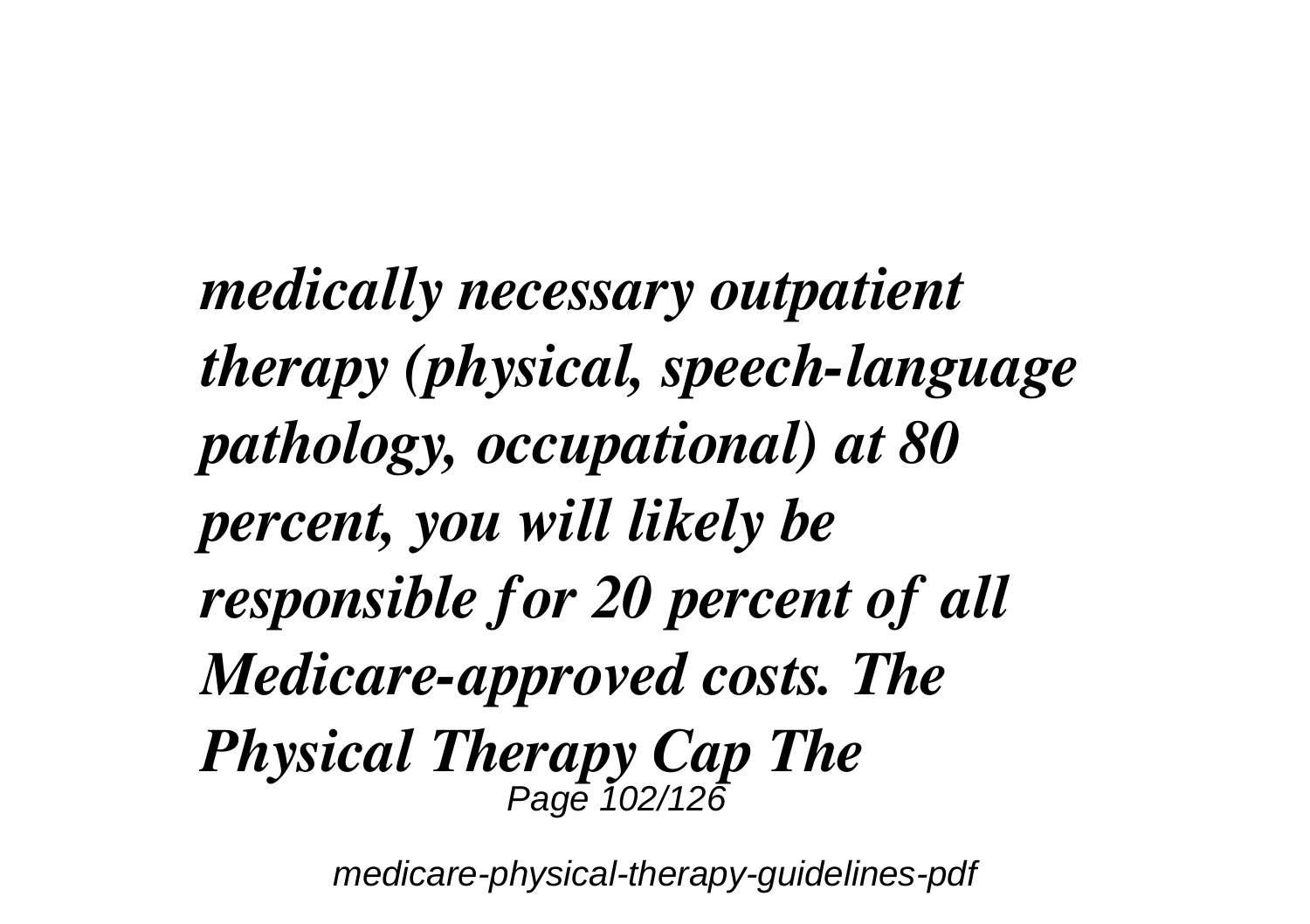# *Medicare physical therapy cap was eliminated by the Bipartisan Budget Act of 2018.*

### *Medicare Part B will cover your medically necessary outpatient* Page 103/126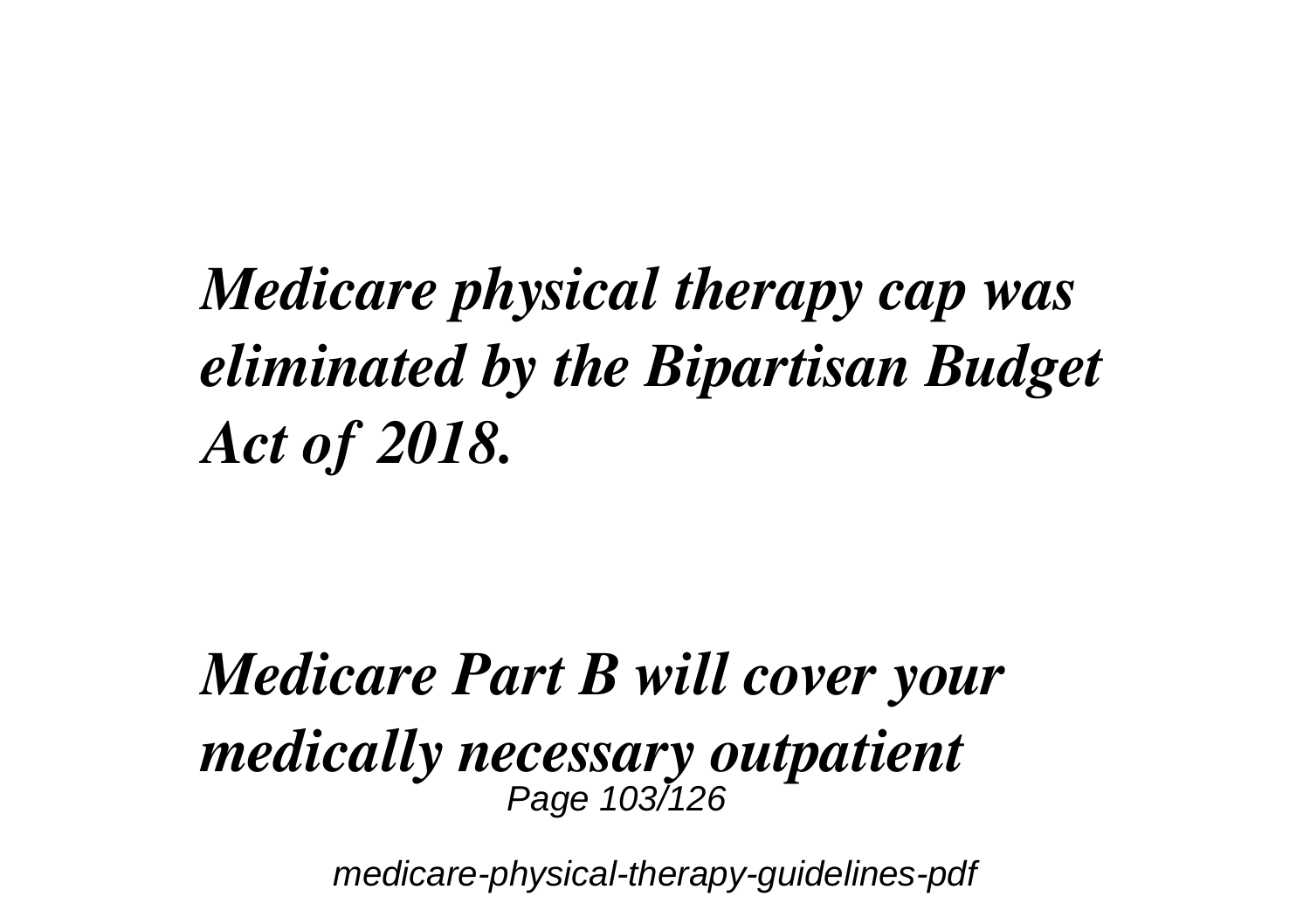*therapy (physical, speech-language pathology, occupational) at 80 percent, you will likely be responsible for 20 percent of all Medicare-approved costs. The Physical Therapy Cap The Medicare physical therapy cap was* Page 104/126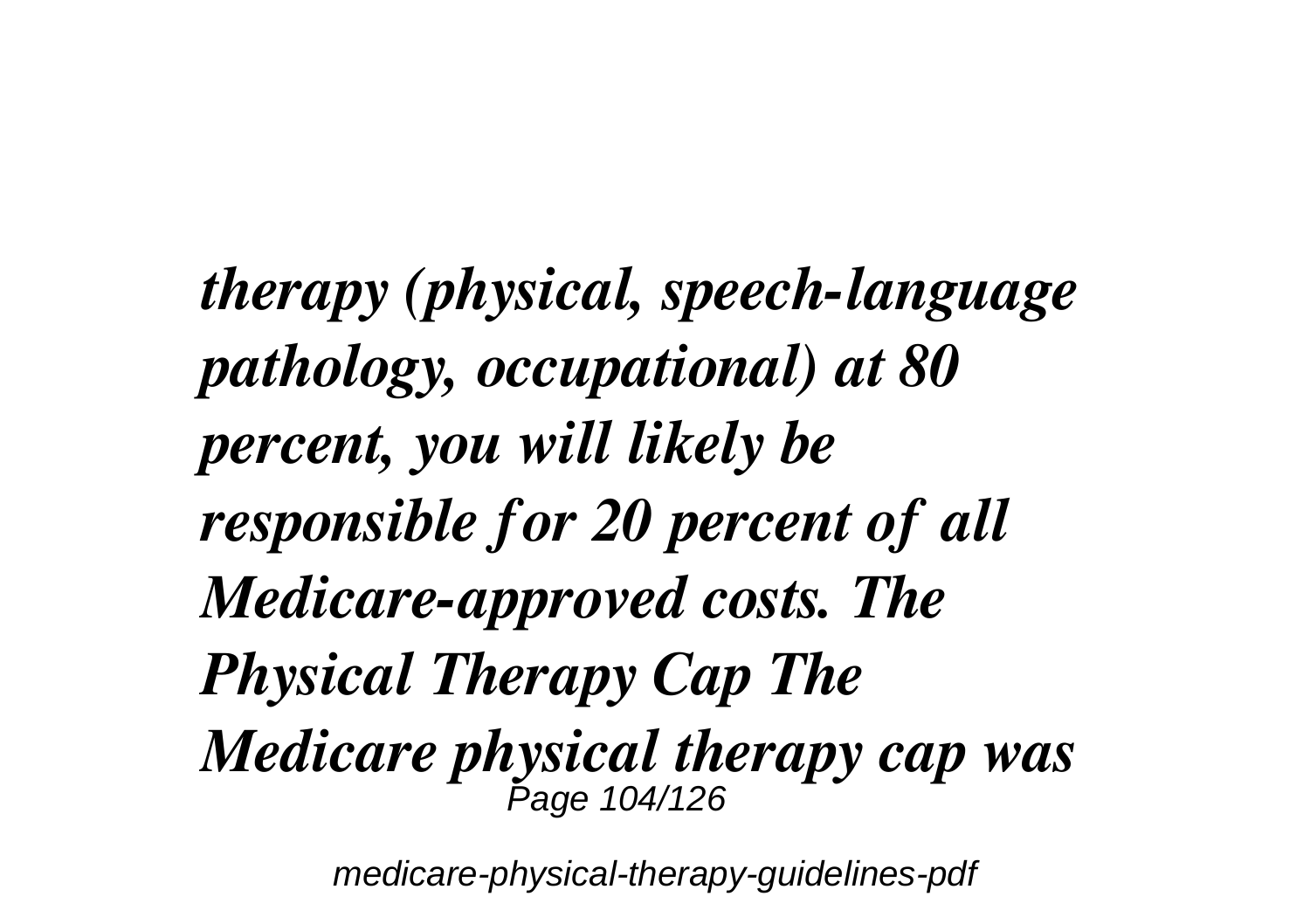*eliminated by the Bipartisan Budget Act of 2018. Medicare Billing Guidelines For Physical Therapist in ... Medicare: Annual physical vs. Annual Wellness Visit*

Page 105/126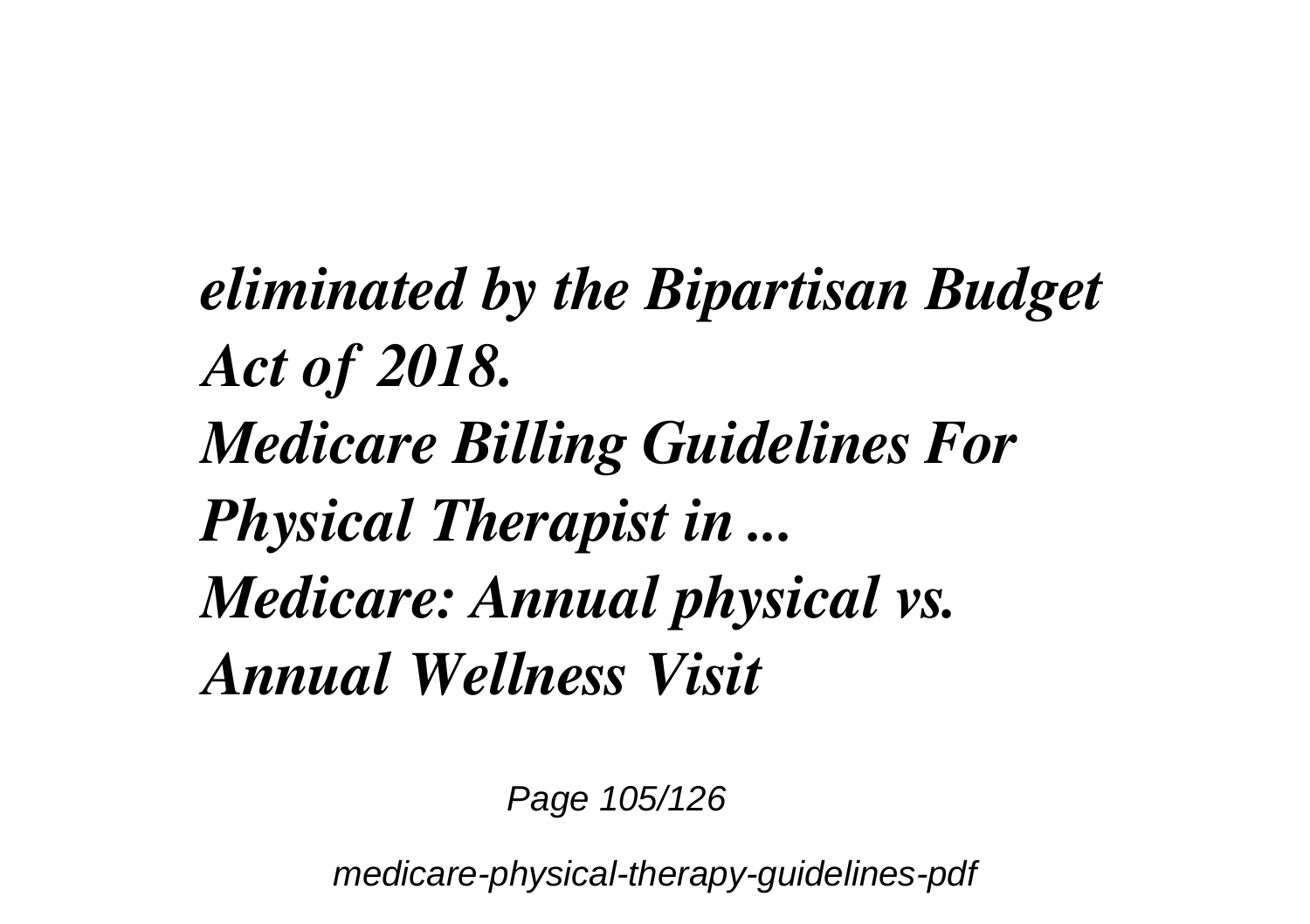**Physical therapists must meet Medicare requirements to provide services that will be covered by Medicare. A physical therapist must be meet all the state requirements to practice physical therapy,... Physical therapists must be mindful**

Page 106/126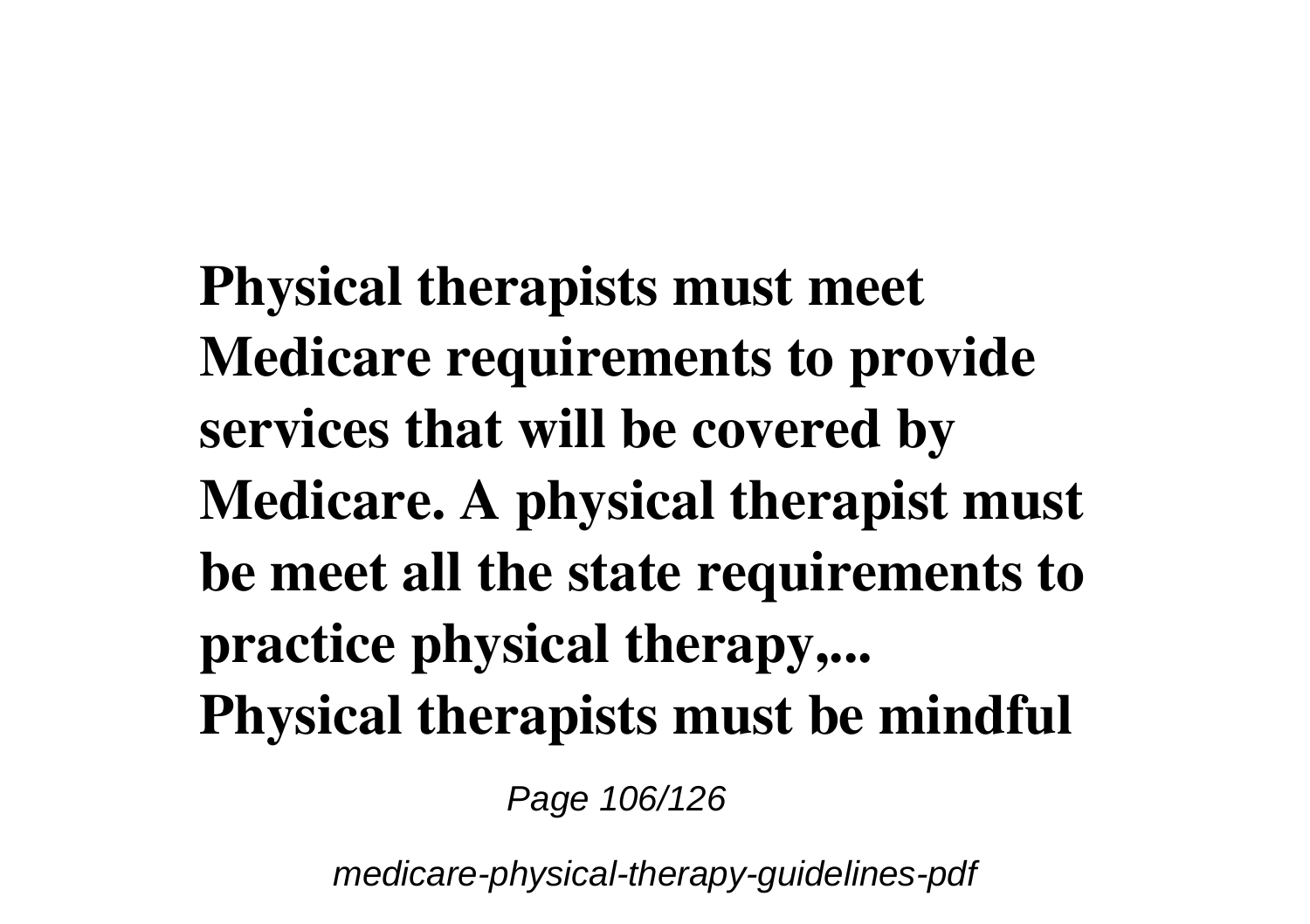**of the following documentation requirements for Medicare Part B. The following summarizes the documentation requirements required under Medicare Part B. Please refer to CMS' Medicare Benefit Policy Manual Chapter 15**

Page 107/126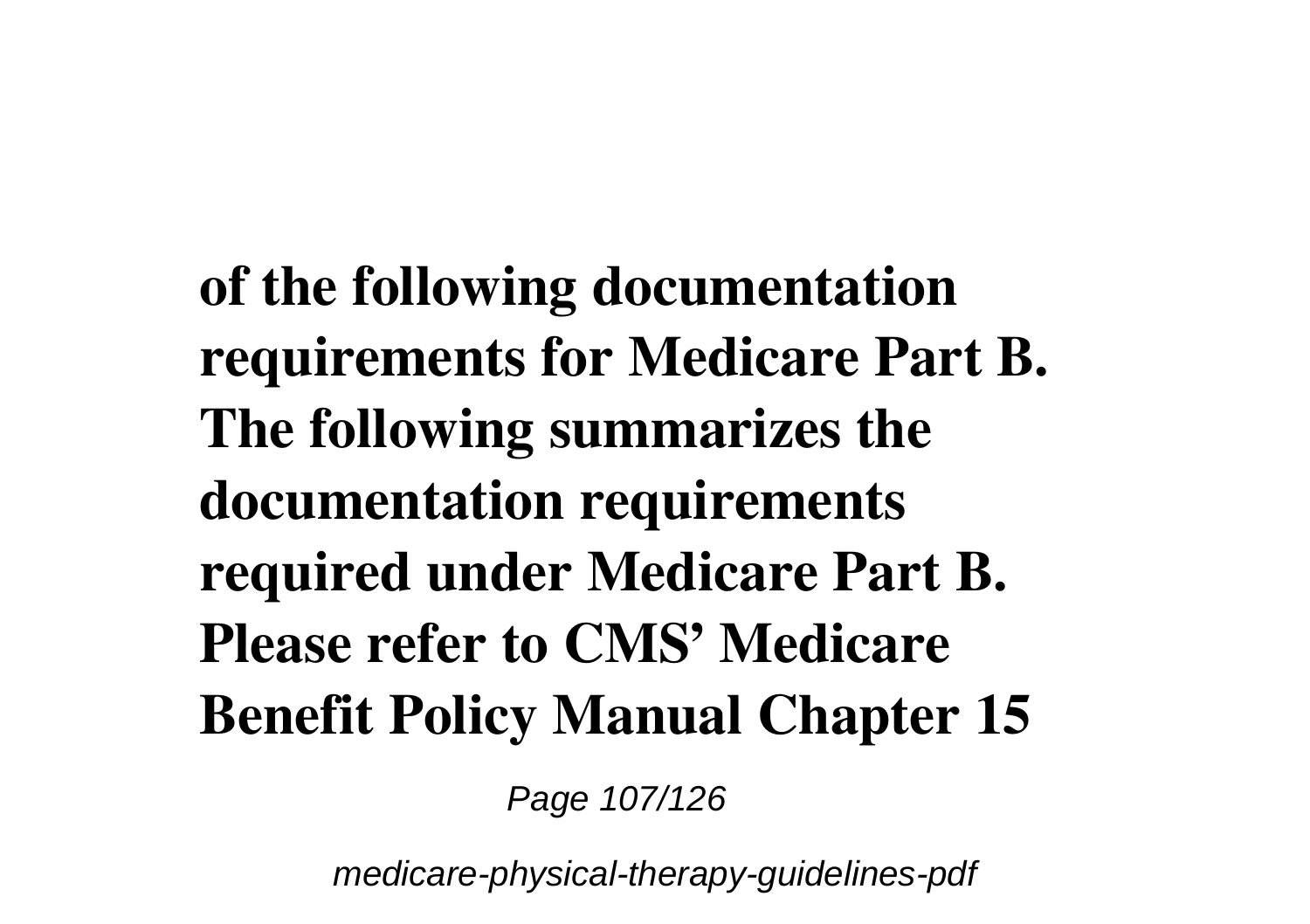**Section 220.3 for detailed guidance on Medicare's documentation requirements. If you have Medicare Part B your physical therapy costs will be covered—as long as Medicare finds the treatment medically necessary.**

Page 108/126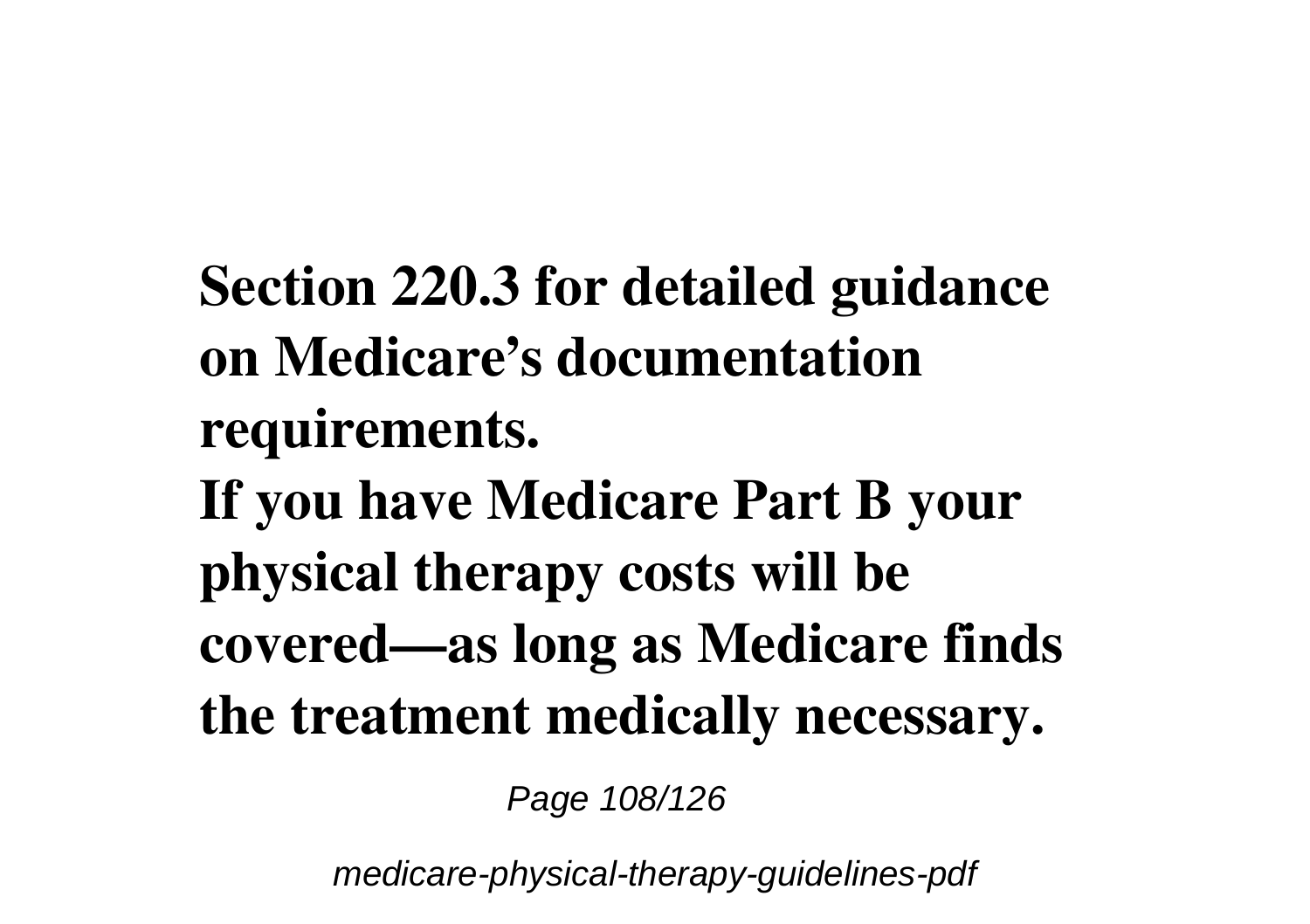**Medicare considers physical therapy treatment medically necessary if it meets the following requirements: Therapy is needed to diagnose or treat an illness or condition. The treatment meets accepted standards of medicine.**

Page 109/126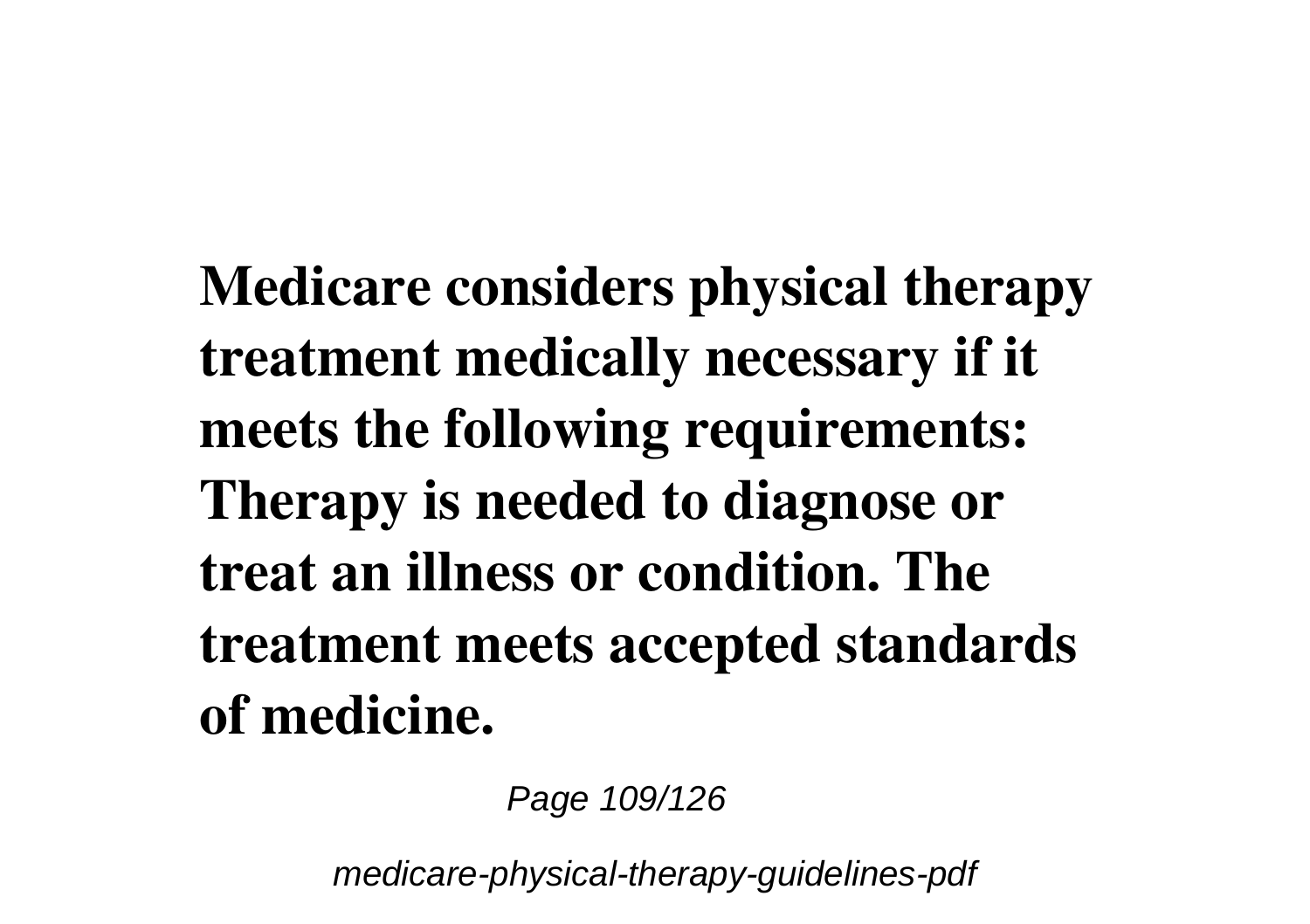## **Medicare Physical Therapy Rules & Regulations | Work ...**

*Physical therapy can help people regain movement and reduce pain and discomfort due to injuries, chronic conditions, or disabilities. Medicare*

Page 110/126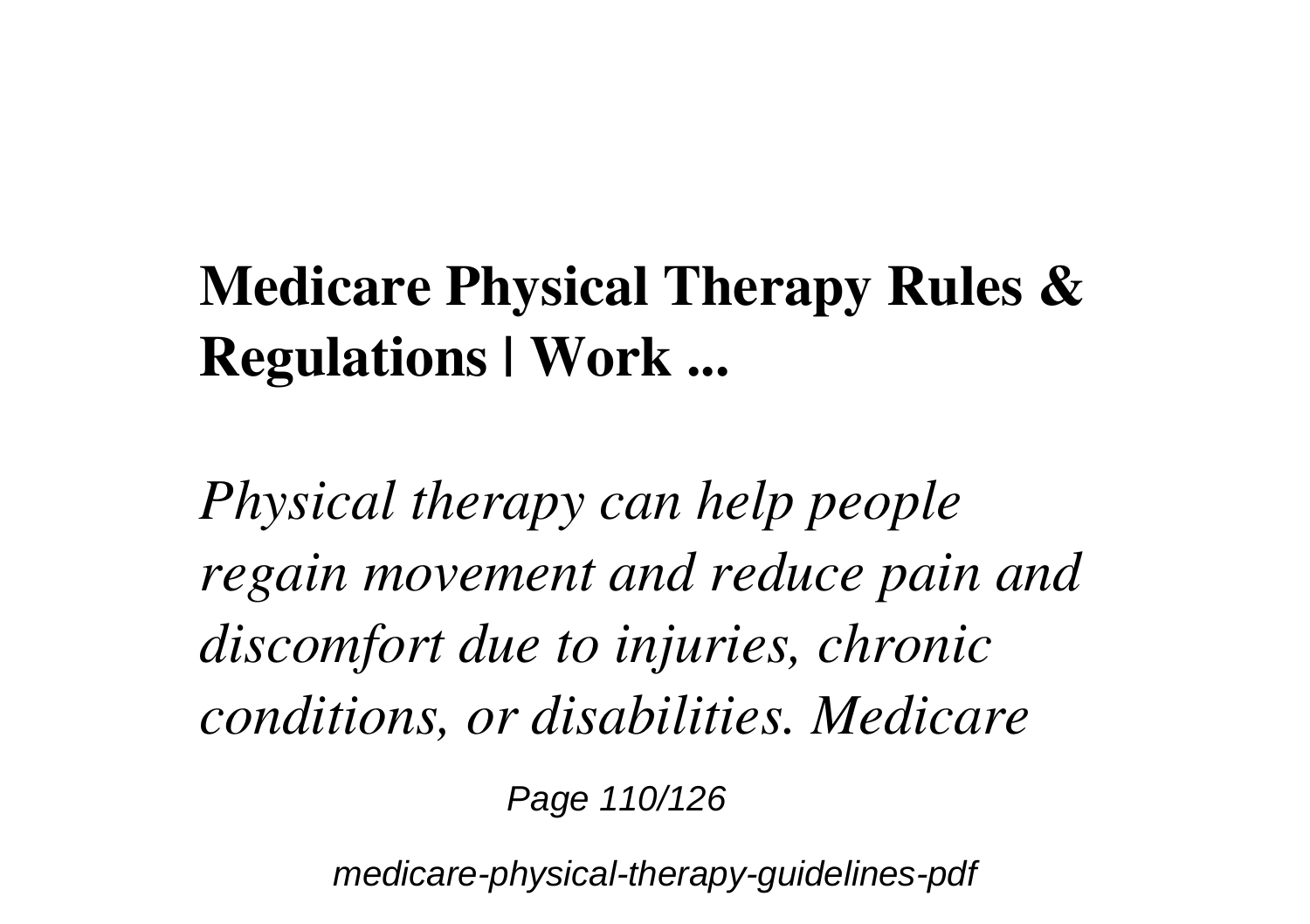*pays for inpatient and outpatient physical therapy... Medicare Physical Therapy Guidelines In order for your physical therapy to be covered, it must be deemed medically necessary by your doctor. Medically necessary means it is needed*

Page 111/126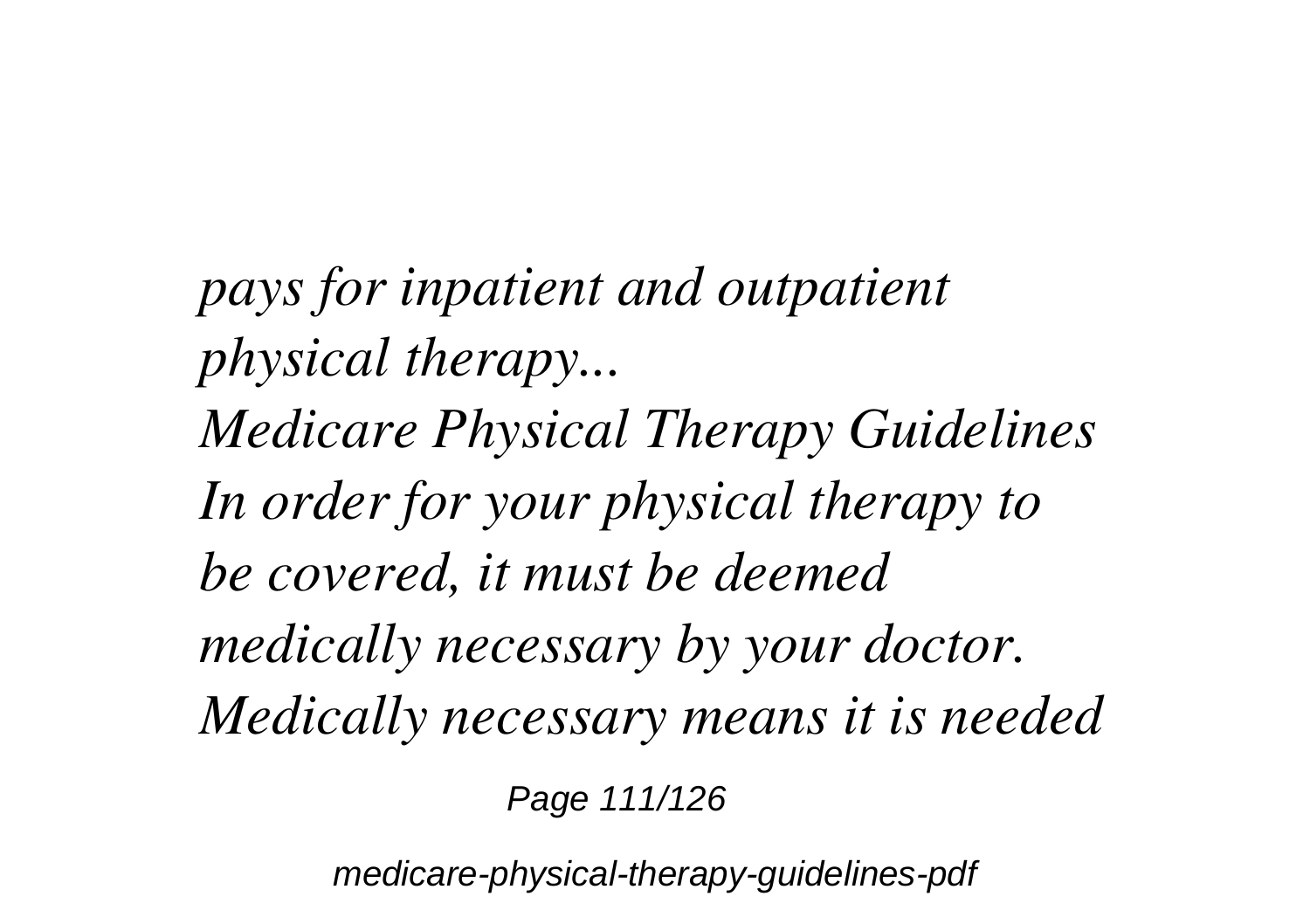*to help diagnose or treat a condition or illness, maintain your current condition, or slow further deterioration or functional limitations. GUIDELINES FOR PHYSICAL THERAPISTS TREATING CLIENTS WITH NEUROMUSCULAR*

Page 112/126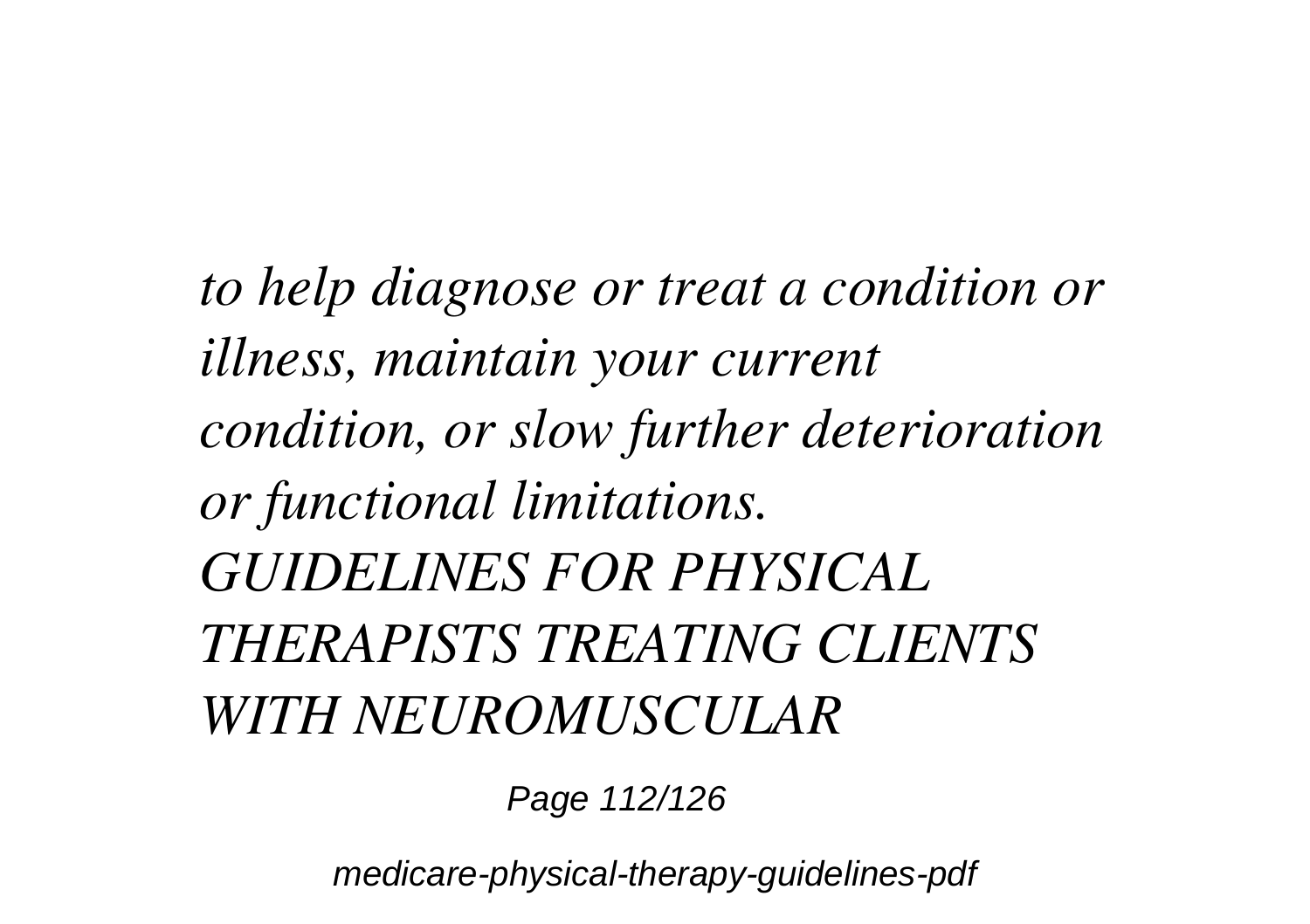*DISORDERS Re: Medicare Guidelines for Maintenance Home Health & Outpatient Physical Therapy Rationale: Clients with neuromuscular disorders (e.g. ALS, SMA, Muscular Dystrophies) have chronic impairments which affect*

Page 113/126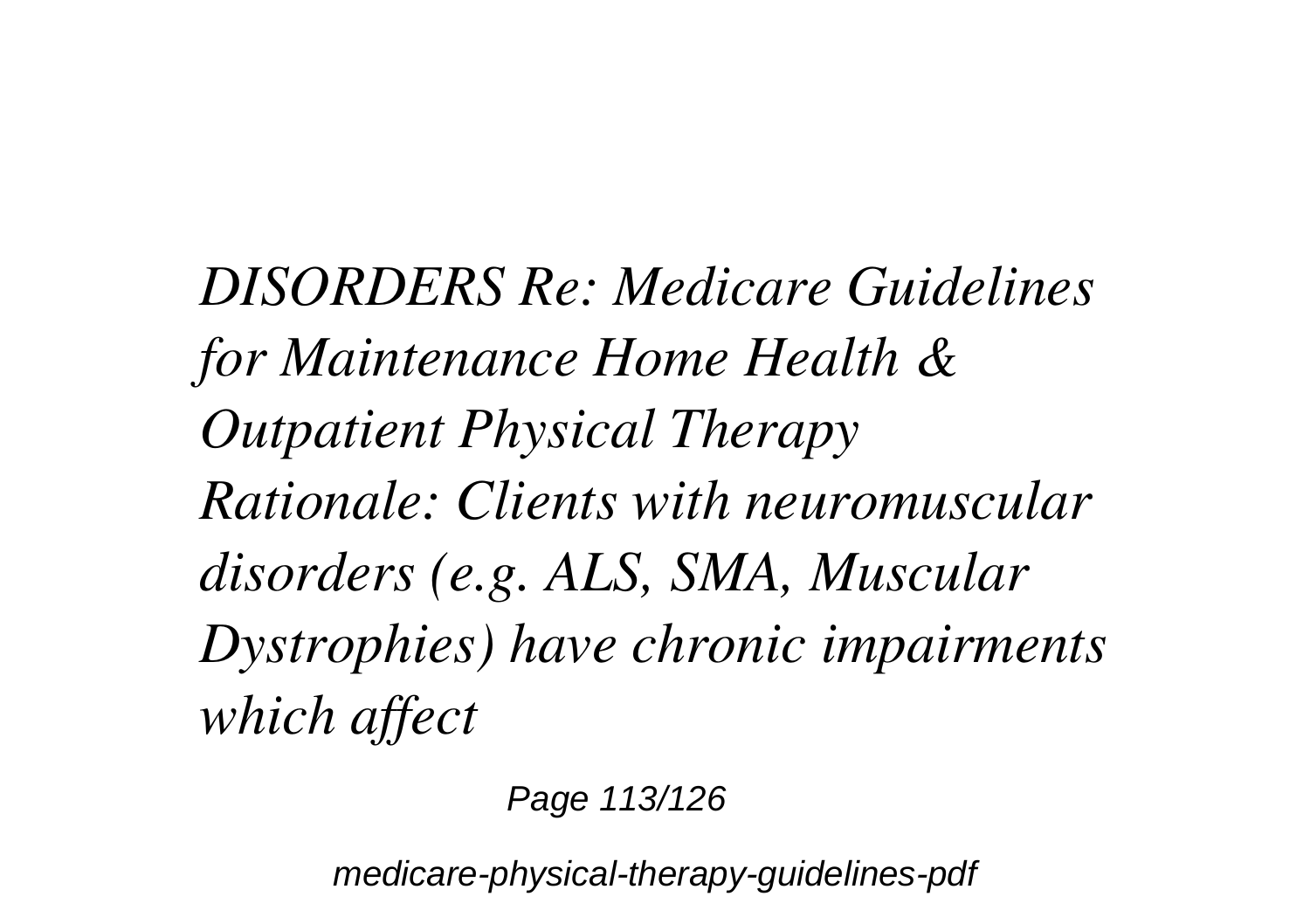*Medicare can help pay for physical therapy (PT) that's considered medically necessary. After meeting your Part B deductible, which is \$198 for 2020, Medicare will pay 80 percent of your PT costs....*

Page 114/126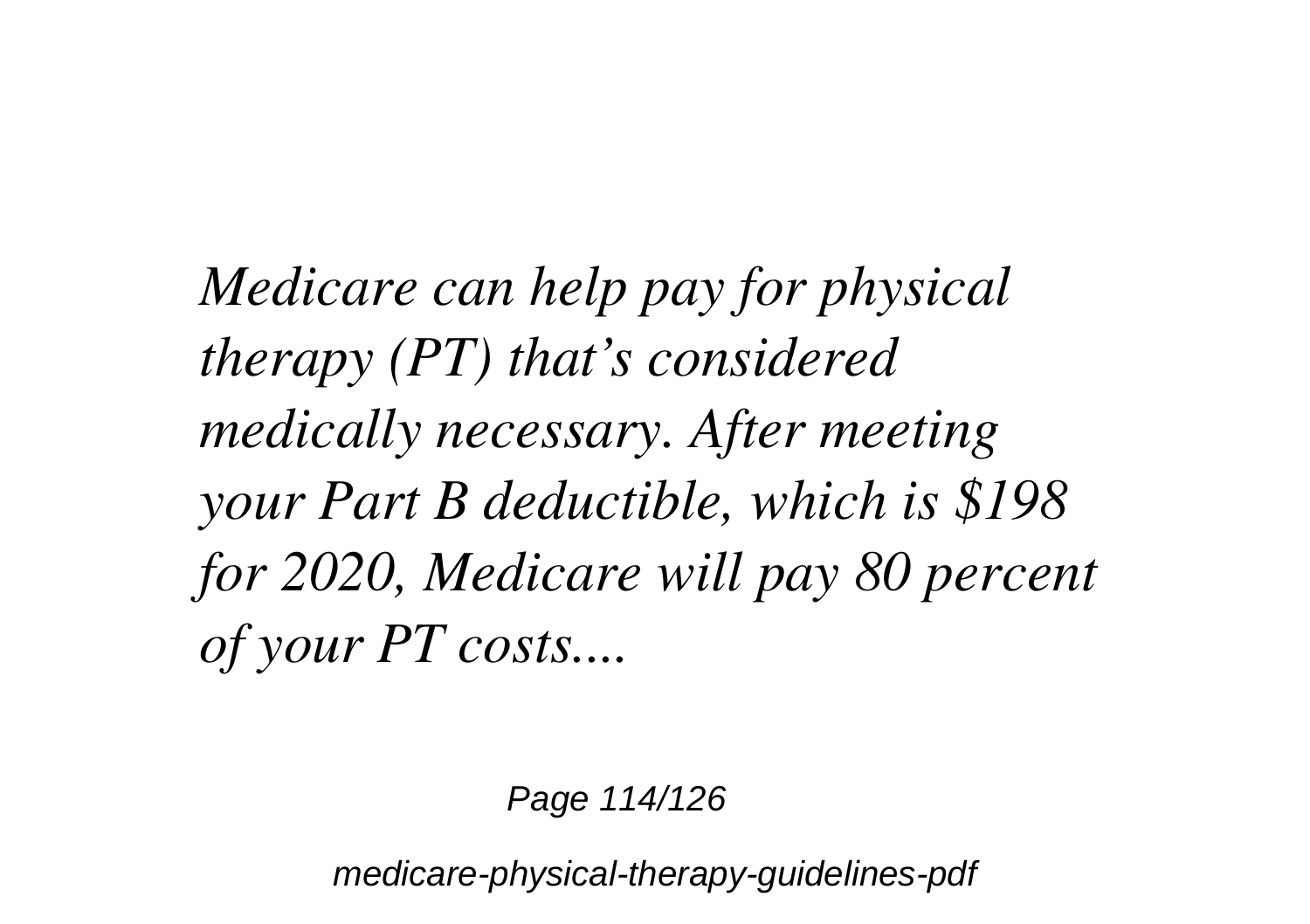**Medicare Guidelines for Inpatient Rehab Coverage Does Medicare Cover Physical Therapy? - Eligibility** Just as with the incurred expenses for the therapy

Page 115/126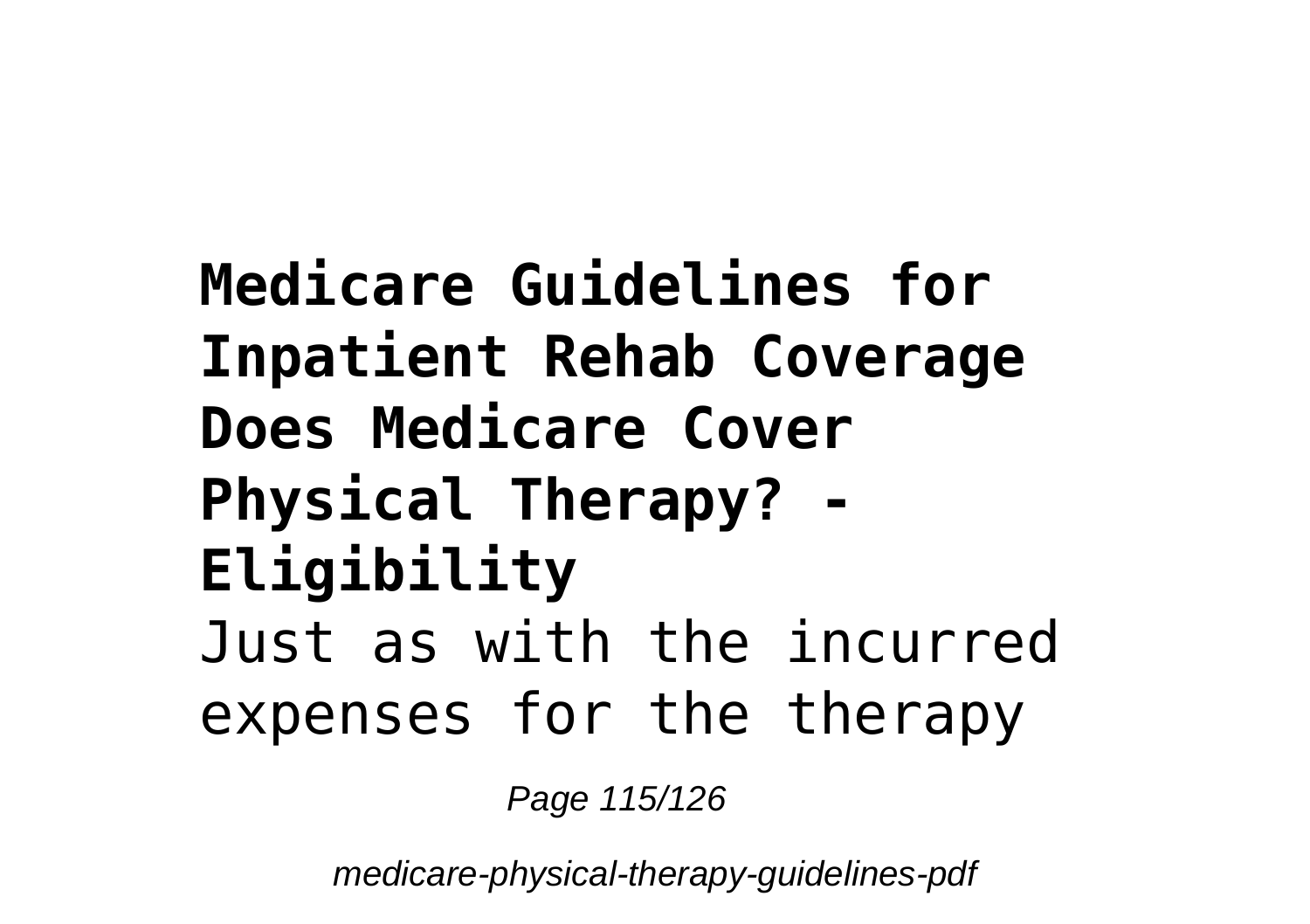cap amounts, there is one amount for PT and SLP services combined and a separate amount for OT services. This amount is indexed annually by the Medicare Economic Index

Page 116/126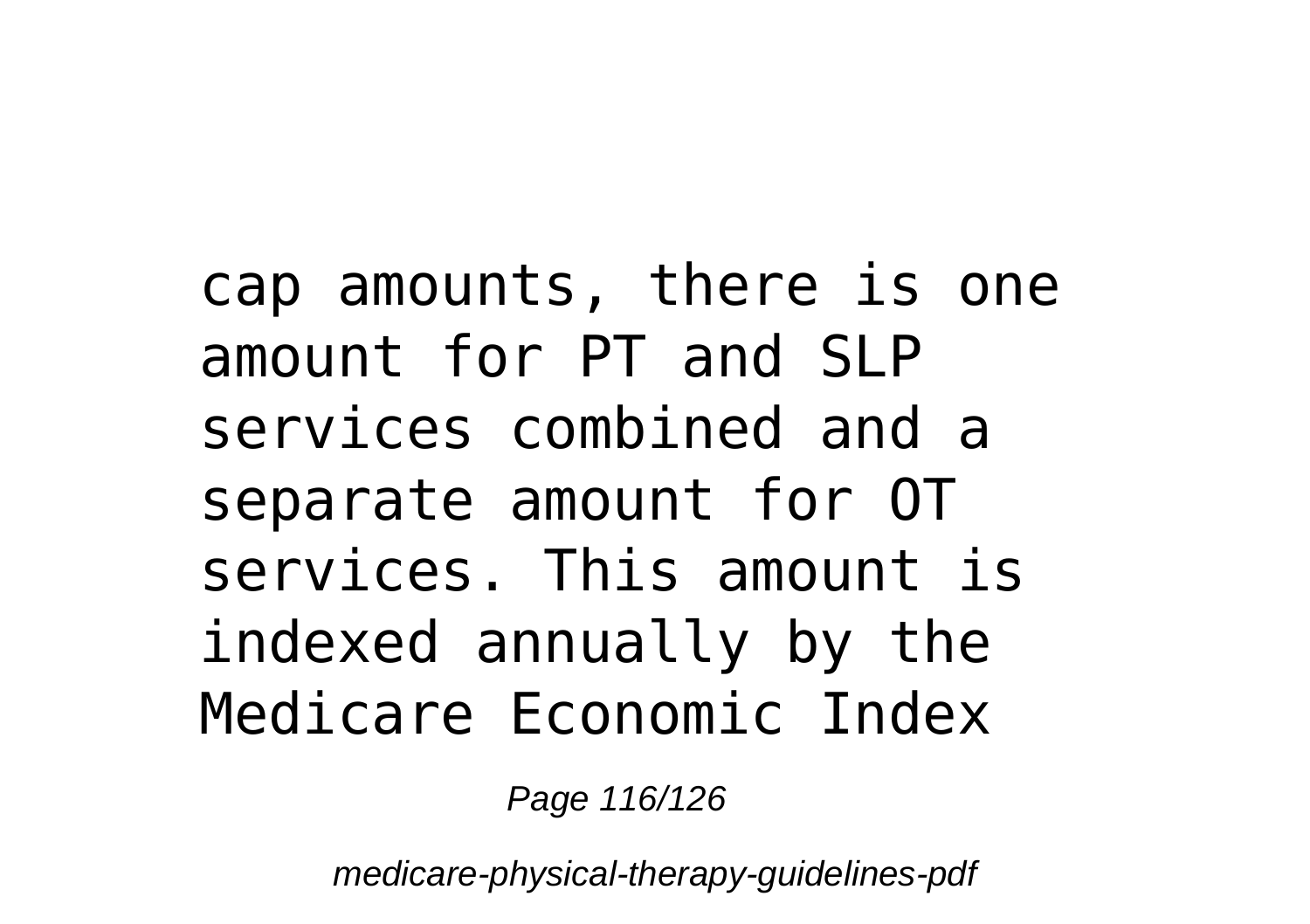## (MEI). For CY 2019 this KX modifier threshold amount is: \$2,040 for PT and SLP services combined, and; \$2,040 for OT services. **Physical Therapy Guidelines under Medicare**

Page 117/126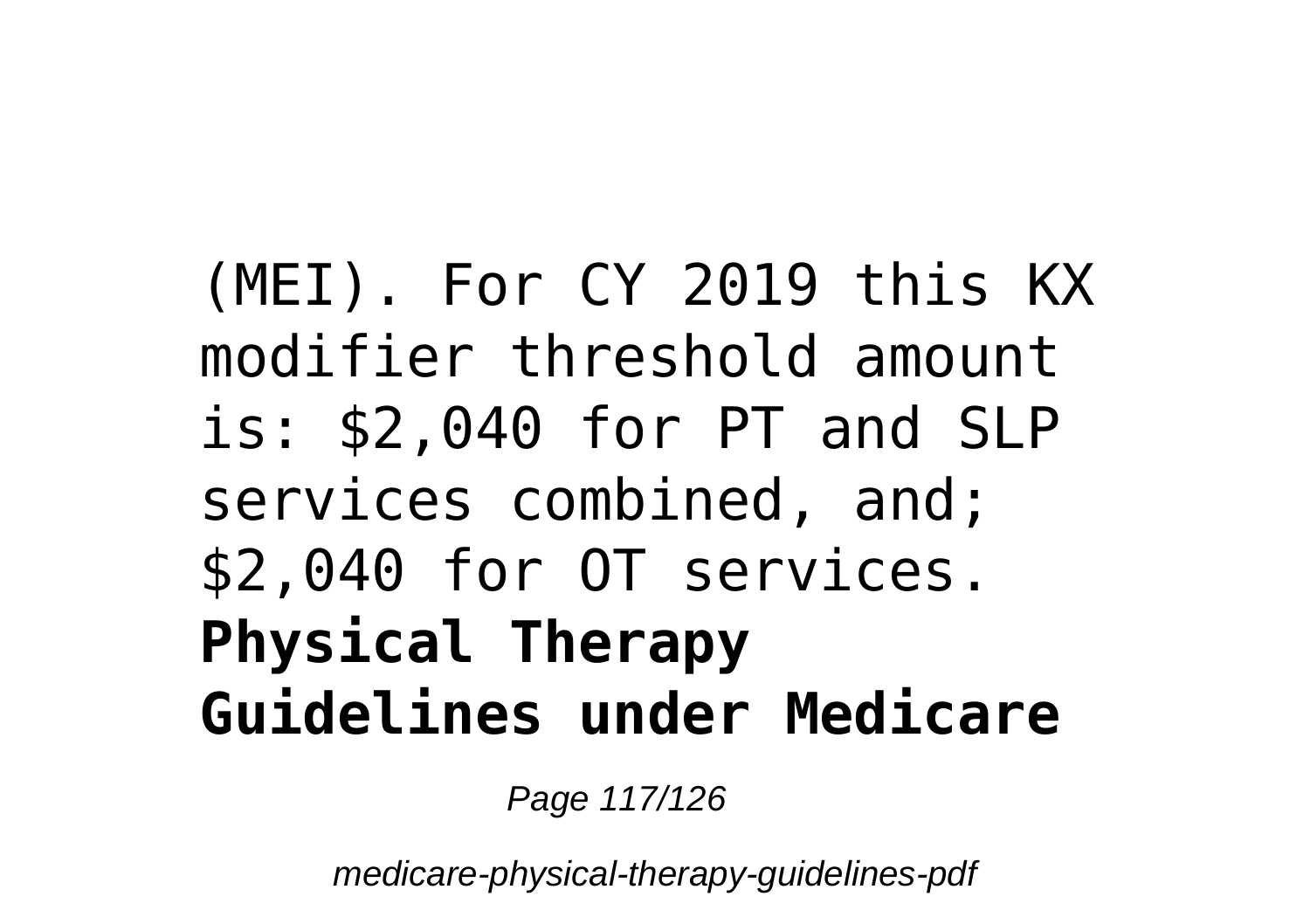## **in 2019 ...**

Medicare reimburses for Part B physical and occupational therapy services when the claim form and supporting Page 118/126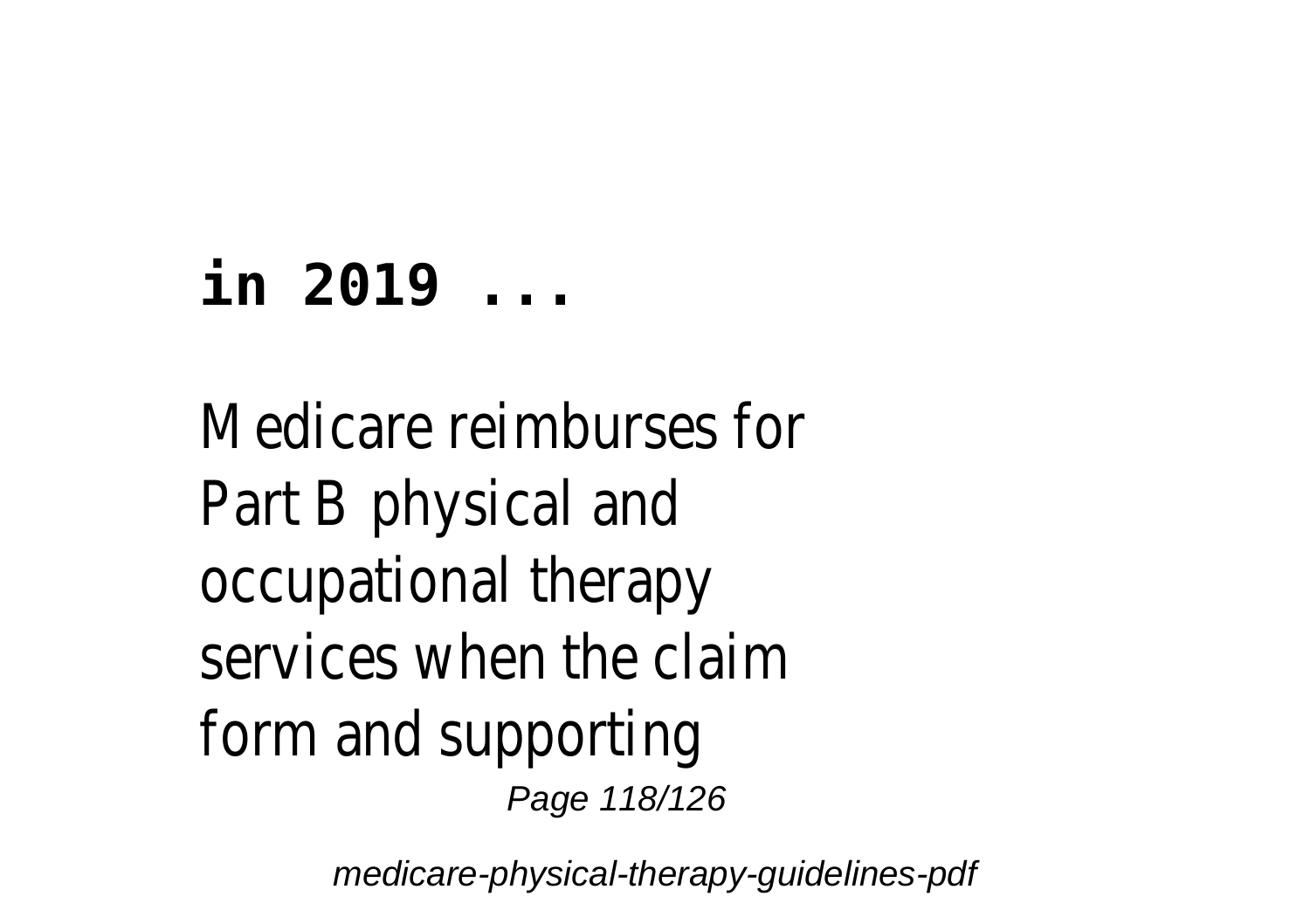documentationaccurately report medically necessary covered services. Thus, developing legible and relevant documentation is only one piece of the Page 119/126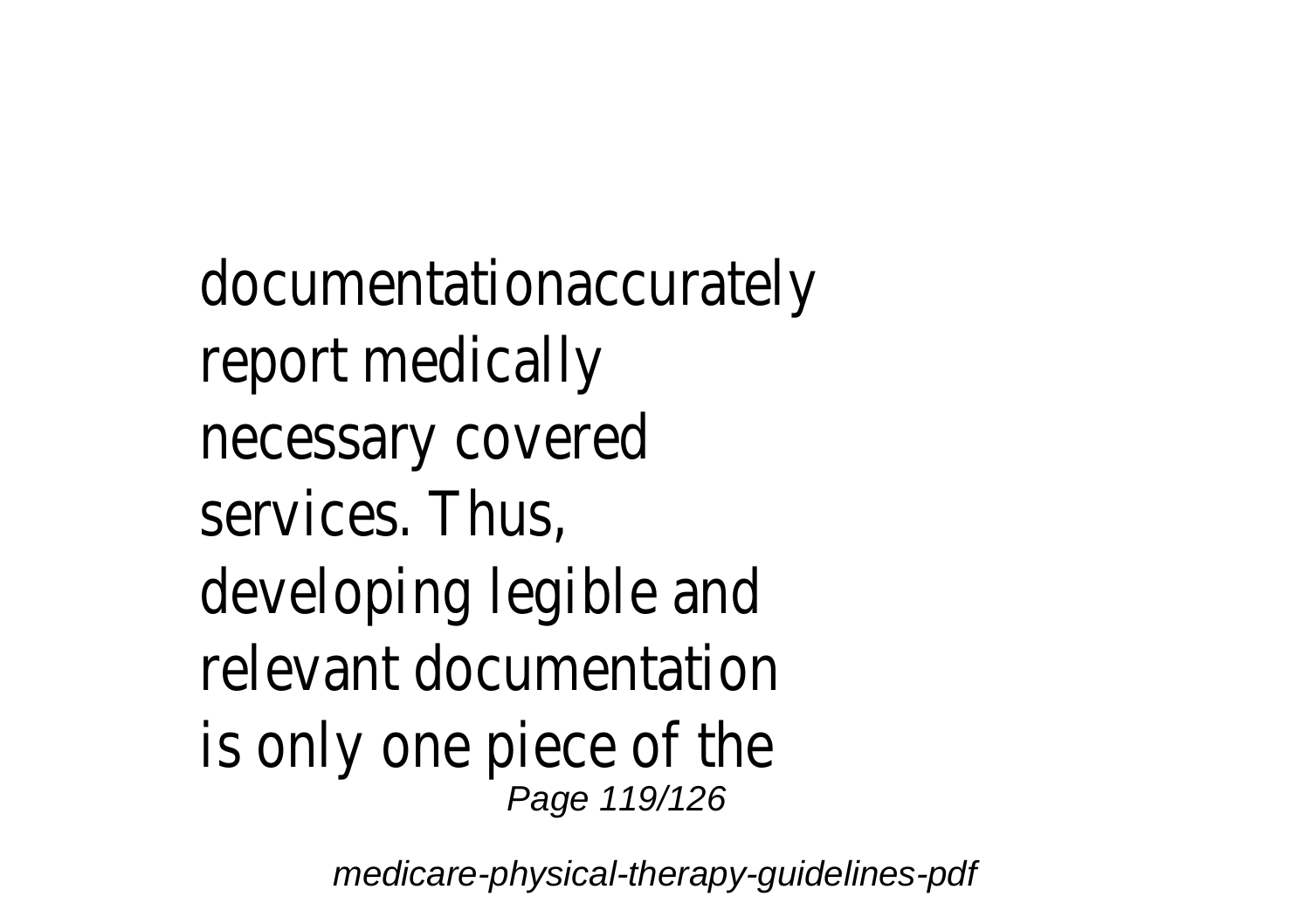reimbursement puzzle. Your documentation must also: Justify the services you bill; medicare guidelines for physical therapy A standard reference in Page 120/126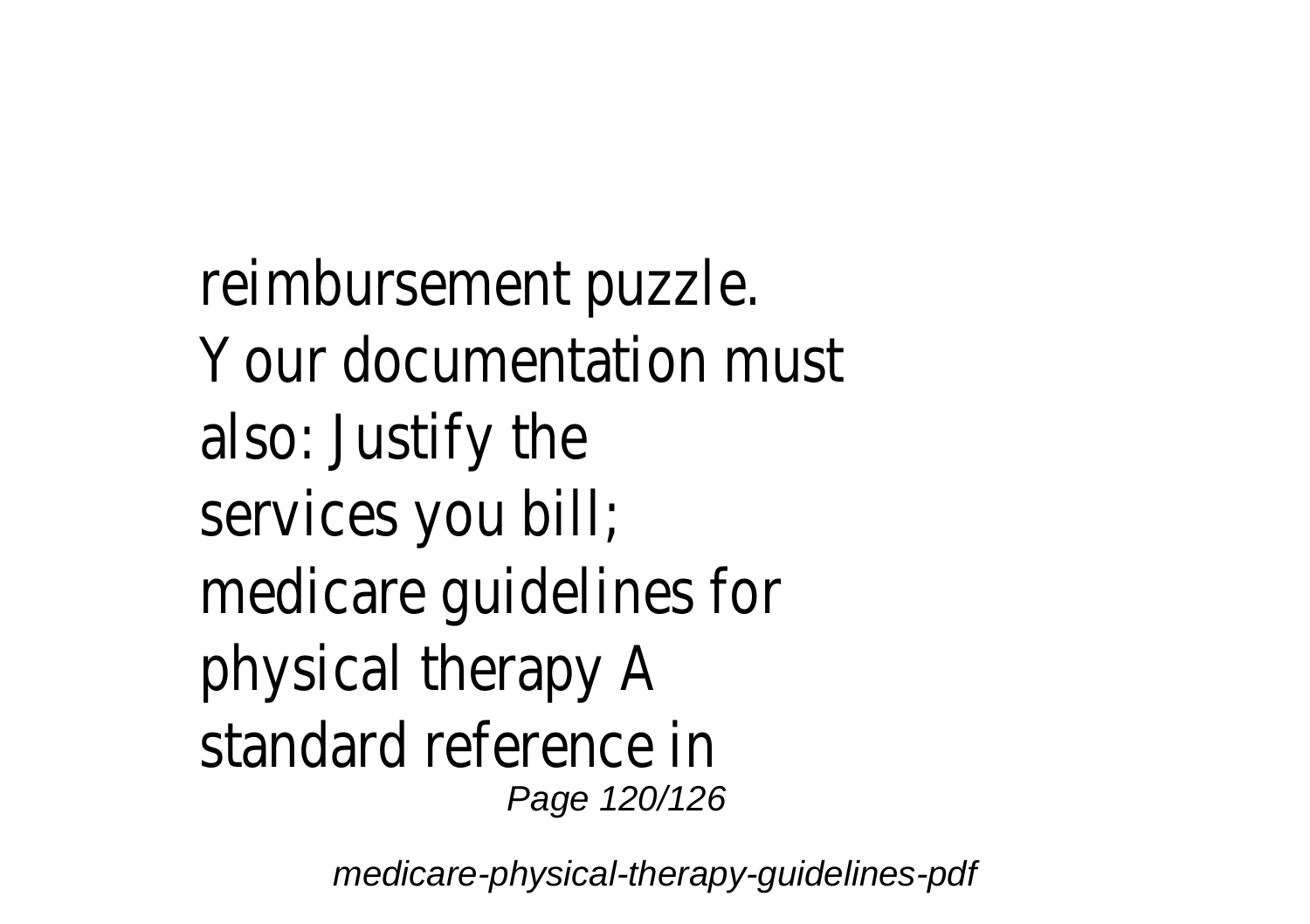the home health market, HANDBOOK OF HOME HEALTH STANDARDS & DOCUMENTATION: GUIDELINES FOR REIMBURSEMENT includes everything the home care Page 121/126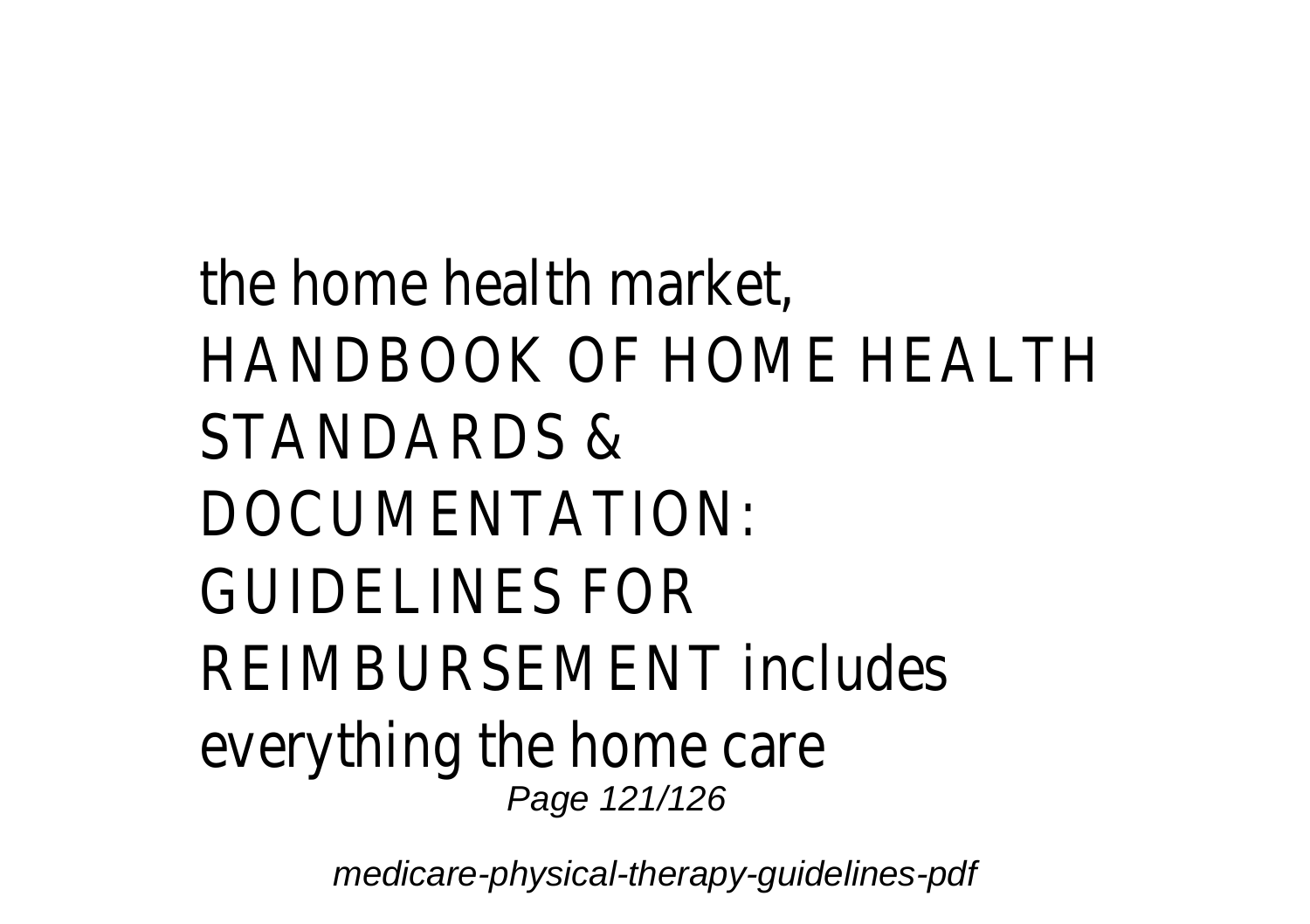nurse needs to effectively document care based on accepted professional standards. In some situations, Medicare requires a 3-day hospital stay Page 122/126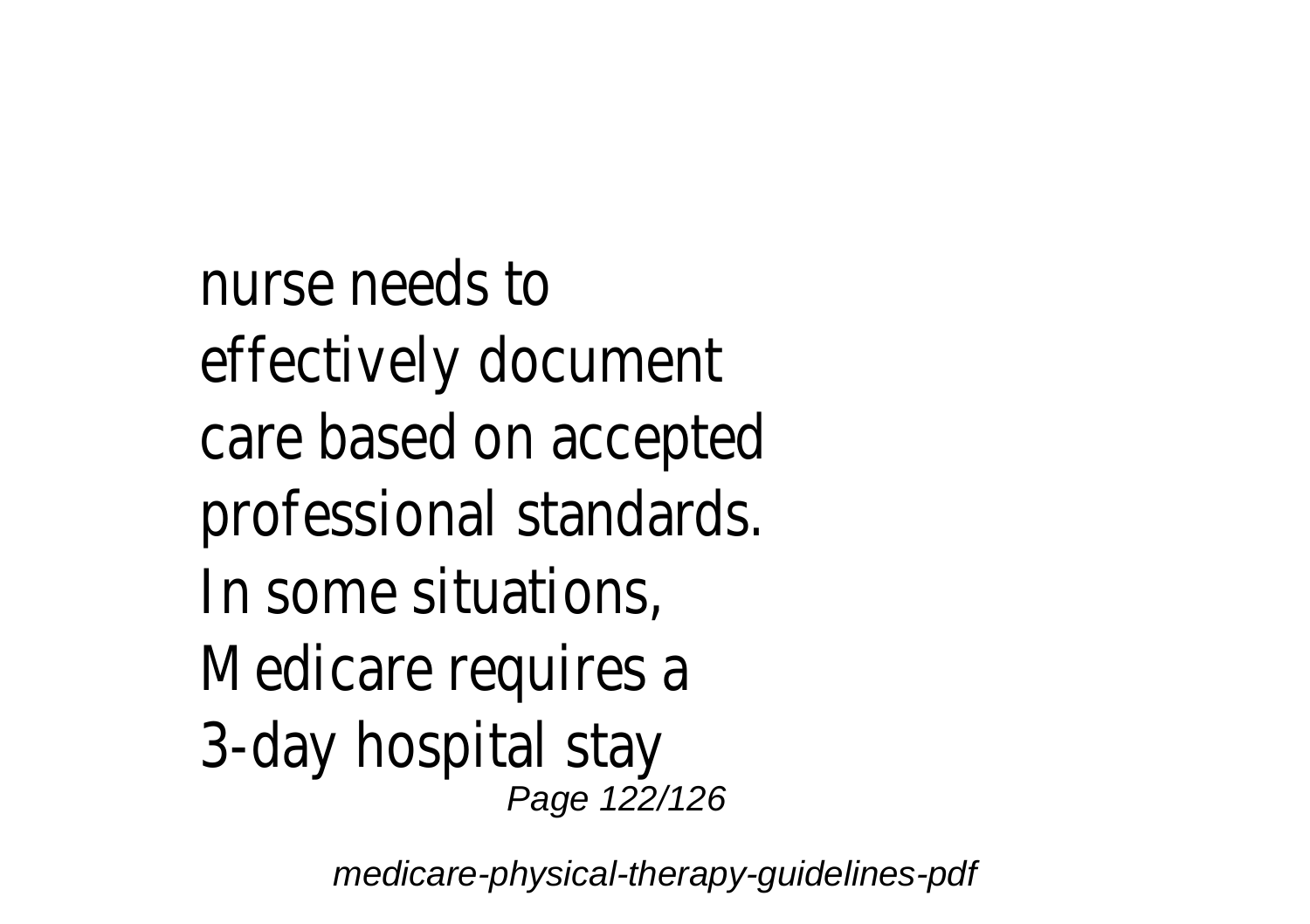before covering rehabilitation. Medicare Advantage plans also cover inpatient rehabilitation, but the coverage guidelines and costs vary... Page 123/126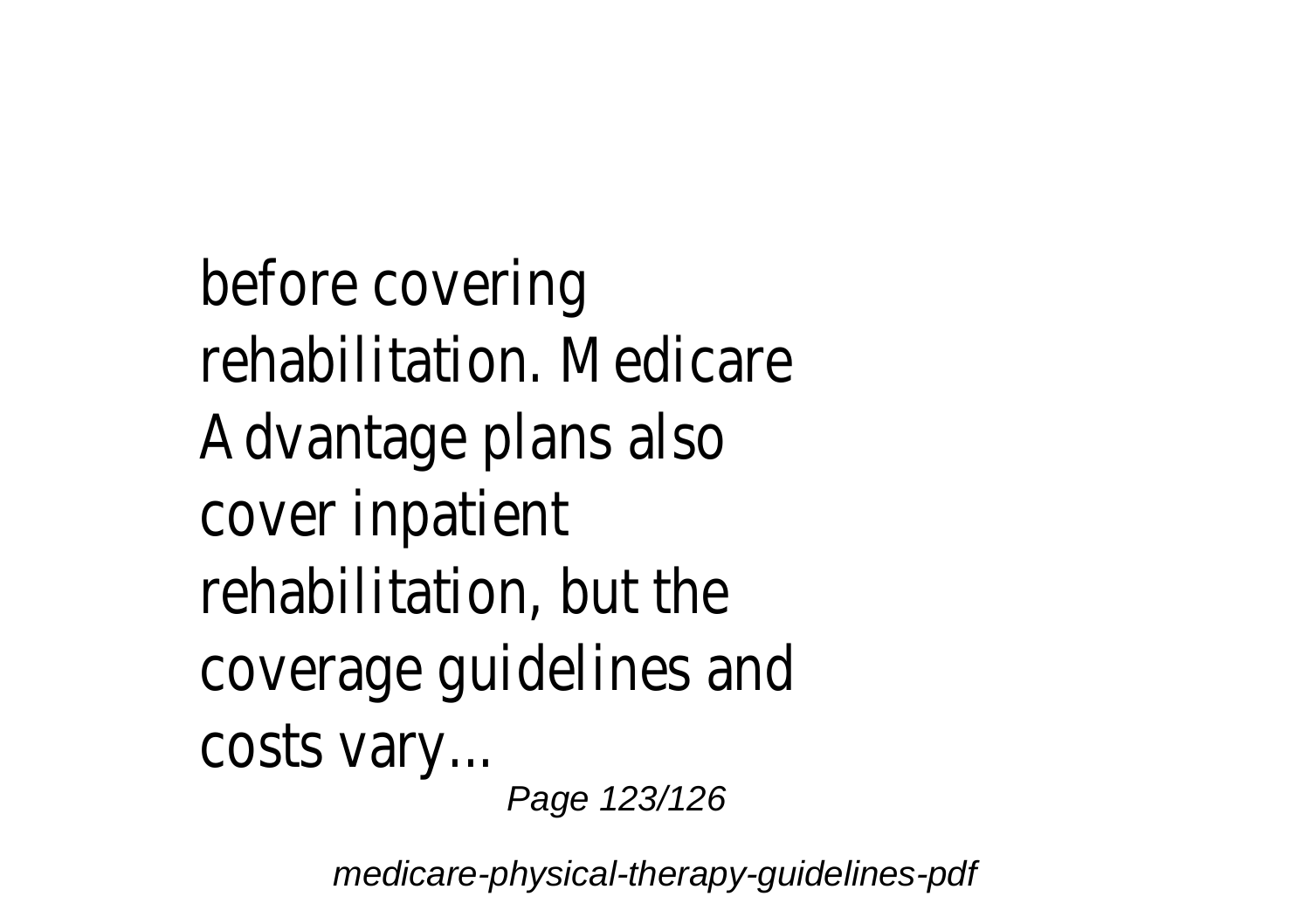As part of the Medicare billing guidelines for physical therapy, you can choose whether you want to process bulk bill claims or patient claims. 86% of all Page 124/126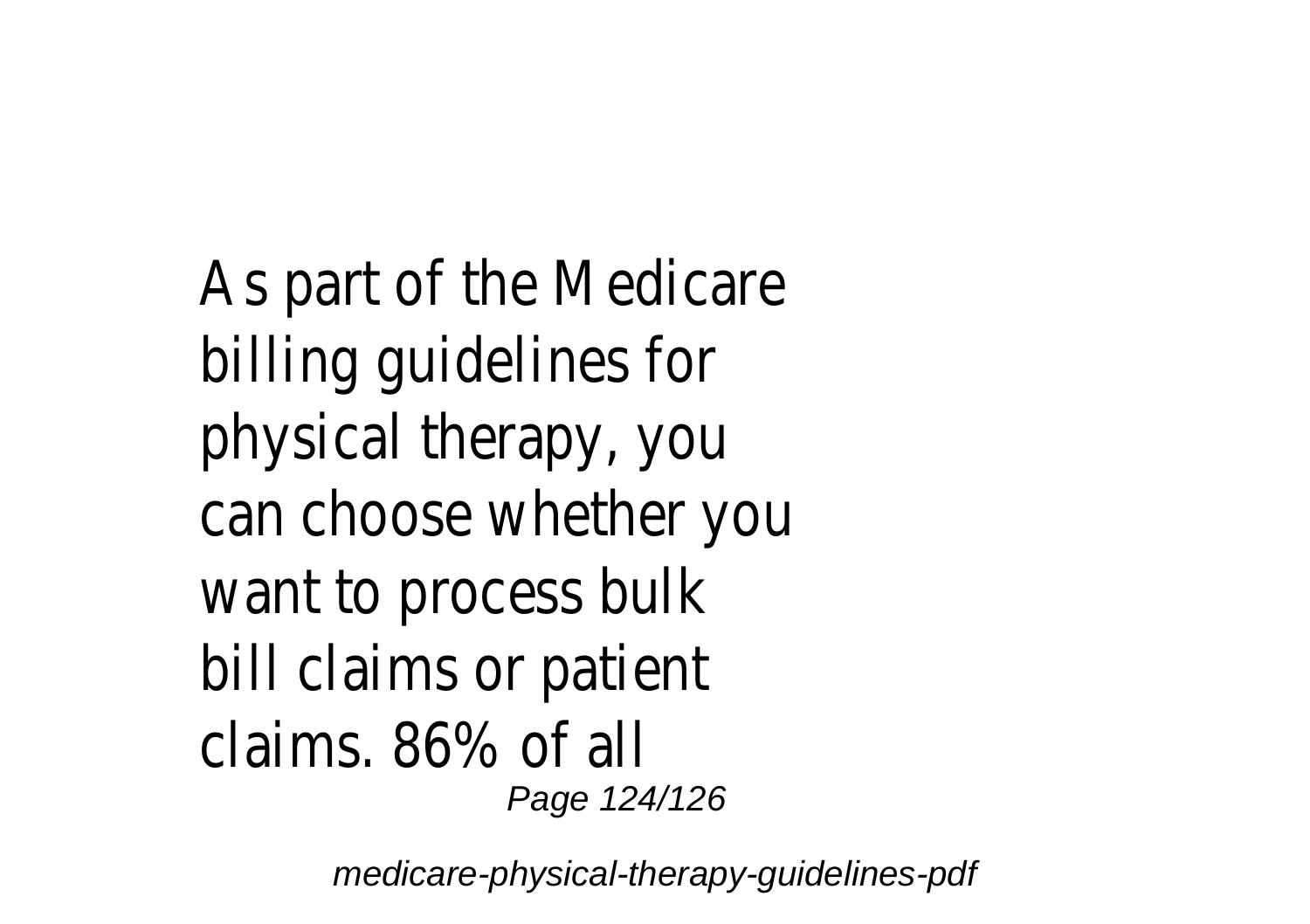Medicare claims are bulk billed, but for allied health providers (such as physiotherapists), the percentage is a lot lower at around 65%.

Page 125/126